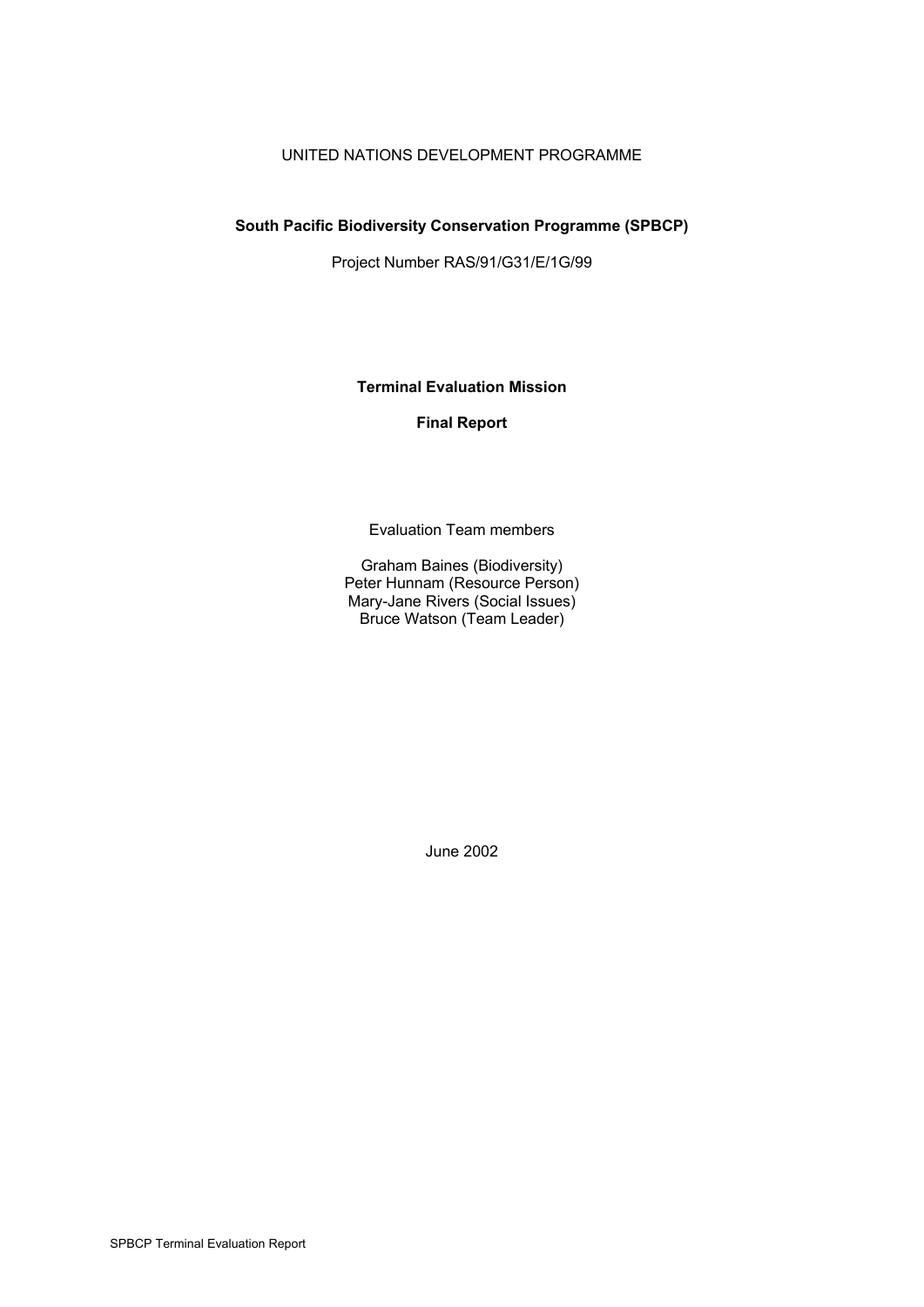### **TABLE OF CONTENTS**

| 1            |                                                                                           |  |
|--------------|-------------------------------------------------------------------------------------------|--|
| $\mathbf{2}$ |                                                                                           |  |
|              | 2.1                                                                                       |  |
|              | 2.2                                                                                       |  |
| $\mathbf{3}$ |                                                                                           |  |
|              | 3.1                                                                                       |  |
|              | 3.2                                                                                       |  |
|              | 3.2.1<br>3.2.2                                                                            |  |
|              | 3.2.3                                                                                     |  |
|              | 3.3                                                                                       |  |
|              | 3.3.1                                                                                     |  |
|              |                                                                                           |  |
|              | 3.3.3 Conservation Area Support Officers and Coordinating Committees 13                   |  |
|              | 3.4<br>3.4.1                                                                              |  |
|              |                                                                                           |  |
|              |                                                                                           |  |
|              | 3.5                                                                                       |  |
|              | Table 2: SPBCP Budget at 1991 Inception and Expenditure to June 2001 17                   |  |
| 4            |                                                                                           |  |
|              | 4.1                                                                                       |  |
|              | Table 3: Key Elements of SPBCP Conservation Areas as Specified in the Project Document 20 |  |
|              | 4.2                                                                                       |  |
|              | 4.3                                                                                       |  |
|              |                                                                                           |  |
|              | 4.3.2<br>4.3.3                                                                            |  |
|              | 4.3.4                                                                                     |  |
|              | 4.3.5                                                                                     |  |
|              | Table 4: A Listing of Conservation Area (CA) Projects Against Sustainability Conditions   |  |
|              |                                                                                           |  |
| 5            |                                                                                           |  |
|              | 5.1                                                                                       |  |
|              | 5.2                                                                                       |  |
|              | 5.3<br>5.4                                                                                |  |
|              |                                                                                           |  |
| 6            | <b>PROGRAMME RESULTS: CAPACITIES AND COOPERATION FOR CONSERVATION 35</b>                  |  |
|              | 6.1<br>6.2                                                                                |  |
|              | Training for CA Support Officers and Coordinating Committee members 37<br>6.2.1           |  |
|              |                                                                                           |  |
|              | 6.3                                                                                       |  |
|              | 6.3.1                                                                                     |  |
|              | 6.3.2                                                                                     |  |
|              | 6.4                                                                                       |  |
|              | 6.4.1                                                                                     |  |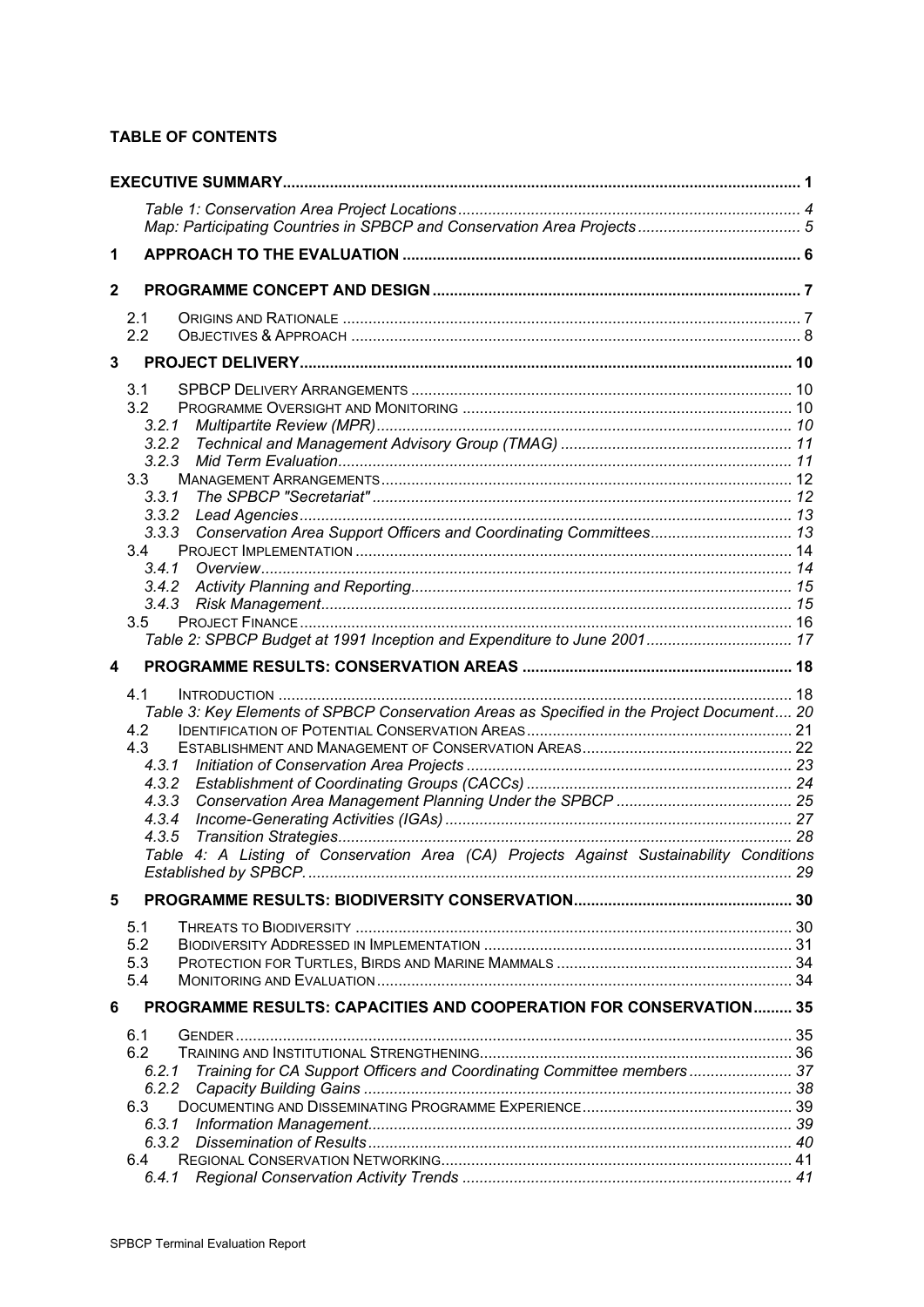| 7 |                                               |                                                                                                                                                                                                                                                            |  |
|---|-----------------------------------------------|------------------------------------------------------------------------------------------------------------------------------------------------------------------------------------------------------------------------------------------------------------|--|
|   | 7.1<br>7.2<br>7.3                             |                                                                                                                                                                                                                                                            |  |
| 8 |                                               |                                                                                                                                                                                                                                                            |  |
|   | 8.1<br>8.2<br>8.3<br>8.4<br>8.5<br>8.6<br>8.8 | SUMMARY ASSESSMENT OF THE STATUS OF PROGRAMME ACTIVITIES AS AT OCTOBER, 2001 66<br>Table 6: CAs in Relation to Selection Criteria Specified in the Project Document 74<br>Table 10: Human-resource Interactions in SPBCP Supported Conservation Areas.  78 |  |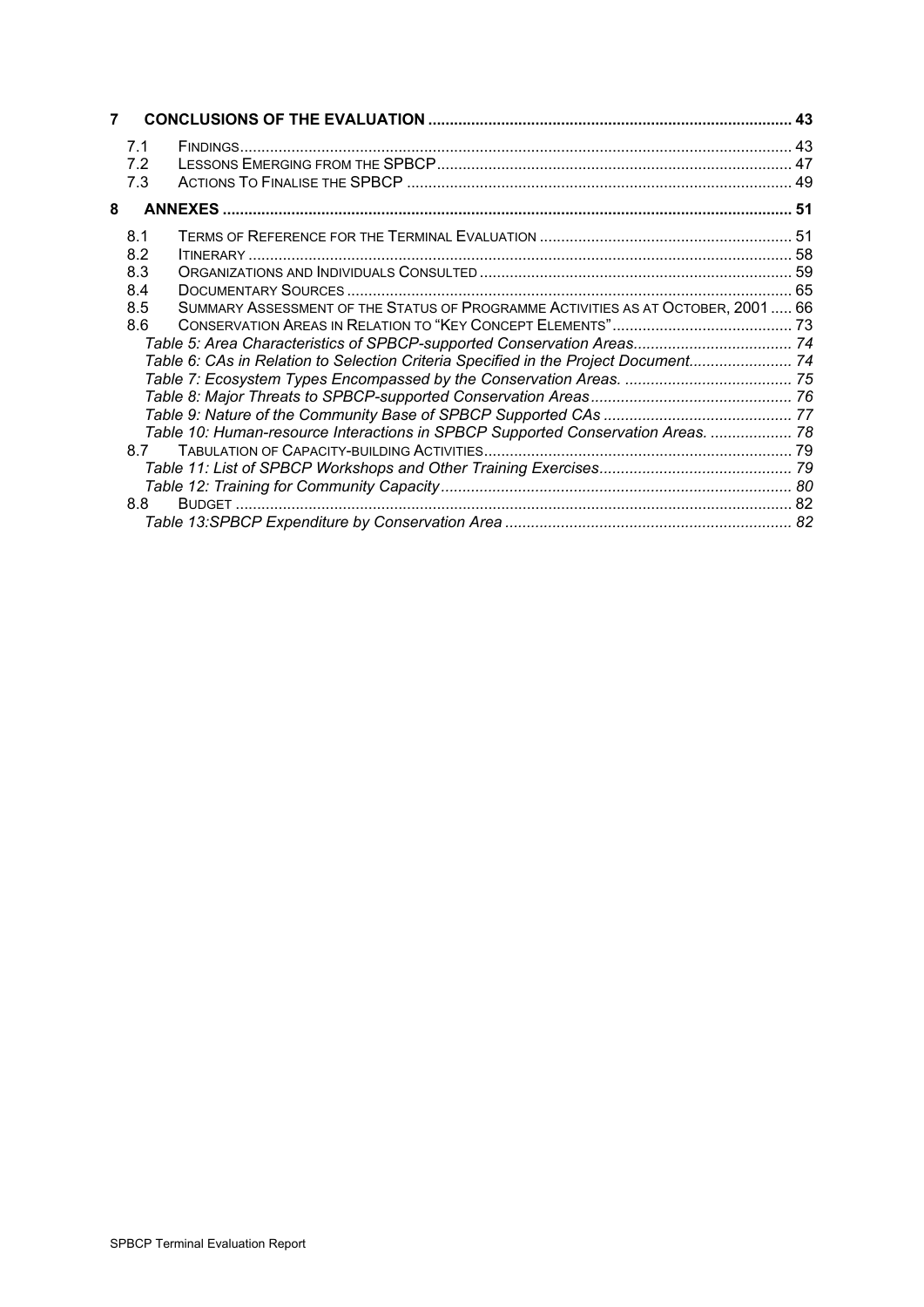#### **List of Acronyms**

AusAID – Australian Agency for International Development CA – Conservation Area CACC – Conservation Area Coordinating Committee CA Project – Conservation Area Project CASO – Conservation Area Support Officer CBD – Convention on Biological Diversity CNR– Conservation and Natural Resources (Division of SPREP) CROP- Council of the Regional Organisations of the Pacific EA – Executing Agency ESD – Ecologically Sustainable Development FSM – Federated States of Micronesia GEF – Global Environment Facility IA – Implementing Agency IGA – Income Generating Activity IUCN – The World Conservation Union LA – Lead Agency MPR - Multipartite Review MSC – Management Services Consultant (Consultancy) MTE – Mid Term Evaluation NBSAP - National Biodiversity Strategy and Action Plan NEMS – National Environmental Management Strategy NGO – Non-Government Organisation NLTB – Native Land Trust Board, Fiji NZAid – New Zealand Agency for International Development NZODA – New Zealand Overseas Development Assistance PA – Preparatory Assistance PD – Project (Design) Document PIANGO – Pacific Island Association of NGOs PIE – Pacific Initiative for the Environment (NZODA) PIC – Pacific Islands country PM – Programme Manager PPD - Project Preparation Document SPBCP – South Pacific Biodiversity Conservation Programme SPC– South Pacific Community SPREP – South Pacific Regional Environment Programme TMAG – Technical and Management Advisory Group TNC - The Nature Conservancy UNDP – United Nations Development Programme WWF – World Wide Fund for Nature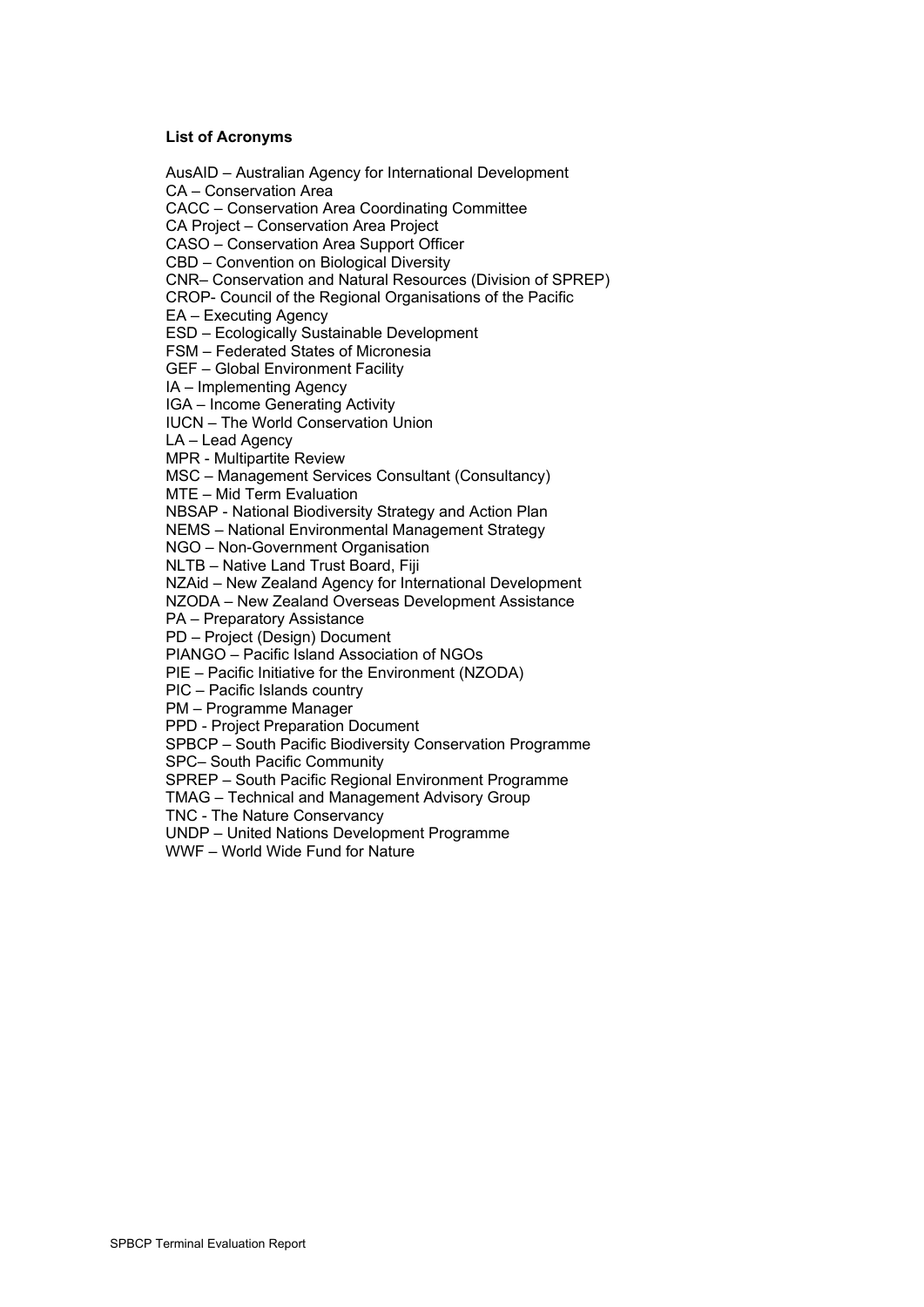# **EXECUTIVE SUMMARY**

The South Pacific Biodiversity Conservation Programme (SPBCP) was a multi-country conservation initiative undertaken from 1992 to 2001, with grant funding from the Global Environment Facility (GEF) and the Australian Agency for International Development (AusAID), managed by the South Pacific Regional Environment Programme (SPREP) and United Nations Development Programme (UNDP). The SPBCP was designed to "develop strategies for the conservation of biodiversity by means of the sustainable use of biological resources by the people of the South Pacific". It was to work through country Lead Agencies to trial approaches to local community based conservation.

The overall conclusion from the terminal evaluation is that the Programme did not achieve these objectives, largely because of flaws in direction and implementation. In a literal sense it can be said that a number of activities was completed with some measure of success. Yet "the sum of the parts" did not make the "whole" envisaged in the Project Document: a proven model for community based biodiversity conservation did not emerge, and the Programme did not make the expected contribution to conservation of the biological resources that underpin rural community life and livelihoods in the region. There are gains in some of the detail but the Conservation Area Projects initiated under the SPBCP have not come close to demonstrating the integrity and momentum that heralds sustainability.

The concept underlying the SPBCP was, and remains, highly relevant. It embraced biodiversity in the Pacific Islander sense of being an integral part of traditional societies, administered through customary systems of resource tenure. Though changed, these still apply in many parts of the island region. The translation of this concept into field application was never going to be easy – the social issues of tenure being so complex, national Lead Agencies often weak, and ecological sustainability of local economic development unproven. However, the Programme's management failed to grasp the true nature of biodiversity management in a local community context. It was not able to define an approach and develop a suitable process that would lead to the protection of significant biodiversity in a context of sustainable use of local biological resources.

Designed for five years, the SPBCP was twice extended, to a total of ten years. The changing timeframe meant that, on two occasions, periods of uncertainty were followed by a changed planning horizon — and the proportion of budget consumed in administration rose appreciably. Over this time, seventeen community-based Conservation Area Projects (CAPs) in twelve Pacific Island countries were supported, and regional strategies to protect turtles, marine mammals and birds were developed. The add-on "species component" of the Programme was not integrated with the CA Project activities, either in the project design or in practice. The focus on rare and endangered species protection restricted scope for presenting conservation in an ecosystem context. However, it was designed this way and, as such, was executed successfully by SPREP in accordance with the Project Document.

The Project Document provided for the local CAPs to be managed by national Lead Agencies providing CA Project Managers who were to work in support of community driven initiatives, with stakeholders represented on Coordinating Committees (CACCs). The CACCs were to employ Conservation Area Support Officers (CASOs). Most Lead Agencies were government departments of environment or conservation. The SPBCP made little use of non-government organisations (NGOs) as partners in implementing the Programme even though their involvement as Lead Agencies had a number of advantages over Government agencies.

The Project Document made clear that delivery through national agencies was an important measure to develop local ownership and to lay a foundation for sustainability. Yet though the fragile state of institutional development among member government agencies was recognised, neither resources nor capacity development for Lead Agencies was specified in the Project Document, nor provided subsequently during implementation, when the need became glaringly obvious.

Regional delivery of the SPBCP led to many frustrations and difficulties for all parties. The Project Document justification for "regional delivery" was weak, even though it did envisage national level execution of community based projects – with regional level guidance and support. In practice, the SPBCP was directed from the regional headquarters of SPREP. This approach was unrealistic,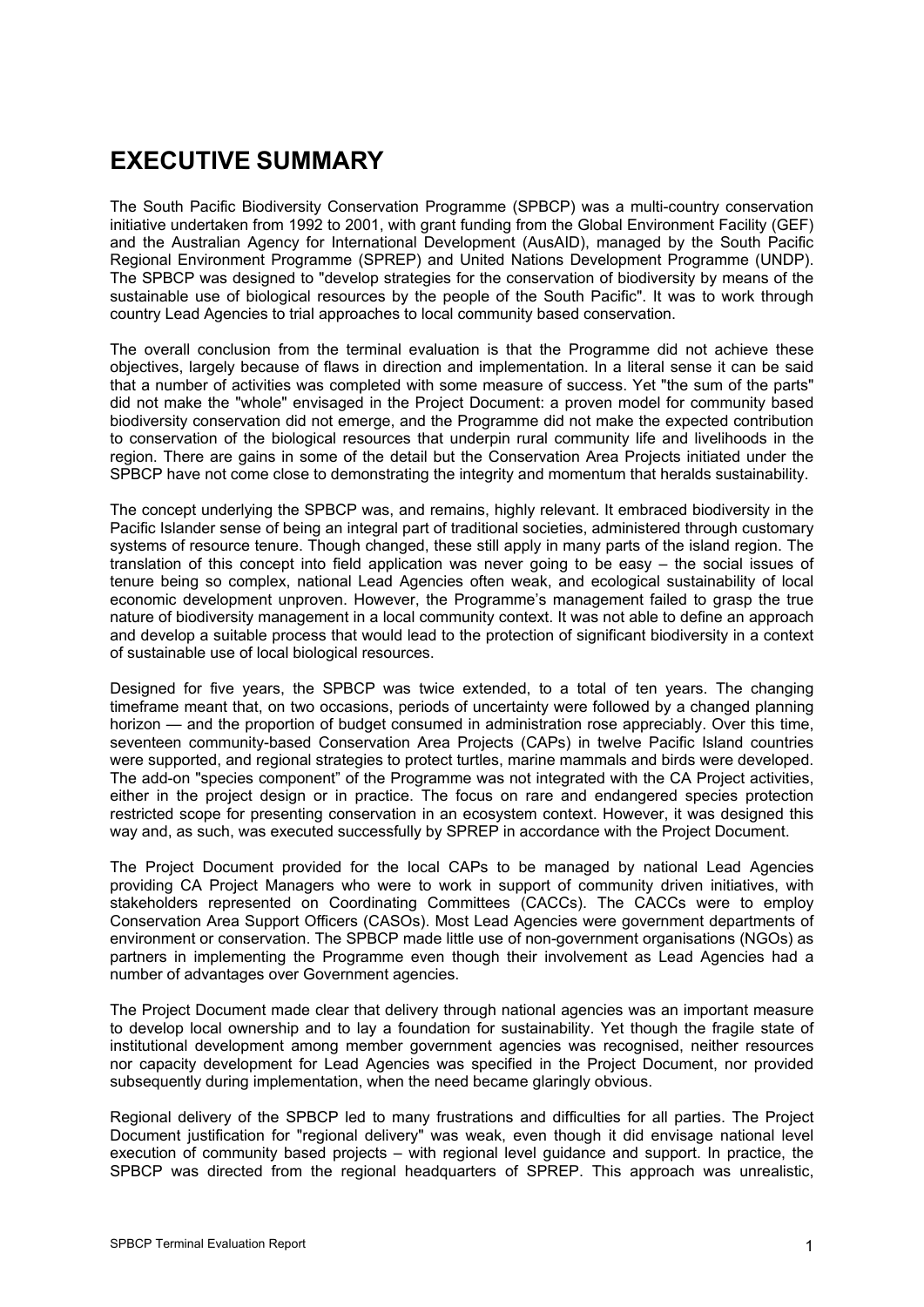inefficient and ineffective. The considerable cultural and resource tenure variations within the region, and the vast distances involved in travel between island countries argue for national and local approaches, except where sub-regional groupings could be useful for technical support and for exchanges of skills and experience.<sup>1</sup>

A reluctance to engage, link with and complement other agencies and projects addressing community based resource management, as was proposed in the Project Document, left the SPREP to "go it alone". In particular, it did not draw on the community level rural development experience of the South Pacific Community (SPC) – a type of experience that SPBCP needed and that SPREP lacked.

An examination of policies, programmes and activities designed or implemented in the region by intergovernmental organisations, by governments and by NGOs since SPBCP results began to emerge reveals no SPBCP impact. Nor was the body of information on the region's biodiversity much improved until the late acquisition of additional biodiversity data through the trialling of an approach to community based biodiversity monitoring.

For a regional programme the administration costs forecast at design were reasonable. However, Programme extensions without additional funds for administration caused their proportion to increase from 30% to 52% of the budget. UNDP support cost increased from 1.7% to 4.3%, and CASO salaries from 4% to almost 9%. Species protection activities were allocated 7% of the design budget and this was maintained at about 8% expenditure. The proportion spent on income generating activities dropped from a designed 24% to an actual 4.5%, and the important CA establishment and management expenditure fell from a budgeted 22% to a little over 7%.

SPREP, UNDP and participating country government delegates formed an overall management committee for the SPBCP, the Multi-Partite Review (MPR). However its membership and operating procedures made the MPR ineffective as a governing body. A Technical and Management Advisory Group (TMAG) met annually as a technical backstop for the Programme, and was able to identify emerging problems and offer pertinent advice. However it proved to be an inadequate mechanism for asserting the need for change during implementation. Internal monitoring of the Programme was also inadequate, and the risk identification and management measures of the Project Document were simplistic and superficial. No risks were identified (although there were many) for the community level of Programme engagement.

Though the duration of the SPBCP was twice extended, no revision of the Project Document was undertaken. This is viewed as a serious omission. Had the opportunity been taken to address a number of issues identified by the TMAG and by the Mid-Term Review, the results emerging from the final years might have been better.

The SPBCP was not managed well by SPREP as a regional initiative in facilitation, coordination and strengthening of conservation efforts in each country and locality. The Programme was not established or implemented as an integrated or linked component of the inter-governmental agency's overall mission, despite the fact that for six of SPBCP's ten years the Programme Manager was also the agency's Conservation Division Head. He and his staff were sometimes required by the SPREP Director to become involved in SPREP activities that were not part of the SPBCP. UNDP objected to the Programme Manager being distracted from the Programme by these extra duties, but SPREP was reluctant to change the arrangements.

The multi-level financial and administrative reporting system adopted for the Programme's management was a major hindrance to effective action, especially at the community level. The rigidity with which UNDP required its National Execution (NEX) guidelines to be applied contributed to this problem. A large amount of unnecessary expense in money and time was required to keep the Programme going. There was regular tension between the Programme management and CA Projects over reporting and cash flows.

The 17 Conservation Area Project sites cover a wide range of tropical island ecosystems, including some, such as lowland tropical rainforest ecosystems, of international significance. Many encompass

<span id="page-5-0"></span> $1$  As is the case among the Melanesian countries, which have similar principles of customary land and sea tenure and similar legal frameworks for these.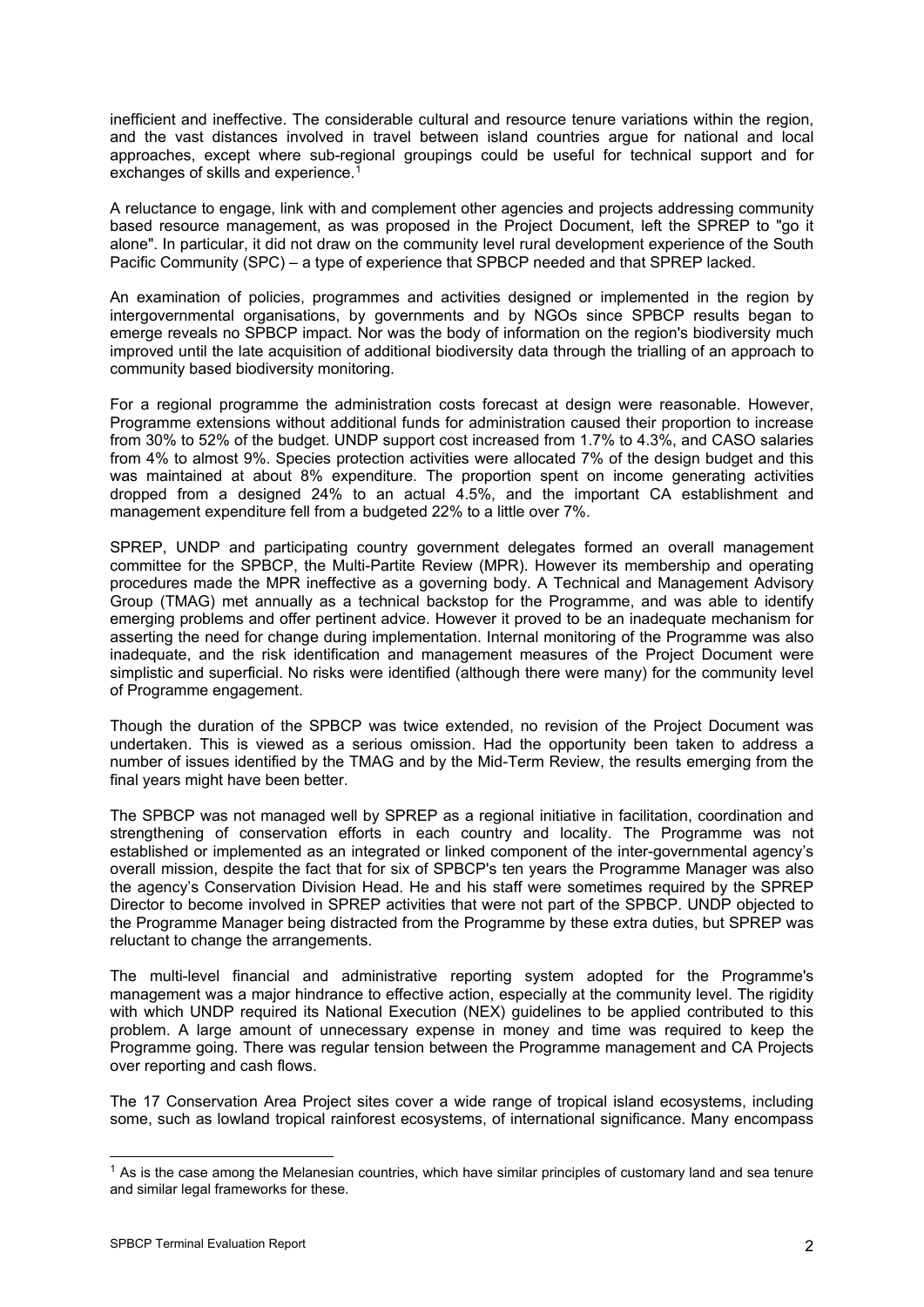their country's best examples of certain ecosystems and most include some threatened and/or endangered species. A wide range of interactions between humans and natural resources were operating in the selected areas.

While the sites were well chosen for their significant biodiversity, the Programme management's focus was too strongly on "protected areas" rather than on people in a biodiversity context. Coupled with other distractions, this meant that the crucial task of engaging communities and other stakeholders in an empowering process of management planning for the use and protection of *their* biodiversity did not eventuate. There was an overemphasis on outputs such as inappropriate Project Preparation Documents (PPDs) for each local CA at the expense of establishing and sustaining a process that would engage the communities and generate local "ownership". In particular, much greater attention was required throughout the Programme to the systematic strengthening of local capacity and enabling of local action.

There is a place for a conventional "protected area" approach to biodiversity conservation. However, the circumstances of Pacific islander life and livelihoods, and the complexities of customary land and sea tenure and use rights dictate that this can only be achieved through sustainable resource management approaches in a landscape context in which people's needs are addressed. This perspective was recognised in the Project design, but was not elaborated and not carried through in execution. Nor were the important ramifications of gender differences in biodiversity conservation action and impact recognised and addressed.

The establishment of a cadre of Support Officers (CASOs) with experience and skills that could be used widely in natural resource management at community level was a good Programme result. They gained an experience that can be of service to Pacific Island communities in a range of biodiversity management activities. The CASO was a good model for multi-tasked, adaptive extension work at community level. Unfortunately, the Programme's assistance was delivered too narrowly to CASOs, local ownership of CAs was underdeveloped, and no broader institutional support was provided to sustain local initiatives beyond the life of the SPBCP.

Some useful effort was applied to developing capacity for income generating activities (IGAs) and some creditable reports and manuals resulted. The Project Document had proposed "initiation" of these activities and had not intended that they be carried through to establishment. SPBCP management found they were engaged in a complex area of community activity in which they had little experience. It proved difficult to avoid a tendency for IGA interventions to be perceived by communities as rewards for biodiversity protection measures rather than as an integral part of a local community' development agenda.

The underlying rationale for community based biodiversity management expressed in the Project Document remains relevant. It is, in fact, of fundamental importance for the future of Pacific Island countries in that it is the only effective and lasting approach to poverty avoidance and alleviation. The need for the type of result intended through the SPBCP intervention is now pressing. An ex-post evaluation of the SPBCP is not warranted. However Evaluation Team members feel there is a moral obligation to the participating communities to provide some follow-up, rather than simply close off the SPBCP and move on to other projects with other communities in other locations.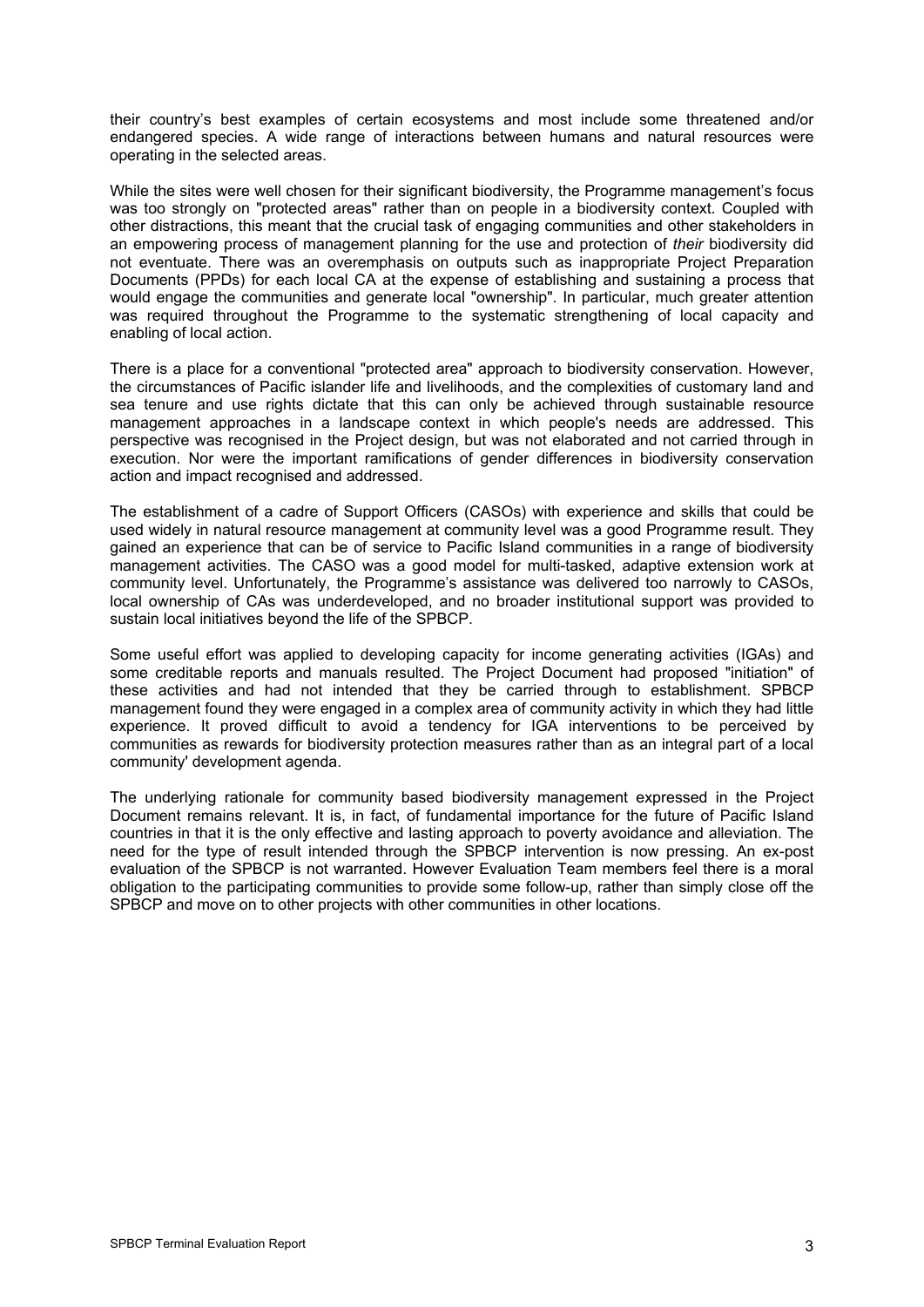|                | <b>COUNTRY</b>        |                | NAME OF CA           | <b>LEAD AGENCY</b>                                                                                                            |  |  |  |  |  |  |  |  |  |
|----------------|-----------------------|----------------|----------------------|-------------------------------------------------------------------------------------------------------------------------------|--|--|--|--|--|--|--|--|--|
| 1              | Cook<br>Islands       | $\mathbf{1}$   | Takitumu*            | <b>Takitumu Conservation Area CACC</b>                                                                                        |  |  |  |  |  |  |  |  |  |
| $\overline{2}$ | <b>FSM</b><br>Kosrae  | $\overline{2}$ | Utwe-Walung*         | Bureau of Natural Resources and Development <sup>2</sup>                                                                      |  |  |  |  |  |  |  |  |  |
| $\overline{2}$ | <b>FSM</b><br>Pohnpei | 3              | Pohnpei*             | Conservation Society of Pohnpei                                                                                               |  |  |  |  |  |  |  |  |  |
| 3              | Fiji                  | 4              | Koroyanitu*          | <b>Native Land Trust Board</b>                                                                                                |  |  |  |  |  |  |  |  |  |
| 4              | Kiribati              | 5              | North Tarawa         | Ministry of Environment and Social Development <sup>3</sup>                                                                   |  |  |  |  |  |  |  |  |  |
| 4              | Kiribati              | 6              | Kiritimati           | Ministry of Line and Phoenix Group                                                                                            |  |  |  |  |  |  |  |  |  |
| 5              | Marshall<br>Islands   | 7              | Jaluit Atoll         | <b>Environmental Protection Agency</b>                                                                                        |  |  |  |  |  |  |  |  |  |
| 6              | Niue                  | 8              | <b>Huvalu Forest</b> | <b>Environment Unit, Community Affairs Department</b>                                                                         |  |  |  |  |  |  |  |  |  |
| $\overline{7}$ | Palau                 | 9              | Rock Islands*        | <b>Palau Conservation Society</b>                                                                                             |  |  |  |  |  |  |  |  |  |
| $\overline{7}$ | Palau                 | 10             | Ngaremeduu           | Bureau of Natural Resources and Development, Ministry<br>of Natural Resources and Development (NCA funded until<br>Dec, 2001) |  |  |  |  |  |  |  |  |  |
| 8              | Samoa                 | 11             | Sa'anapu-<br>Sataoa  | Division of Environment and Conservation, Department of<br>Lands, Survey and Environment                                      |  |  |  |  |  |  |  |  |  |
| 8              | Samoa                 | 12             | Uafato               | O le Siosiomaga Society Inc                                                                                                   |  |  |  |  |  |  |  |  |  |
| 9              | Solomon<br>Islands    | 13             | Komarindi            | Environment and Conservation Division,<br>Ministry<br>of<br><b>Forests, Environment and Conservation</b>                      |  |  |  |  |  |  |  |  |  |
| 9              | Solomon<br>Islands    | 14             | Arnarvon<br>Islands* | Environment and Conservation Division,<br>Ministry of<br>Forests, Environment and Conservation                                |  |  |  |  |  |  |  |  |  |
| 10             | Tonga                 | 15             | Ha'apai<br>Islands   | Environment Unit, Ministry of Lands, Survey and Natural<br>Resources                                                          |  |  |  |  |  |  |  |  |  |
| 11             | Tuvalu                | 16             | Funafuti             | Ministry of Natural Resources                                                                                                 |  |  |  |  |  |  |  |  |  |
| 12             | Vanuatu               | 17             | Vatthe*              | Environment Unit, Ministry of Health                                                                                          |  |  |  |  |  |  |  |  |  |

|  | <b>Table 1: Conservation Area Project Locations</b> |
|--|-----------------------------------------------------|
|  |                                                     |

\* Existing initiatives, supported and extended by SPBCP

<span id="page-7-0"></span> $^2$  The Transition Strategy for Utwa-Walung mentions a proposed change to the Development Review Commission but this has not taken place.

<span id="page-7-1"></span> $^3$  The Transition Strategy proposed a change to the North Tarawa Island Council but this has not taken place.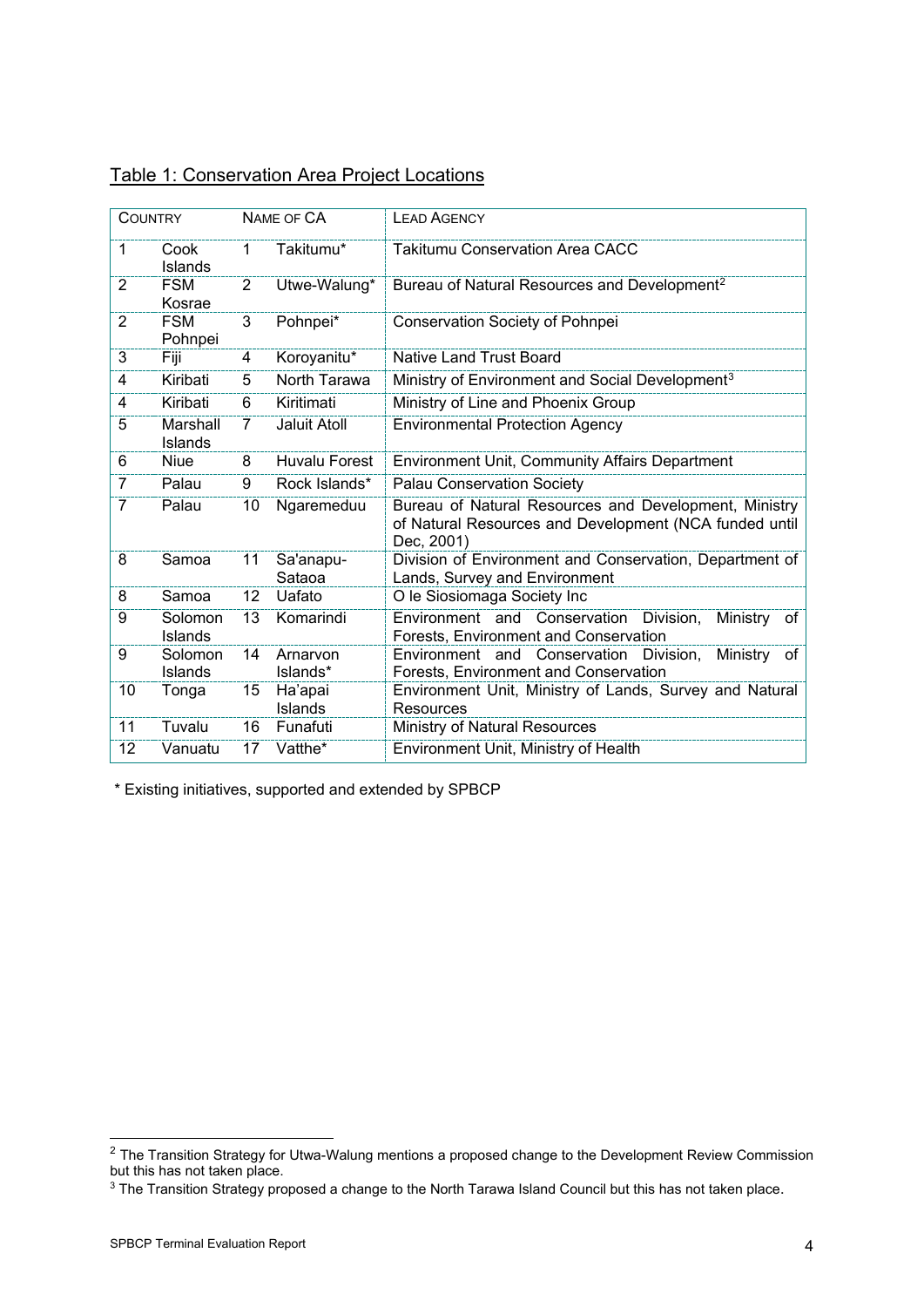# Map: Participating Countries in SPBCP and Conservation Area Projects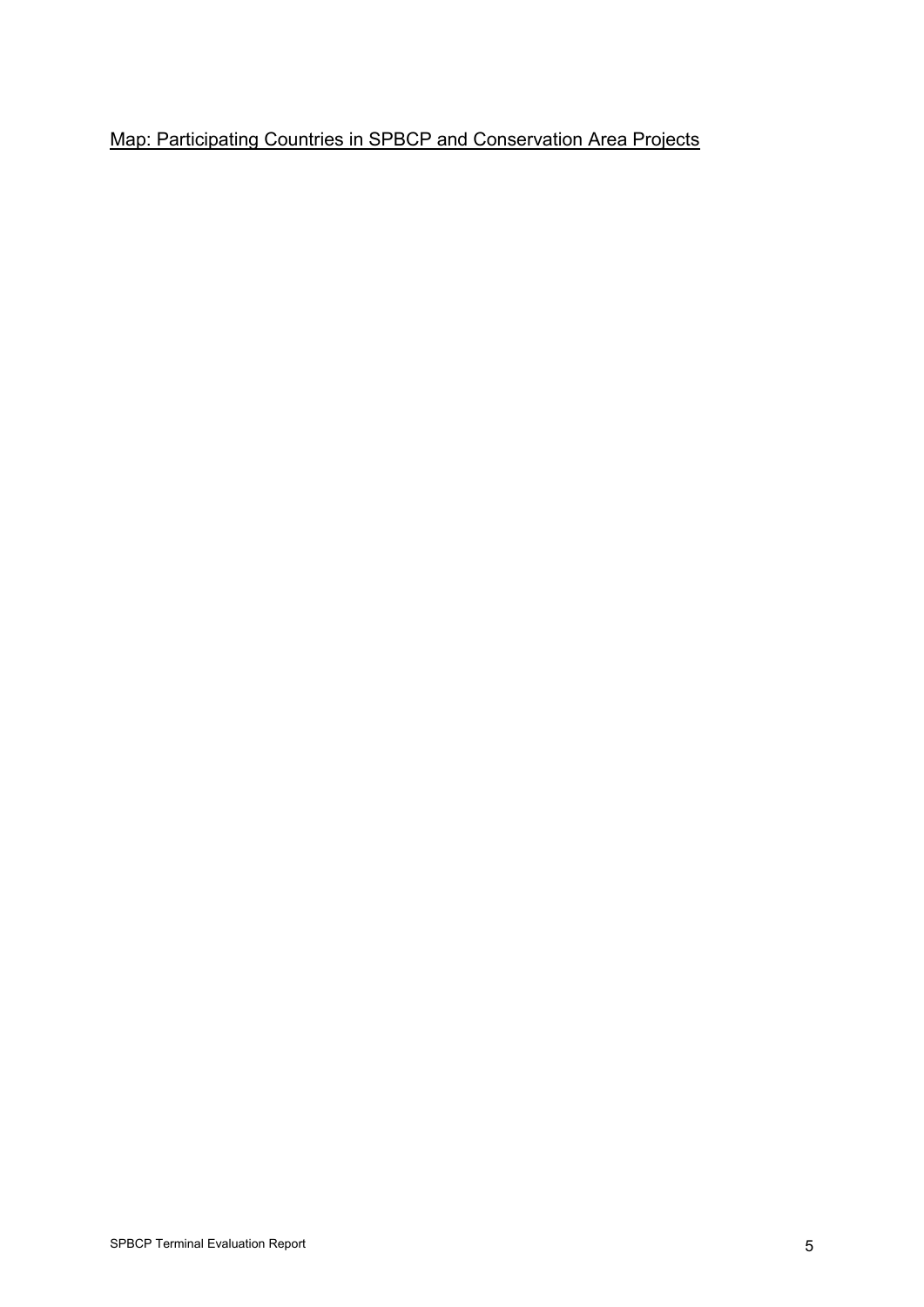# **1 APPROACH TO THE EVALUATION**

The South Pacific Biodiversity Conservation Programme (SPBCP) was a five-year multi-country programme that began in 1992 and was subsequently twice extended, to a total of ten years. Its goal was to develop and deliver a community-based approach to the protection of biodiversity suited to Pacific Islands circumstances. Seventeen Conservation Area Projects (CA Projects) were initiated in 12 countries and a package of endangered species conservation activities supported. The SPBCP was co-funded by the Global Environmental Fund (GEF) and the Australian Agency for International Development (AusAID). The United Nations Development Programme – Apia office (UNDP-Apia) has been the Implementing Agency (IA). The South Pacific Regional Environmental Programme (SPREP) was the Executing Agency. Management within SPREP was carried out by a unit that came to be known as the SPBCP "Secretariat". The "Secretariat" undertook and contracted much of the work directly, and implemented in-country activities through Conservation Area Projects (CA Projects). These involved Lead Agencies, Conservation Area Support Officers (CASOs), stakeholder based Conservation Area Coordinating Committees (CACCs), and communities.

The Programme was subject to an independent Mid Term Evaluation (MTE) in 1996. The Terminal Evaluation was commissioned jointly by UNDP-Apia and AusAID and was conducted by a team made up of Bruce Watson (Team Leader), Graham Baines (biodiversity specialist), and Mary-Jane Rivers (social issues specialist); with Peter Hunnam as resource person. Terms of Reference for the Terminal Evaluation are at Annex 9.1. The terms of reference and the itinerary of country visits reflected the intention of UNDP, AusAID, TMAG, SPBCP and the team to see a fair process with sufficient time allocated for field investigation, for interviews with stakeholders, and for stakeholders to comment on a draft report. The overall programme was assessed, not individual CA Projects – though these have informed the findings.

In parallel with the evaluation, Peter Hunnam and Graham Baines undertook an appraisal for AusAID of a proposal by SPREP for continuation of their Conservation and Natural Resources Programme, including extended SPBCP activities. In a related assignment for SPREP and the SPBCP, Peter Hunnam (with Wren Green) prepared a paper on Issues and Options for a Pacific Islands Trust Fund for Nature Conservation, a mechanism proposed for funding, among other things, continuation of SPBCP-type activities.

The Project Document<sup>[4](#page-9-0)</sup> specified that the SPBCP Programme Manager prepare a Terminal Report. A draft of this report was made available to the team in July, 2001.

A pre-evaluation phase was undertaken by the SPBCP "Secretariat", with the assistance of Peter Hunnam. This included collecting and listing documentation on the main outputs of SPBCP; arranging for each CASO to prepare an "inspiring story" on his or her CA Project; clarifying project financial history (in conjunction with UNDP-Apia); and preparing a draft itinerary for the Evaluation Team.

The first meeting of the Evaluation Team coincided with the final regional workshop of CASOs, held in Savai'i, Samoa. The team attended some of its sessions. Other activities included briefings from UNDP-Apia and AusAID; reviewing resource material gathered in the documentation inventory; interviewing members of the SPBCP "Secretariat" and other relevant SPREP staff.

The itinerary for the Evaluation is presented in Annex 9.2. Eight of the 12 participating countries were visited by one or more of the Evaluation Team: Vanuatu, Samoa, Solomon Islands, Fiji, Palau, Federated States of Micronesia (Pohnpei and Kosrae), Cook Islands, and Tonga. Tim Clairs, Regional Coordinator, Biodiversity & International Waters with UNDP-GEF Regional Office for Asia and the Pacific participated in the Tonga visit. The complete team met for planning and report writing sessions in Samoa and in Fiji in July.

<span id="page-9-0"></span><sup>4</sup> The Project Document was the design document for SPBCP and together with its signed cover page became the contract document between UNDP and SPREP. There was no other Memorandum of Understanding between the Implementing and Executing Agencies. (There was a separate and brief Preparatory Assistance Document for the Preparatory Phase).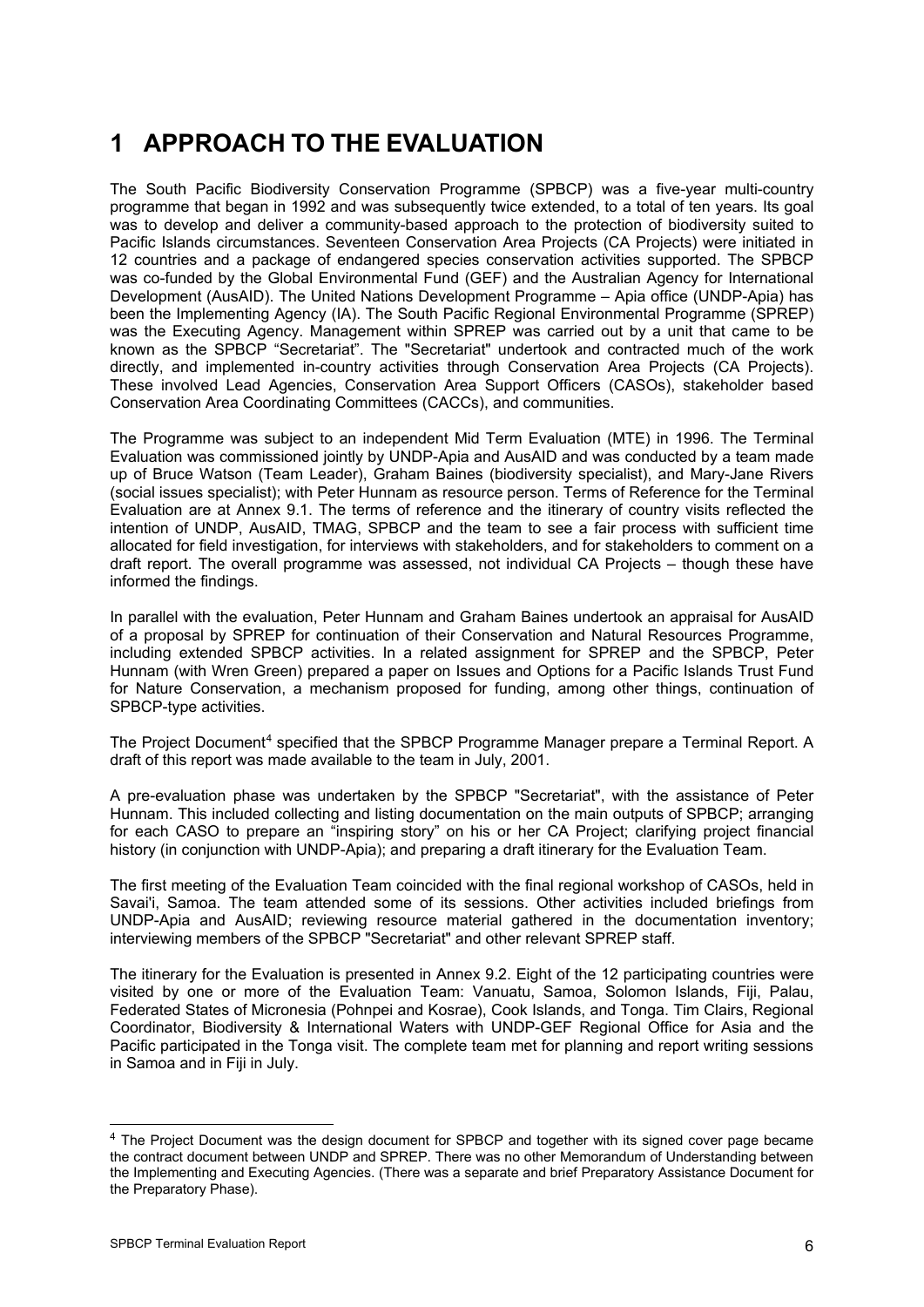Visits to participating countries were not undertaken for the purpose of detailed evaluation of individual CA Projects, but rather to test and back up assessments being made from the documentation available to the team and to gain input from a wide range of stakeholders in the Programme. In each country the aim was to interview the SPREP Focal Point<sup>[5](#page-10-0)</sup>, Lead Agency and Project Manager, other relevant government agencies (at national, state, provincial, local government or municipal level where applicable), relevant NGOs, the CASO, CACC members, landowners, resource users, and other community members. In addition, a brief field inspection was made of each Conservation Area Projects in countries visited (with the exception of Solomon Islands where security concerns prevented site visits). Eight of the seventeen CA Projects were visited.

TMAG members and TMAG associates, both past and present were contacted by email and phone and, in some cases, met and interviewed. Annex 9.3 lists organisations and individuals consulted.

In October a full draft report was produced for discussion with UNDP, AusAID and at the SPBCP Multipartite Review Meeting held in Apia on 5 and 6 November 2001. The draft was also circulated to the SPBCP "Secretariat" and TMAG members for comments. Following the MPR meeting and receipt of further comments and submissions the draft went through further revisions of its complex contents before finalisation in June, 2002. In parallel a separate "lessons learned" paper was prepared.

### Acknowledgements

The Evaluation Team acknowledges with thanks those who contributed information and ideas for the evaluation and offered frank criticism. Particular thanks are due to Joe Reti and the staff of the SPBCP "Secretariat" and the Director and staff of SPREP. Reviews are rarely enjoyable occasions for those whose efforts are being assessed and the professional responses of SPBCP and SPREP staff at a time when they were heavily loaded with end of Programme duties is greatly appreciated. Thanks also are extended to the Lead Agencies and CASOs in the eight countries visited. The team appreciated the UNDP and AusAID staff interest in, and support for, the evaluation. Editorial contributions by Tourism Resource Consultants (Wellington, New Zealand), Danielle Klap, Zoë Watson and Dave Chowdhury are acknowledged with thanks.

# **2 PROGRAMME CONCEPT AND DESIGN**

# 2.1 Origins and Rationale

From 1982 the Traditional Ecological Knowledge Working Group of the International Union for the Conservation of Nature (IUCN) had been promoting the relevance of traditional knowledge and the appropriateness of community-based approaches to resource management. In 1985, at the South Pacific Regional Parks and Protected Areas Conference, the then "standard" approach of setting aside strictly protected areas that was followed by SPREP and national government agencies was questioned. SPREP was responsive to the idea of a community-based approach and in 1986 convened a workshop in Noumea to explore these ideas.

In 1989, during IUCN's General Assembly in Perth the Traditional Ecological Knowledge Working Group convened a special workshop to consider community-based conservation in the Pacific Islands region. Arising from this, SPREP worked with independent conservation groups and government officials to develop an outline concept that was discussed with the UNDP-GEF in 1991. A substantial GEF-funded Preparatory Assistance (PA) Phase was undertaken in 1992. From this emerged a Project Document and other preliminary outputs in 1993, the year in which the main phase of the SPBCP was initiated.

The underlying rationale for the South Pacific Biodiversity Conservation Programme was to support community management of natural resources "as a basis for sustainable livelihoods and economic development, and to avoid the costly environmental and economic mistakes that have occurred in

<span id="page-10-0"></span><sup>-</sup><sup>5</sup> The national government office/official nominated for SPREP liaison.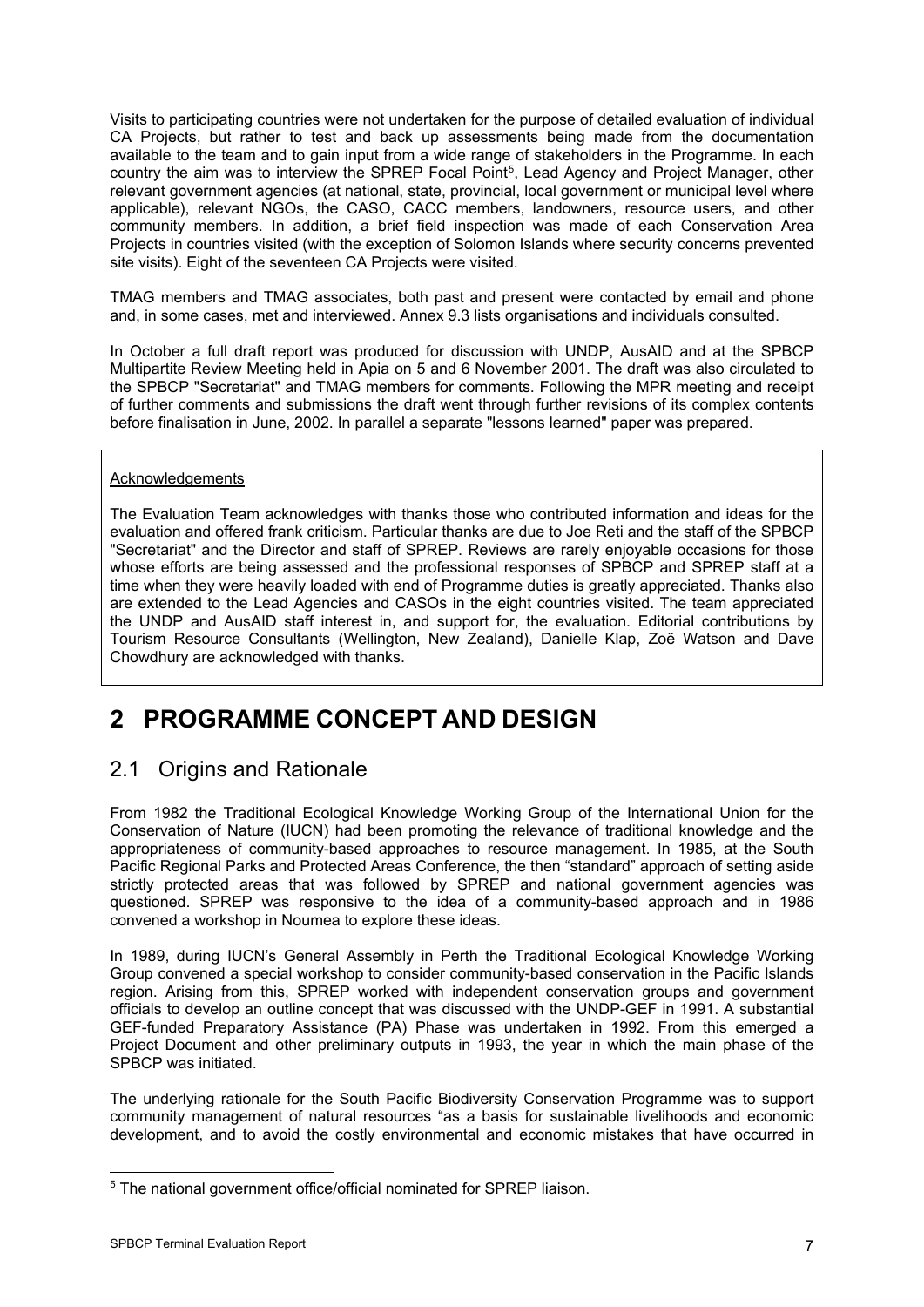many of the world's other tropical island regions".<sup>6</sup> The Project Document made mention of the extent and diversity of the region's ecosystems; the high levels of endemism among island species; and the high degree of threat from forest habitat destruction, introductions of invasive alien species, and human activities in coastal and shallow marine areas. Further, it argued "a regionally coordinated programme for biodiversity conservation and sustainable resource management is the most effective strategy". The central thrust of the SPBCP was to introduce and support pilot initiatives in communitybased management and conservation of biodiversity and natural resources, for then following reasons:

- Virtually all of the land and inshore sea resources of the Pacific Islands region were once held under customary tenure. In some countries this is strongly supported in policy and law. Even where the State has introduced legislation to override customary tenure there is little the State can do without the cooperation of those who have customary land and sea rights.
- Experience in the islands region and elsewhere has shown that the use, management and protection of biodiversity cannot succeed unless local communities are at the centre, in control of the process and empowered to make decisions.
- Pacific Islands communities and cultures and their livelihoods are intimately connected with their natural environment, biodiversity and resources.
- Government schemes to conserve nature have generally been ineffective. The role of governments and regional agencies should be to facilitate and promote an enabling environment that supports local initiatives.

During the PA phase, at the end of which the Project Document was completed, SPREP invited submissions of outline proposals or concept plans for local conservation projects. More than half a dozen project proposals at various stages of development were received, three of which were approved for support under the PA phase.

# 2.2 Objectives & Approach

The Development Objective or Overall Goal of the SPBCP was:

"to develop strategies for the conservation of biodiversity by means of the sustainable use of biological resources by the people of the South Pacific."

Immediate Objectives:

In support of the Development Objective there were five Immediate Objectives (two primary and three subsidiary).

Primary objective – Conservation Area Projects:

• to facilitate establishment and initial management, by local communities, NGOs and government agencies, of a series of Conservation Areas that demonstrate protection of biodiversity, ecologically sustainable use of natural resources, and community economic development (Objective 1)

Primary objective – Threatened and Endangered Species:

• to protect terrestrial and marine species that are threatened or endangered in the Pacific region (Objective 2).

Subsidiary objectives to be pursued largely in connection with individual Conservation Area Projects:

• identification of new areas that are important for the conservation of biodiversity, and are potential Conservation Areas in the participating countries (Objective 3).

<span id="page-11-0"></span><sup>-</sup><sup>6</sup> South Pacific Biodiversity Conservation Programme (SPBCP) Project Document, 1993. Referred to hereafter as the "Project Document".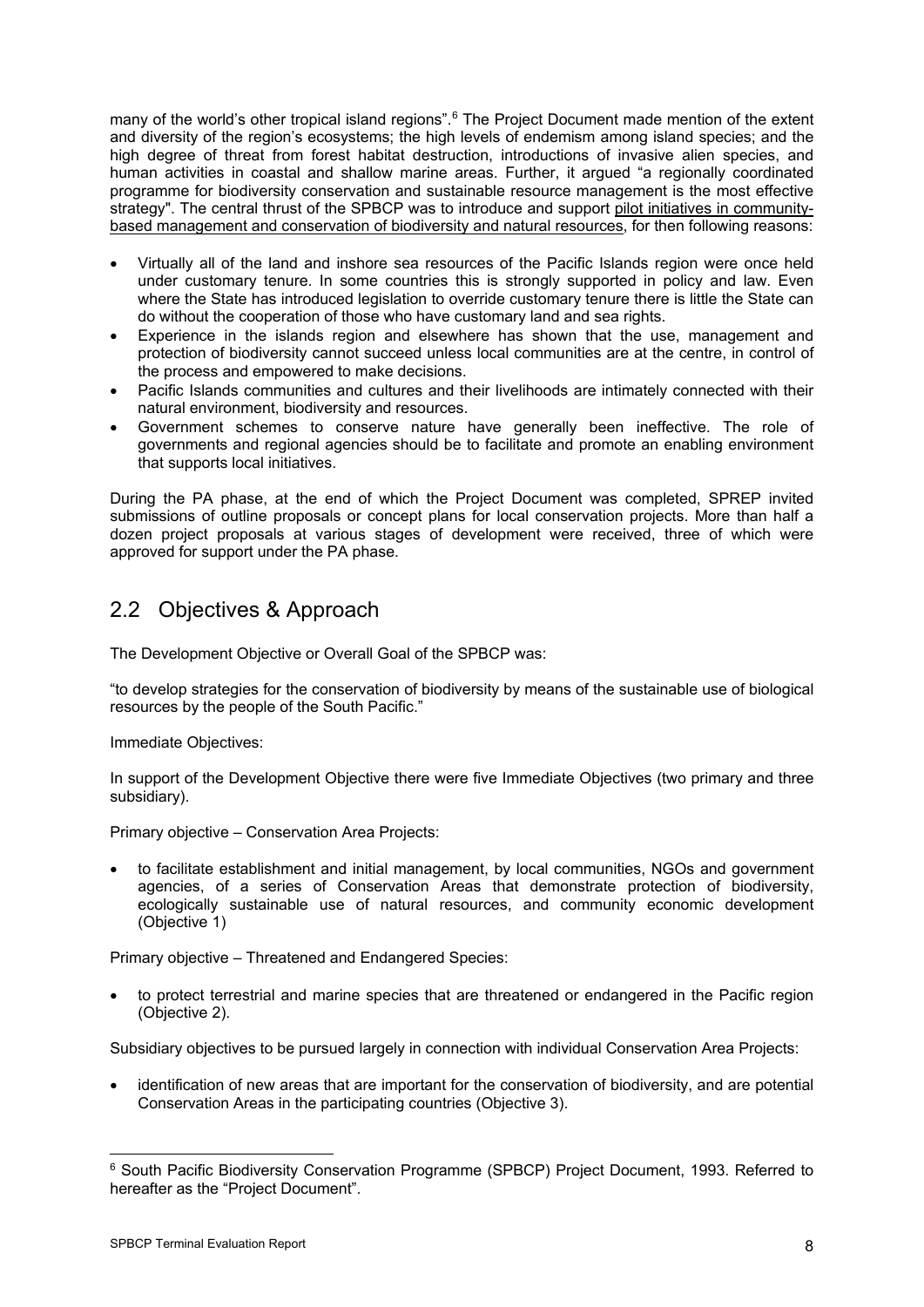- improved awareness in Pacific Islands countries of the importance and means of conserving biological diversity (Objective 4).
- improved capacities of and cooperation between different agencies contributing to the conservation of the biological diversity of the Pacific Islands (Objective 5).

The main strategy planned for SPBCP was the "establishment of community-managed Conservation Areas"[7](#page-12-0). Planned Output No.1 was to be Conservation Areas Projects initiated in most of the participating countries. It was intended that "some or all" of these projects would be successfully established as Conservation Areas during the planned five years of the Programme. However, the Project Document acknowledged the difficulty of achieving this outcome in the time available. "It must be recognised that … five years is an inadequate duration for the Programme. Consequently, it is desirable to ensure a mechanism for on-going support for CA's costs beyond the five year life of the SPBCP to provide for long term commitments and support during the transition of CAs to self managing entities".

The Project Document[8](#page-12-1) described the conservation area concept in very general terms and indicated approaches to the selection, establishment, planning and management of suitable areas. It envisaged a "Pacific way" of conserving nature that would integrate people, culture and natural resources. It advocated placing the local community, culture, language, customary tenure of resources, and traditional knowledge and practices at the centre of conservation and sustainable development efforts.

Conservation Areas were to have three key attributes:

- be an area of important biodiversity and biological resources;
- be owned and managed by local people; and
- be used in ways that conserve biodiversity while providing for sustainable livelihoods and community development.

Total funding from the GEF was US\$10,000,000, which included a \$5,000,000 grant from Australia's contribution to the GEF pilot phase through AusAID<sup>9</sup>. A further AusAID contribution of US\$67,114 towards the improvement of the SPBCP design document brought the total budget to US\$10,067,114. It was expected that seventy per cent of SPBCP funding (or around US\$7 million) would be applied directly to specific CA Projects. The target was to establish one or two CA Projects in each of the 14 eligible Pacific Islands countries within five years – an average investment of US\$200,000 to \$500,000 per project. At the behest of SPREP an additional component was added to the project design to fund work on a series of "regional species protection" programmes.

The SPBCP was the largest single nature conservation initiative in the Pacific Islands throughout the early to mid 1990s, and formed the major part of SPREP's work programme.

It was intended that the SPBCP complement and collaborate with other relevant international and regional, conservation, research and aid programmes operating in the Pacific Islands countries. A number of potential partners and "sub-contractors" were identified in the Project Document. In particular, and given also that the United Nations Development Programme was the Implementing Agency, the SPBCP was to draw on UNDP's "sectoral expertise". Specific reference was made in the Project Document to UNDP's programmes in "agriculture, forestry, water and sanitation, fisheries, (and) community development". Clearly, it was envisaged that some CA Project activities would be undertaken jointly by SPREP and these UNDP sectoral programmes.

Among the key considerations of the SPBCP design, the following are of particular note:

- The SPBCP was designed to support a variety of subsidiary projects, pilot exercises or activities.
- The programme provided for participatory processes, adaptive programme management and innovative pilot exercises; it was not to be an inflexible blueprint type of project.

<span id="page-12-2"></span><span id="page-12-1"></span>

<span id="page-12-0"></span><sup>&</sup>lt;sup>7</sup> Project Document.<br><sup>8</sup> Project Document, Sec 5 on Project Strategy.<br><sup>9</sup> In the Project Document, an additional in-kind contribution of US\$546,000 of SPREP personnel and office inputs was estimated over the five-year period, including the PA phase, and an estimate made of US\$150,000 worth of member governments' and other counterparts' in-kind contributions for five years.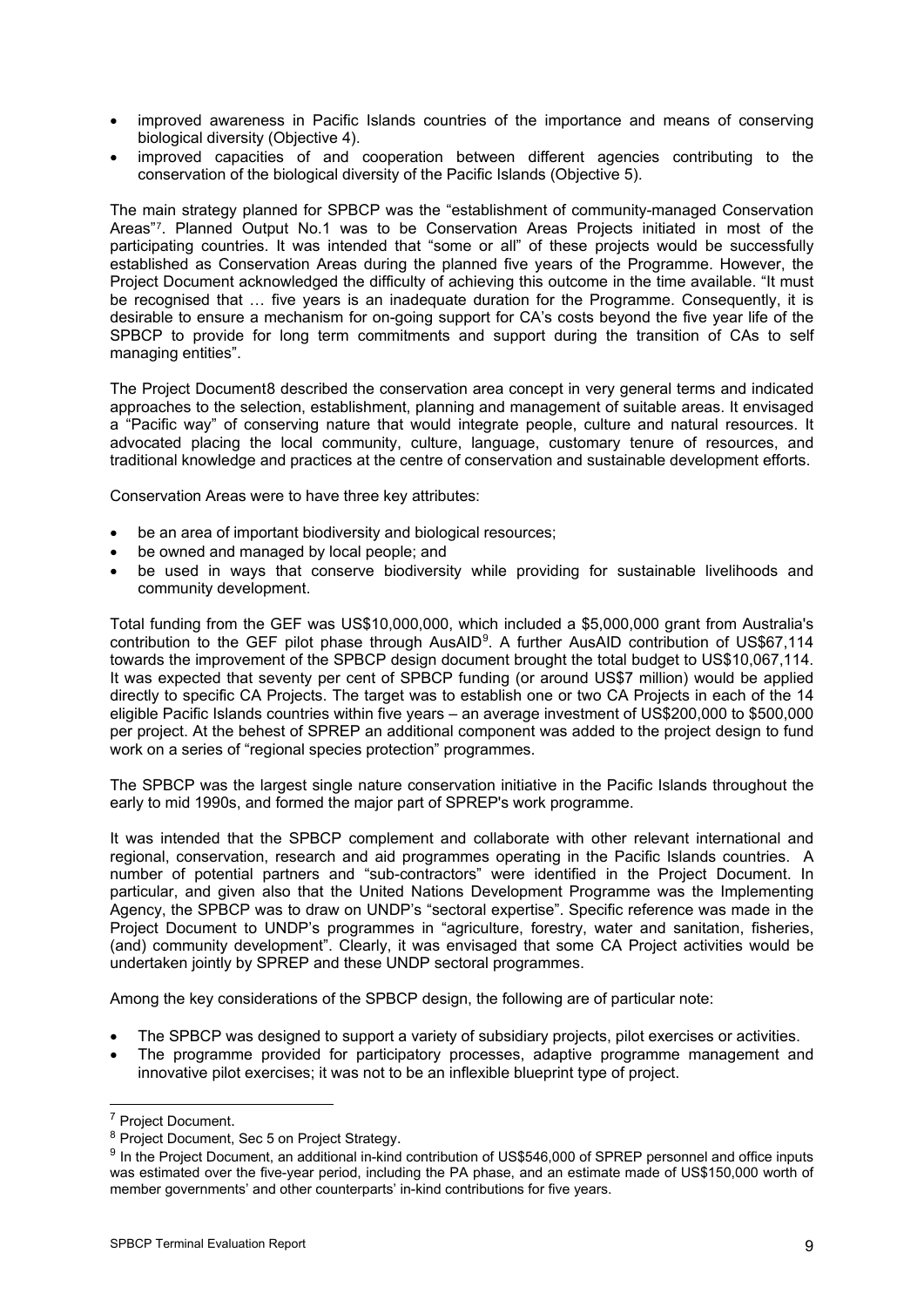- National Pacific Islands institutions and regional bodies were to be called on to facilitate and support local initiatives, not to direct them.
- The SPBCP's main tools were to be awareness raising, education, empowerment, capacity building and strengthening supportive institutions.
- The objective was to establish self-managing entities rather than fostering dependence on outside support, enforcement, long-term subsidies or aid.

The "areas initially chosen should offer the greatest chance of demonstrable short to medium term success". A multi-stage process was outlined to identify and select suitable areas, put in place appropriate planning and management arrangements, and initiate projects. Over its twice-extended life, the Programme eventually supported CA Projects in all but one of the eligible independent Pacific Islands countries, a total of 17 CAs in 12 countries. Of these seventeen CA Projects thirteen were initiated primarily through the SPBCP and four were initiatives established by other agencies, and to which the SPBCP gave some support.

# **3 PROJECT DELIVERY**

# 3.1 SPBCP Delivery Arrangements

The Programme was executed by SPREP working with designated Lead Agencies and ad hoc Conservation Area Coordinating Committees (CACCs) in each country. Day-to-day management was by the Programme Manager within SPREP, heading a small management unit that became known as "the Secretariat". Within countries, day-to-day responsibility was nominally with Project Managers (or Coordinators) in Lead Agencies, most of which were government departments. Management of CA projects was facilitated by Conservation Area Support Officers (CASOs) who in most cases became the key figures in the arrangements. They were the only in-country personnel paid by the Programme to be involved (apart from allowances paid to some while on overseas visits).

Management supervision, support and advice for the SPBCP were provided by: UNDP as the GEF Implementing Agency; an SPBCP Multipartite Review (MPR) group with a "board" function, and an SPBCP Technical and Management Advisory Group (TMAG).

These essential elements of the delivery system as specified in the Project Document changed little over the life of the Programme. However, emphases did change – with major consequences. The end result was a top-heavy structure unable to respond to needs at community level. This resulted in a system of project management where the whole became less than the sum of the parts. Management control was held at the centre rather than devolved, as had clearly been the intention.

# 3.2 Programme Oversight and Monitoring

## 3.2.1 Multipartite Review (MPR)

The MPR, comprising the Implementing Agency UNDP, Executing Agency SPREP, and participating member countries was expected to provide direction for the implementation of the SPBCP. Delegates met annually to receive and endorse reports, to approve recommendations on the Programme's delivery and performance, and on other issues arising. The Chair of the TMAG was invited to attend MPR meetings and report on its views and recommendations.

Continuity of membership was a problem. The only continuity at MPR meetings (in the sense of individuals) was provided by the SPBCP Manager and the TMAG Chairman, both as observers. In latter years the interest or capacity of the participating country Lead Agencies appears to have waned, and Agency directors or senior managers stopped attending and sent junior delegates in their place. In a number of cases SPBCP CASOs represented their Lead Agencies!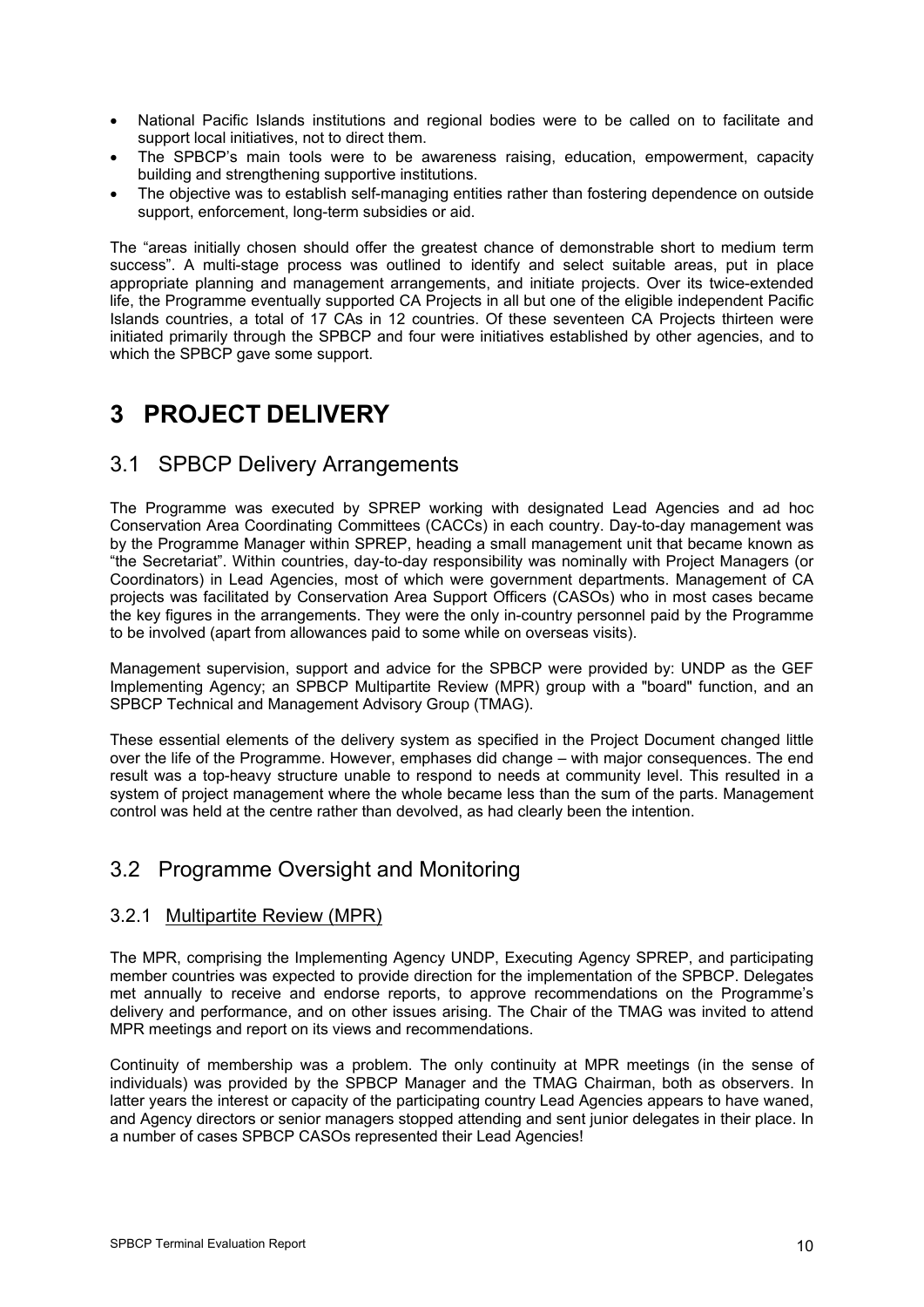The MPR is judged not to have been effective as governing body to the SPBCP. No instances have been identified of it having issuing clear directions or provided correcting influences on the Programme implementation. There was a distinct sense of "lack of ownership" of the SPBCP by the MPR.

### 3.2.2 Technical and Management Advisory Group (TMAG)

The Technical and Management Advisory Group was convened to provide advice on the implementation of the SPBCP. A small number of individuals were selected on the basis of expertise relevant to the Programme, together with representatives of UNDP and SPREP. Meetings were also attended by a range of observers, including staff from SPBCP, SPREP and UNDP, and other invitees on an *ad hoc* basis including AusAID and NZAid (formerly NZODA).

TMAG met annually for the duration of the Programme, apart from the final year, 2001. Each of the eight meetings received an annual report from the Programme Manager, and made comments and recommendations on items as it saw fit, to the various parties concerned – SPBCP management, SPREP, UNDP, the MPR or participating countries. TMAG and MPR meetings were convened "backto-back", so as to enable the MPR to rely on TMAG to undertake the more thorough review of Programme activities and forward its advice to the MPR. This was a good arrangement. The SPBCP management unit provided secretariat functions for both the TMAG and the MPR.

Over the years, and between its members, there were apparently some inconsistencies or confusion about the role of TMAG. The TMAG Chair and core members were clear that their role was necessarily limited to being "only advisory" and "off-line" to the supervision and management of the SPBCP – largely on the grounds of the short amount of time TMAG put into the task, meeting only once a year.

At times both UNDP and SPBCP management indicated that they preferred TMAG to play a stronger role. UNDP officers in particular were concerned that TMAG did not take on responsibility for helping to supervise SPREP's execution of the SPBCP.

Retrospectively, the several hundred recommendations made over the years of TMAG meetings. serve as valuable guides to how the SPBCP concepts and activities were interpreted, re-iterated and, in some cases, revised over the life of the project. For the Terminal Evaluation they were of assistance in recreating a record of the history of Programme activities. Yet TMAG and its recommendations were of limited effectiveness. Perhaps because it took a "hands off" role, TMAG did not follow a clear systematic process in its deliberations. Many discussions were not resolved into incisive recommendations. Nor were these itemised, enumerated and periodically collated and revisited.

There were inconsistencies in the way membership of TMAG was defined. The core appointees were there as individuals, but were constantly referred to in TMAG meetings as "representatives" of the agencies for which they worked. This put TMAG members in the awkward position of trying to make an objective professional judgement on issues arising in the Programme, yet having their views interpreted as reflecting the "positions" of the organisations that employed them.<sup>[1](#page-14-0)0</sup>

## 3.2.3 Mid Term Evaluation

An independent Mid Term Evaluation (MTE) carried out in mid 1996, highlighted lack of progress on the "sustainable resource use" aspects of the Programme. In considering the goal of the SPBCP it found that the "clear implication is that the focus of *action* is not to be conventional conservation processes and techniques, but the identification and implementation of sustainable use of resources by people and communities". The MTE called for quicker action: "once a CA has been selected on biodiversity criteria, the focus of action should shift to assisting the communities involved to quickly identify and implement sustainable economic activities and so enable and encourage them to not commit their natural resources to non-sustainable use". Another important MTE recommendation was to "be more flexible and responsive to the needs and stage of progress for each community".

<span id="page-14-0"></span> $10$  The presence of numbers of "observers" in TMAG meetings encouraged the idea that TMAG was a discussion group and a way of involving other organisations and building partnerships (TMAG6 1998).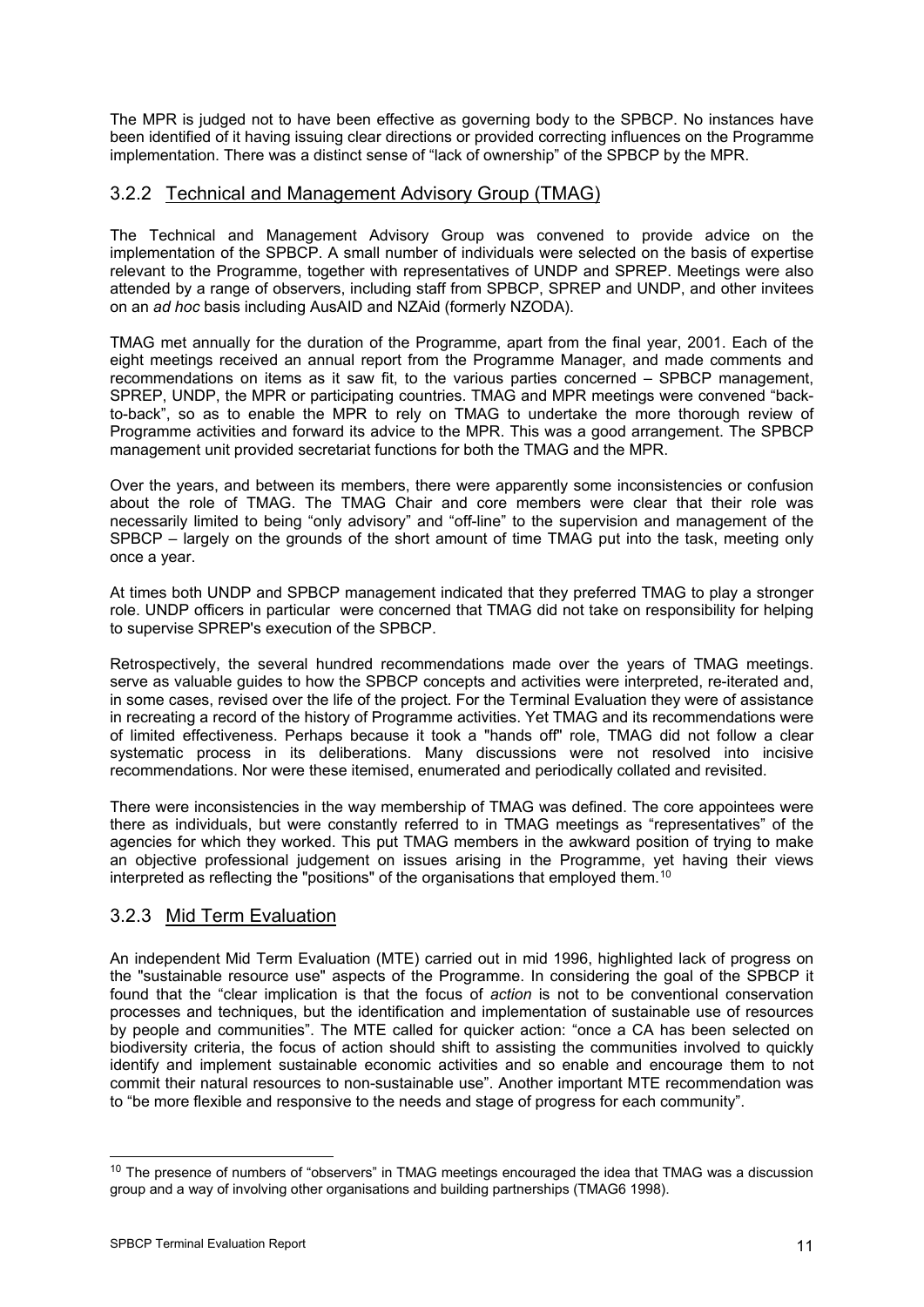The MTE recognised the value NGOs could bring to the Programme, but recommended greater emphasis on the use of national NGOs as Lead Agencies, rather than international NGOs.

While a few worthwhile changes were made in the wake of the MTE, its effectiveness was diminished by that Evaluation Team not having had a chance to discuss findings with key stakeholders. The response to the MTE by SPBCP management, SPREP, UNDP and TMAG appears to have been overly defensive, and the opportunity to make a number of decisive changes that would help get the Programme back on track was lost.

# 3.3 Management Arrangements

## 3.3.1 The SPBCP "Secretariat"

The programme management unit within SPREP (the "SPBCP Secretariat") was headed by a Programme Manager supported by two professional Programme Officers. Several changes of staff during the life of the Programme frustrated continuity. An early appointee to a Programme Officer position proved unsuited to the work and this created problems that were not quickly overcome. It took time for new Programme Officers to learn enough about areas, people and systems to become effective. A third programme officer position was 50%-funded by the SPBCP, and focused on the turtle, marine mammal and bird strategies specified in the Project Document.

Initially, SPBCP finances were managed through an accountant who dealt with all SPREP programmes. In 1997 a full-time Executive Officer was appointed to manage the Programme's finances, amongst other duties. There were several other support staff, a suite of office equipment and a vehicle. Consultants were contracted for a number of specialist tasks such as CA species inventories, ecotourism and other business ventures, and the preparation of PPDs for CA Projects.

An overall impression is of a "Secretariat" staff that was dedicated, worked long hours, and faced with equanimity the tiring travel associated with a wide spread of Pacific Islands country activities.

### SPBCP Overlapping SPREP Core Functions

The SPBCP was the largest single project that the SPREP "Secretariat" had undertaken. Over the years 1993 to 1998, the SPBCP accounted for roughly a quarter of the Secretariat's total annual expenditure of between US\$4–6 million. Its size and scope meant that for several years it formed virtually the entire programme of the organisation's Conservation and Natural Resources (CNR) Division and this generated some problems.

From 1993 until 1999, the SPBCP Manager was also the CNR Division Head. In practice this meant that he and his staff were sometimes required by the SPREP Director to become involved in SPREP activities that were not part of the SPBCP including stints as Acting Director.<sup>[11](#page-15-0)</sup> UNDP objected to the Programme Manager carrying duties other than those directly related to SPBCP. The counterargument from SPREP was that the SPBCP Manager occupying this senior position within SPREP gave SPBCP greater opportunity to access other resources from SPREP and donors, and greater influence in spreading lessons learned from the Programme to a wider audience. Ironically, this claim is not borne out by the record. As noted elsewhere in this report, SPBCP actually had little influence on other relevant SPREP programmes underway at the time, such as NEMS, NBSAPs, and Capacity 21. The SPBCP appears to have suffered from being implemented in isolation, with inadequate linkage to other projects within the CNR Division, to other Divisions' activities and, beyond SPREP, to other organisations and their comparable or complementary programmes. A recent review of the organisation by AusAID<sup>[1](#page-15-1)2</sup> commented that this insular behaviour was an issue across the whole of SPREP.

<span id="page-15-0"></span> $11$  It is ironic that, despite this distraction, TMAG6 in 1998 was advised by SPBCP management that it was a significant issue that the SPBCP had "limited staff capacity and resources to work on the wide range of biodiversity issues ... (including) access and ownership of genetic resources, intellectual property rights, traditional knowledge" that SPREP was being called on to deal with. No-one is recorded as having commented that these activities were not part of the SPBCP.

<span id="page-15-1"></span><sup>12</sup> SPREP 2000. AusAID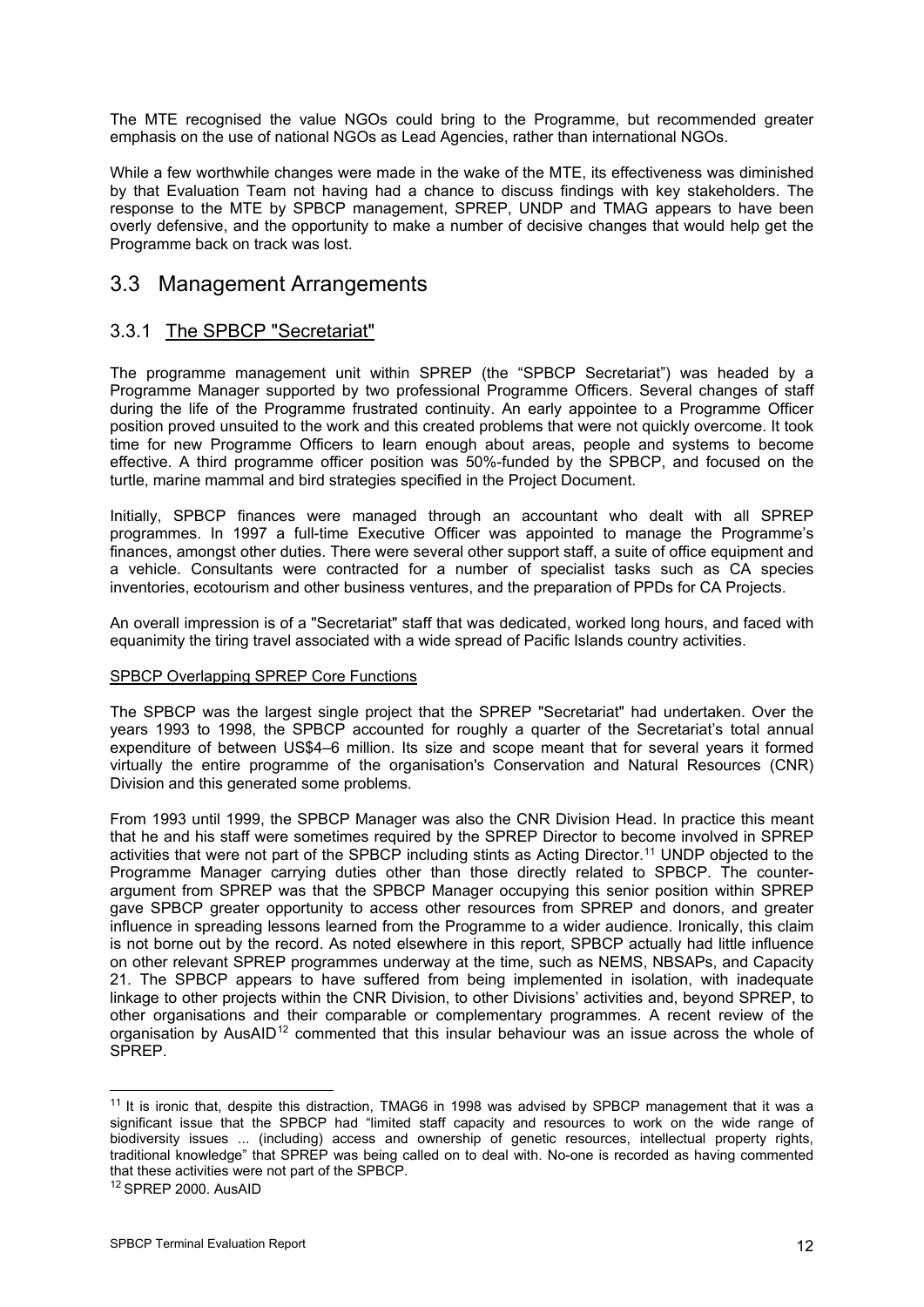In the event UNDP refused to allow the CNR Division Head position to be re-advertised with direct responsibility for SPBCP but it was as late as May 1999 before the Division Head responsibilities (and associated higher level of remuneration) were removed from the SPBCP Manager.

The fundamental issue is that this appeared to have been standard practice in SPREP. The Project Manager for the Capacity 21 Project was also required to serve as a Division Head and acting Director. SPREP did not have core funding and staff to run a Conservation Division, so reliance was placed on covering core costs from project budgets. Rather than raise spurious arguments for the arrangement SPREP could have proposed that it would be valid (and necessary) for the SPBCP to include development and operation of the SPREP conservation programme as a major component and objective. Had this point been identified earlier it could have been considered for incorporation in the original Project design or, at the least, in a revision of that design.

### 3.3.2 Lead Agencies

The Project Document made clear that delivery through national agencies was an important measure to develop local ownership and to lay a foundation for sustainability. Reference was also made to the fact that these were relatively weak and poorly resourced. Yet though the fragile state of institutional development among member government agencies was recognised, neither resources nor capacity development for Lead Agencies were provided for in the Project Document – nor subsequently when the need became glaringly obvious. In most countries the Lead Agency was the national Environment or Conservation Department; in a few it was an NGO. Simple "Letters of Understanding" were used to outline the respective roles and responsibilities of SPREP and the Lead Agency in undertaking the SPBCP.

The Lead Agency for each CA Project is listed in Table 1 (at page 2 of this report). Thirteen were national, state or municipal government departments or statutory institutions as the Lead Agency, and four were NGOs.

The NGOs appeared to be the more effective Lead Agencies. Government environment departments were less able to assign staff and time to take on the extra task. In addition communities sometimes saw "government" as one of the problems they faced in developing community projects. Often the NGOs were able to provide close mentoring for CASOs and CACCs in a way that neither Government agencies nor SPBCP staff could. Further, a very telling point; their reporting and bookkeeping systems were less involved and there were more reliable cash flows for CAs. However, the underlying issue was that the role of SPBCP national Lead Agency required significant financial resources that should have been provided by the Programme but generally were not. The NGOs found it easier than government agencies to mobilise the additional resources needed.

Where a Lead Agency is to be the long-term support for a local community programme, especially after project assistance finishes, it needs to be fully involved, and its commitment and capacity assured, from the outset. This was needed under the SPBCP but was not done. Though the Project Document noted "lack of institutional capacity and trained personnel within the region's governments and NGOs" it made no specific provision for action to address this problem.

### 3.3.3 Conservation Area Support Officers and Coordinating Committees

The Project Document envisaged a CASO as having functions in facilitating the establishment of a CACC; logistical arrangements and general liaison; CA project implementation; reporting, coordinating, training and monitoring; and facilitation of access to information by participating local groups. The CACC was to be the stakeholder-based management "authority" for the local conservation project and would be the employer of the CASO. In the event, none of the CACCs was constituted and resourced sufficiently to assume the role envisaged. It was CASOs who became the linchpins of the Programme – the points around which much of it developed.

Initial job descriptions indicated the CASO "will provide main line support, facilitation and communications between CA coordinating groups and SPBCP management" and that "he/she will be employed by the CA coordinating group once adequately constituted ...". Yet the letters of understanding between SPBCP and the Lead Agencies provided for all activities in the Project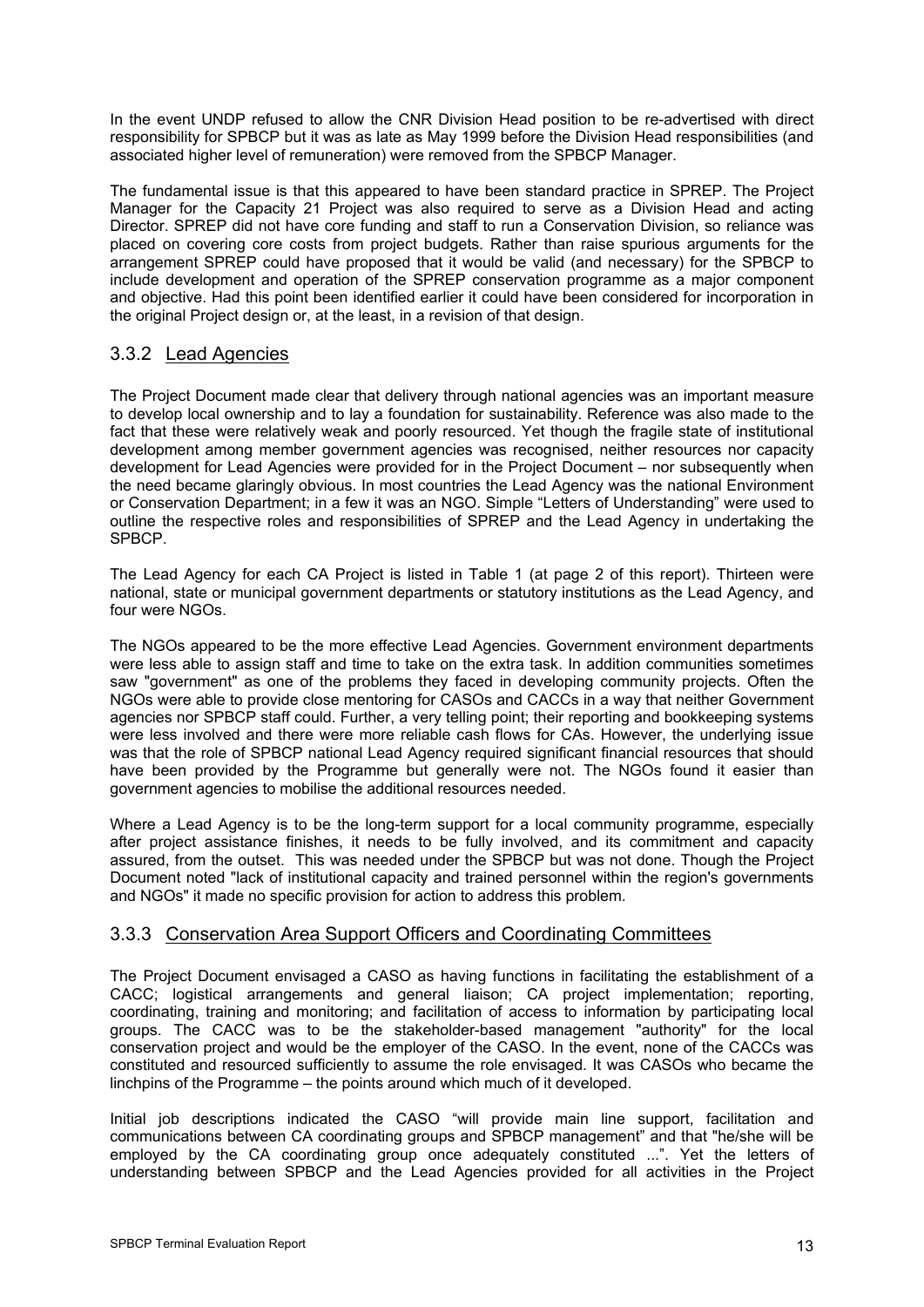Document to be carried out under the direction of an in-country Project Manager who "is the main point of contact between the Government and the SPREP in regards to this project". This confusion was reflected in the arrangements that developed. As the Lead Agencies were often weak and underresourced CASOs, by default, became local project managers for the CA Projects. They were also seen in virtually all cases to be "SPBCP employees", carrying out the instructions of SPBCP management (while being on the payroll of the Lead Agency).

Paradoxically, despite its many "positives" the CASO position proved to be a source of weakness in that there was too great a dependence on it. In its shadow, neither CACCs nor other local management roles could develop. Accordingly, as the SPBCP came to a close and CASOs began to search for other employment the sustainability of all CA Projects was compromised.

# 3.4 Project Implementation

## 3.4.1 Overview

The SPBCP was designed as a five-year programme to run from 1992 to 1996. It was first extended to a completion date of 1998, and later to December 2001 – to double the original length.

Ten years "designed" is very different from extension from five to ten years. By the end of its originally allotted five year life span, only 40% of the budget had been spent, and the bulk of this had been on establishing programme management at SPREP. It was understandable that an extension was agreed, in the expectation that establishment of community based management would then become the focus. However, the focus of funding then turned towards the establishment of income-generating activities (IGAs). As a result, basic CA establishment activities in institutional development, capacity building and management planning were neglected. The changing timeframe meant that, on two occasions, periods of uncertainty were followed by a changed planning horizon.

It is not easy to achieve conservation objectives through community-based approaches. Further, SPBCP management will have constantly felt the pressure arising from budget and implementation deadlines and the lengthy periods required by communities to deliberate, the ever-present problem of defining "community" in each CA project, the slowness of many Lead Agencies to respond, and the vast needs for capacity building. In any one Pacific Islands country the issues are daunting, let alone in a programme of the large size and complexity of the SPBCP

The Project Document recognised this and SPREP had long been aware of such difficulties. They cannot be used to explain away the failure to realise the ambitions of the Programme. The PA phase was devoted to CAs of biodiversity significance associated with willing communities. What was not done was to seek out experience with community-based work in the Pacific Islands region and develop a practical approach to community based biodiversity management. Through focusing first on biodiversity and expecting community participation and ownership to follow, the Programme was on the wrong track from the start.

There was a failure by both SPBCP Management and TMAG to grasp the essential nature of the Programme as a mechanism to provide support for a series of short-term interventions – that is, "projects" – whose objective was to "establish and initially manage" CAs. The tendency to directly manage rather than to cede management responsibilities to Lead Agencies made the Programme essentially unmanageable. Though there were attempts to initiate participatory planning the SPBCP drifted towards being a loose collection of separate "half-projects" not well conceived or designed – and in none of which a long-term participatory management and planning process was established.

Excessive administrative control by the SPBCP management was reflected in arrangements such as funds being released only when a due report had been submitted. The classic cycle of management "not delegating responsibility and not getting responsible behaviour in return" was evident here. In the absence of delegated discretionary authority if reports were not received, fund disbursements were withheld and the competence of the manager was likely to be questioned. Problems with disbursements are discussed at 3.5, below.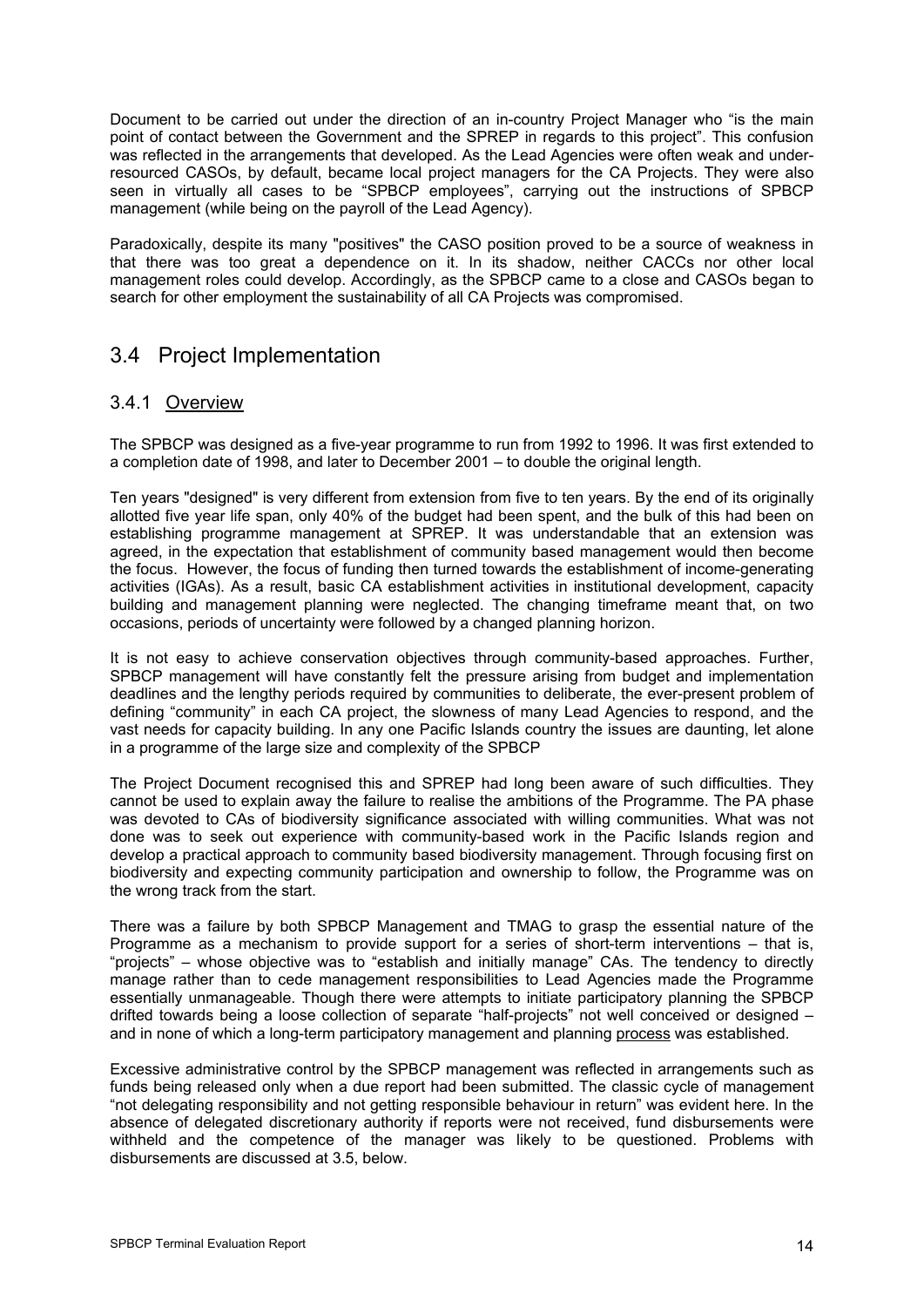## 3.4.2 Activity Planning and Reporting

The SPBCP "Secretariat" was expected to introduce activity planning, monitoring and reporting systems suitable for each of the in-country CA initiatives and for other SPBCP activities. The system introduced was based on UNDP's National Execution (NEX) guidelines and SPREP procedures, as follows:

- a two-staged approvals process for each proposed CA initiative 1) a concept paper, and 2) a CA Project plan;
- SPREP and Lead Agency letters of understanding;
- submission of annual work plans and budgets for each CA Project through the Lead Agency;
- disbursements of funds for implementation of work plans, in quarterly instalments, conditional on satisfactory reporting of the previous quarter.

Consultancy contracts were based on letters of agreement with terms of reference.

An annual plan and budget was prepared for each CA Project<sup>[13](#page-18-0)</sup> based on its own system. This was usually done by or through the Lead Agency. Some advice and training was given by SPBCP staff. However, no administrative manual was prepared to guide this process. The need for administrative and financial procedural guidelines and for these to be introduced using a "training of trainers" approach was stressed by TMAG in 1996. Eventually a simple computer-based system for physical and financial planning and reporting was developed. Yet though this was introduced in workshops, no supporting manual was written.

A major source of frustration for Lead Agencies, CASOs and, of course, the communities with which they were working was the linking of quarterly advances to reporting for the previous quarter. This created a situation where activities would often cease (and CASOs would not be paid) unless the Lead Agency itself could afford to carry costs at the beginning of each quarter. SPREP, in turn, faced a similar situation in that until it reported on expenditure for the completed quarter, UNDP would not release funds for the following quarter. SPBCP staff and associated agencies had to contend with these unworkable procedures (which hinder every UNDP project under SPREP) to the end.

## 3.4.3 Risk Management

Six risks identified in the Project Document are accompanied by evaluation comments:

1. Inadequate access to communally owned land that would benefit from CA status. In the event this did not eventuate in the literal sense – there were more potential candidates for CA Projects than the Programme could handle.

2. Insufficient support from governments. This risk did materialise and was exacerbated because commitment from Governments was assumed despite the fact that the weak capacity of governments (and NGOs) to support CA Projects was known. One consequence is that some governments are ambivalent about continuing support for CA Projects. Even so, cross-sectoral support and participation was not cultivated – a risk mitigation measure identified in the Project Document.

3. Insufficient activities within countries. The intention was to ensure a high level of activities in countries by allocating a high proportion of funds at this level (70%) In the event, a range of factors meant that the in-country activities suffered as a result and were insufficient: the failure to delegate responsibility for expenditure, the limited capacity for project management in-country, the absence of a participatory management planning process, the spread of CA projects over a large number of countries, the clumsy financial management system and heavy expenditure on centralised management.

4. SPREP may be unable to effectively use the GEF support. Effectiveness was undermined in a number of ways not envisaged in the Project Document including, but not only; SPREP's limited core

<span id="page-18-0"></span><sup>&</sup>lt;sup>13</sup> In many cases, these were first defined in the CA Project's master plan, its PPD.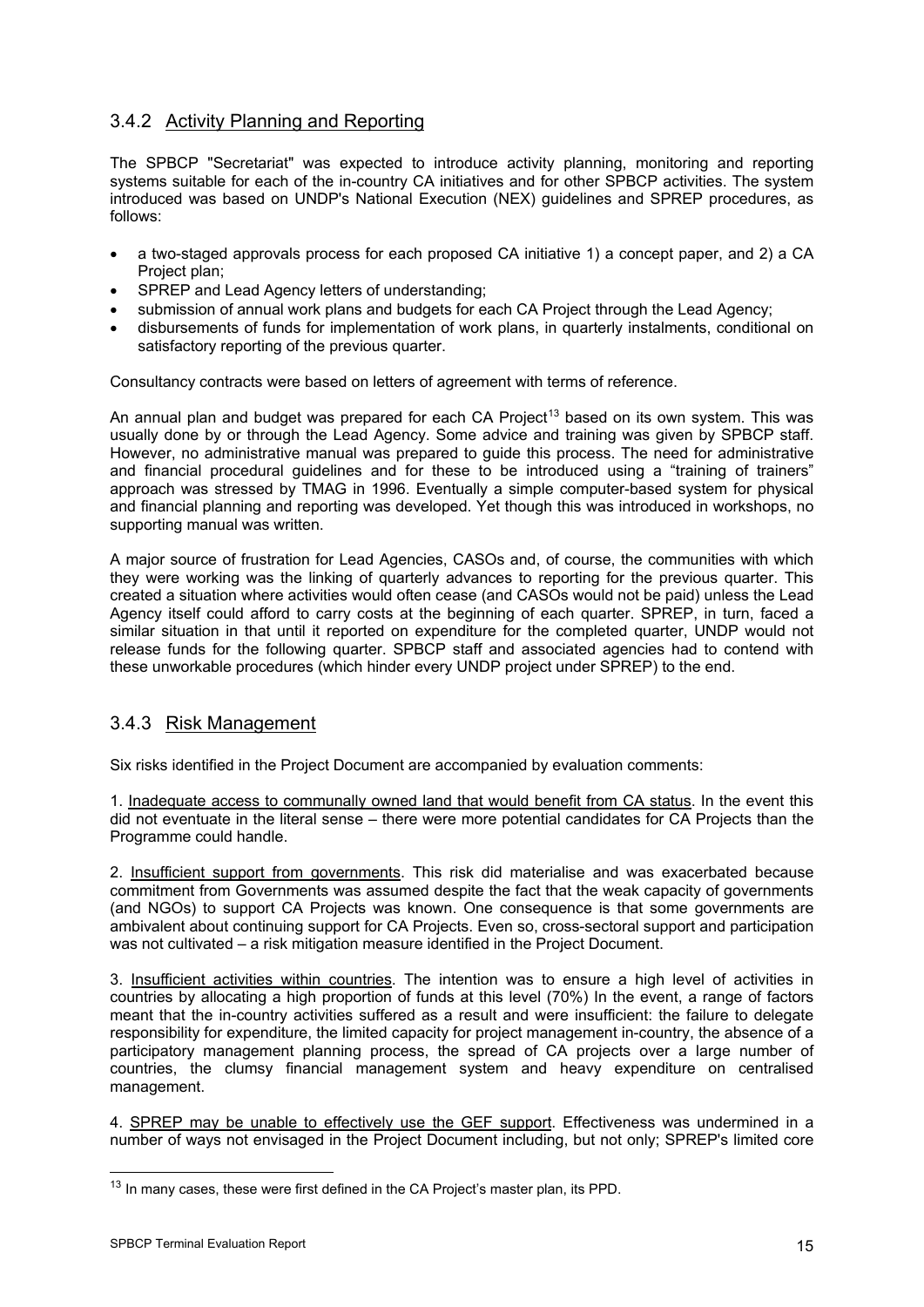capacity and diversion of Project staff onto other duties, cumbersome procedures for disbursement of funds, too wide a spread of CA Project sites, poor working relations with potential partner agencies, and overly-centralised management.

5. The success of the SPBCP may be in the short term only. Unfortunately, this risk materialised. After ten years no CA Project met the Programme's own transition strategy test for sustainability.

6. Insufficient or inappropriate biodiversity research and education of prospective biodiversity specialists. Enough information was already available or was obtained through SPBCP supported investigations to serve CA establishment and management needs. Yet the encouragement of a species-focus in biodiversity investigations contracted for CA Project areas meant that knowledge of ecological systems and processes needed for CA management was neglected.

Though clearly identified in the Project Document any action that may have been anticipated, or taken, to address these risks was not indicated in annual reports by SPREP or SPBCP management.

The approach to risk identification and management in the Project Document was simplistic and superficial. Thought the risks listed above were real, these were all at levels "above" the operational level for much of the SPBCP – the community. Beginning with "failure to engage community leaders' interest" a number of within-community risks should have been identified.

# 3.5 Project Finance

The Project Document provided a detailed budget breakdown in some twenty line items<sup>[1](#page-19-0)4</sup> under major component headings. An annual plan and budget was placed before the MPR for endorsement and approved by the Resident Representative, UNDP-Apia. Major revisions of budgets were made to accompany the project extensions in 1996 and 1998, although the Project Document itself was never revised.

In-kind and cash contributions from within the CA Projects themselves, contributions from donors other than GEF/UNDP and AusAID, and leveraged contributions from other donors were not declared in the formal budgets and accounts for the Programme but were reported informally in Programme Manager reports. There was no accounting in the Programme for the \$US 546,000<sup>[1](#page-19-1)5</sup> estimated in the Project Document as the SPREP input to the Programme in staff time and office costs, or for the US\$150,000 estimated for in-kind country contributions.

The SPREP accounts, of which the SPBCP accounts were an identifiable part, were audited annually.

There was a multi-level requirement for financial administration and reporting at the country level for CA Projects. In most cases where the Lead Agencies were Government Departments advances had to be forwarded through Treasuries or Ministries of Finance, often with substantial delays. Individual CA Project accounts were subject to the audit requirements of the Lead Agencies and to checking by the Executive Officer of the SPBCP.

The cumulative position of all CA Projects against key milestones for each was not known with any precision, so SPBCP Programme Officers were not in a position to make commitments or generally to take an active role in budget management.

The finance administration procedures between UNDP and SPREP seemed to work reasonably well, apart from difficulties caused by the differing financial years of the organisations and the requirement to report on expenditure-to-date at the time of requests for advance payments, which created cash flow problems. For savings from under-expenditure to be carried forward for spending, renewed approval was required. Advances sometimes did not arrive until the end of the quarter for which they were intended. This meant that SPBCP had to use under-expended Programme money to cover the

<span id="page-19-0"></span><sup>&</sup>lt;sup>14</sup> Further line items were introduced after requests from TMAG and MPR but not included in the mandatory revisions.

<span id="page-19-1"></span> $15$  This was the amount estimated for five years, presumably for SPREP and countries it would have increased significantly over the eventual ten years of the Programme.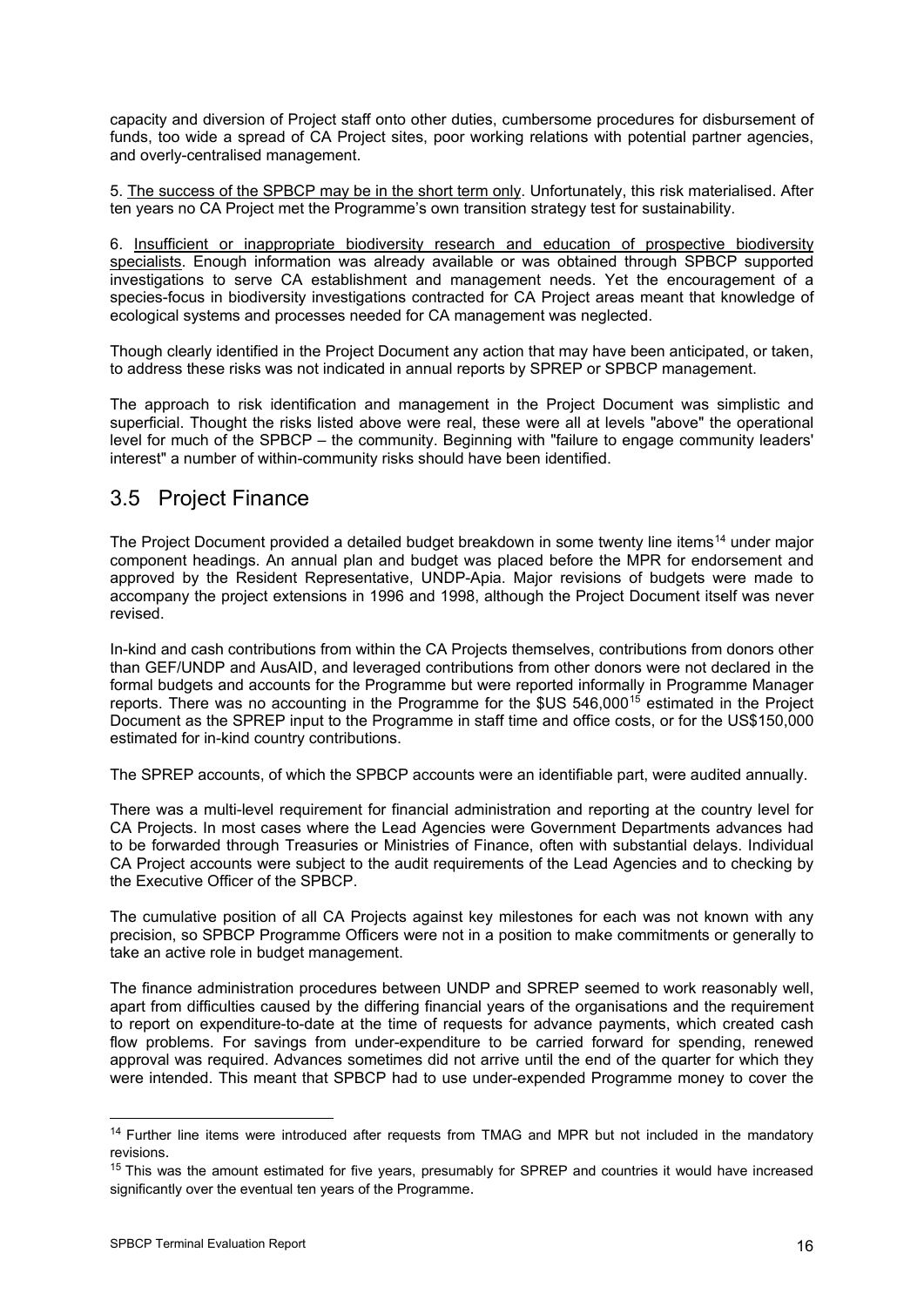activities of the "Secretariat" at the beginning of each quarter. For CA Projects, where a Lead Agency was not in a position to provide a similar "loan" many activities ceased.

The result of the plethora of reporting and budgeting requirements was that a large amount of unnecessary expense in money and time was required to keep the Programme going. There was constant tension between the "Secretariat" and CA Projects over lack of suitable reports and cash flow problems. The blame for poor reporting seemed to fall, often unfairly, on CASOs. Yet the basic problem was a dysfunctional system. In some cases CA Projects were not able to meet nondiscretionary obligations like CASO salaries and utility costs. Stories of unhappy consequences in CA Projects are rife, from instances of virtual "begging", to breaching of contracts, to staff lending other staff money for everyday needs. Progress on activities was regularly held up because funds had not been advanced.

The NEX guidelines or the way in which they were applied need to be substantially revised to meet the needs of a regionally executed programme, and more particularly to meet the realities of communitybased activities, and generally to facilitate project success.

CA project bids for final year (2001) funding were far higher than the amounts eventually allocated. TMAG in its November 2000 meeting recommended extensive budget cuts so as to ensure that all final year wind-up items were covered. The budget cuts for ecotourism activities, for which there had been a last-minute "push", caused great disappointment and "loss of face" among the affected CASOs and communities.

The inception budget had provided for about 70% of total expenditure to be spent in countries on CA Projects and 30% on SPBCP administration and some of the technical support (and also including the costs of the SPBCP "Secretariat", UNDP support, and the MPR and TMAG meetings). As the Mid Term Evaluation approached, SPBCP proposed a budget revision that had the effect of increasing administration-related expenditure from 30% to about 40%. To affect this, there was to be a reduction of 20% in overall CA Project expenditure, especially in the sustainable development activities (reduced by 40%). However, following the Mid Term Evaluation emphasis on IGAs the allocation for these activities was restored – on paper, at least briefly. The shape and momentum of the Programme meant that, in reality, it was too late to change.

As the original term of the SPBCP was extended twice to an eventual 10 years, it was to be expected that the cost of administering it would grow proportionately. A close-to-final picture is presented in Table 2, and the amount actually disbursed to each CA Project is shown in the Budget Annex (Table 13).

| <b>Details</b>               | Total Budget at % of Total<br>Inception USD <sup>16</sup> |      | <b>Total Actual</b><br><b>Expenditure</b><br>to<br>June 2001 USD <sup>17</sup> | % of Total |
|------------------------------|-----------------------------------------------------------|------|--------------------------------------------------------------------------------|------------|
| <b>Project Personnel</b>     |                                                           |      |                                                                                |            |
| <b>SPREP Personnel</b>       | 1,047,164                                                 | 10.4 | 1,733,131                                                                      | 18.7       |
| <b>Project Consultancies</b> | 806,500                                                   | 8.0  | 971,063                                                                        | 10.5       |
| Support Personnel (SPREP)    | 286,745                                                   | 2.8  | 425,179                                                                        | 5.0        |
| <b>Official Travel</b>       | 294,262                                                   | 2.9  | 383,032                                                                        | 4.1        |
| <b>Mission Costs</b>         | 156,237                                                   | 1.6  | 339,983                                                                        | 3.7        |
| <b>CA Support Officers</b>   | 400,000                                                   | 4.0  | 821,713                                                                        | 8.9        |
| UN Volunteers                |                                                           |      | 213,287                                                                        | 2.3        |
| <b>COMPONENT TOTAL</b>       | 2,990,908                                                 | 29.7 | 4,887,388                                                                      | 52.8       |
| Sub-contracts                |                                                           |      |                                                                                |            |

### Table 2: SPBCP Budget at 1991 Inception and Expenditure to June 2001

<span id="page-20-0"></span><sup>&</sup>lt;sup>16</sup> Figures sourced from table of Summary of Expenditure Against Approved Budgets Since Project's Inception in 1991 (SPBCP/UNDP).

<span id="page-20-1"></span><sup>&</sup>lt;sup>17</sup> Figures sourced from table of SPBCP Expenditures 1991-2001 June).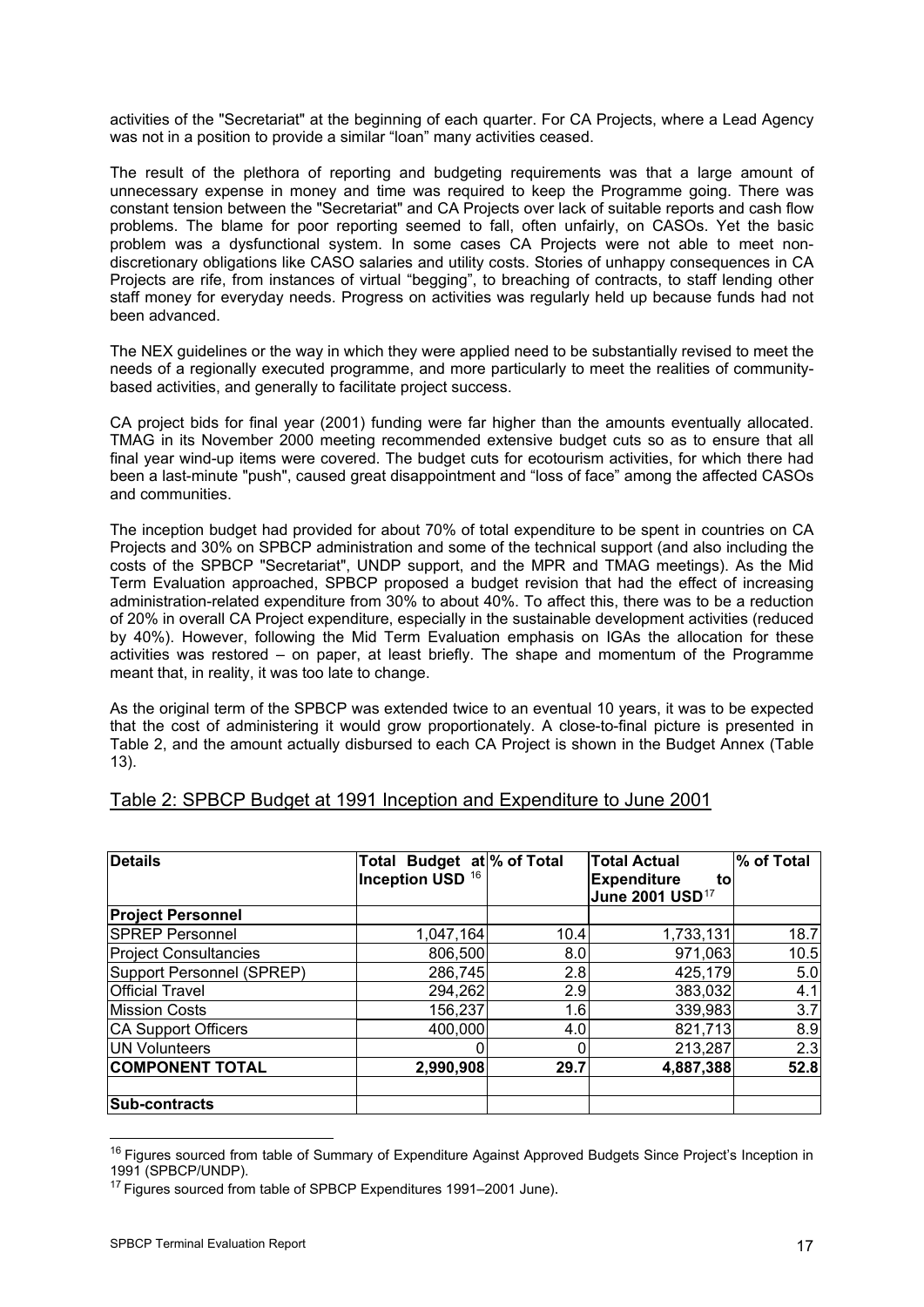| CA Awareness, Identification            | 450,820    | 4.5  | 420,809   | 4.6  |
|-----------------------------------------|------------|------|-----------|------|
| CA Establishment & Mgmt                 | 2,203,600  | 21.9 | 679,368   | 7.3  |
| CA<br>Sustainable<br><b>Development</b> | 2,393,600  | 23.8 | 417,808   | 4.5  |
| Activities                              |            |      |           |      |
| <b>Species Protection</b>               | 619,500    | 6.2  | 734,042   | 7.9  |
| <b>COMPONENT TOTAL</b>                  | 5,667,520  | 56.3 | 2,252,027 | 24.4 |
| <b>Training</b>                         |            |      |           |      |
| <b>Study Tours</b>                      | 355,000    | 3.5  | 204,863   | 2.2  |
| In-Service Training                     | 421,800    | 4.2  | 911,259   | 9.9  |
| <b>COMPONENT TOTAL</b>                  | 776,800    | 7.7  | 1,116,122 | 12.1 |
| <b>Other</b>                            |            |      |           |      |
| Equipment                               | 98,386     | 1.0  | 226,980   | 2.5  |
| Miscellaneous                           | 315,373    | 3.1  | 366,435   | 4.0  |
| <b>UNDP Support Costs (Admin)</b>       | 218,127    | 2.2  | 398,583   | 4.3  |
| <b>COMPONENT TOTAL</b>                  | 631,886    | 6.3  | 991,998   | 10.7 |
| <b>GRAND TOTAL</b>                      | 10,067,114 | 100  | 9,247,535 | 100  |

SPBCP administration expenditure projections at design (about 30%<sup>[18](#page-21-0)</sup> of the total budget) had risen by the end of June, 2001 to 52%. "Secretariat" costs were actually higher than indicated in Table 4. When a CA Project requested a visit from a programme officer, the related expenditure was shown against the CA Project, whereas routine monitoring visits were shown against official SPBCP "Secretariat" travel costs.

The UNDP support cost component increased from 1.7% to 4.3%. The cost of CASO salaries rose from 4% to almost 8.9%. Species protection work was 7% of the design budget and was maintained at about 8% actual.

Despite the "paper" reallocation after the Mid Term Evaluation to maintain the level of expenditure on IGAs, the proportion dropped from 23.8% of total at design to an actual 4.5%. There was also a large fall in CA establishment and management expenditure from a budgeted 21.9% to an actual 7.3%. Part of the IGA support expenses would have been included in training, expenditure on which rose from 7.8% at design to 11.1% at June, 2001.

For a regional programme the forecast administration costs at design were reasonable and the management teams tried to maintain these levels, but the extensions of the SPBCP without increases in funds for administration were largely responsible for the increase from 30% to 52%.

Overall budget spending was controlled closely by the Program management. For instance, consultancy contracts for amounts worth over \$1,000 were administered from Apia, rather than by the Lead Agencies. Considering many of the Lead Agencies had had experience in administering large sums, it would have been sensible to have a discretionary delegation for competent Lead Agencies to administer larger contracts and for SPBCP staff to have assisted in developing systems and capacities for this process.

# **4 PROGRAMME RESULTS: CONSERVATION AREAS**

# 4.1 Introduction

The Process

<span id="page-21-0"></span><sup>&</sup>lt;sup>18</sup> Adding costs of personnel (less CASOs), consultancies, travel, mission costs (TMAG, MPR), and miscellaneous.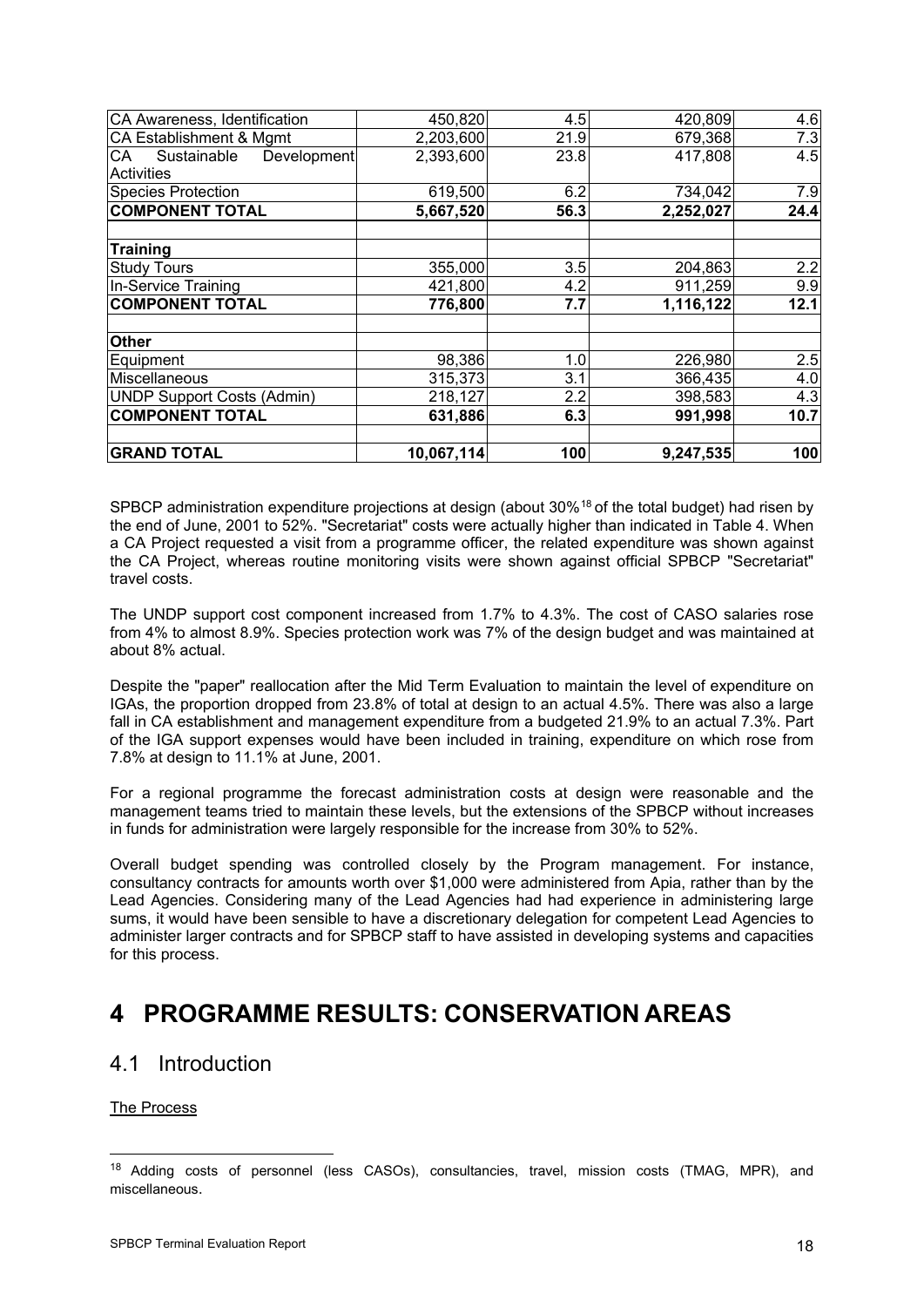The Project Document prescribed a staged process for the SPBCP. Planned outputs were not presented logically in the Project Document. For the terminal evaluation it has been necessary to reinterpret and re-order these, as follows:

#### **Identification**

1. Assessments of the biodiversity, resource use and conservation status of participating countries. (Planned Output 3.1)

2. Identification of possible Conservation Areas in each participating country. (Output 3.2)

#### **Planning, design and selection of Conservation Areas**

3. Development of outline concepts for potential Conservation Areas. (Output 3.2)

4. Evaluation and selection of proposals for further development. (Output 3.2)

- 5. Development of a detailed CA Project plan. (Output 3.2)
- 6. Acceptance of the proposed CA Project for SPBCP support. (Output 3.2)

#### **Establishment**

7. Initiation of the CA Project. (Output 1.1)

8. Establishment of a Coordinating Group for the CA Project. (Output 1.3)

9. Development and endorsement of a Management Plan for the CA. (Output 1.4)

#### **Management Implementation**

10. Promotion of ecologically sustainable development and resource use in and around the CA. (Output 1.5)

11. Information and education programmes for each CA (Output 4.2)

#### **Evaluation and Learning**

12. Documentation and dissemination of case studies and guidelines as management tools for other CA Projects. Output (1.2)

A detailed summary table of evaluation comments by Activity, strictly following the Project Document format, is at Annex 8.5.

#### The Community-based Conservation "Concept"

The requirement that the SPBCP become engaged in assisting communities to develop incomegenerating activities in support of Conservation Areas meant that the Programme was expected to engage in the complex field of rural development – or to link with other programmes and/or projects in this area implemented by UN and other agencies. Staff appointed according to Project Document criteria that focused on biodiversity had little or no experience in this area and there is no indication of any attempt to assess and build on the experience of others in this respect.<sup>[19](#page-22-0)</sup> Nor is there any evidence that examples of community-based conservation in the region<sup>20</sup> were examined and the results used as a basis for SPBCP CA Project selection and implementation.

None in the region at that time would have laid claim to having found "the perfect" approach to engaging communities in conservation and development activities. However, those who had tried had valuable experience and lessons to offer. In implementation SPBCP was so biodiversity-focused that the need to consider others' experience seems not to have been recognised. Much reference is made to "the SPBCP model", but nowhere is this explained beyond a description as "Community-owned and managed CAs that protect the biodiversity of areas while at the same time allowing for the sustainable use of resources by local communities".<sup>[2](#page-22-2)1</sup> Community-based conservation seems to have been approached on a "trial-and-error" basis, though with no record kept of lessons emerging from the errors – this, despite the fact that Activity 1.1.2 of the Project Document required, at least, an evaluation of "initial concepts" supporting the pilot and "testing" nature of the SPBCP.

What were Conservation Areas intended to be? The text of the Development Objective and of Objective 1 indicates a holistic approach to natural resource management, of which protected areas

<span id="page-22-0"></span><sup>&</sup>lt;sup>19</sup> The Secretariat of the South Pacific (SPC), for one, has had decades of experience in this area in the Pacific island region.<br><sup>20</sup> Examples include SOPACOAST activities commenced in Marovo (Solomon Islands) in 1985 and subsequently

<span id="page-22-1"></span>extended by WWF International from 1991, and community-based resource management initiatives at a number of PNG locations during the 1980s.

<span id="page-22-2"></span><sup>&</sup>lt;sup>21</sup> Email comment from SPBCP Programme Manager, 25 October 2001.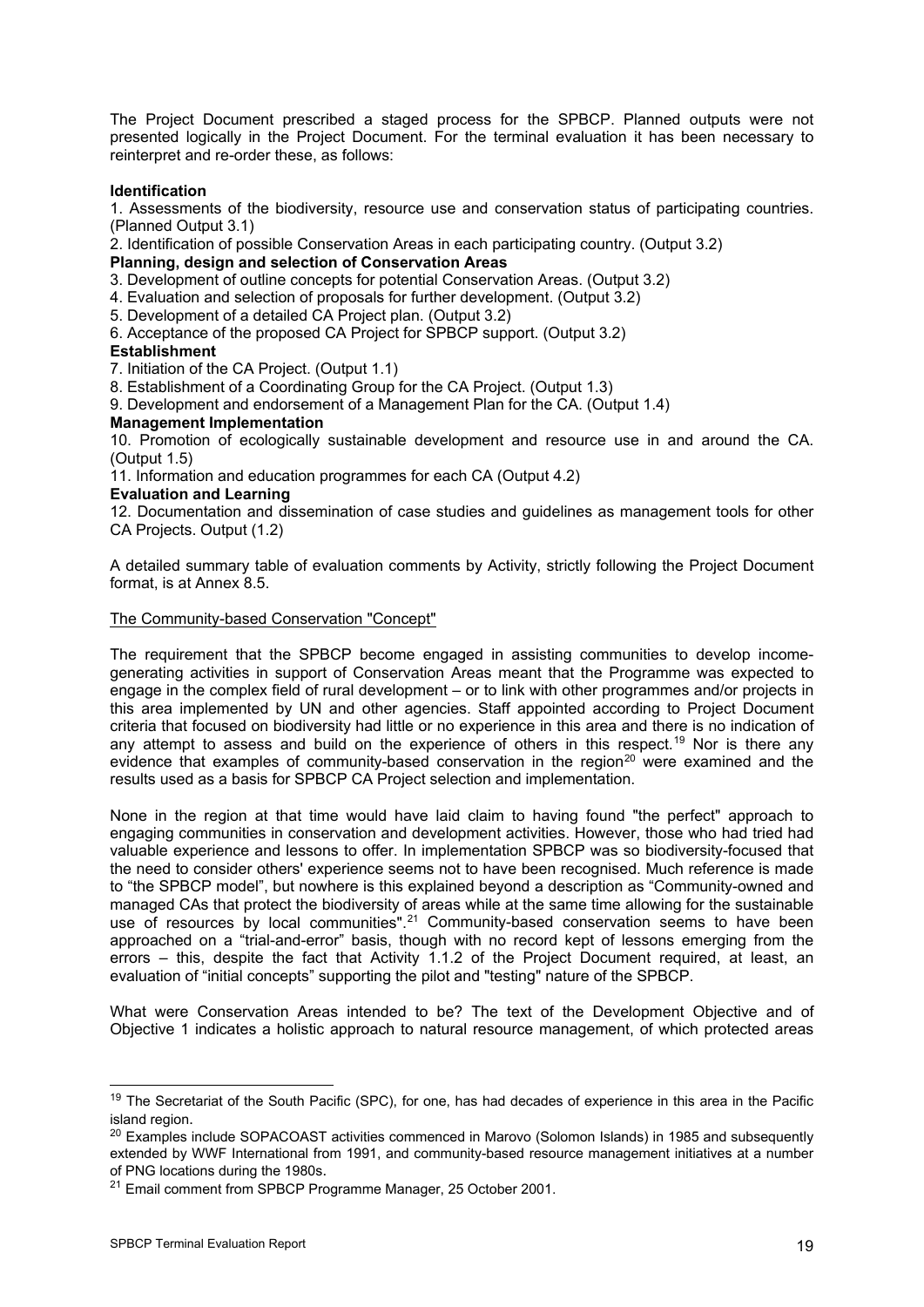would be part. This was later reflected in the quidelines produced.<sup>[22](#page-23-0)</sup> Further, this comprehensive approach to use and protection seems clearly intended by text such as that for management planning (Output 1.4) Activities, which refers to "…management of conservation, resource use and sustainable development activities …" and for Output 1.5 Activities, where reference is made to "… assessment of existing resource uses and income generation *in* (our emphasis) and around proposed CAs." It can be said that management of the *ifilele* trees of Uafato CA Project for carving is consistent with this intention of the Project designers. However, the way in which activities were carried out in CAs reveals that the predominant basis of the approach adopted was to seek biodiversity conservation using nonuse protected areas as the main management tool. The Programme did not pursue the comprehensive approach to conservation that had been envisaged. The narrow concept of "conservation" adopted in SPBCP activities was inconsistent with the globally accepted IUCN definition based on use and protection.

Another source of guidance on what was meant by "biodiversity conservation" was the Convention on Biological Diversity (CBD). There is a paradox in that, though one part of SPREP was urging member governments to accede to this treaty another was not applying its approach.

The Mid Term Evaluation reminded the Programme management that the focus of action was not to be conventional conservation processes and techniques, but the identification and implementation of sustainable use of resources by people and communities". Yet this finding had little impact on subsequent implementation.

For Pacific islanders, biodiversity is part of their cultural heritage and, as an integral component, "land" has strong spiritual meaning (as expressed, for instance, in the Fijian concept of *vanua*). Although in modern practice this traditional/spiritual approach is weakening, it should (and could) have been accommodated more fully in the development of the CA concept. This would have opened opportunities for delivery of the biodiversity conservation (wise use and protection) message. For most CAs only part of community biodiversity was considered, and substantial components of biodiversity in need of management support (such as agro biodiversity) were neglected. Indeed there is no evidence that the biodiversity management systems and practices of any of the communities engaged in the CAs were systematically investigated as a basis for conservation initiatives.

This important subject is discussed further in 3.4 (Community Based Conservation in a Development Context) and is also addressed in 7.5 (Interventions to Support Community Management of Biodiversity) and in the companion "lessons learned" document.

### Conservation Area Elements

The main elements of a Conservation Area, as envisaged at the Programme design stage, have been sifted from various points in the Project Document and presented as Table 3, below.

### Table 3: Key Elements of SPBCP Conservation Areas as Specified in the Project **Document**

|    | <b>ELEMENT</b>                       | <b>SPECIFICATION</b>                                                                                                                                                                                                                                                                                                                                                                                                         |
|----|--------------------------------------|------------------------------------------------------------------------------------------------------------------------------------------------------------------------------------------------------------------------------------------------------------------------------------------------------------------------------------------------------------------------------------------------------------------------------|
|    | 1. Area-based<br>conservation        | the resource management and conservation effort is based on a specific<br>-<br>geographic area or site, rather than a particular species, type of habitat or<br>ecological process.<br>a large natural area, "ecologically diverse and coherent, large enough to<br>maintain the integrity of the area's biological communities, habitats and<br>ecosystems"; large enough to be ecologically viable (Category I Criterion). |
| 2. | Important<br>biological<br>diversity | "must contain nationally or regionally significant examples of one or more<br>ecosystems of global conservation concern" (Category I Criterion).<br>"should contain high levels of biological diversity and ecological<br>$\qquad \qquad \blacksquare$<br>complexity" (Category II Criterion).<br>"may be important for survival of endemic, rare or threatened species"                                                     |

<span id="page-23-0"></span>-<sup>22</sup> Peter Woods & Fanaura Kingstone, 'SPBCP Mission Report', SPREP, 1994. This is the report of the first mission to review the progress of the programme.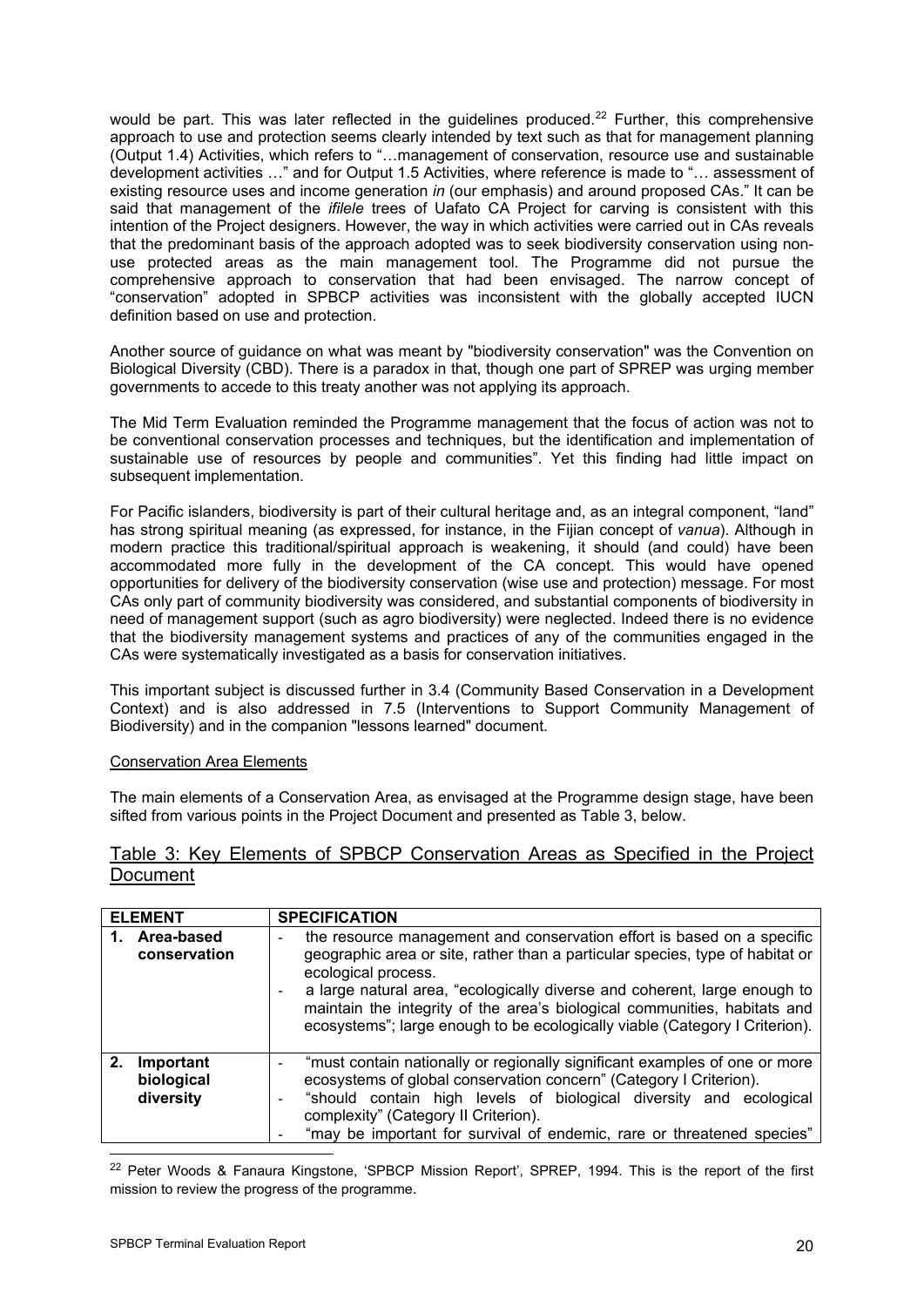|    |                                                                  | (Category II Criterion).                                                                                                                                                                                                                                                                                                                                                                                                                                                                                                                                                                                                                                                                                                                                                                                                                                                                                                                                                                                                                                                                                                                                                                                                                                                                                                                                                                                                                                                                                                                                                                        |
|----|------------------------------------------------------------------|-------------------------------------------------------------------------------------------------------------------------------------------------------------------------------------------------------------------------------------------------------------------------------------------------------------------------------------------------------------------------------------------------------------------------------------------------------------------------------------------------------------------------------------------------------------------------------------------------------------------------------------------------------------------------------------------------------------------------------------------------------------------------------------------------------------------------------------------------------------------------------------------------------------------------------------------------------------------------------------------------------------------------------------------------------------------------------------------------------------------------------------------------------------------------------------------------------------------------------------------------------------------------------------------------------------------------------------------------------------------------------------------------------------------------------------------------------------------------------------------------------------------------------------------------------------------------------------------------|
|    | 3. Addressing<br>threats<br>to<br><b>Pacific</b><br>biodiversity | "may be threatened by destruction, degradation or conversion" (Category<br>II Criterion).<br>"areas showing environmental stress would be particularly appropriate"<br>(Project Document 5.1).                                                                                                                                                                                                                                                                                                                                                                                                                                                                                                                                                                                                                                                                                                                                                                                                                                                                                                                                                                                                                                                                                                                                                                                                                                                                                                                                                                                                  |
| 4. | Local<br>community<br>owned<br>and<br>managed                    | proposals and plans should be generated by the local community and<br>resource owners; CAs should be locally managed.<br>the Programme is to encourage "customary management systems which<br>are understood and effective at the local level".<br>there must be broad consensus that the CA Projects are realistic and<br>aims are valid and achievable; widespread consultation is to be used to<br>evaluate community support.<br>"landowners, residents, resource users and other potential partners (must<br>have) a high degree of commitment" to the CA Projects (Category I<br>Criterion).<br>the SPBCP goal is for CAs that are self-managing in the long term<br>(Project Document p.19), to provide for "the transition of CA Projects to<br>self-managing entities".                                                                                                                                                                                                                                                                                                                                                                                                                                                                                                                                                                                                                                                                                                                                                                                                                |
| 5. | Integrating<br>conservation<br>and<br>development                | the core of the SPBCP concept is about managing the links between<br>$\overline{a}$<br>Pacific Islands local communities, economic development and the<br>ecology of natural areas; conservation is to be undertaken as part of the<br>ecologically sustainable development of livelihoods and income<br>generation.<br>"while the primary goal is conservation of biodiversity, a major focus will<br>be improvement of the economic and social well-being of local<br>communities through sustainable development" (Project Document p.1).<br>areas must " encompass a wide range of the interactions between<br>people and natural resources prevailing in the country" (Category I<br>Criterion).<br>areas must " contain discrete social and ecosystem units in their<br>entirety" (Project Document 5.1).<br>the aim is "to achieve a balance between conservation and utilisation of<br>biological resources to provide for the cash and subsistence needs of the<br>resident communities" (Project Document 5.1).<br>SPBCP CAs are expected to contribute to "national sustainable<br>development and biodiversity goals" (Project Document 5.1).<br>"social and economic needs assessment (should be used) to determine<br>both the threats to the biodiversity from human activities and the potential<br>for alternative forms of sustainable development" (Project Document 5.1).<br>"community infrastructure development such as  water supplies" may<br>be included "to enhance the linkage between resource conservation and<br>sustainable development" (Project Document 5.1) |

A tabulation of CA Project characteristics in relation to these key elements is at Annex 8.6. The Annex has six tables showing area characteristics, biodiversity characteristics, nature of the community base, human-resource interactions, and threats to biodiversity for each CA project.

# 4.2 Identification of Potential Conservation Areas

### An Opportunity to Establish Conservation Areas in the Context of National Strategies

The SPBCP was being established as Pacific Islands countries were beginning to prepare National Environment Management Strategies (NEMS). Between 1992 and 1994, each of the independent Pacific Islands countries organised research, data reviews and a consultative planning process focused on the prevailing issues of use and management of the natural environment. State of the Environment overviews were prepared as a major component of NEMS development. The SPBCP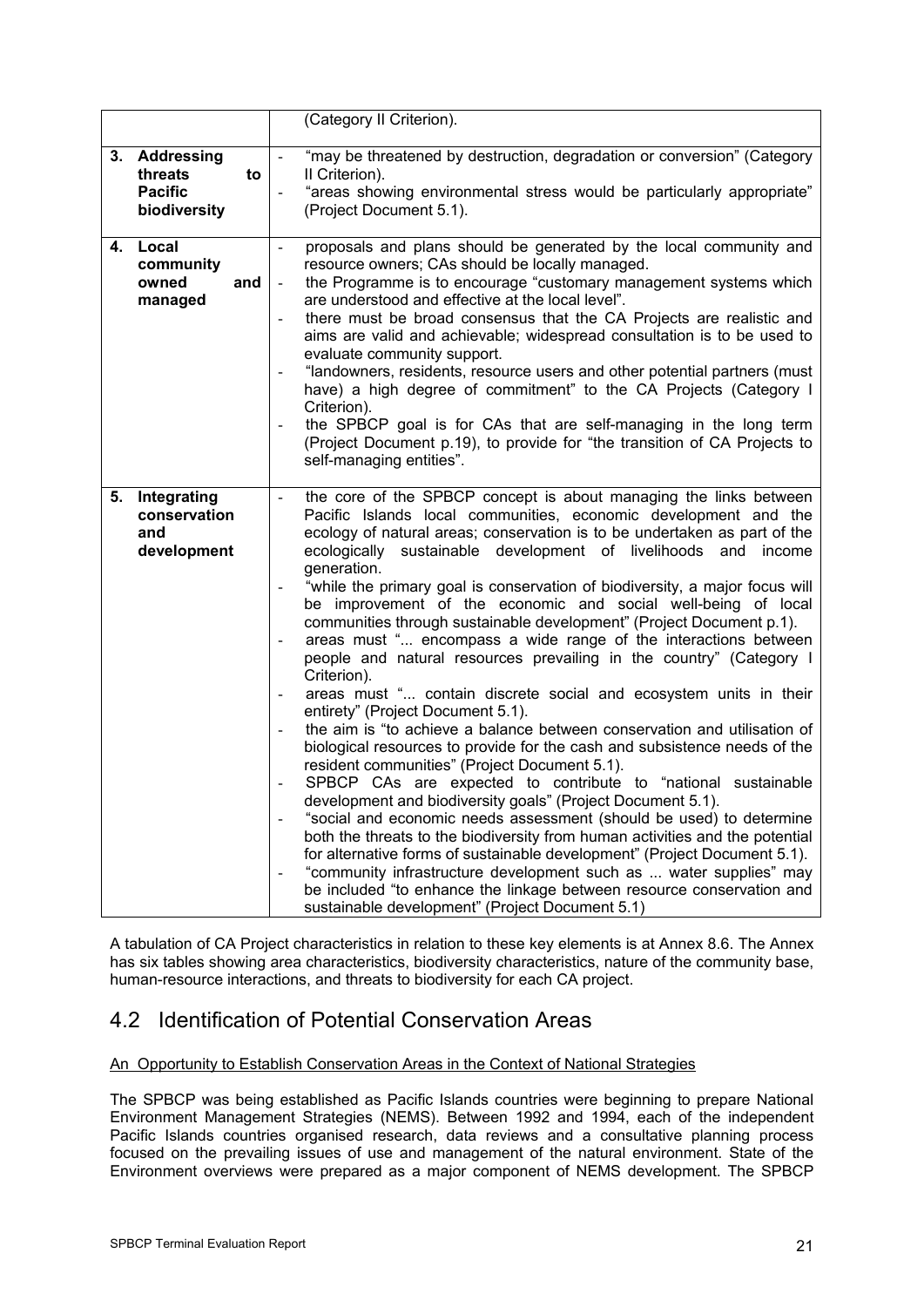Project Document had anticipated a linkage with NEMS. Yet, though SPREP was responsible for both the NEMS process and the SPBCP no significant interconnections were made.

During the final years of the extended SPBCP, another opportunity for concerted action to improve the state of knowledge and accessibility of information was provided in the course of formulation of National Biodiversity Strategies and Action Plans (NBSAPs) undertaken in most of the independent Pacific Islands countries as a national action under the global Convention on Biological Diversity. Yet the SPBCP effected only peripheral links with NBSAP activities. The SPBCP Implementing Agency, UNDP-Apia, expressed concern in 1998 that "NBSAPs are being developed with UNDP assistance in a number of countries independently of SPBCP" (TMAG6 1998).<sup>[2](#page-25-0)3</sup> By this time, the SPBCP could have provided three to four years of assistance to each of the participating countries to build a natural resource/biodiversity information system, as the Project Document (Output 3.1) required "in the form of country reports, site reports, reviews of past work, ecological and sociological surveys and assessments ... maps, etc.". However, Objective 3 of the SPBCP, appears to have been sidelined by this stage, though a partial contribution was made. $24$ 

#### Selection of CA Projects

Preliminary concepts for CAs were submitted to SPREP from six Pacific Islands countries during the PA Phase.<sup>[25](#page-25-2)</sup> However the PA Phase was not effective in stimulating country organisations to conceive and submit appropriate proposals. It appears to have been unclear to officials in each country exactly what was required in making a submission. There was no indication that the community-based conservation area concept had been adequately thought through and there was little to guide applicants. A short list of essential attributes would have been helpful; even better would have been a systematic, programmed and documented series of country visits to explain and support the process and to initiate partnerships with agencies or groups that could become suitable in-country lead agencies.

The shortage of suitable outline CA Project proposals from the PA phase resulted in this early stage of the process being extended through the full five years of the main phase. Submissions from any agency, government or non-government organisation were deemed acceptable, but required national government endorsement.<sup>[2](#page-25-3)6</sup> A touch of paternalism is apparent in the failure to invite the communities that "owned" the biodiversity to submit proposals. Yet at least one community leader did write (from the Solomon Islands) seeking to have his clan's land and sea areas considered for a CA Project. The letter was placed before TMAG but the invitation was not taken up and no response was sent to the writer. In total, 28 or 29 preliminary concepts were submitted. Twelve did not proceed beyond initial concept stages.

# 4.3 Establishment and Management of Conservation Areas

In the Project Document, establishment of a Conservation Area<sup>[27](#page-25-4)</sup> was considered to involve these stages: Initiation of the CA Project (Output 1.1); Establishment of a Coordinating Group for the CA

<span id="page-25-0"></span> $^{23}$  For the purpose of this report each TMAG meeting is referred to in its numeric order, usually also with its year – as in TMAG6 1998.

<span id="page-25-1"></span><sup>&</sup>lt;sup>24</sup> A former member of the SPBCP team, along with WWF, assisted member countries in the development of their NBSAPs. SPBCP, with WWF, supported two regional workshops to facilitate some overall coordinated action on NBSAPs. CASOs were encouraged by the SPBCP to attend NBSAP task teams in their countries to contribute their experience and to share information from the CA Projects.<br><sup>25</sup> These were a Selapwuk Rainforest Watershed Project proposed in 1991 by Pohnpei State Government with

<span id="page-25-2"></span>assistance of The Nature Conservancy (TNC); Integrated Development Plan for Taveuni Island prepared in 1992 by Fiji's national Environmental Planning Unit; Sa'anapu-Sataoa mangrove area proposed in 1992 by Samoa's Department of Lands, Survey and Environment; preliminary concepts for several possible conservation areas for Palau; a concept proposal for conservation of atoll vegetation in Kiribati; and a proposal for a Hakupu-Liku conservation area in Niue.

<span id="page-25-3"></span><sup>&</sup>lt;sup>26</sup> This protocol was introduced by SPREP for proposals by government agencies to deal with the situation where there were more than one agency submitting proposals. The focal point Ministry was used to sort out which was to be considered the official project. The focal point was also to confirm that the area identified was a priority as

<span id="page-25-4"></span>indicated in national reports, including NEMS.<br><sup>27</sup> There was confusion throughout implementation between the "Conservation Area" and the "Conservation Area Project". Often, no distinction was drawn between them. It would have been helpful if those involved in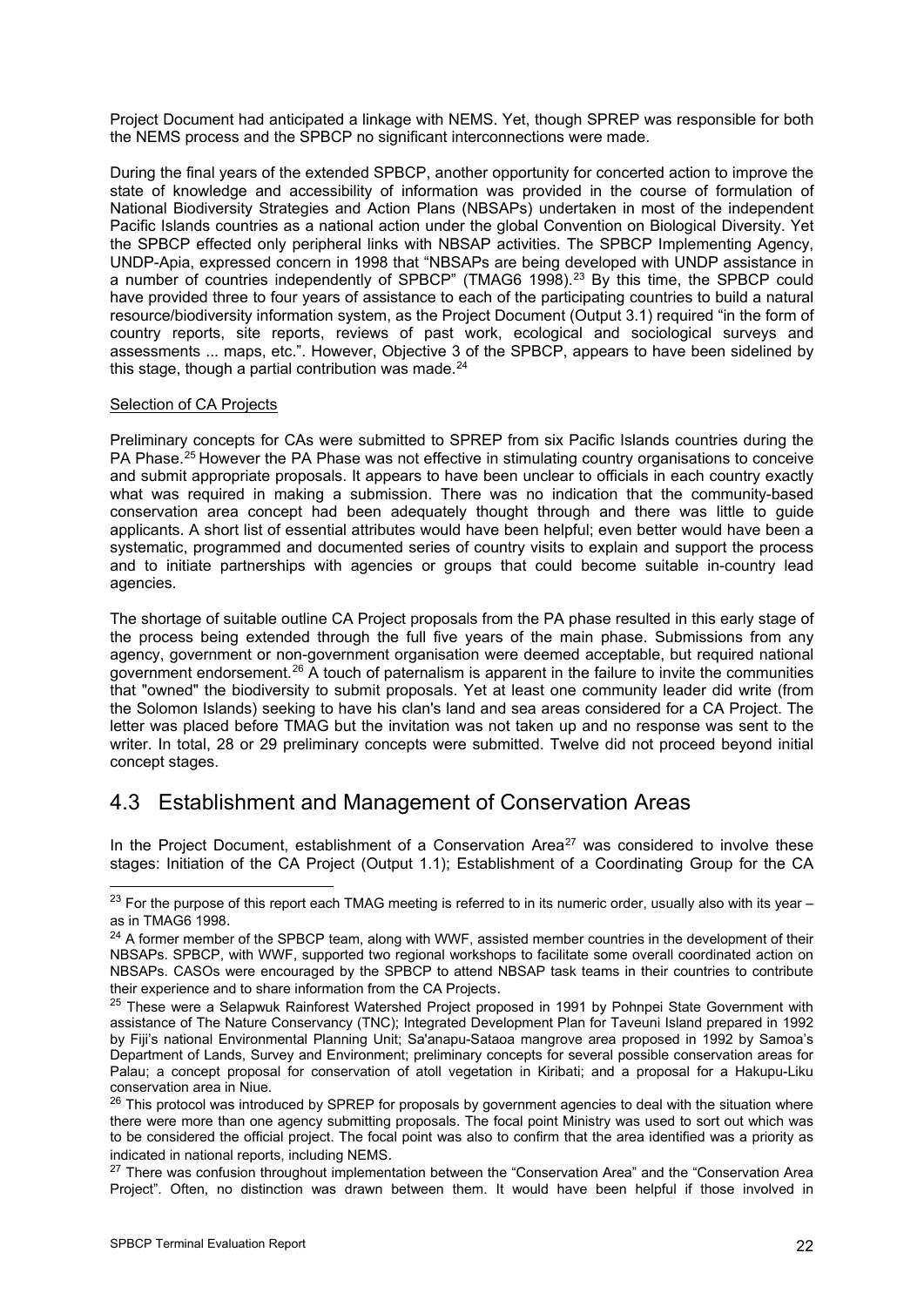Project (Output 1.3); and Development and Endorsement of a Management Plan for the CA (Output 1.4).

### 4.3.1 Initiation of Conservation Area Projects

The initiation of each CA Project involved the commissioning of research, consultation, and the drafting of a document in which the CA Project area and its circumstances were described. Other early activities included nomination of a Lead Agency and a CA Project Manager, village community discussion workshops, resource surveys, and the formation of a coordinating committee. With variations, all CA Projects followed this pattern. The Evaluation Team was surprised and later, as the consequences became clear, dismayed to discover that each CA proposal had to be developed into a comprehensive Project Preparation Document (PPD).<sup>[2](#page-26-0)8</sup>

PPDs were produced for all 17 SPBCP-supported CA Projects. Each PPD was a substantial document that detailed the background and history of the area, the context within which the project was to be undertaken, the justification for SPBCP support, and a plan and budget for project implementation. The documents were on average 92 pages in length, the same length as the SPBCP Project Document itself. Six were of more than 100 pages; the longest, 150 pages. Although the PPDs were to be the starting point for each CA Project, it was not until nearly halfway through the (extended) SPBCP programme that most were produced and approved. <sup>[2](#page-26-1)9</sup>

Considerable effort and resources were needed to compile each PPD. They were set up as "master plans" or blueprints, addressing every conceivable aspect of the situation and reaching management decisions for a wide range of the issues likely to arise during the course of the CA Project. This level of complexity meant that this planning device was beyond the comprehension of the communities involved. Consultants produced most of these plans, though considerable SPBCP staff time was spent on assisting them. Despite some effort to engage the communities in discussion of the issues, these PPD "plans" inevitably were seen as the product of outsiders, with the community role essentially one of providing inputs. And there was time pressure; one Lead Agency Project Manager reported to the Evaluation Team that, just as he was immersed in a delicate task of encouraging two communities to work together for a CA Project he was informed by the Programme management that he had to prepare a PPD "by the end of the month" and that failure to do so would mean that the CA would miss out on funding.

Not only did the time and money spent on PPDs detract from the expected community focus, the PPDs can be said to have pre-empted the intended community-based participatory planning process for CA projects.

The essence of the SPBCP was to facilitate local community-based initiatives, yet the first major opportunity to engage communities, to strengthen local institutions and to encourage local decisionmaking was lost as a result of the PPD requirement. None of the PPDs, or even a summary, was ever translated into a local language. The problems created by this inappropriate form of local project planning were apparent early in the Programme, but if this was recognised by the "Secretariat" and if attempts were made to change the PPD policy there is no recall, or record, of this.

TMAG had seen problems with the PPDs but its members had obviously failed to appreciate how distant the PPD format was from what was needed for a community-based planning process. TMAG in 1996 stressed that "PPDs needed to be recognised as the property of the CA communities", and urged PPD development to be used as an important part of the "community consensus building process" ... "particularly for national and NGO implementing agencies to develop agreed

implementing the SPBCP had distinguished between the CA as the planned objective and the CA Project as the short-term intervention of outside support to a local initiative for the purpose of establishing the CA. The Terminal Evaluation report uses the terms as far as possible to reinforce the distinction. Some CAs also have their own local names (such as Koroyanitu National Heritage Park, Utwe-Walung Marine Park), but for the purposes of this report they continue to be referred to as CAs.<br><sup>28</sup> The Evaluation Team has not been able to definitively establish the origin of this requirement. The burning

<span id="page-26-0"></span>question remains: Was it required by UNDP, perhaps as part of NEX Guidelines current at the time, or did SPBCP management, itself, inflict this imposition?

<span id="page-26-1"></span> $^{29}$  In most cases the approval process for PPDs took two years, probably as a result of the lack of community understanding and ownership.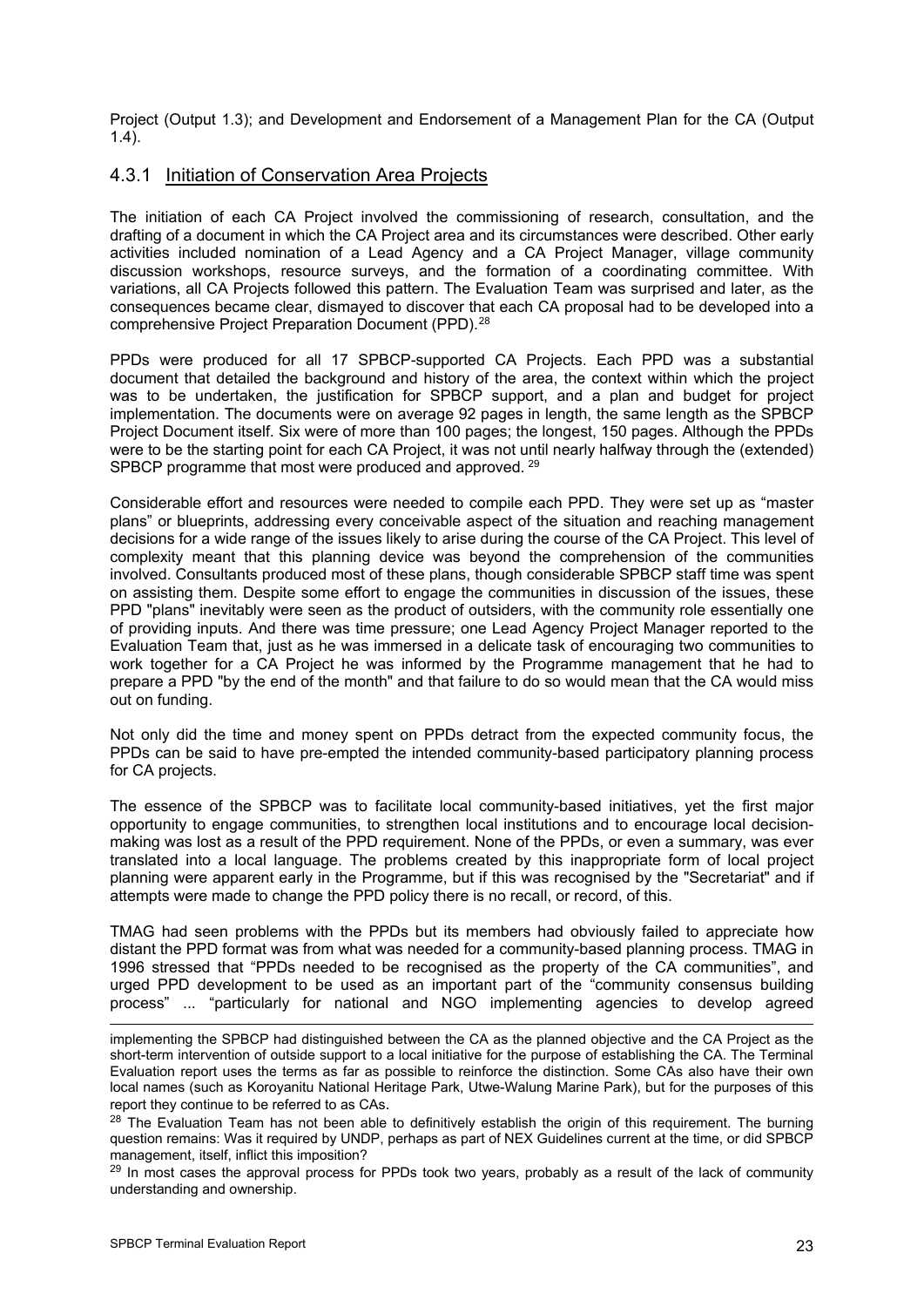understanding with the communities concerned." Also in 1996, TMAG urged "more flexibility in documentation procedures" for new CA Project proposals. But the later PPDs were as lengthy and as complex as the earlier ones. Either there was a lack of adequate experience in community development, participatory processes and resource management planning among staff of SPBCP and Lead Agencies or a failure to utilise the expertise that was available. The attitude appears to have been that PPDs had to be produced to a required format and that it would suffice to ensure subsequent approval by the community.

The Mid Term Evaluation had noted the problem but by that stage most of the PPDs had been completed. The mishandled planning and design of the CA Projects created a poor foundation for the remainder of the Programme. As TMAG warned in 1994, "by demanding a comprehensive PPD early on ... innovation was stifled and premature decisions (were) required of communities." At least the annual work plans and budgets were given some flexibility to enable new activities and strategies to be incorporated without having to revise the PPDs. In any case and, not surprisingly, most CASOs and SPBCP staff largely ignored the ponderous PPDs from about halfway through the programme, leaving the CA Projects in a "strategy vacuum".

A further problem with this CA initiation mechanism was the lack of clarity and transparency regarding Programme management approvals and decision-making. SPBCP management should have established, at the outset, a clear definition of what was required at each decision point or benchmark, and subsequently should have published periodic updates on the progress made by each eligible country and CA Project. The procedure was apparently not clear to the countries or even to TMAG. In 1996, commenting that the staged planning and decision-making required of the SPBCP had not been well defined, TMAG revealed its confusion by noting "that it had appropriately only been reviewing Concept Proposals and not PPDs..."

The PPD requirement set up one of the most formidable barriers to Programme success, consuming considerable time and money in the process.

## 4.3.2 Establishment of Coordinating Groups (CACCs)

Conservation Area Coordinating Committees (CACCs) were identified in the Project Document as an institutional device for involving stakeholders. CACCs were generally seen to involve landowners, other communities, partner NGOs, relevant local and national government agencies and the SPBCP management.<sup>[3](#page-27-0)0</sup> The functions of the CACC were seen as including:

- development and endorsement of CA Management plans, and supervision of activities of the CA support officers;
- oversight of the management of the CA Project and of the management of SPBCP inputs to the CA Project and liaison with and reporting to SPBCP management;
- resolution of differences among CA Project stakeholders;
- coordination with national NEMS Task Forces and government agencies on national conservation matters of relevance to the CA Project; and
- ensuring that the CA Project was implemented and developed in a timely manner, and carrying out other activities conducive to effective management of the CA Project.

CACCs were established for all but two CAs. Issues that emerged during the evaluation were:

• No clear debate initiated or resolved the relevance of the CACC structure to local decision-making structures in communities or villages. The CACC seem to have been viewed, at least initially, as "a one size fits all" approach to stakeholder involvement.<sup>[31](#page-27-1)</sup>

<span id="page-27-0"></span><sup>-</sup><sup>30</sup> It is not clear what level of SPBCP management was indicated here but it is assumed this was to be the Lead Agency Project Manager and/or the CASO for each CA Project. In any case this requirement would have been impractical to implement in most cases other than for the Samoan CA Projects, which were near to SPREP headquarters.<br><sup>31</sup> In 1995 TMAG3 suggested that as 3 or 4 CACCs had been established it would be a useful time to "test" the

<span id="page-27-1"></span>usefulness and validity of the CACC approach" in relation to "integration of CACC decision-making with existing village-based decision-making structures..." This apparently did not happen.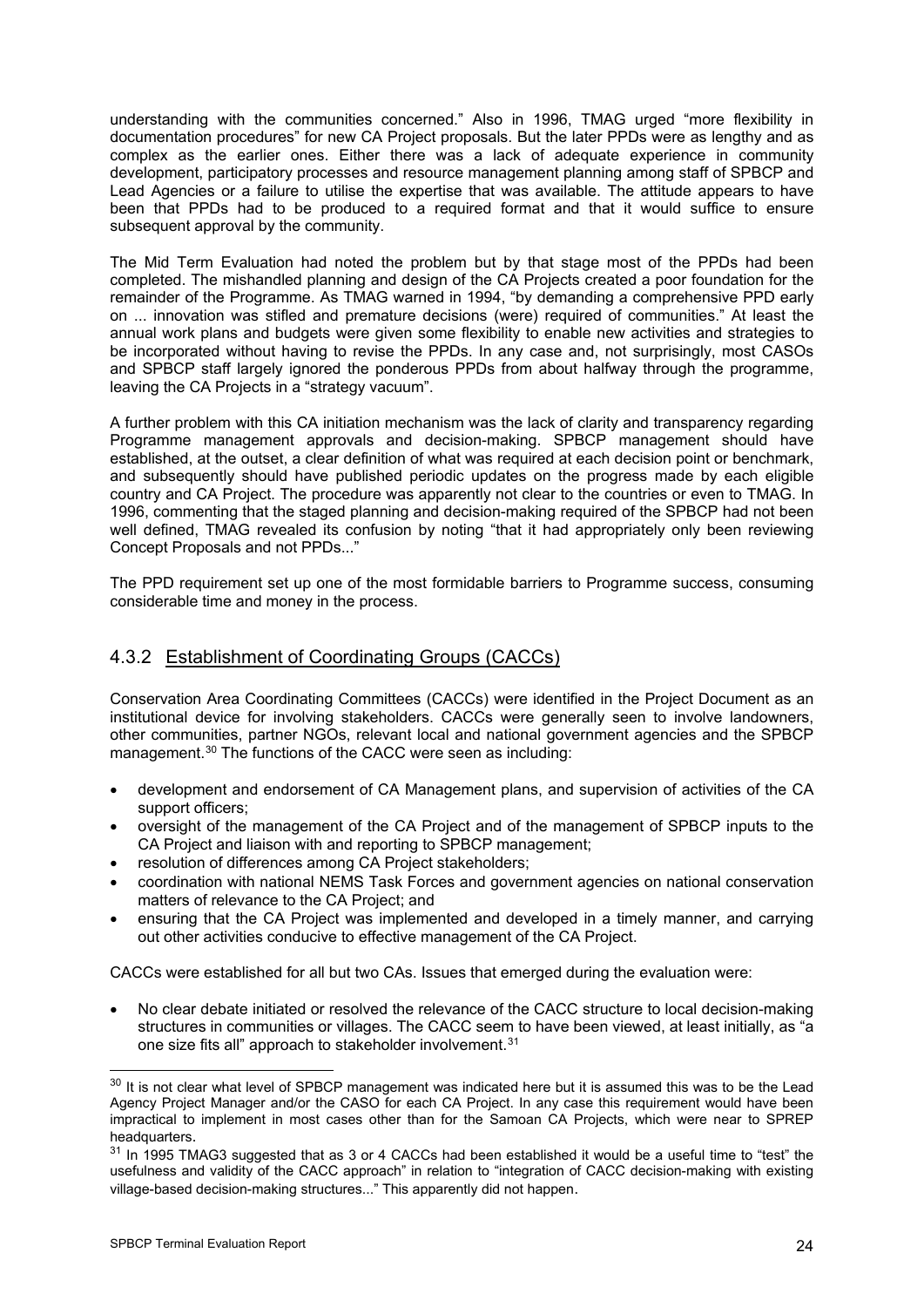- The capacity of CACCs to address the high levels of responsibility and understanding implicit in the Project Document's outline of expected functions and roles.
- CACC membership, roles and agendas that were not consistent with the expectation that the local community would have a central role.

Time constraints, a lack of technical writing skills within CACCs, and the fact that their time was volunteered, led to a decision to employ consultants to undertake the planning exercises known as PPDs (discussed in 4.3.1 above). This decision subverted the potential for involvement of local communities in the design of CAs and in the identification of key environmental, social and economic development issues. The PPD did not meet the Project Document expectation that CACCs would organise the preparation of a plan for CA Projects. This PPD process undermined the potential role of the CACC and reinforced the central role of the Lead Agency and/or CASOs as "brokers" between outside consultants and local communities.

CACCs differed in their nature and role. That for the Ha'apai CA Project addressed so large an area and was so dominated by government representatives that not only could it not be said to be representative of the local community but that it was quite unworkable. The Koroyanitu CACC, however, had some success, although it also was dominated by a Lead Agency. It brought together several local village communities from which an overarching "Board": structure developed. In Takitumu, the CACC was small, encompassed only representatives of three landowning families, and had strong leadership. There was little involvement of government agencies. In Sa'anapu-Sataoa, conflicts and tensions between the two communities made it difficult for the CACC to function. Uafato CACC is part of the village Council with strong church backing, connections with youth (church affiliated) and the village women's committee. This was a case where the committee was essentially the existing village/landowner decision-making structure

Where local decision-making structures and procedures were not explored there was no tangible basis for building effective local management.

Because it was simpler for the "Secretariat" and lead agencies to deal with one person and because that person was in a paid position, often, but not always, CASOs were seen as the main actors, with the CACCs providing advice, rather than having decision-making roles.

### 4.3.3 Conservation Area Management Planning Under the SPBCP

The development of a management plan is a most significant step in the formation and establishment of a conservation area. A good management plan is a succinct and clearly written précis of the facts and the rules set for the management scheme. It is also a tool for monitoring progress and adapting management to changing circumstances. In addition, the process of management planning is an invaluable mechanism for empowerment and participation, collating information, sharing knowledge and views, identifying and resolving issues, building consensus and cohesion, forming partnerships and mobilising action. This aspect was of particular relevance for the SPBCP in that, for the participating communities at least, the process was arguably more important than the plan itself.

The SPBCP Project Document was concerned with the establishment of CAs, and emphasised the development and endorsement of a CA's first plan rather than "solid" CA management plans. In any case there apparently was little enthusiasm in the CA Projects for preparing CA management plans. Only three were produced – Uafato, Ngaremeduu and Pohnpei.<sup>[32](#page-28-0)</sup> A PPD "shadow" appears to have inhibited genuine management planning. The "comprehensively rational" approach of PPD production left little room or energy for a CA management planning process. Even though they were not suitable for this purpose, the PPDs seem to have become confused with management plans and may have been regarded as "adequate for the time being."

The Project Document stressed that the main two outputs indicating the establishment of the CA were the development and endorsement of a management plan and the establishment of a coordinating group. The concern is not so much that formal management plans have not been produced for the

<span id="page-28-0"></span> $32$  The TMAG5 meeting in 1997 was advised that an "SPBCP-funded community-based resource management plan" had been prepared for Jaluit Atoll CA Project. However no RMP for Jaluit Atoll was made available to the Evaluation team.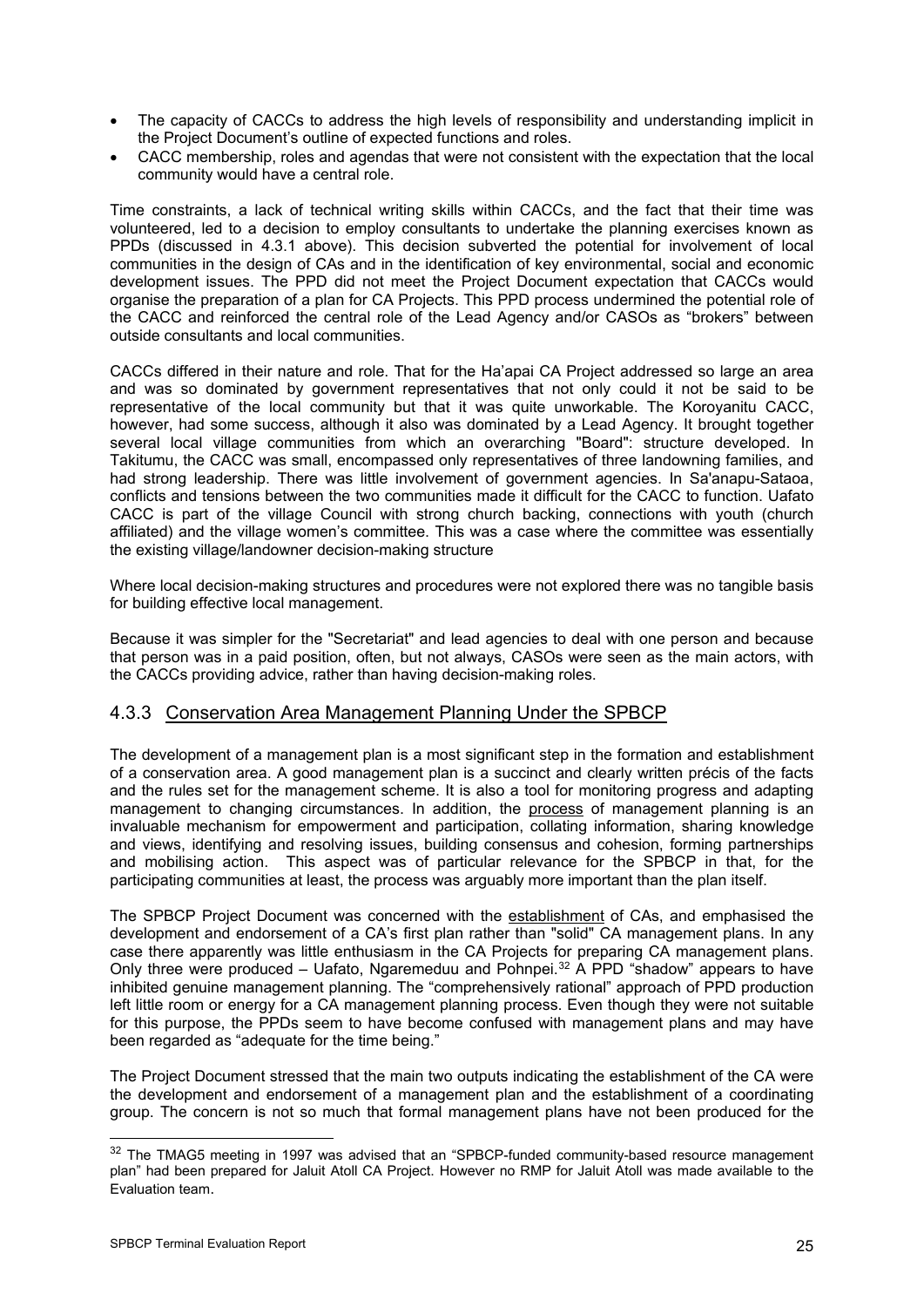CAs, but that the CA stakeholders did not get to make the many basic decisions needed about the management of a Conservation Area.

Allowing for the possibility that management planning had been carried out but perhaps not written up as a formal plan, the Evaluation Team considered the following series of 10 pointers for assessing whether a Conservation Area had been established as a viable management scheme:

#### **Index of Establishment of Management**

- essential information compiled
- CA named
- CA objectives agreed
- geographic area defined
- stakeholders and roles agreed
- CA management authority (committee, Board) appointed/ nominated/ agreed
- CA management decision-making procedures defined
- CA financing plan prepared
- key values and issues determined
- basic rules set for use and management of the CA.

On these grounds, of the 17 CAs, only Takitumu, Arnarvon Islands and Uafato are considered to have been developed to the point of being satisfactorily established.[33](#page-29-0) Management of the other CAs did not reach the point envisaged in the Project Document. This is not a precise assessment but it is a clear indication that in this respect SPBCP has been less than successful.

### Management Plans Evaluated

Documents described as "management plans" for the Uafato and Ngaremeduu CAs were made available for evaluation. Neither set out the key objectives for the CA nor the basic rules for use and conservation of its resources. They were not management plans. The "Uafato Resource Management Plan", a lengthy, rambling document, deals superficially with a large range of issues. It identifies appropriate broad goals but did not set a framework of resource use rules through which these goals might be achieved. Rather, it concluded with a listing of desired development projects, with no attempt to relate the proposed resource uses to conservation measures. The Ngaremeduu CA Management Plan covered the wide range of issues that needed to be addressed in management, and what guidelines should be considered for each issue, but failed to record any agreed management rules. It was more a discussion document that might be used as a step towards the preparation of a management plan. The text and approach in both documents left a strong impression that they were written for local community stakeholders, rather than by them.

There was insufficient insistence on local conception, planning and preparation of CA Management Plans. As with the PPDs, it seems that priority was given to producing a written result rapidly, working to a complex formula that depended on inputs from outside experts. There was little evidence of meaningful involvement by the local stakeholders even though discussions had been held with them.

A vital first step in the process was being overlooked. The detail of a biodiversity protection project was being addressed without first having established what the basic framework of a Conservation Area was to be. Those who prepared these documents obviously needed more guidance. All that was needed was, first, a simple framework of the main elements of CA management as would emerge from stakeholder discussions, then agreement on a hierarchy of objectives and rules under each component. It was the role of the SPBCP "Secretariat" to provide this guidance and to insist on a reasonable result.

Two sub-regional training workshops on community-based resource management planning supported by SPBCP were too late to have been effective in stimulating preparation of useful management plans.[34](#page-29-1) Though their content was good the impression given was that they were a reaction to a lately

<span id="page-29-0"></span> $33$  This is a different test to the sustainability test described in the discussion on Transition Strategies at  $3.3.4$ .

<span id="page-29-1"></span><sup>&</sup>lt;sup>34</sup> In 1998 (Melanesia) and in 1999 (Polynesia and Micronesia.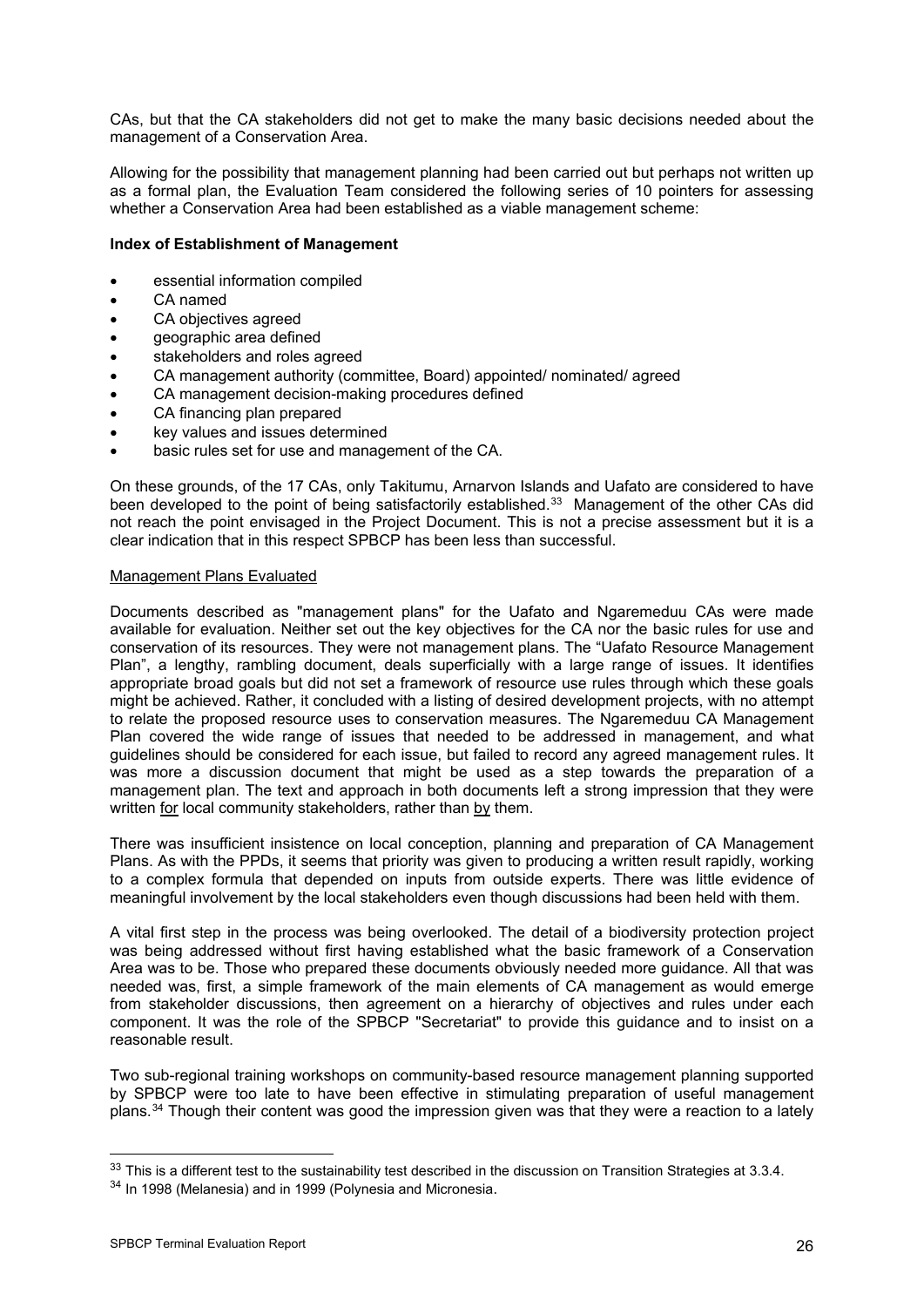discovered need rather than essential elements of a long-term process to prepare CASOs for engagement in a management planning process.

## 4.3.4 Income-Generating Activities (IGAs)

The development of IGAs was given more prominence following Mid Term Evaluation criticism that this had been neglected. The SPBCP drive to identify and establish IGAs stemmed from a hope that IGAs would generate surplus income that could be used to sustain project activities after SPBCP financing ended, and as a reward or incentive to individuals and communities to take part in biodiversity conservation.

A major effort was made by SPBCP staff to develop the capacity within CA Projects for IGAs. This effort included regional workshops and other training for CASOs and members of communities, prefeasibility studies, and consultancies to develop implementation plans, and advice from Programme Officers. The target was to try to develop at least one IGA in each CA Project. The views of TMAG and of the "Secretariat" about the feasibility of a CA becoming self-financing differed. The Programme Manager stated that "the CA approach has become an expensive one as a result of the emphasis on IGAs" and "IGAs have become SPBCP's priority because of pressure of time and the need to show results". TMAG members did not agree with these conclusions<sup>[35](#page-30-0)</sup> and these differences re-emerged at subsequent TMAG meetings.

The SPBCP then came to be seen by CA Projects primarily as a source of ready funds for the establishment of IGAs. The impending "ending" of the Programme in 1998 and in 2001 prompted large funding proposals for CA activities in 1997 (prior to the first extension) and again in 2000.

A major thrust of the SPBCP involvement with IGAs was the development of ecotourism, on the grounds that properly managed ecotourism would have little adverse impact on natural and cultural values and would offer an income-generating activity that would reinforce the need to conserve biodiversity.

Koroyanitu CA Project had embarked on an ecotourism programme before SPBCP became involved with this Project.<sup>[3](#page-30-1)6</sup> In the Rock Islands in Palau, ecotourism was developed using funding derived from a tourist permit fee that funded the Koror State Ranger operation. In CAs where there was little or no market for tourism, other activities were developed, including honey production, coconut oil production, and *sakau* farming.

Where potential was identified for new ecotourism ventures, consultants were contracted to scope opportunities and develop implementation plans. Two regional ecotourism workshops were held for CASOs and other CA Project representatives and some other regional and national training opportunities were utilised. Though the main goal of these workshops (to enable participants to begin developing businesses in their CA Projects) was not directly realised, except in the case of Takitumu, this training had its value in raising awareness of ecotourism possibilities. On-site mentoring by the consultants working directly with CA Projects was shown to be a more effective way of fostering IGA activities and developing practical plans than regional workshops.

Some success was achieved in tapping complementary sources of ecotourism support. The Kosrae State Government funded development of a visitor centre at Utwe-Walung. In Sa'anapu-Sataoa assistance was provided in the form of business skills training, materials for trail construction, and the purchase of canoes and safety equipment. A "downside" to the enthusiasm for ecotourism was that Ngaremeduu and Utwe-Walung CAs became fixed on the idea of a future underpinned by ecotourism, and the absence of tangible inputs by SPBCP to this had the effect of diminishing subsequent commitment to these CA Projects.

The vulnerability of ecotourism to internal political discord and violence was graphically illustrated in Fiji and the Solomon Islands. In Fiji, after the coup of 19 May 2000, tourist visitor numbers at Koroyanitu collapsed to less than 10% of the usual level. Emergency grants from NZAid (formerly

<span id="page-30-1"></span><span id="page-30-0"></span> $35$  TMAG5, 1997.<br> $35$  This was funded by the New Zealand Overseas Development Agency (NZODA, now NZAid) and the Japan Committee for Pacific Economic Cooperation (JANCPEC).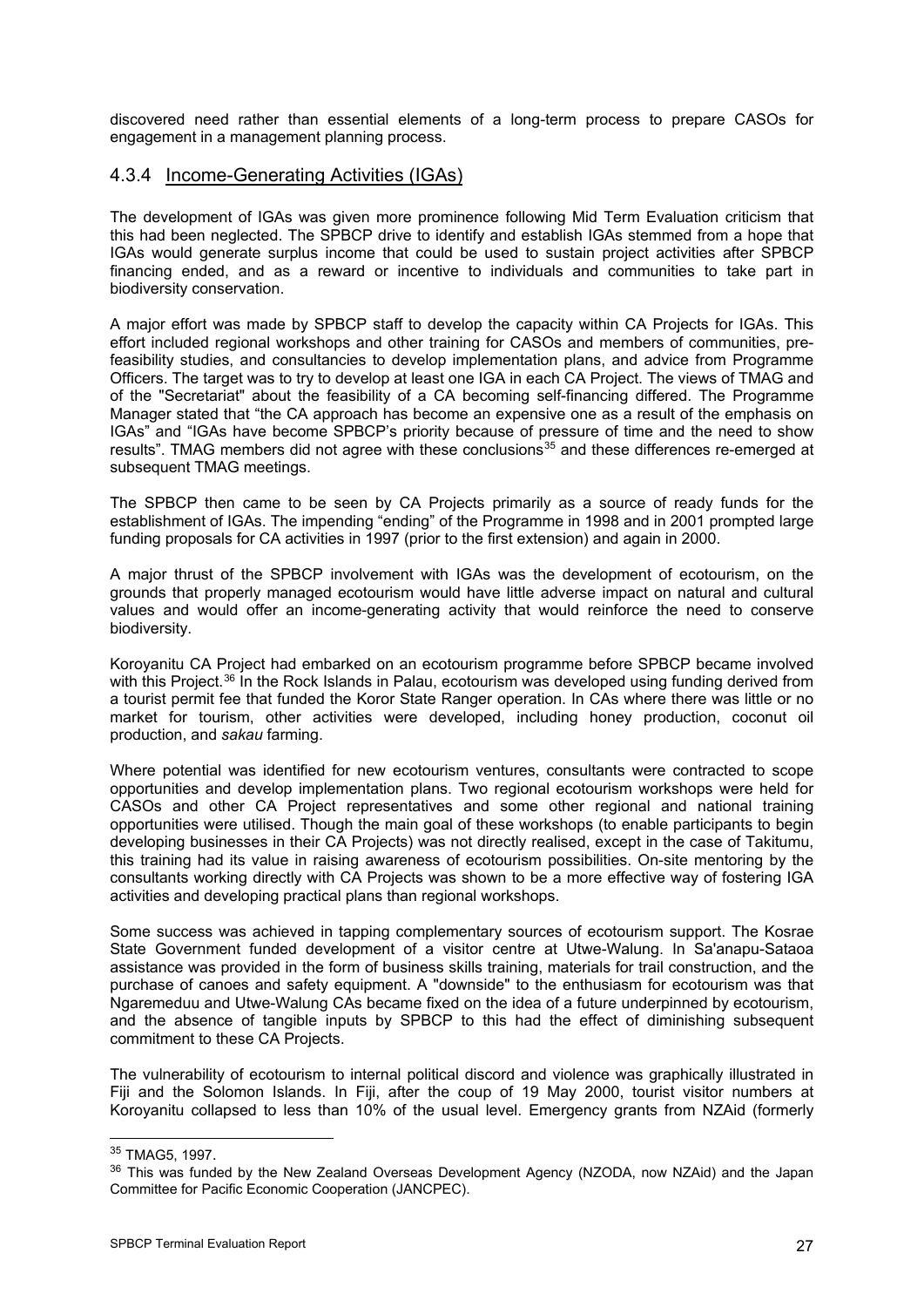NZODA) sustained the CA Project until visitor numbers made a partial recovery. At the Komarindi CA Project in the Solomon Islands, the development of a promising ecotourism tour from Honiara, which was to be the mainstay of the CA Project, was stalled because of violence between local militias. Loss of income from ecotourism and job losses in the Lautoka area (base for visits to Koroyanitu) put biodiversity under increased threat when outsiders turned to protected forests for income. Large quantities of tree fern trunks were cut for sale, and there were demands from individuals seeking to extend grazing and even to burn in the CA.

Hopefully it should not become necessary to design and budget projects to cope with such circumstances. However, there is a lesson here in that a capacity and willingness to provide "bridging support" for unexpected disruption to delicately balanced community based Project activities is likely to be needed to sustain conservation-based enterprises and to protect biodiversity values.

The experience and lessons of the ecotourism workshops and implementation of ecotourism through the CA Projects was recorded in an "SPBCP Ecotourism Manual and Resource Kit"[37](#page-31-0) at the conclusion of the Programme. This useful product is made up of short case studies from CA Projects, a brief instruction section to guide future development and management of tourism in CAs, and a photo CD with slide shows covering topics including virtual SPBCP ecotours, case studies from CA Projects, and examples of structures and equipment. Another useful product emerging from the SPBCP experience with IGAs is a Manual on Natural Resource-Based Income Generating Activities.<sup>[38](#page-31-1)</sup>

The region does not have a good "track record" for survival of community-owned and managed businesses. One of the most important conclusions from the experience to date with community ecotourism (and other community business) operations in the Pacific is the need to involve an experienced and empathetic private sector operator from the beginning of the project to guide the development and to direct visitors to the area. This was done for the Komarindi CA.

It is understood that ecotourism examples such as Koroyanitu, with high costs of physical infrastructure establishment and maintenance, are not likely to be repeated as a model by NZAid. Though some CA Projects expected lodges and equipment, SPBCP management was rightly reluctant to provide such investment grants.<sup>[39](#page-31-2)</sup> Viable community ecotourism operations are more likely to be established with trained guides, good information, home stays, and local carriers, buses and canoes, rather than with new lodges, boardwalks, self-interpreting trails and powerboats.

### 4.3.5 Transition Strategies

The absence of even "provisional" CA management plans made it more difficult to achieve a tidy end to the Programme. Though the exploratory "pilot" nature of SPBCP was emphasised in the Project Document, and it was indicated that community CAs could not be expected to be completely self-sustaining by the end of the Programme,<sup>[40](#page-31-3)</sup> timely provision was not made for an exit strategy. Not until TMAG raised the subject as late as 1997 was this matter considered.

Following TMAG practice of dealing with SPBCP issues only at annual meetings, it was not until TMAG 1998 that a draft "Transition Strategy" was considered. This meeting recommended that the prospects for each CA be evaluated, taking into account local government attitudes, potential partnerships, and support for biodiversity management and monitoring. Another year passed and, at TMAG in 1999 the Programme Manager reported on progress with the evaluations from which

<span id="page-31-0"></span><sup>&</sup>lt;sup>37</sup> Prepared by Terra Firma Associates, the principal consultants used by SPBCP to run regional ecotourism workshops and to prepare feasibility studies and development plans for ecotourism activities in CA Projects.<br><sup>38</sup> Bill Parr was contracted to help run SPBCP workshops on natural resource based Income Generating

<span id="page-31-1"></span>Activities, undertook pre-feasibility studies and helped develop business plans for enterprises (other than ecotourism) in several CA Projects. Potential problems with the development of IGAs in CA Projects are discussed.<br><sup>39</sup> There were departures from this policy. All that Utwe-Walung CA received from an expensive SPBCP-funded

<span id="page-31-2"></span>consultant exercise in 2001 was a quote of \$US30000 for the design and production of a display and signage – with a postscript that freight costs would be extra.<br><sup>40</sup> It needs to be pointed out, however, that this point in the Project Document was made on the basis that the

<span id="page-31-3"></span>SPBCP was to end after five years.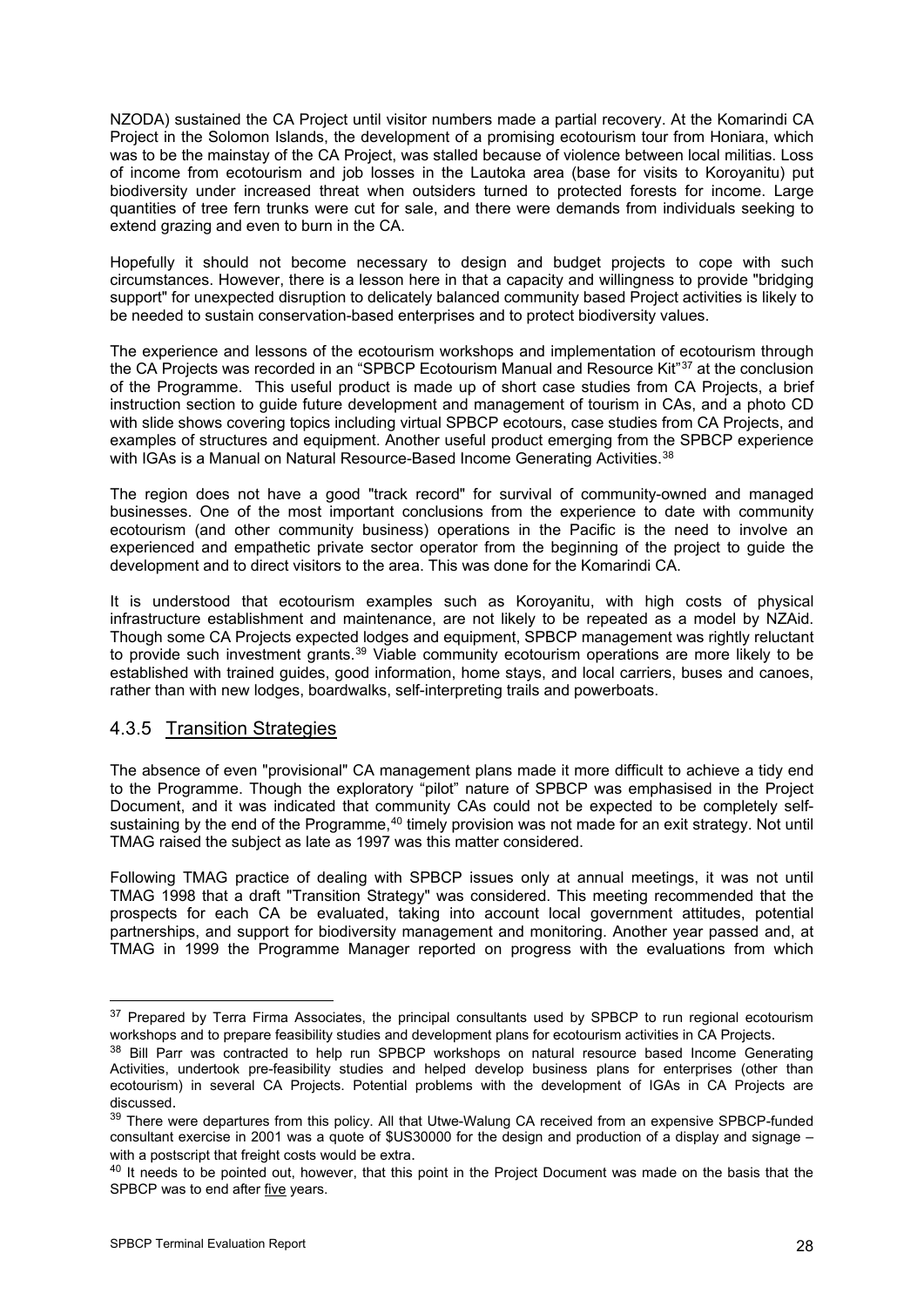Transition Strategies were to be prepared.[4](#page-32-0)1 TMAG concluded that transition strategies should address the following key considerations: (1) that an appropriate and solid CACC is in place; (2) a financial strategy for the end of SPBCP funding; (3) SPBCP funds to CA Projects to reduce over the last years; (4) IGAs must be manageable, linked to conservation, and suitable for community ownership. Stress was placed on the expectation that SPBCP and CA Projects "take particular care in reviewing the CACC composition and management structure ..."

During 2000, Transition Strategies were produced which were said to "… seek to ensure a smooth transition for each project to the post-SPBCP era" and to "… determine the most effective way of using the remaining SPBCP resources to ensure viable and sustainable … projects". Eight "necessary and sufficient conditions for sustaining a conservation area" were defined as the basis for preparation of a transition strategy:

A[42](#page-32-1). Funding available and predictable.

- B. Community commitment.
- C. A supportive or neutral stakeholder involvement.
- D. Adequate conservation capacity at the community level.
- E. Effective partnership for co-management with key technical agencies.
- F. Transparency in project management.
- G. Equitable sharing of project benefits and costs.
- H. The area's targeted biodiversity values are well protected and under effective management.

The presentation of "funding" as the first item indicated the foregone decision that no CA would be sustainable in its absence. While this may have reflected the facts, the presentation of this item as a "necessary and sufficient condition" implies an acceptance of a continuing dependence on external funding. This is unfortunate as it distracted attention from the real issues of sustainability. Not surprisingly, every CA Transition Strategy called for more funding.

"Priorities for key action" were developed by SPBCP, separately targeting communities, CACCs, Lead Agencies, CASOs, other implementing and collaborating agencies, SPREP, and donors. For some CAs it appears that contracted individuals conducted assessments. Others were undertaken by SPBCP staff. The approach to an assessment of sustainability as a prelude to defining measures needed to sustain a CA after project completion was not fully thought through. There was no provision for a rounding off of SPBCP involvement (for which TMAG had called), and no consolidation of activities, so all transition strategies ended up as "wish lists", with the wish for more funding as the first item.

Table 4 (below) provides a "picture" of how each CA measured up against the eight sustainability conditions. The test set in the document "Conceptual Framework for Conservation Area Transition Strategies" was – when the eight conditions are satisfied, a CA Project will be regarded as sustainable. The entries in the table are best estimates by the Evaluation Team from incomplete information. Nevertheless, it is clear that no CA met the SPBCP sustainability target, although Pohnpei and Arnarvon Islands came close.

### Table 4: A Listing of Conservation Area (CA) Projects Against Sustainability Conditions Established by SPBCP.

| COUNTRY |                 | NAME OF CA  | A          | B | ⌒<br>ັ | ◡ |   |   | ⌒<br>U | H               | EST. |
|---------|-----------------|-------------|------------|---|--------|---|---|---|--------|-----------------|------|
|         | Cook<br>Islands | Takitumu    | U          |   |        |   | ◠ | 0 |        |                 | 5/8  |
|         | <b>FSM</b>      | Utwe-Walung | $\sqrt{2}$ |   |        | υ |   |   | $\sim$ | $\sqrt{2}$<br>ν | 4/8  |

<span id="page-32-0"></span><sup>-</sup><sup>41</sup> TMAG recorded its displeasure at the approach outlined for the Utwe-Walung CA Transition Strategy (Kosrae) which sought to maximise SPBCP funds expenditure and add staff in the last short period rather than winding down and establishing systems, partnerships and links to the Federated States of Micronesia NBSAP process through which it might be possible to sustain the CASO position after conclusion of SPBCP.<br><sup>42</sup> The letters in this list match the columns in Table 4, below.

<span id="page-32-1"></span>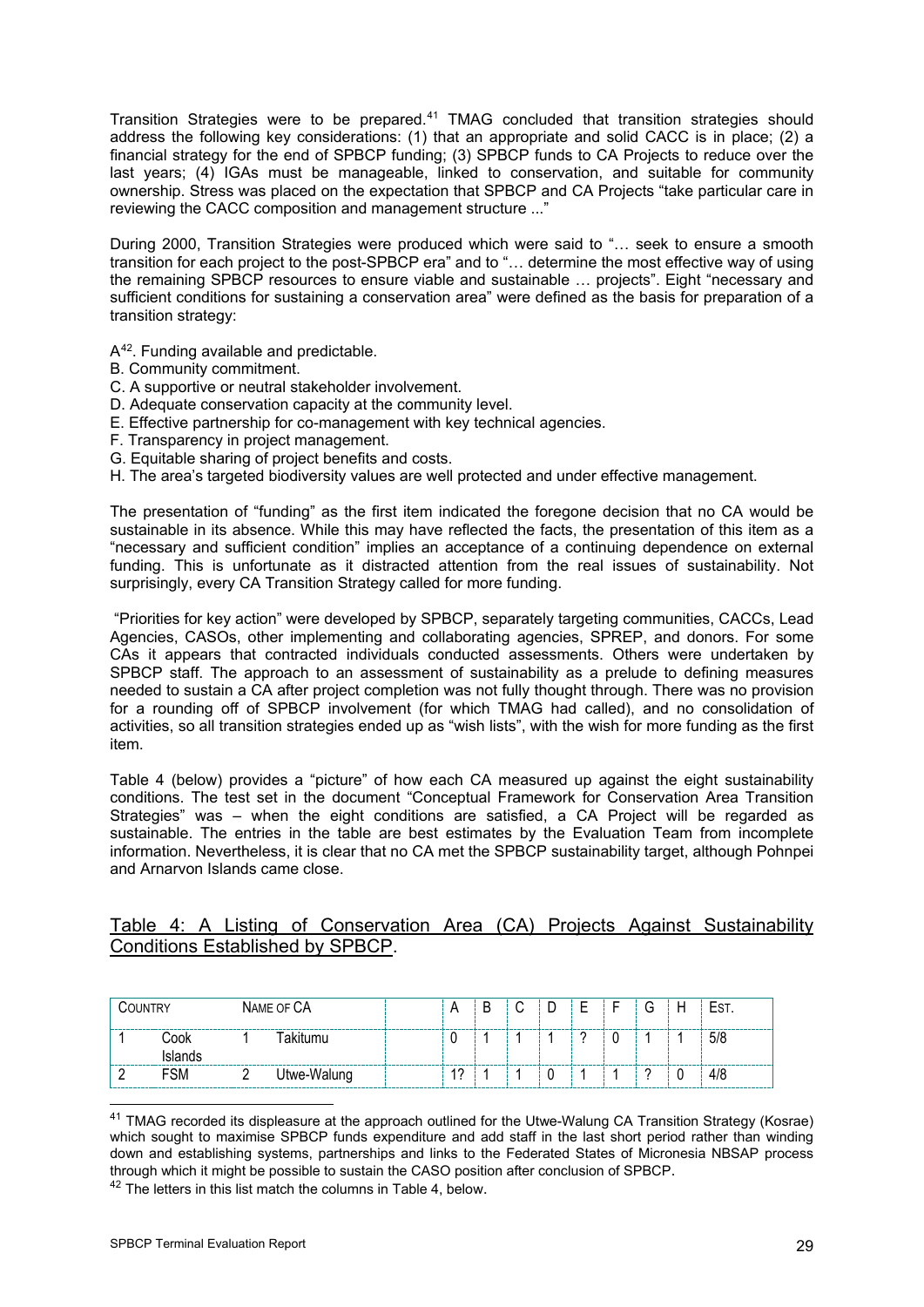| <b>COUNTRY</b> |                       |                | NAME OF CA           | A              | B            | C                        | D            | E            | F                        | G              | H                        | EST.                     |
|----------------|-----------------------|----------------|----------------------|----------------|--------------|--------------------------|--------------|--------------|--------------------------|----------------|--------------------------|--------------------------|
|                | Kosrae                |                |                      |                |              |                          |              |              |                          |                |                          |                          |
| $\overline{2}$ | <b>FSM</b><br>Pohnpei | 3              | Pohnpei              | 1              | 1            | 1                        | $\mathbf{1}$ | 1            | 1                        | 1              | $\overline{\phantom{a}}$ | 7/8                      |
| 3              | Fiji                  | 4              | Koroyanitu           | $\overline{?}$ | 1            | 1                        | $\Omega$     | 1            | 1                        | $\Omega$       | $\overline{?}$           | 4/8                      |
| 4              | Kiribati              | 5              | North Tarawa         | ?              | $\mathbf{0}$ | 1                        | $\gamma$     | $\Omega$     | ?                        | ?              | $\Omega$                 |                          |
| 4              | Kiribati              | 6              | Kiritimati           |                |              |                          |              |              |                          |                |                          |                          |
| 5              | Marshall<br>Islands   | $\overline{7}$ | Jaluit Atoll         |                | 1            | 1                        | ?            | 1            | $\overline{\phantom{a}}$ | ?              | $\mathbf 0$              |                          |
| 6              | Niue                  | 8              | <b>Huvalu Forest</b> |                |              |                          |              |              |                          |                |                          |                          |
| 7              | Palau                 | 9              | Rock Islands         | $\mathbf{1}$   | ?            | 1                        | $\gamma$     | 1            | 1                        | 1              | 1                        | 6/8                      |
| 7              | Palau                 | 10             | Ngaremeduu           | 1              | 1            | 1                        | $\Omega$     | 1            | 1                        | ?              | 0                        | 5/8                      |
| 8              | Samoa                 | 11             | Sa'anapu-Sataoa      | $\Omega$       | ?            | 1                        | 1            | 1            | $\Omega$                 | ?              | 1                        | 4/8                      |
| 8              | Samoa                 | 12             | Uafato               | $\Omega$       | 1            | 1                        | 1            | 1            | $\overline{2}$           | ?              | 1                        | 5/8                      |
| 9              | Solomon<br>Islands    | 13             | Komarindi            | $\mathbf{0}$   | ?            | $\overline{\phantom{a}}$ | $\mathbf{0}$ | 1            | ?                        | ?              | $\mathbf{0}$             | $\overline{\phantom{0}}$ |
| 9              | Solomon<br>Islands    | 14             | Arnarvon Islands     | 1              | 1            | 1                        | 1            | $\mathbf{1}$ | 1                        | ?              | 1                        | 7/8                      |
| 10             | Tonga                 | 15             | Ha'apai Islands      | 1              | 1            | 1                        | $\gamma$     | 1            | 1                        | $\Omega$       | $\Omega$                 | 5/8                      |
| 11             | Tuvalu                | 16             | Funafuti             | 1              | $\mathbf{0}$ | 1                        | $\Omega$     | $\Omega$     | 1                        | $\Omega$       | $\Omega$                 | 3/8                      |
| 12             | Vanuatu               | 17             | Vatthe               | 0              | 1            | 0                        | ?            | $\Omega$     | $\Omega$                 | $\overline{?}$ | ?                        |                          |

During the visits by Evaluation Team members to several CA Projects it was pointed out that staff or community members were aware of potential sources of technical assistance or funding for the sort of activities they still wished to carry out. However, they commonly lacked the technical means to design projects and the knowledge of procedures to apply for assistance.

The 1999 TMAG recommended preparation of "a regional transition strategy (that) considers the future role of SPREP in nature conservation, future reassigning of responsibilities carried by SPBCP, continuing support for core professional staff, linkages to other Roundtable members, linkages to NBSAPs and future funding arrangements." This would have been most useful for SPREP and for member countries, particularly in light of a recent internal evaluation that led to an administrative restructuring of the organisation. This is another important action that was not taken. There is an urgent need, now, to undertake this review.

# **5 PROGRAMME RESULTS: BIODIVERSITY CONSERVATION**

# 5.1 Threats to Biodiversity

SPBCP was designed to support the conservation of biodiversity, natural resources and the environment while helping communities to pursue economic and social development in the context of use of their natural resources. This Output was described as "ecologically sustainable development".

Activities to achieve this included: support to assess the sustainability of existing resource uses and existing income-generation in and around CAs; regional and international review of local options (for Ecologically Sustainable Development [ESD]) and assistance (technical, capital, seed finance) for (eventually) self-financing development activities that support biodiversity conservation.

Initial assessments of sustainability of resource uses were contained in the PPDs for each CA Project. These also listed threats to biodiversity and sustainable livelihoods. Most threats to biodiversity in CAs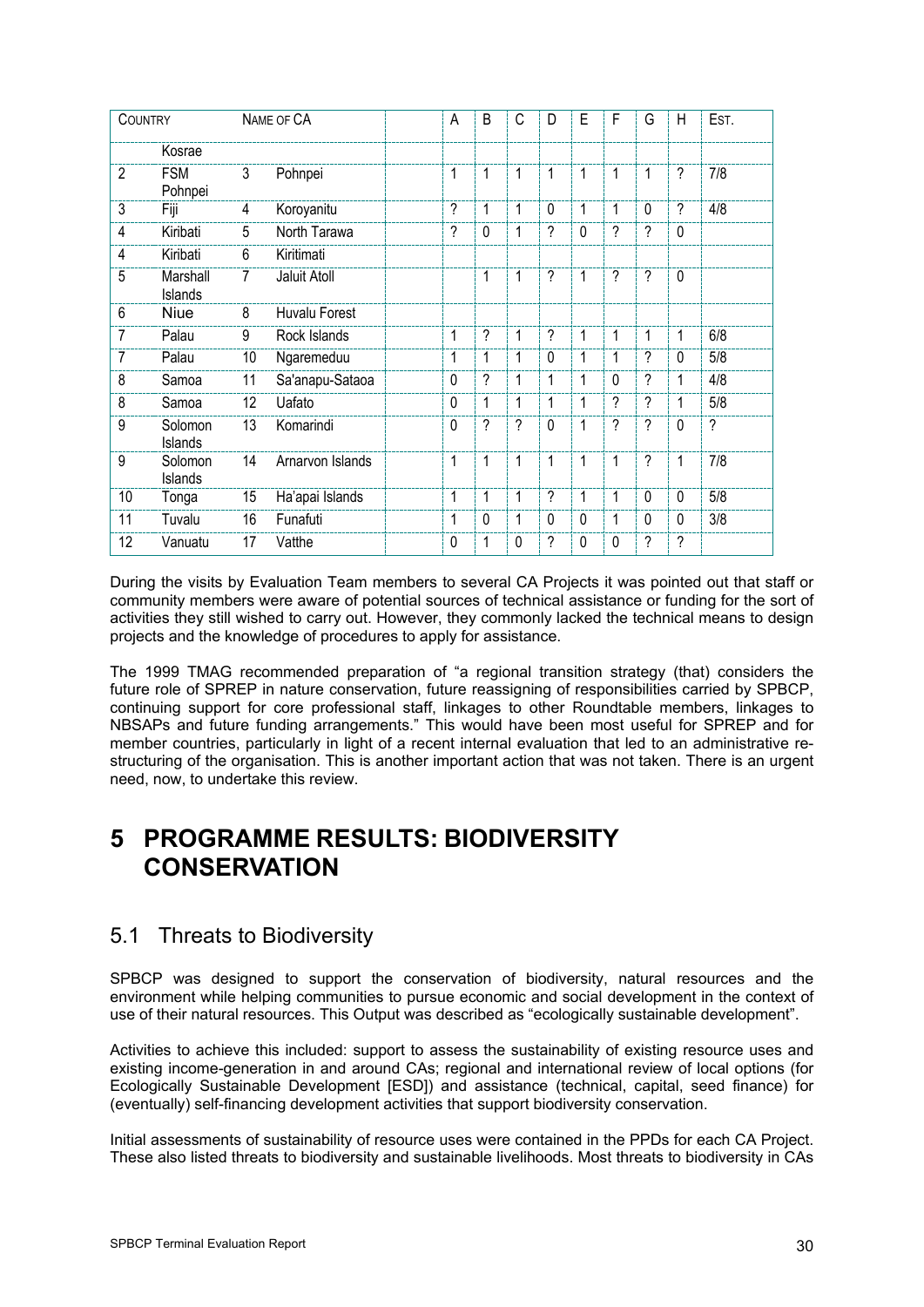were of human origin rather than natural events,<sup>[43](#page-34-0)</sup> as shown in Table 8 of Annex 8.5. While there were threats from industrial scale activities such as commercial agriculture, logging, fishing, mining and large-resort tourism, in some cases there were also significant cumulative threats from small-scale agriculture.

The SPBCP was not designed or equipped to directly address such threats. It was to address threat reduction through awareness-raising activities and confidence building with community resource owners and users. Nevertheless some modest examples of threat reduction emerged from some of the CAs. At Koroyanitu uncontrolled burning of grassland has been reduced and this has led to indigenous scrub and forest regrowth, prevention of damage to planted pine forests, more wild yams, and improved soil organic matter. In Uafato, the penning of domestic pigs has reduced human health hazards, minimised food garden disturbance and allowed regeneration of trees used for carving and of Pandanus used for mat weaving. In the Pohnpei Watershed area, a "grow low" campaign has resulted in *sakau* ("kava") cropping in high forests being transferred to lowland slopes, so avoiding upland forest destruction.

Major commercial activities such as logging, fishing, mining and large-scale tourism are regulated by government agencies through national extension services that are expected to assist communities deal with these activities. Yet where Government extension staff are committed to community support their capacity to follow through is severely circumscribed by limited financial resources. The SPBCP provided an opportunity to engage extension workers in an approach to their resource management responsibilities that encompassed biodiversity conservation in its full sense. This opportunity was not taken and may not have been seen.

It would have been appropriate to forge partnerships with government extension agencies, rural development NGOs and relevant projects and programmes addressing the broader context of development on and in the vicinity of customary land that harboured valuable biodiversity*.* The SPC, Forum Fisheries, and SOPAC are Pacific Islands regional organisations with considerable experience in natural resource management and it has been very disappointing to note that this category of "biodiversity workers" was not in any way engaged in SPBCP implementation.

The Project Document provided for a regional and international review of options for ecologically sustainable development that could assist the SPBCP gain community support for conservation of biodiversity. Since SPREP had little experience in this area, this was a wise provision. However, this review was not commissioned. Nor is there any evidence that the SPBCP considered any "best practice" experience from elsewhere, or identified and acted to avoid any "worst practice". As a result, SPBCP staff missed a chance to use experience gained by NGOs and other agencies working with communities on natural resource management in the Pacific Islands region and elsewhere in the world.

# 5.2 Biodiversity Addressed in Implementation

### Programme Objectives

The Objectives in the Project Document that are specific to biodiversity conservation are:

- "… protection of biodiversity, ecologically sustainable use of natural resources …." (from Objective 1); and
- "... protect terrestrial and marine species that are endangered or threatened …" (from Objective 2).

One of the design expectations of the SPBCP was that it would improve the availability of information about the use, management and conservation status of the biodiversity and natural resources of the participating countries. Reviews of the region's plant and marine biodiversity were commissioned at the outset.<sup>[4](#page-34-1)4</sup> The terrestrial review was based on the notion that species number equates biodiversity richness. This is an unfortunate, but common, interpretation of biodiversity value. In other respects the

<span id="page-34-1"></span><span id="page-34-0"></span><sup>&</sup>lt;sup>43</sup> Of the natural threats, cyclones are the most important.<br><sup>44</sup> These were: David Given, "An Overview of the Terrestrial Biodiversity of Pacific Islands", 1992; and Paul Holthus, "Marine Biological Diversity in the Central/South Pacific Realm with Emphasis on the Small Island States", SPREP, 1992.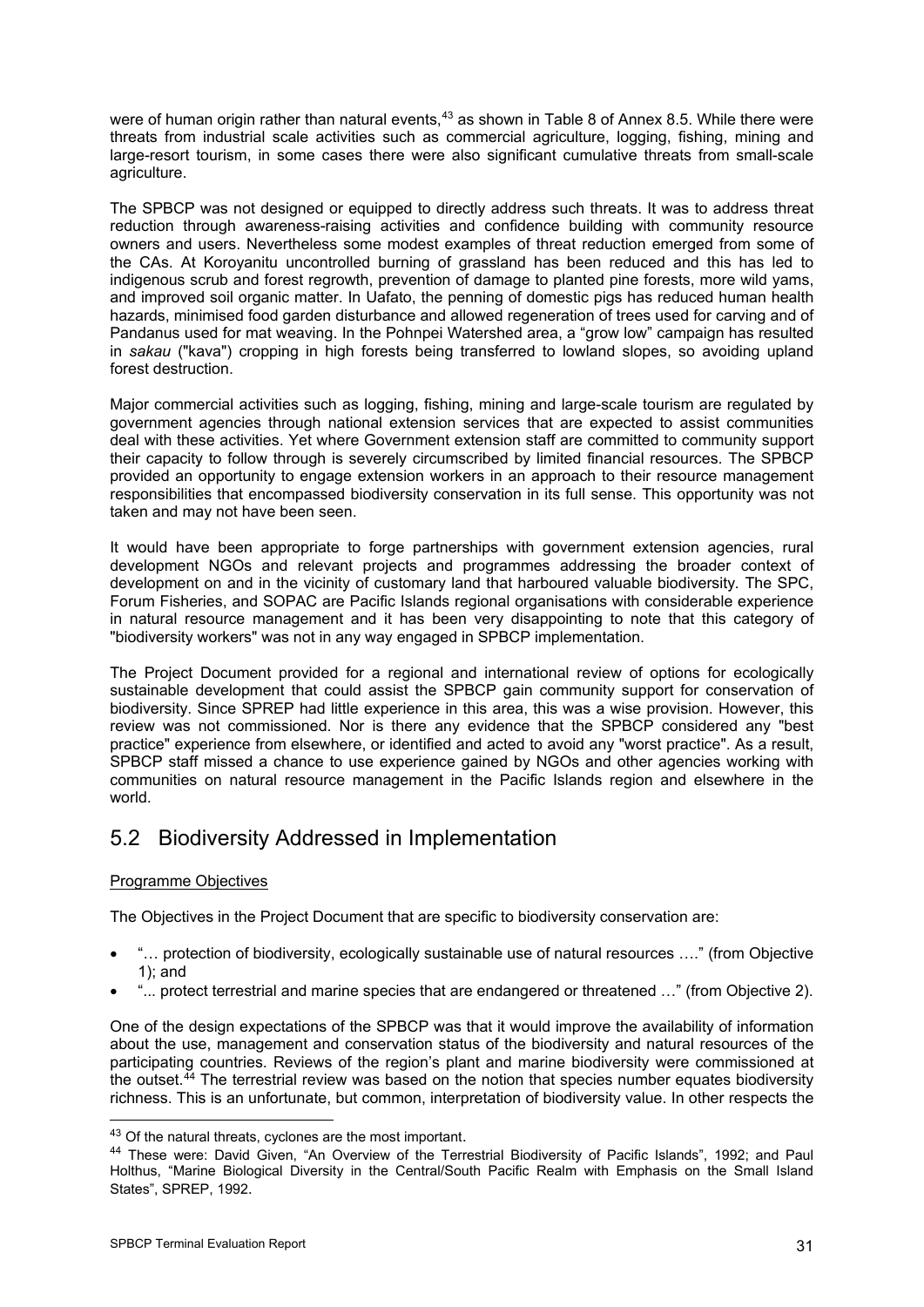terrestrial review offered useful guidance on the full range of issues to be addressed in the region, including invasive alien species and agro-biodiversity. There is little evidence that its findings were taken into account in SPBCP implementation, although parts of the review were used to inform the first part of the Project Document. The important issues of invasive alien species and agro-biodiversity did not become integral to the SPBCP conservation effort – though invasive alien species were included in CA monitoring at a late stage.

The marine biodiversity review was a very brief description of the status of marine protected area conservation, and set out a theoretical framework for prioritising future protection in terms of geographic areas, kinds of areas, and studies required to fill information needs. As with the terrestrial overview the emphasis was on high species diversity and endemism. No attention was given to practical aspects such as the need to sustain marine biodiversity and habitat for fisheries.

Only a limited level of achievement can be reported for the anticipated outcome at the end of the SPBCP, that "Knowledge of the state of the biology and environment of the South Pacific region will be improved and knowledge will be more readily accessible than at present". A number of resource surveys and inventories of individual CAs was carried out[45](#page-35-0) but the approach adopted was *ad hoc*. Desk studies of countries' biodiversity were used to justify the nomination and adoption of individual CA Projects. Though some knowledge was gained in this way, access to this knowledge is a problematic issue.[46](#page-35-1)

The establishment and maintenance of an up-to-date and accessible description and inventory of regional terrestrial and marine biodiversity, and its status, would have been a most valuable contribution from SPBCP, squarely within the mandate of SPREP, and would have been welcomed, and used, by many other organisations. The need for this facility remains.

CA Projects were established in eight of 86 Pacific Islands listed by Dahl<sup>[47](#page-35-2)</sup> as "key islands for conservation". Dahl's listing is a reminder of the magnitude of the biodiversity conservation challenge. It is particularly unfortunate that New Caledonia, an island of extremely high biodiversity significance, could not be embraced by the SPBCP (as a territory of France it is not eligible for GEF funding to PICs). Other Pacific Islands countries recognised as of high biodiversity importance in terms of species numbers – Fiji, Samoa, Solomon Islands, and Vanuatu – were included.<sup>[4](#page-35-3)8</sup>

A reasonable range of ecosystem types was encompassed by most CAs, but in the case of Takitumu, only one ecosystem was covered. In fact ecosystem conservation in the Takitumu CA was by default as the conservation target was a bird species and forest habitat was conserved because it is habitat for the bird. Now that a measure of conservation has been achieved for this forest type, this CA could be viewed as a basis from which to assess the conservation status and needs of related forest ecosystems on the same island. Takitumu CA was the only CA not to have satisfied selection criteria. However, the Evaluation Team understands the logic behind the choice of Takitumu for support – that is, a promising example of species recovery on land under traditional ownership.

Overall coverage of biodiversity conservation effort through SPBCP is presented in summary form in Tables 6 and 7, at Annex 8.6. The first lists CAs in terms of Project Document selection criteria; the second indicates ecosystem coverage. The ratings in these tables are indicative only, and should not be taken as based on rigorous investigation, which was not possible in the time available for field visits.

Ecosystems

<span id="page-35-0"></span><sup>&</sup>lt;sup>45</sup> As examples: the first comprehensive survey of Tofua and Kao islands in Tonga was undertaken by the SPBCP. A biodiversity survey in Funafuti discovered for the first time a species of gecko lizard not reported on these islands before. A freshwater fauna survey was undertaken for the Pohnpei CA and SPBCP completed a survey of the marine biodiversity of Jaluit Atoll was undertaken.<br><sup>46</sup> A late effort to make CA biodiversity data more readily available by distribution on CDs to CASOs is

<span id="page-35-1"></span>acknowledged as being a promising start.<br><sup>47</sup> Dahl, A.L., 1986. Review of the Protected Areas System in Oceania. UNEP and IUCN Commission on National

<span id="page-35-2"></span>Parks and Protected Areas, Gland.<br><sup>48</sup> PNG received separate GEF funding for biodiversity conservation projects.

<span id="page-35-3"></span>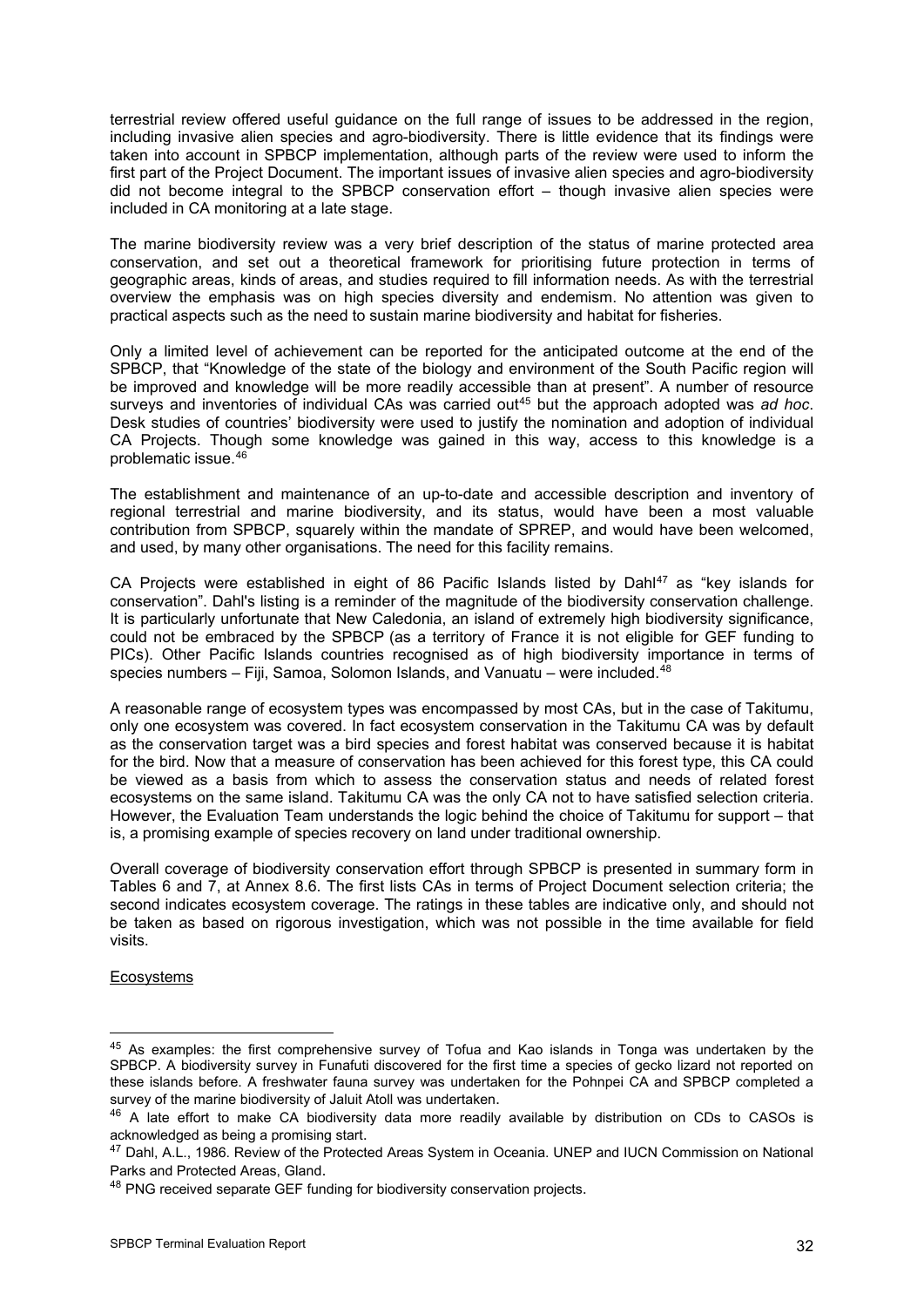As indicated, above, a good variety of Pacific Islands ecosystems was encompassed by the CAs established under the SPBCP. An impressive range of tropical forests is included in the Komarindi, Utwe-Walung, Uafato, Huvalu and Vatthe CA Project areas, all of which also include other ecosystems and offer opportunities to sustain ecological interconnections and processes Being lowland rainforest ecosystems, now rare, these have special global importance. Utwe-Walung and Uafato are noteworthy in that they include land and adjacent sea. Niue's Huvalu CA is based on forest that had been protected under a customary tabu. This CA includes 75% of the island's remaining rainforest and 20% of its coastal forest.

Among the small island CAs, Funafuti and the Arnarvon Islands stand out as particularly good examples of sand-cay, land-sea ecosystems of international significance. Though only these few are named, every CA Project area had some good biodiversity features. This information is tabulated in Tables 5, 6, and 7 of Annex 8.6.

The Evaluation Team was not required, and nor was time available, to assess biodiversity conservation in individual CAs. Accordingly, an assessment of the level of success in achieving biodiversity conservation has been problematical. No monitoring data was available to the Evaluation Team, as those few biodiversity benchmarks established late in CA Project implementation had not been subject to follow-up survey.

#### Species

Species conservation in CAs was not specifically targeted in the Project Document or in practice (though a distinct, but unlinked, species conservation component was designed and is discussed at 5.1.4). The Takitumu CA, though it did not fit the criteria for CAs based on ecosystem criteria did, however, produce a successful result in enhancing the survival prospects of an endemic bird, the Kakerori, through rat control. From the sparse data available little else can be said about species conservation in CAs except to note that certain CAs are reported to contain rare and endangered species in need of protection. Examples are listed in Table 7 at Annex 8.6.

"Invasive alien species" are important considerations for biodiversity conservation, posing a significant threat to native species and ecosystems. There are some notorious examples in the region, such as the brown tree snake, which has eliminated most Guam bird species, and the mongoose, which has brought about the extinction of Fiji's rails. Invasive alien species were not identified or addressed in CA Project design. Even so, some time after SPBCP implementation began, invasive alien species were officially recognised by SPREP as a biodiversity threat. Yet this was not picked up in the context of SPBCP until, late in Programme implementation, they were included as an indicator category for CA monitoring. There have been no assessments of the impacts of, nor of options for, control of invasive alien species in the CAs.

#### Impact on Conservation Outside Programme Conservation Areas

There is much talk of an SPBCP "model" but apart from defining this as being community-based, it is unclear what else it is. Accordingly, it has been difficult for the Evaluation Team to decide what signs to search for in assessing success and impact.

Some NGOs continue with community-based approaches to conservation, many of which were initiated before the SPBCP was established, but there is no sign that they are adopting anything arising from the Programme. Examination of policies, programmes and activities designed or implemented in the region since SPBCP results began to emerge does not reveal any regional impact, despite supportive comments recorded at SPREP meetings.

One good instance of a Lead Agency having been positively influenced was Fiji's Native Land Trust Board (NLTB). Impressed by the success of indigenous Fijian communities in the Koroyanitu CA Project to organise and manage their ecotourism enterprise NLTB changed a long-standing policy of leasing land only to non-Fijian entrepreneurs. Yet the SPBCP input to this CA, while creditable, was minor in relation to the inputs of other agents. It was not possible to detect any influence on Pacific Islands governments, and the absence of SPBCP capacity building for government agencies is referred to elsewhere in this report as one of the possible reasons for this.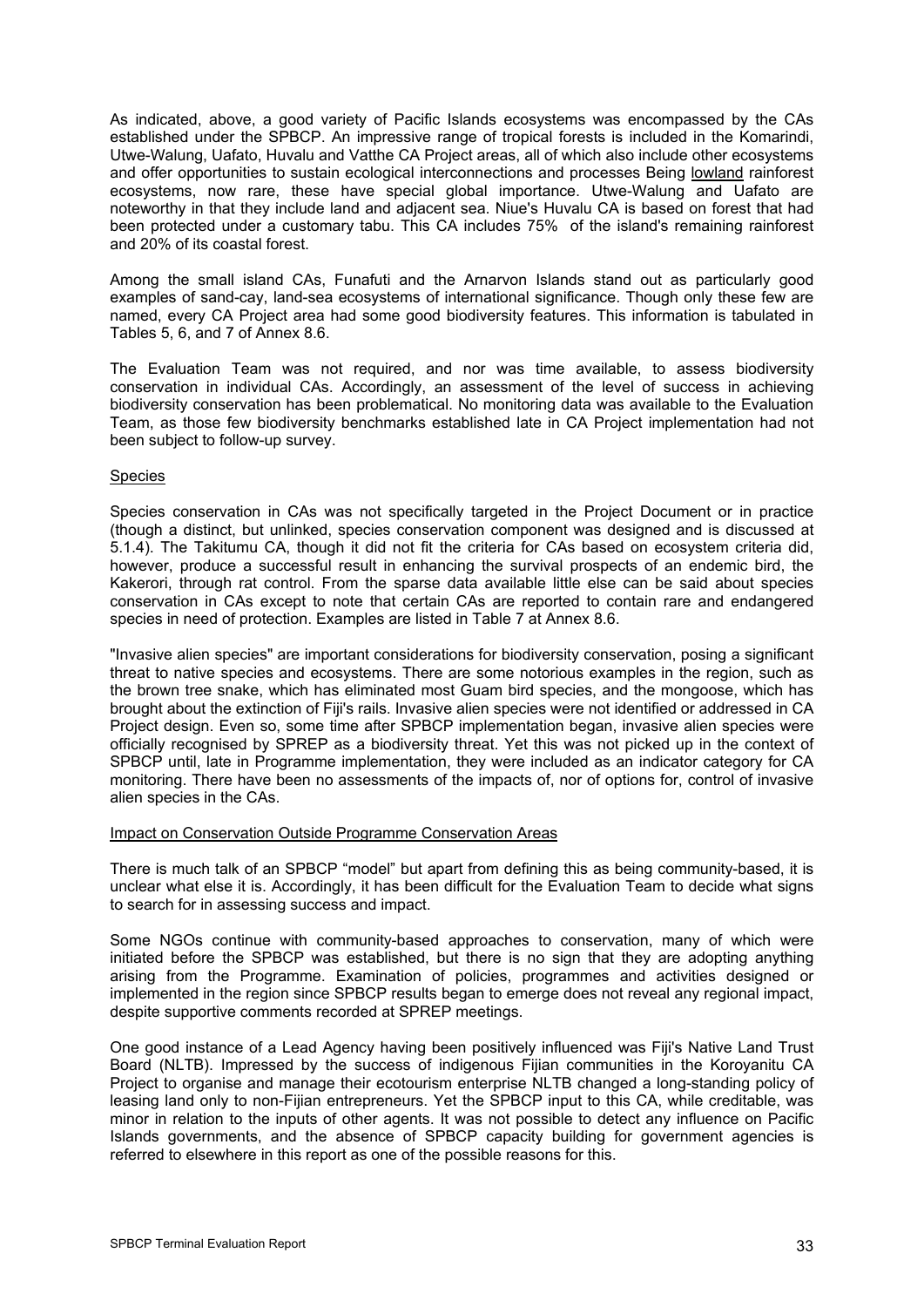# 5.3 Protection for Turtles, Birds and Marine Mammals

Contrary to the ecosystem approach characterising most of the SPBCP, a few species were nominated in the Project Document for "stand alone" conservation efforts. Marine turtles and marine mammals were the subject of awareness activities. In the absence of any measure of effectiveness of national activities sponsored, or the regional coordination efforts made regarding these species, an evaluation of success is not possible. Certainly, the educational material produced on the subject of marine turtle conservation was of high quality, and the conduct of the "Year of the Turtle" campaign was, from all accounts, successful in attracting the attention of many Pacific islanders.

Nevertheless, it is sobering to note that, in the Solomon Islands, despite a prohibition on trade in turtle products the 1999 National Census revealed that over 2,000 households admitted to trading in turtle products (they were not even aware it was illegal)! Since the Solomon Islands Census result arose some time after implementation of SPREP's "Year of the Turtle" awareness programme, its results are a pressing reminder of the need to pay careful attention to the nature of target audiences and to identifying appropriate means of reaching them. There is no evidence of an assessment of target audience needs in "The Year of the Turtle" nor of evaluation of received messages or evidence of altered attitudes or behaviour.

Material prepared for the marine mammals' conservation effort was well presented, and reports of training workshops as a basis for establishing whale watching enterprises in Tonga reflect a high level of enthusiasm and commitment. Again, however, there is no basis for assessment of outcomes.

The Programme design provided for modest support to formulate a regional bird conservation strategy. SPBCP funding leveraged support from NZAid (formerly NZODA) that provided for the employment of a specialist to prepare that strategy. This was well done. However, its focus on single rare and endangered species conservation restricted scope for presenting bird conservation in an ecosystem context and matching this to a Pacific islander perspective. Among other things this has meant opportunities to present species protection needs in a context meaningful to Pacific islanders have been missed.

Though the Project Document did not make provision for linking species protection with CA Project implementation, there are examples of this having being effected. In the Cook Islands a focus on the protection of an endangered bird species gave *de facto* protection to the forest ecosystem which is its habitat, while a focus on marine turtle protection in the Arnarvons led into a broader effort by the collaborating partner, The Nature Conservancy, to develop management and monitoring measures for all marine resources of the CA.

The inclusion of the "regional species component" is identified as a Project design weakness. It was not integrated with other components and not even related to them. Nor was it consistent with the ecosystem approach that was meant to characterise the SPBCP. It was, and had the appearance of, a hasty "add-on" to the project design.

## 5.4 Monitoring and Evaluation

The development, trialling and establishment of a practical monitoring and evaluation system, and the engagement of key stakeholders, including participating communities, are essential for a Programme such as the SPBCP. It should have been apparent from the outset (and the Project Design pointed in this direction) that the Programme required early confirmation of objectives and benchmarks, and identification of indicators to enable monitoring of progress and emerging issues. Yet the effort was made so late that, at the time of evaluation, there was no data series that could be used to identify any trends or evaluate results.

In 1997, TMAG had reminded the "Secretariat" of the need to have accurate baseline data for CAs. It pressed for regional specialists' workshop to develop suitable methodology, and urged that participatory processes be used to develop indicators. A workshop was held in Apia that year. It was not until 1998 that work on development of monitoring indicators was commenced. The first step was participatory community exercises in three CAs – Vatthe, Koroyanitu and Uafato. Reports arising from the first steps to engage communities reveal an appropriately sensitive approach, designed to make it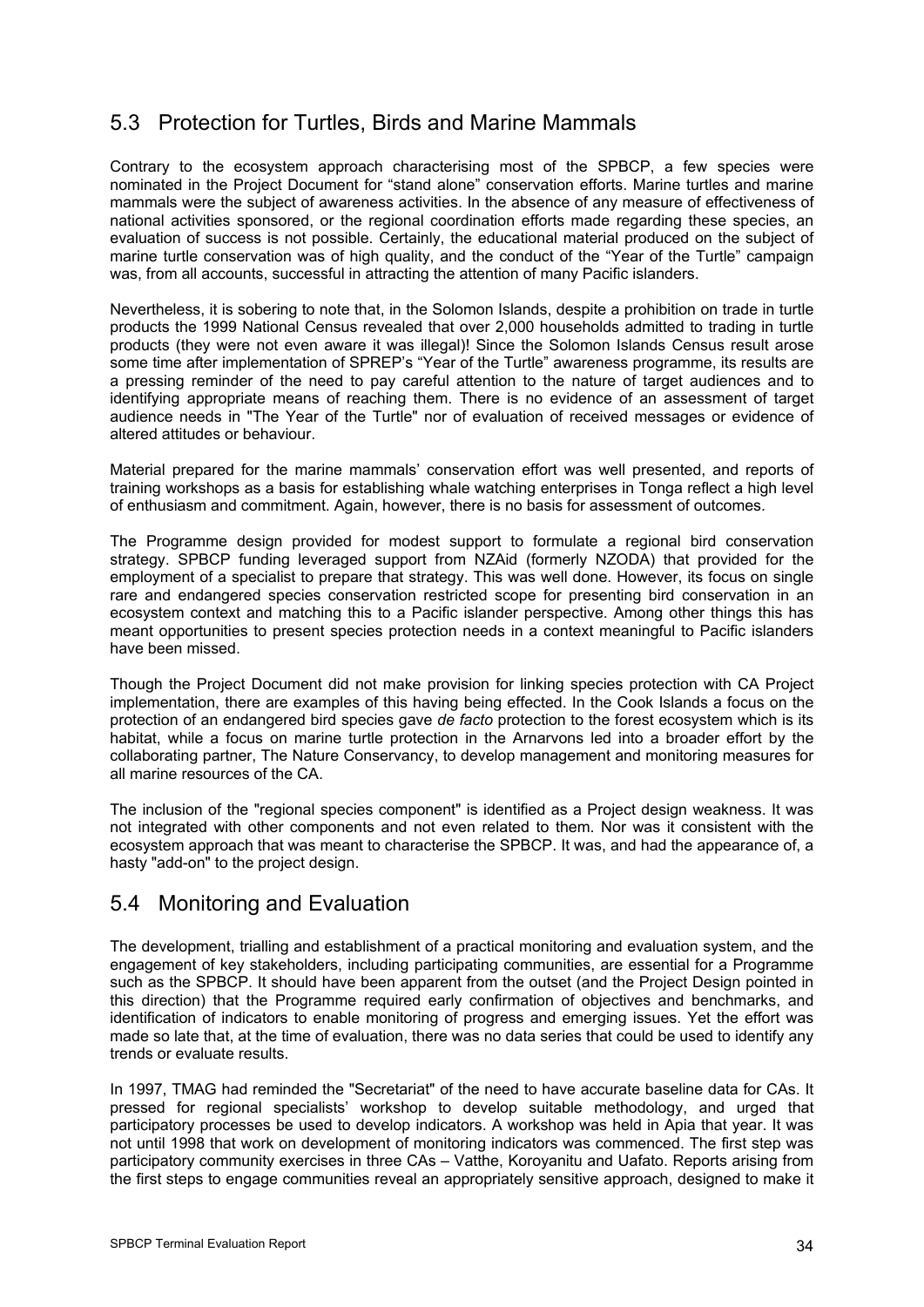possible for communities in their respective CAs to undertake their own assessments of trends in environment, biodiversity, and social circumstances and to comprehend the results. This process was followed by a training activity for CASOs, as a basis for each CASO to undertake and/or oversee monitoring in the CAs. It appears that, though this training began along the simple, practicable community-based lines intended, an overlay of more exacting "technical" indicators was applied to an extent which resulted in a drift from the original intent. The final choice of indicators was not nearly as "community friendly" as would be hoped for a monitoring system which a community was expected to understand, to see as relevant, and to be able to handle without needing technical assistance.

A considerable body of documentation was produced through the late effort to develop a monitoring and evaluation system for the SPBCP. In respect of biodiversity, its technical content is of high quality. However, it could have benefited from more input from social scientists and those with a greater understanding of community involvement processes in both selecting the indicators and developing, with communities, ways of capturing and interpreting the information. The proposed "system" as such was only partly developed.

Indicators should be servants of understanding rather than being the driving force. The effort on monitoring was too academic for community-based conservation. For this reason, coupled with the disadvantage that the methodology was developed and trialled very late in the Programme, it has not contributed to the overall Programme. It is doubtful if there was any benefit for the CA Projects in which monitoring was initiated, though the Evaluation Team was not in a position to investigate this and this matter might be considered for an ex-post evaluation.

The Evaluation Team attempted to identify the level of funding allocated to the development and testing of the monitoring protocol, including training and data compilation, but without success. It is clear that the amount involved would have been considerable (in the hundreds of thousands of dollars), given that there were several consultancies and regional workshops. In light of the general deficiency in SPBCP data management, the biodiversity monitoring data management system was a notable achievement. Overall, however, the absence of field data useful for management means that expenditure on monitoring did not represent value for money.

# **6 PROGRAMME RESULTS: CAPACITIES AND COOPERATION FOR CONSERVATION**

"Objective 5. improved capacities for and cooperation between different sectors of society and agencies contributing to the conservation of the biological diversity of the Pacific Islands

| Output 5.1 | Training and institutional strengthening |
|------------|------------------------------------------|
| Output 5.2 | Practical biodiversity policies          |
| Output 5.3 | Accessible data                          |
| Output 5.4 | Regional conservation network."          |

The Project Document outlined four principal mechanisms by which the SPBCP would produce these outputs: supporting capacity-building, documenting and sharing lessons, improving information systems and accessibility, and servicing the network of conservation practitioners in the region.

## 6.1 Gender

-

No provision was made in the Project Document for specific activities to address the differing perceptions and roles of men and women in the SPBCP or the differing impacts the SPBCP might have on men and women. This document did, however, give emphasis to this important subject by presenting it as one of four "Special Considerations" that were to be accommodated in implementation: " Special emphasis on ensuring the meaningful participation of women in both informal and formal CAP management activities will be needed." The Mission Report<sup>[49](#page-38-0)</sup> followed this

<span id="page-38-0"></span><sup>&</sup>lt;sup>49</sup> Peter Woods & Fanaura Kingstone, 'SPBCP Mission Report', SPREP, 1994. This is the report of the first mission to review the progress of the programme.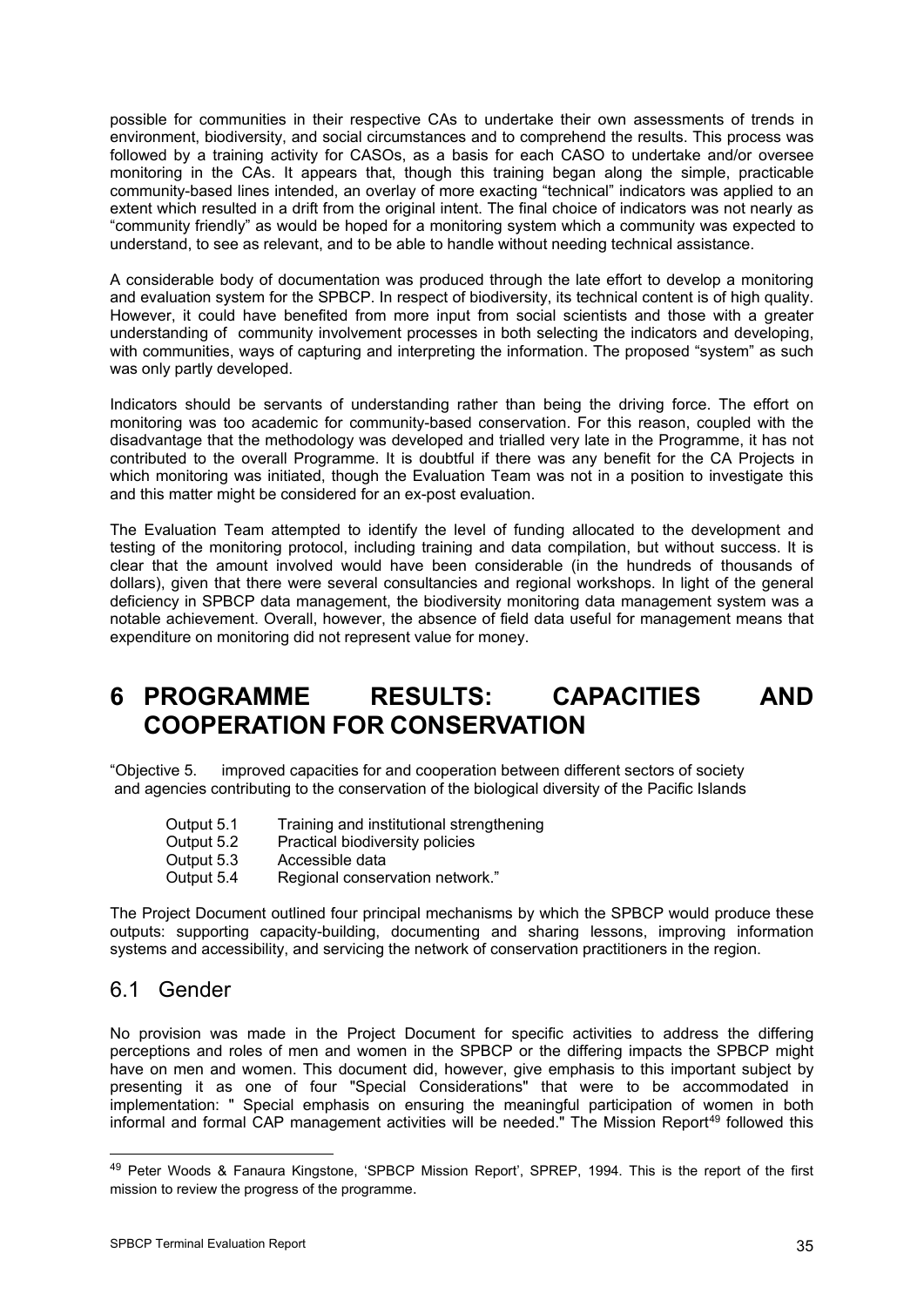up, placing emphasis on equity and on ensuring that the voices of all community members be heard. Together, these statements provided a foundation from which gender issues could be addressed. The translation of this important point into practice was left to the implementers of the Programme. The obvious way of doing this would have been to formulate a general policy at the regional level and to provide guidance for its application at the field level – so making allowance for the differing approaches to gender in communities across the region. This was not done.

An official comment on gender in the SPBCP reveals a somewhat equivocal attitude to the subject. Donors were advised to "look beyond the meeting houses at what roles women actually play".<sup>[5](#page-39-0)0</sup> This point was not explained. Nor was information provided on the roles of women and men in Programme activities.

Gender is as important for biodiversity conservation as it is for other aspects of life. A situation can easily arise where a group of male community leaders makes a decision to set aside an area of biodiversity for protection without appreciating the extent to which this could result in women having to walk further for food gardening, firewood collection or resource harvesting. Gender differences in biodiversity knowledge are important in Pacific Islander communities and women tend to be more knowledgeable about plant biodiversity and about inshore marine resources.

Many PPDs failed to mention gender issues or "women in development" issues at all. However, the PPDs for Koroyanitu, North Tarawa, Sa'anapu-Sataoa, Uafato, Vatthe and, to a lesser extent, the PPD for Utwe-Walung provided a mixture of useful baseline information, even some analysis, and in three PPDs - those for Vatthe, Uafato and Sa'anapu-Sataoa - useful indicators and suggestions for gender sensitive development processes for the CAs. In the case of the latter they moved beyond viewing gender as an issue and on to ensuring women's viewpoints were heard and that they were represented in decision-making fora.

Unfortunately this baseline information was patchy and, as has been noted elsewhere in this report, documents such as PPDs were not often referred to during Programme implementation. This meant that information gathered remained of academic rather than practical value. There was no plan for follow-through of gender issues in the Programme. Gender analysis, and all of the advantages it can bring to bear on a programme of this nature (it is crucial if participatory planning is to be effective) was not used as a developmental tool in the Programme.

Indeed, social information in general was treated in this way. Some PPDs provided high quality analysis of the social character of communities, yet this was treated only as input, "for the record". The social nature and dynamic of communities – social structures, decision-making processes, land tenure, kinship, causes of conflict and cohesion – were not incorporated into the design and management of CA projects, despite the fact that the pilot approaches to biodiversity conservation were fundamentally about community development and social change.

From the field visits the Evaluation Team can report at the community level, in a number of instances, a sensitive understanding of the different roles and activities of men and women and of their relationship to biodiversity and its conservation needs. Some examples were reported of effective involvement of women in CA Project deliberations in increasing their access to resources and in ensuring that both men's and women's issues were addressed. This was most evident when participatory planning processes were used and, not surprisingly, when the CASOs were women – as at the Koroyanitu CA Project.

These modest achievements are not enough to make up for the neglect of decisive action to address gender in Programme activities.

# 6.2 Training and Institutional Strengthening

The Project Document identified four main activities:

• conduct in-country training on biodiversity conservation and CA Project establishment and management in a cost-effective, sustainable manner;

<span id="page-39-0"></span><sup>50</sup> SPBCP Programme Manager's draft Terminal Report, August, 2001.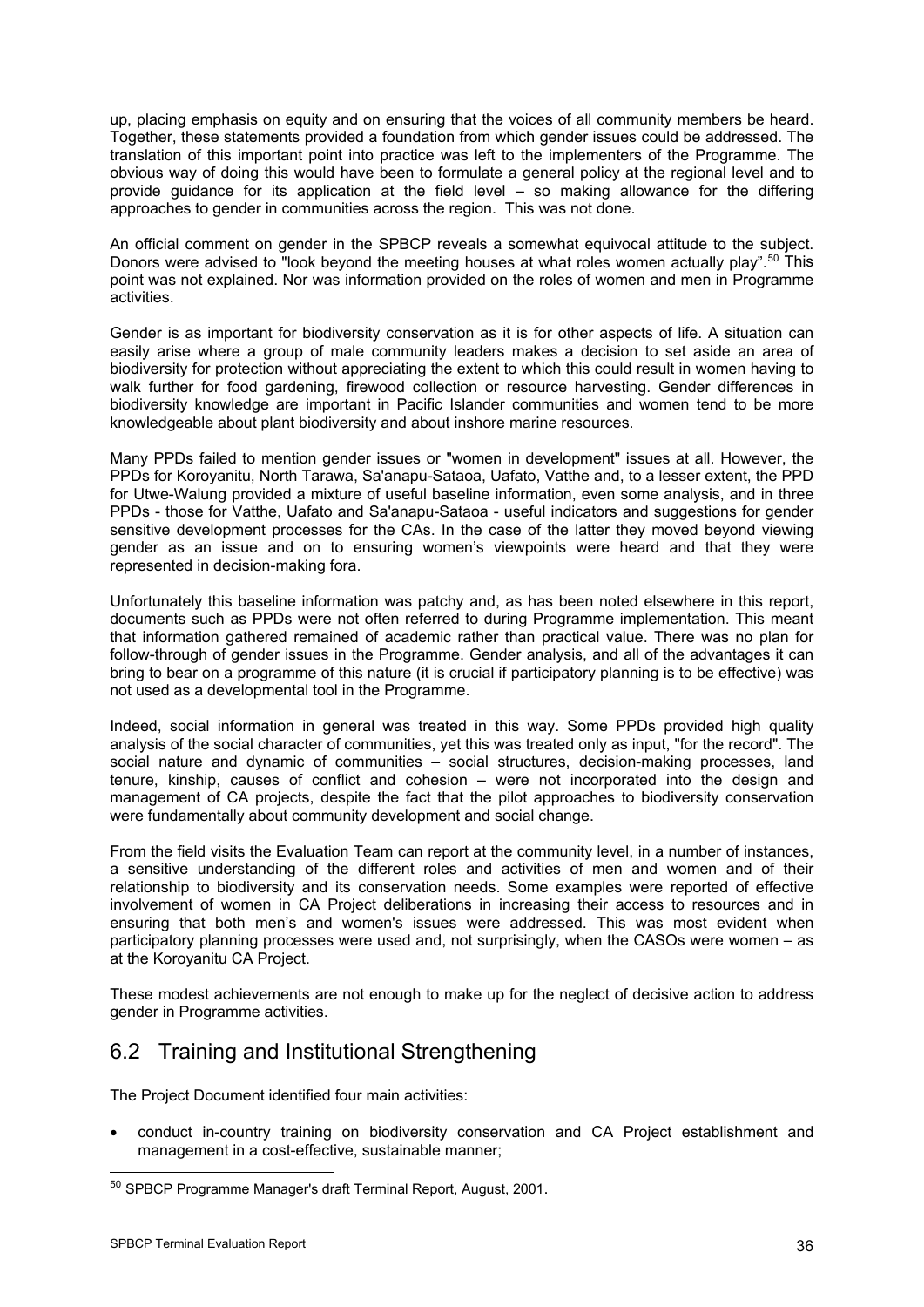- provide assistance for training people involved in each CA Project;
- arrange short courses and study tours on the management and planning of biodiversity conservation and sustainable use of renewable natural resources; and
- develop guidelines to assess NGO capacity.

Some in-country training was undertaken. There was, however, a strong tendency to organise training on a regional or sub-regional basis. The Evaluation Team understands the factors of cost and convenience that "push" towards gathering trainees from widely dispersed island countries at SPREP headquarters but feels, nevertheless, that more determined efforts to train at country level should have been made. A factor in this was the large number of countries involved. With SPREP activities there has always been a concern to be seen to be "fair" to member countries and one consequence is that there is an imperative to "spread the largesse".

A number of short courses and study tours were conducted as planned. However, perhaps not surprisingly considering the little involvement of NGOs in the Programme, no "guidelines to assess NGO capacity" were prepared.

### 6.2.1 Training for CA Support Officers and Coordinating Committee members

CASOs made clear to the Evaluation Team that they preferred training and skills development to be conducted on-site in different CA Project areas in order to learn from the experiences of a variety of CA Projects and to ensure training was focused on practical application. This was to some extent addressed by workshops in Vanuatu, FSM, Samoa, and Fiji with a shared-learning approach. It was developed more fully in the course of CASO and CACC member visits to other CAs. However, CAbased training did not become standard practice.

Training for CACCs tended to focus on income-generating activities. There is little doubt that this was relevant. However, some CACC members interviewed by the Evaluation Team expressed a preference for visits to other CAs, where lessons could be learned about similar or different problems,[51](#page-40-0) and they were keen on the idea of a low key mentoring style of support for CA establishment.

The Evaluation Team came to learn of a troubling impact of overseas study tours for CACC members. Those of the Komarindi CA Project returned home with shiny "cargo" of stereos and other electronic gear that had been purchased with a generous overseas allowance paid by SPREP. It is understood that this payment was made against the advice of the SPBCP management which seemed to be aware of how disruptive this would be to community based projects in which the participants have been told that since the project is for their common good they should not expect payment. At Komarindi the "stereo factor" dramatically changed the attitude of the community to the Project. Formerly seen as support, it became seen as a source of rewards for a lucky few.

In general, training manuals and reports were prepared before and after training workshops, but their much delayed publication and distribution diminished their usefulness in embedding and disseminating the knowledge gained from workshops.<sup>[5](#page-40-1)2</sup> No formal evaluation of the effectiveness, use of knowledge or the impact of training courses and workshops took place.<sup>[5](#page-40-2)3</sup> There was, of course, a measure of informal assessment during visits to CAs and discussions with CASOs and others.<sup>[5](#page-40-3)4</sup> Only a few CACC members were involved in any of the 14 workshops/courses listed in Table 11, Annex 8.7.

The Project Document listed specific activities, for which a framework for training and skills development was needed. No such framework was developed. This deficiency was identified in a report that noted the dilemma of having to reconcile the need for developing CA participatory,

<span id="page-40-0"></span><sup>&</sup>lt;sup>51</sup> This need was addressed by SPBCP with study tours organised for some CACC members from Vatthe (to Fiji), Koroyanitu (to Vatthe), Takitumu (to Samoa), Niue (to Samoa), Ha'apai (to Samoa), and Pohnpei (to Palau).<br><sup>52</sup> SPREP's in-house publications facility was not adequate for the volume of work.

<span id="page-40-1"></span>

<span id="page-40-2"></span><sup>&</sup>lt;sup>53</sup> Workshop questionnaires, filled in by participants at the time of departure, were sometimes used. These have limited use in assessing the impact of workshops. This is best done some time afterwards when application of the training can be assessed.

<span id="page-40-3"></span><sup>54</sup> *pers. comm*. Project Manager.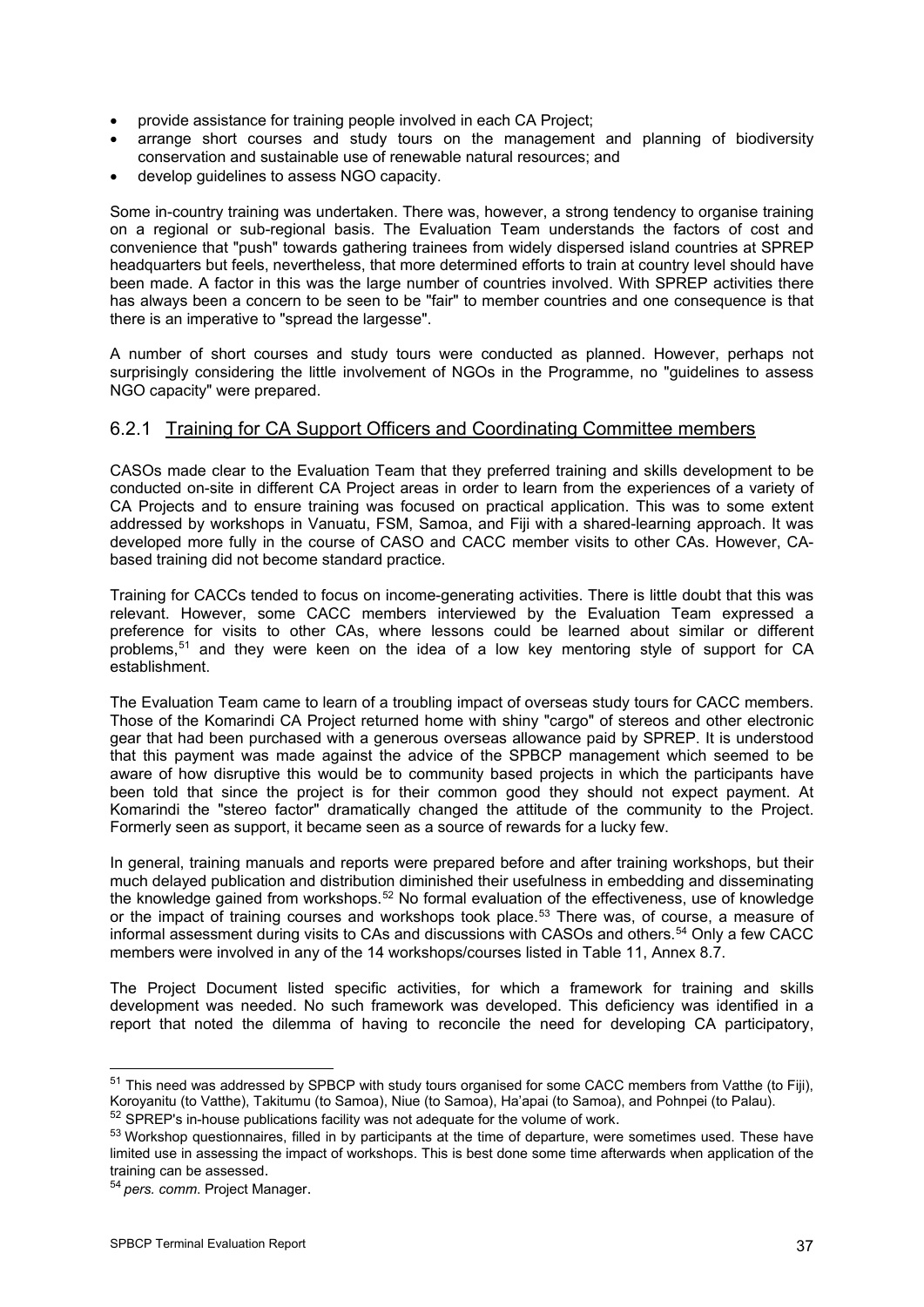community-based management structures with the need to disburse funds between 1994 and Programme completion in 1998, and the skill development issues associated with this.

Ideally capacity building needs would have emerged from a community development process where the communities' identification of its own resource management needs would have been matched to Programme objectives, and the relevant skill development needs of all parties clarified. It would also have made it more feasible for each CA Project to develop an operational training programme – as was envisaged in the Project Document. A general conclusion from experience elsewhere is that, without relevant follow-up, investment in short duration workshops is not well used. A skills needs analysis of contributing-country environmental agencies undertaken by SPREP at the end of 2000 confirmed that lack of follow-up after training reduces interest and use.<sup>[5](#page-41-0)5</sup>

In the one instance of SPBCP actively cooperating with another regional organisation, the University of the South Pacific (USP) a two-part training course was developed and conducted for CASOs in 2001. The reactions expressed to the Evaluation Team by some that attended were mixed. Newly appointed CASOs found it valuable. The "old hands" were less sure. Rather than addressing biodiversity conservation in the broad and realistic way intended by the designers of the Project, it was a course on protected areas for nature conservation.

### 6.2.2 Capacity Building Gains

A positive outcome of the Programme is the extent to which CASOs have emerged as informed, skilled and motivated individuals with a background and experience that can be applied to great advantage in many aspects of biodiversity and resource management. Peer support, SPBCP support and, where available, outside mentoring from either the Lead Agency or partner programmes (for example, the NZAid (formerly NZODA) Ecotourism project in Koroyanitu, and TNC in the Arnarvon, Rock Islands and Pohnpei CA Projects) have been instrumental in this development.

In respect of the CASOs, and of some others who participated in the SPBCP it can be said that the criterion for success identified in the Project Document as an increase in the number of Pacific islanders involved in biodiversity conservation has probably been met.<sup>[56](#page-41-1)</sup>

Evaluation Team field visits provided opportunities to hear of positive unplanned results at CA Projects. Some resulted from CASOs sharing information, others during study visits by CA staff to other CAs. A dramatically positive example of "cross-pollination" arose when the North Tarawa CASO travelled to the Solomon Islands and met there with a community of i-Kiribati resident in that country. This community is a stakeholder in the Arnarvons CA, but some of its members consistently overharvest the CA's marine resources. The Solomon Islands i-Kiribati, after hearing a presentation in their own language from a "mother country" source conversant with marine resource-use tradition, gained a much better appreciation of the CA for which they share responsibility.

Other improvements in capacity emerged. While not always easy or appropriate to quantify, examples of enhanced knowledge, understanding, cooperation and capacity were identified in formal reports, CASOLink/ CALL newsletters, the final CASO workshop in 2001 and discussions with the Evaluation team. Some examples include:

- Exposure to outside ideas and information from course facilitators.
- Strengthened community organisation through CACC operation or community dialogue as a result of dealing with conflicts arising from the integrated nature of resource management decisions involving multiple communities and conflicting perspectives.
- Emerging partnerships between SPBCP and some NGOs.<sup>[57](#page-41-2)</sup>
- Fiji's Native Land Trust Board adoption of a landowner based conservation and development based on Koroyanitu CA experience.<sup>[58](#page-41-1)</sup>

<sup>-</sup>

<span id="page-41-1"></span><span id="page-41-0"></span> $55$  Audrey Dropsey, SPREP, 2000.<br> $56$  No data were compiled as a basis for quantifying this Programme impact

<span id="page-41-2"></span><sup>&</sup>lt;sup>57</sup> When the Programme began, the active involvement of NGOs, and their relationships with governments and with the SPREP, were hesitant, and with little trust.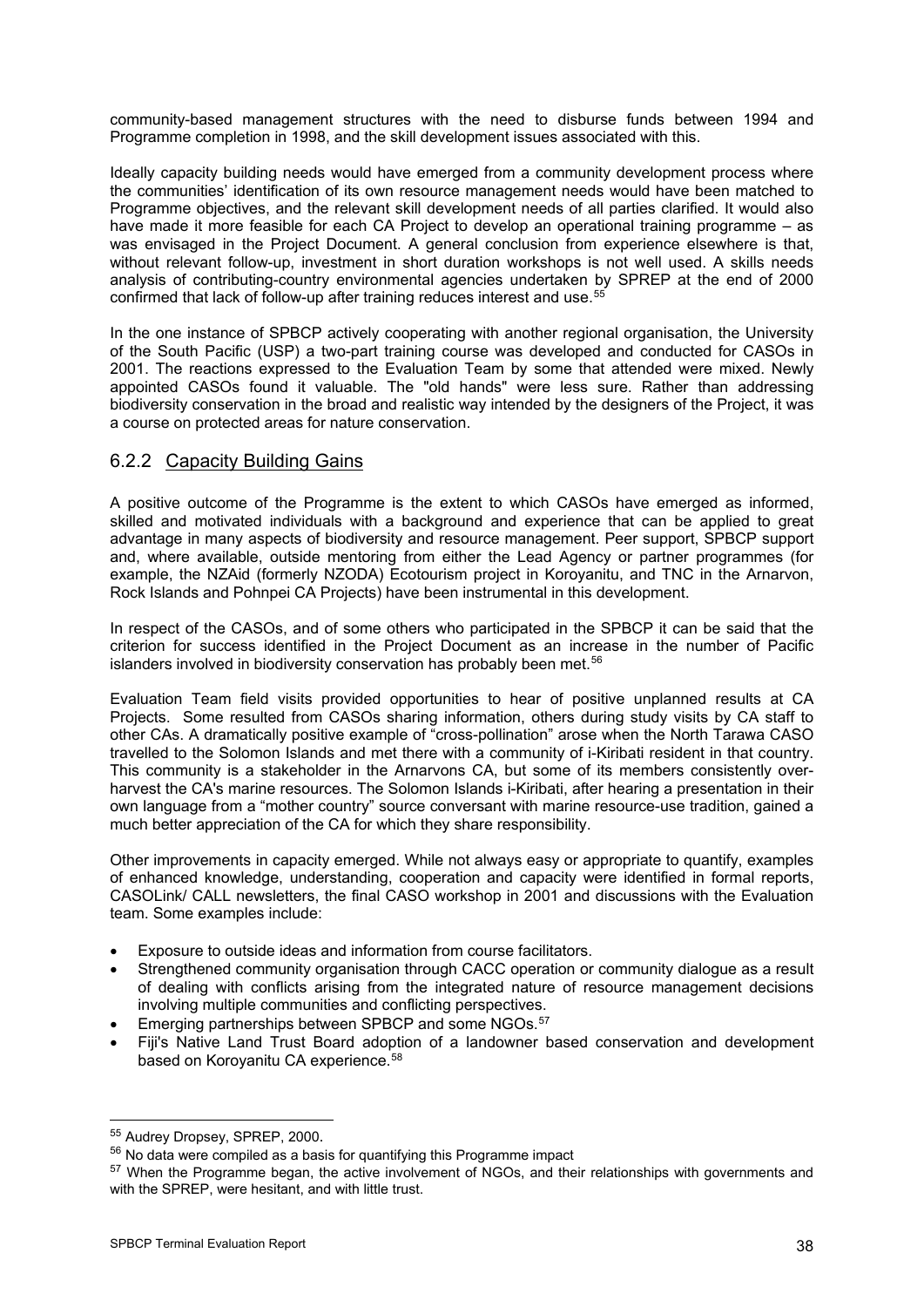• CASOs working with and supporting other community conservation initiatives, as in the case of Anna Tiraa, while CASO for Takitumu CA Project, assisting with the development of a *ra'ui*  (customary ban on resource harvests) in five marine areas of Rarotonga in the Cook Islands.

## 6.3 Documenting and Disseminating Programme Experience

### 6.3.1 Information Management

Information is the principal currency for a programme like the SPBCP. The ways in which information is documented, handled, stored and shared have major consequences for the efficiency and effectiveness of the work. Planned Outputs and their various requirements for information are listed below:

| <b>Planned Output</b>                                            | <b>Information Requirements</b>                                                                                            |
|------------------------------------------------------------------|----------------------------------------------------------------------------------------------------------------------------|
| CA management tools (1.2)                                        | development, documentation and distribution of guidelines<br>and case studies                                              |
| CA management plans (1.4)                                        | documenting essential information and<br>management<br>arrangements                                                        |
| Information for CA identification and<br>evaluation $(3.1, 3.2)$ | national and regional overviews and databases<br>ecological, social and economic                                           |
| SPBCP and CA publicity (4.1)                                     | communicating and promoting the concept and the<br>Programme through the media and other<br>regular<br>information outlets |
| Information materials (4.2)                                      | local education and information sharing for each CA<br>Project                                                             |
| Training and institutional strengthening<br>(5.1)                | resource materials, project records, case studies                                                                          |
| Practical biodiversity policies (5.2)                            | recording and disseminating lessons from the SPBCP and<br><b>CA Projects</b>                                               |
| Accessible data (5.3)                                            | databases at local CA Project, national and regional levels                                                                |
| Regional conservation network (5.4)                              | sharing of management models and tools among groups<br>involved in conservation across all SPREP countries                 |

The SPBCP faced a number of significant challenges in relation to management of information. It was a broad and complex Programme operating within a moderately large organisation, under the supervision of a separate larger organisation, and across a very large geographic region – with an array of partners, liaison points, sub-contractors and employees. It comprised a core project management system linked to a wide range of ancillary activities, including individually contracted tasks and devolved local projects, each with multiple components.

The types of data involved ranged across all administrative and technical fields, including:

- biological and social survey and monitoring results;
- annual work plans;
- field activity records;
- local laws and regulations;
- technical report findings;
- directions from the governing body and supervising office;
- policy decisions of the parent organisation and partners;
- advisory group recommendations; and
- evaluation reports.

-

58 NLTB previously considered leases to non-Fijians as the only viable economic development of customary land held in trust. Koroyanitu and other recent examples of the landowners benefiting from their own sustainable development activities on their own land are now being held up as a viable option for owners.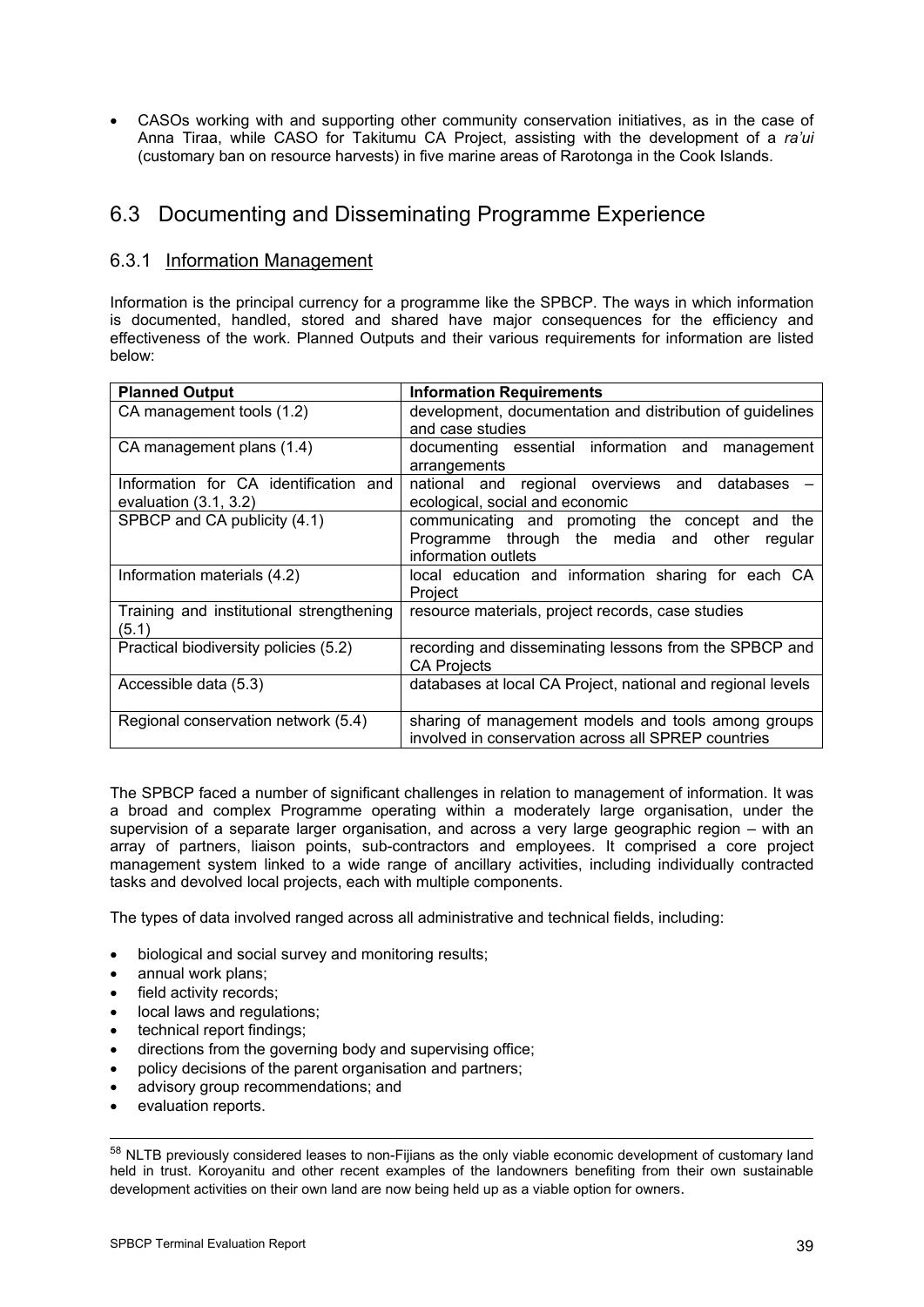Like many organisations, programmes and projects, the SPBCP has not managed information well. Neither SPREP nor the Programme management prepared an overall plan for information management. Partner organisations – Lead Agencies, CACCs and CASO offices operated in a similar *ad hoc* fashion. The management of technical information across the Programme and individual CA Projects relied heavily on written accounts of specific activities or events taking place over the life of the Programme. Several hundred such reports were produced and copies of most were kept, in hardcopy and/or electronic form, in the SPBCP offices at SPREP headquarters in Apia. However, no system was established for storing, organising or tracking this information.

As a special effort for the Terminal Evaluation the SPBCP management unit compiled an inventory and brought together a collection of documents arising from the Programme documents. Even so, some important documents could not be located.

For CA-specific data, in 1998 an electronic database was developed, and brought up to date (largely) in 2000 – with information on each site's geography and ecology, CA Project details, milestones, funding, partners, personnel, activities carried out and reports produced. Copies of the database on CDs were provided to each CASO at their final meeting in June 2001. This is a useful product and its value will increase if the local managers of Conservation Areas contribute to the updating of the database in future years.

The design and operation of an information system would have made a significant contribution to each SPBCP partnership. Copies of the system could have been supplied to each local Lead Agency, CACC and CA office as part of a start-up package.

### 6.3.2 Dissemination of Results

A considerable number of documents were produced over the life of the SPBCP. A listing of categories of these documents is at Annex 8.4.

The main way SPBCP activities were communicated to participating communities was through CASOs speaking in local languages at CACC and community meetings. Where CASOs were able to speak directly to community members, information often reached families. Many CASOs spoke regularly to local schools and involved them actively in youth activities in CAs.

The Evaluation Team was not able to locate any documents that had been translated into local languages. Admittedly, time and expense were obstacles to this ideal, as was the technical nature of some of the text. Nevertheless, more should, and could, have been done.

Many CA Projects had brochures and posters prepared that were generally aimed at visitors, but also served to inform community members. Several project-specific videos were created and widely used along with others such as one prepared on turtle conservation.

The SPBCP "Secretariat" published 16 issues of a Programme newsletters "CASOLink" (later renamed "CALL)". This was a worthy initiative and it is unfortunate that it did not have a wider distribution. It was a useful source of information on the activities of the Programme, even though only the good news was presented – the problems not having been opened for constructive discussion.

The Programme lacked a communications strategy. Much of the active publicity about the Programme's approach and results appears to have been delivered to the "already converted" (other conservation agencies) and to donors. An especially regrettable omission was Pacific Islands government agencies other than those dealing with conservation. This is odd, considering that, through the Capacity 21 Project that it implemented in parallel with the SPBCP, SPREP had established the contacts needed to seize the opportunity to work with agriculture, fisheries and forestry agencies.

Little effort was made to communicate to a wider audience. One colour brochure, prepared during the PA phase, was distributed widely in and outside the region. However, this was about the SPBCP "promise". It did not offer any results of practical experience. The Evaluation Team was surprised to learn that no up-to-date description of the SPBCP was maintained. The best recent description, in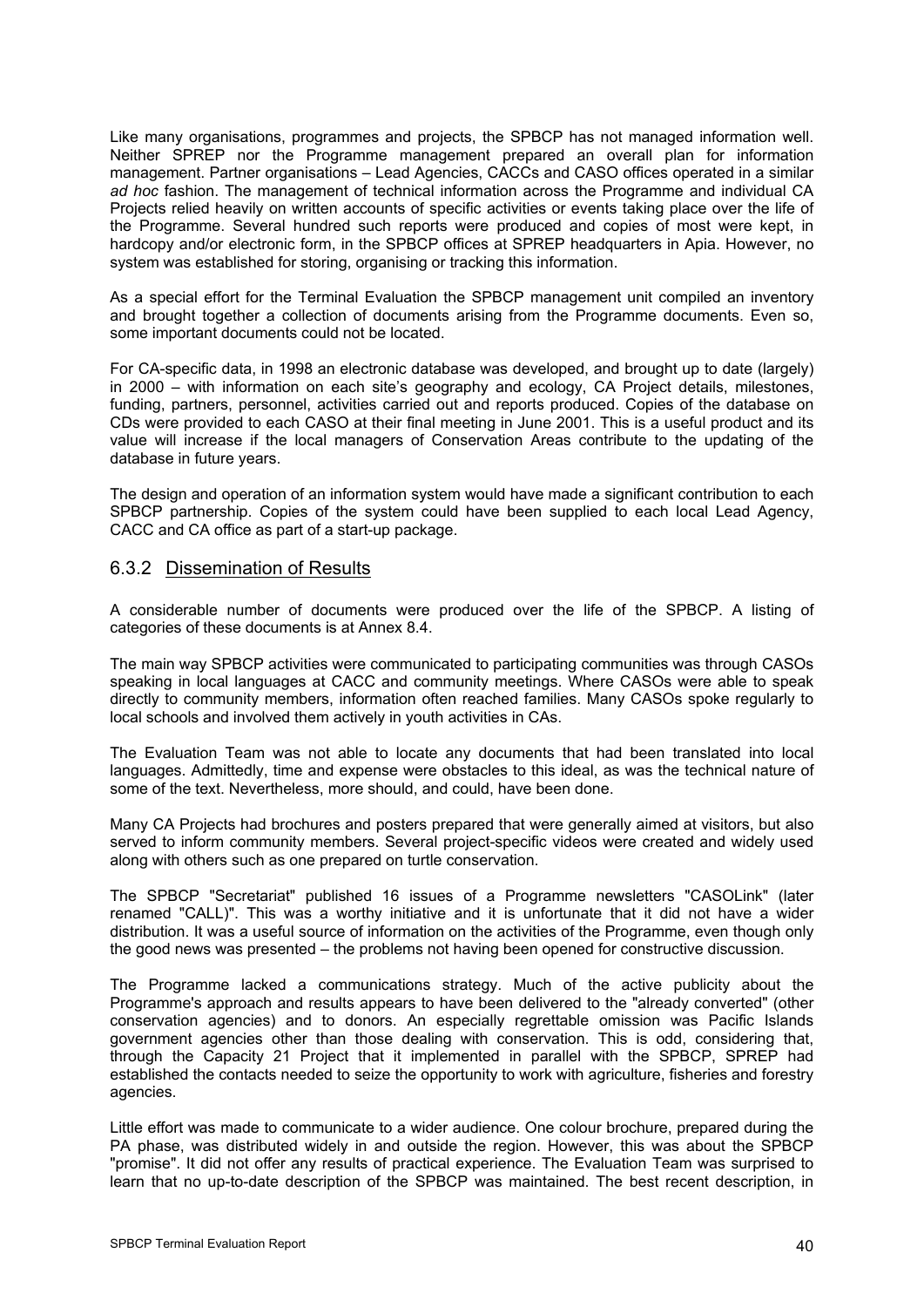*Parks for Biodiversity* (IUCN, 1999), was produced to fit the format of the parent document and was not useful as a stand-alone comprehensive overview of the SPBCP and its achievements.

The Project Document provided for some assistance with CA project design in relation to "community development" (Activity 1.1.3). Consultants (AusAID funded) prepared "User's Guidelines"[.5](#page-44-0)9 These guidelines were done well, and simply and clearly spelled out procedures for project identification, planning, implementation, and monitoring and evaluation.<sup>[6](#page-44-1)0</sup>

The SPBCP has produced a number of manuals as guidelines for community-based conservation work. Manuals on Participatory Monitoring,<sup>[6](#page-44-2)1</sup> and two CD-ROMs on monitoring, have been produced along with manuals mentioned earlier.

## 6.4 Regional Conservation Networking

### 6.4.1 Regional Conservation Activity Trends

During the 1990s there were marked increases in the number and range of activities in conservation, environmental management and sustainable resource use in the South Pacific. Major factors included the extension of development assistance to encompass environment issues, and an increase in the number of NGOs starting operations (and having an ability to draw additional funding from beyond the region).

At the same time, conservation efforts became more complicated. To be effective, conservation needed to be integrated with social and economic development activities, in community and rural development, agriculture, forestry and fisheries, income generation and business development. Participatory approaches to engage multiple stakeholders and ensure that actions were locally determined were needed – in place of central regulatory methods. Customary tenure, traditional knowledge, and links between biodiversity and culture became more widely recognised as essential foundations for conservation in the Pacific Islands region.

There was a clear need for coordination, leadership and better collaboration between agencies and programmes. The SPBCP Project Document stipulated that SPBCP assume the task of strengthening coordination and collaboration between the many NGOs, regional (inter-governmental) organisations and aid agencies active in biodiversity conservation in the region.

### Pacific Islands Regional Conference, Action Strategy & Round Table for Nature Conservation

One successful initiative for increased coordination is the Regional Conference on Nature Conservation that pre-dates SPBCP. This has been held every four or five years since 1976 as an open technical meeting convened and organised primarily by SPREP. The fifth regional conference (in 1993) marked the start of major new initiatives in support of community-based conservation by SPREP (the SPBCP) and by WWF (South Pacific Programme). The SPBCP provided support for this and for the 1997 conference. The latter called on organisations active in conservation across the region to improve their collaboration. In response, a group of NGOs, aid agencies and SPREP formed the Pacific Islands Round Table for Nature Conservation, with the "collective resolve to help Pacific Islands countries increase effective conservation action.<sup>[6](#page-44-3)2</sup>

The SPBCP, as the representative of SPREP at the Round Table, contributed to the development of a number of mechanisms: working groups allocated to improve specific aspects of conservation work (capacity-building, education, addressing threats, protected areas); a monitoring matrix for tracking

<span id="page-44-1"></span><span id="page-44-0"></span><sup>&</sup>lt;sup>59</sup> Wood and Kingston, 1994.<br><sup>60</sup> Though they were, necessarily, adhering to the unnecessarily cumbersome procedure that had been adopted and which became the source of much frustration.<br>  $61$  These need to be considered in relation to shortcomings explained in 4.1.4, below.<br>  $62$  Representatives of members of the Pacific islands Round Table indicated their

<span id="page-44-2"></span>

<span id="page-44-3"></span>Action Strategy by signing the Foreword: SPREP, UNESCO's World Heritage Centre, the Foundation for Peoples of the South Pacific, IUCN, the New Zealand Ministry of Foreign Affairs, The Nature Conservancy, US and WWF.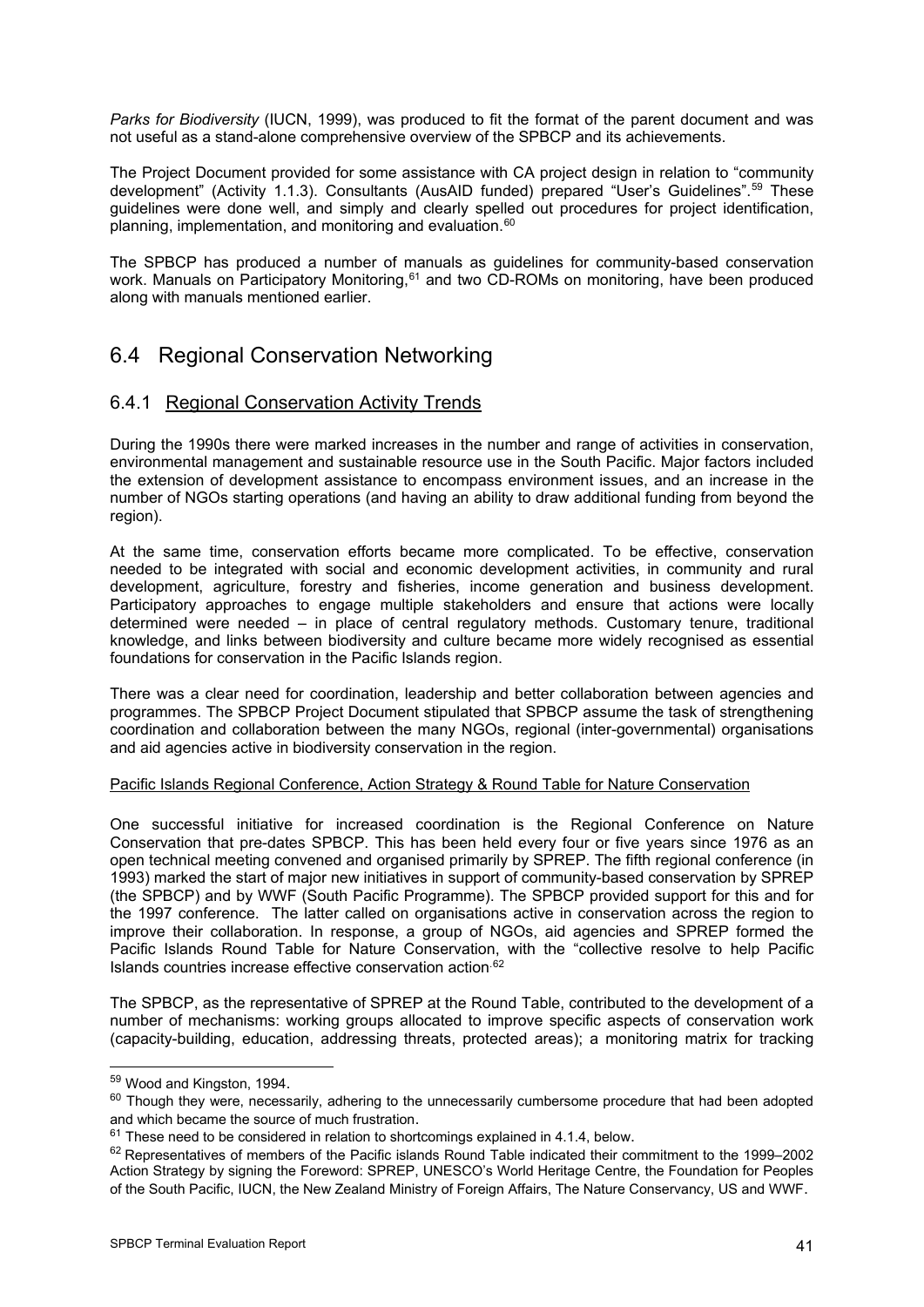and evaluating progress with implementation of the action strategy; and an activities inventory to catalogue conservation actions underway or planned by contributing organisations. SPBCP funding and staff time made a meaningful contribution to these regional collaborating mechanisms.

The effectiveness of the Round Table's efforts has not been evaluated. There was, however, an element of "preaching to the converted". Engagement of four other key groups – donors, the private sector, other regional organisations and, not least, national/ country-level organisations – was inadequate. Most donor agencies found it difficult to participate fully in the Round Table; the private sector has virtually no involvement; the other regional organisations liaised separately with SPREP but were not part of the Round Table.

A way for the SPBCP to link with national NGOs would have been through the regional body for Pacific Islands country NGOs, PIANGO (the Pacific Islands Association of NGOs). Yet not even a dialogue developed between the Programme's management and this body.<sup>[6](#page-45-0)3</sup>

The partial and inconclusive nature of the regional networking arrangements points to an outstanding need to overhaul the ways in which national agendas and in-country projects relate and link to "regional programmes" so that experience can be shared to the advantage of all.

### National Biodiversity Strategies and Action Plans

The manner in which SPREP's role in the regional coordination processes – the regional conference, Action Strategy and Round Table – was played out was as just one of a number of Project Executing Agencies, each promoting its own programme, rather than acting as a coordinating element operating at a higher level. This pose was not consistent with one of the challenges set for the SPBCP as a "regional programme" – to extend the concept of community-based conservation areas widely across the island member countries. This was to be done by promoting and sharing with other agencies and groups the tools and information that the Programme had produced.

The most significant opportunity for the SPBCP to influence the direction of conservation in the island countries was through the national planning carried out in the preparation of National Biodiversity Strategies and Action Plans (NBSAPs). The timing of this initiative, starting in 1997, was ideal for the SPBCP; and TMAG in 1997 urged the SPBCP management to promote the CA concept among national planners as they began to engage in the formulation of NBSAPs. Yet examination of the first NBSAPs produced – Marshall Islands, Samoa and Vanuatu – revealed a disappointing lack of "takeup" of the community-based conservation idea. Even though each of these countries has had a pilot CA Project under the SPBCP, none of their national biodiversity plans provided for activities to learn from these pilot CA projects or to apply the concept.

It seems the SPBCP was viewed by member countries as "just another short-term project funding opportunity". There was little sense of a partnership to explore and develop new, more appropriate ways of conserving biodiversity, using the boost in funding to establish sustainable benefits.<sup>[64](#page-45-1)</sup>

TMAG in 1998 had expressed concern that NBSAPs were being developed in a number of countries "independently of SPBCP", revealing both that SPBCP had failed to find an effective mechanism for influencing the NBSAP processes and that, at least at the beginning of the NBSAP process, UNDP-Apia and UNDP-Suva were not "connecting".[6](#page-45-2)5 The former office was Implementing Agency for the SPBCP, while both Suva and Apia offices were Implementing Agencies for country programmes Enabling Activities producing the NBSAPs in the western and the eastern areas of the Pacific Islands region, respectively.

There were differing perceptions of what was or was not happening. While the TMAG, UNDP and MPR were raising concerns about inadequate links between the SPBCP and the NBSAPs, the

<span id="page-45-0"></span><sup>63</sup> The Programme Manager reported that attempts were made to strike up a dialogue with PIANGO but that it did not respond.<br><sup>64</sup> Though it is assessed that there was inadequate effort by SPBCP to disseminate understanding of the

<span id="page-45-1"></span>relevance of community based conservation, Pacific Island Countries are accustomed to Aid projects and projectfocused thinking is not unusual.<br><sup>65</sup> The two UNDP "regional" offices together encompass the whole Pacific island region.

<span id="page-45-2"></span>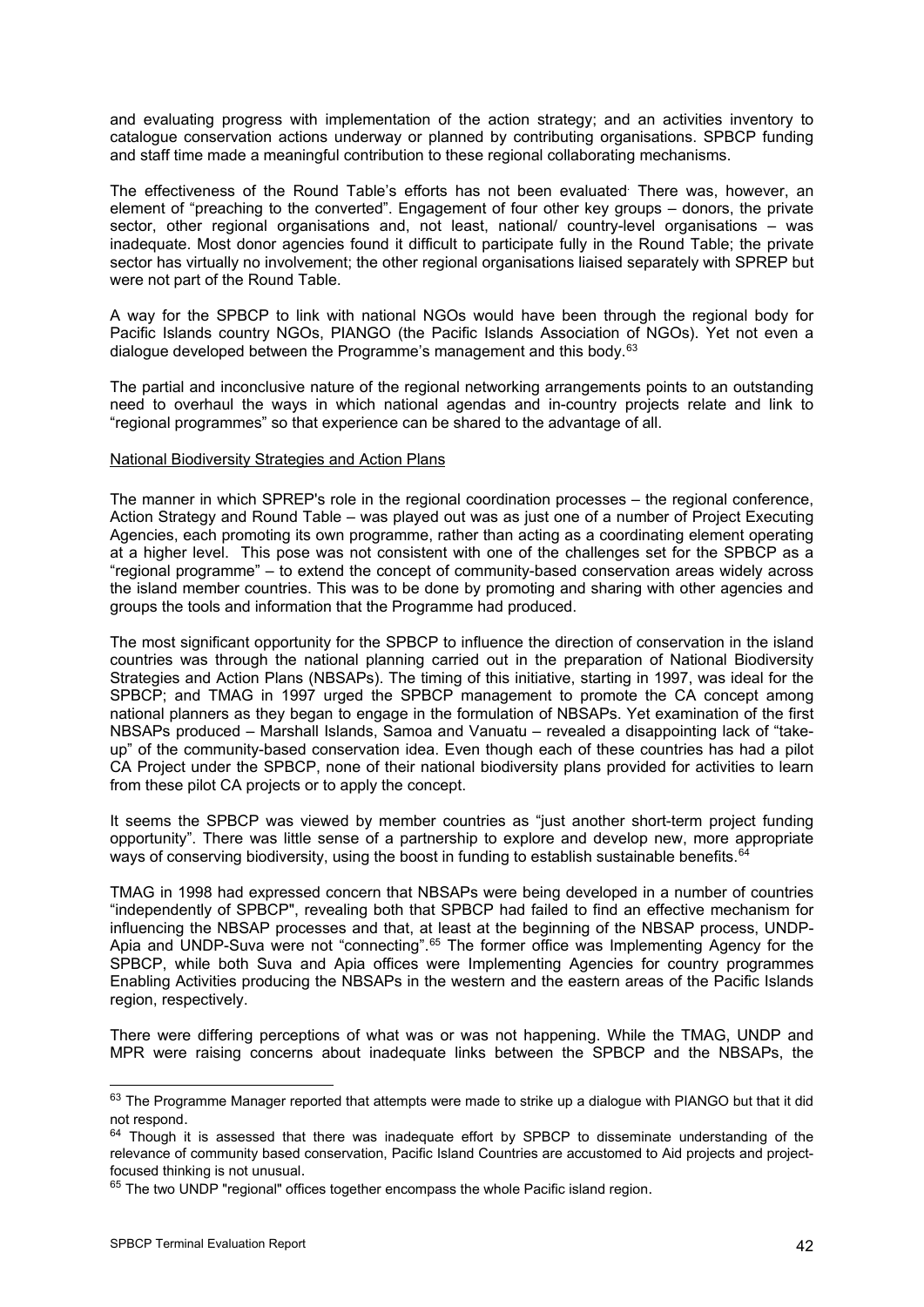Programme Manager advised that "in many countries the SPBCP model (was) being promoted in the development of (NBSAPs)"[66](#page-46-0) and the SPBCP "conservation area concept and approach for *in-situ* conservation" (were) being extensively promoted for wider adoption and replication through the NBSAP activities.<sup>[67](#page-46-1)</sup>

The NBSAP programme could have been designed in a way that specifically recognised the SPBCP approach. The relationship between the two programmes was *ad hoc* and the in-country level of contact, principally through CASOs, not at a sufficiently senior level to influence national policies. A clear opportunity for SPBCP to take advantage of the opportunity provided to promulgate community based conservation through NBSAPs was lost, it seems, as a consequence of a "black box" approach to management that inhibited interaction between programmes and projects.

# **7 CONCLUSIONS OF THE EVALUATION**

The conclusions drawn from the foregoing review and assessment of the SPBCP are presented below. The section follows the logical sequence of the Programme's development and execution, with findings covering the project concept, design and delivery; the local Conservation Areas, communitybased management of biodiversity conservation and income generating activities; and Programme issues of capacity-building, collaboration, monitoring and sustainability. A summary tabulation of SPBCP achievements and shortcomings, following the order of Activities listed in the Project Document, is at Annex 8.5. The evaluation findings are followed by a summary list of lessons emerging (7.2) and a recommendation on actions to finalise the SPBCP (7.3). A broader set of lessons drawn from the Programme and its evaluation are presented in a companion document: "Lessons in Conservation".

# 7.1 Findings

The SPBCP was unsuccessful in its main goal of devising and proving ways of supporting local community efforts to conserve biodiversity in the social and economic circumstances of Pacific Island countries. The fundamental problem lay in the difficulty that Programme management had in interpreting the concept outlined in the Project Document, and in its failure to cultivate ownership of the conservation initiative at national and local community levels. These difficulties were exacerbated by an inflexible approach to project delivery and a failure to innovate, adapt ideas, collaborate, experiment and evaluate over the course of the Programme.

### Project Concept and Design

- 1. The project concept was sound and the rationale on which it was based remains valid. However, the Project Document's focus on biodiversity gave inadequate attention to the social foundation for community based management of biodiversity, which needed to be carefully examined and understood in order to devise and establish effective pilot approaches as proposed.
- 2. The Project Document's justification for a regional approach was superficial.<sup>[68](#page-46-2)</sup> This rested heavily on examples of some other Pacific Islands regional programmes that had been successful (such as a responsive, flexibly managed, UNDP-implemented energy conservation programme). These were not directly comparable; in particular, they had not been implemented at a community level.
- 3. The Project Document presented the SPBCP as a framework programme supporting a series of local conservation projects initially under national agencies but with a view to subsequent devolution to local control. This arrangement may have worked had it not been sidetracked by overly complex plans produced by outsiders, and inadequate in-country resources and processes.

<sup>-</sup>

<span id="page-46-2"></span>

<span id="page-46-1"></span><span id="page-46-0"></span> $^{66}$  TMAG6 1998.<br> $^{67}$  TMAG7 1999.<br> $^{67}$  As in irrelevant wording such as "… the cooperative international nature of successful conservation efforts needed in an oceanic environment …".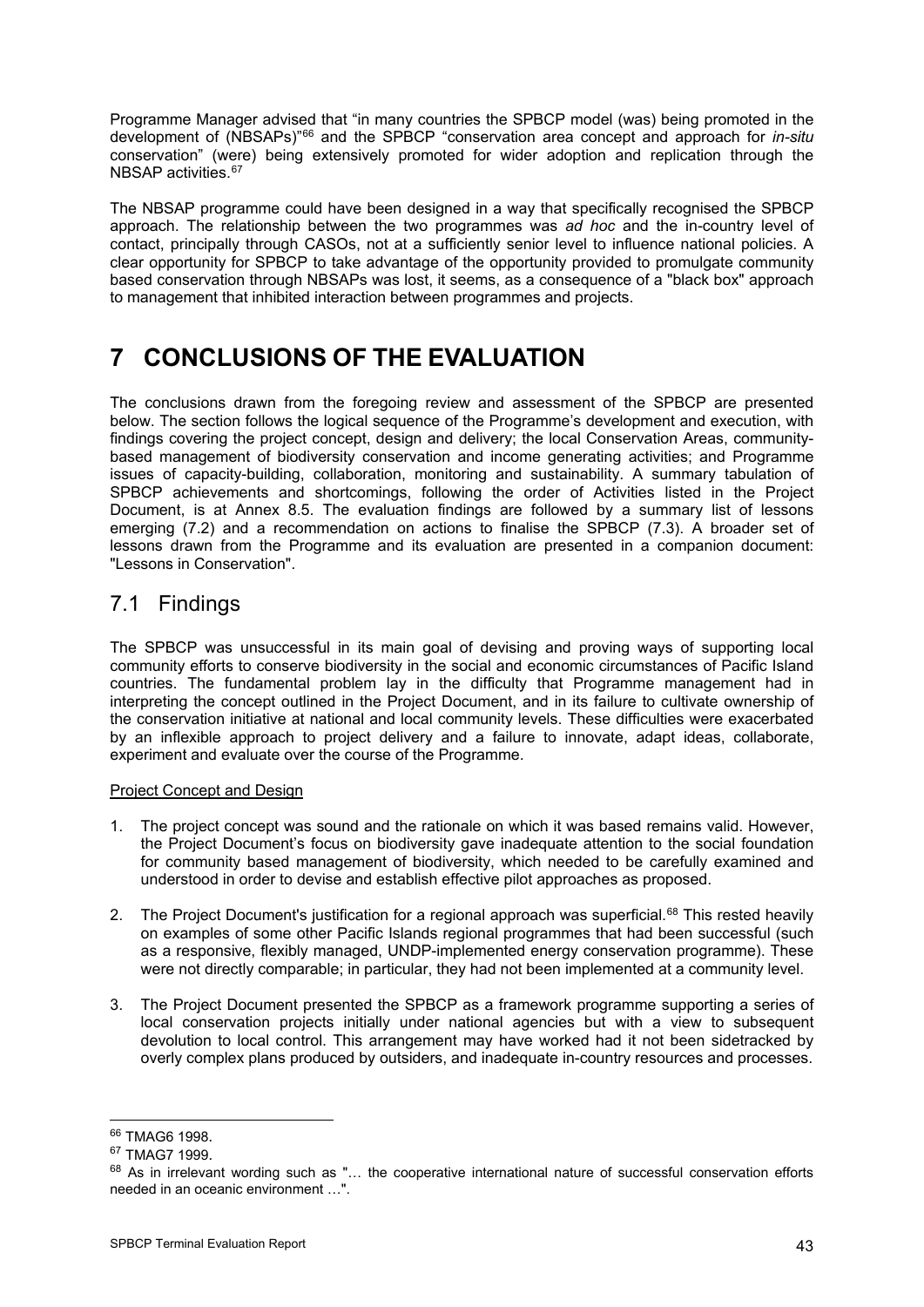- 4. Provision of a one-year preparatory phase was wise, though it was not well used. Rather than assess the approaches of other community based projects and develop a trial approach suited to the SPBCP, the focus was on "collecting" candidate communities. In any case, it appears that much less than a year was available after some months reportedly spent settling office location and equipping, and administrative arrangements.
- 5. The SPBCP Project design provided an opportunity to combine traditional knowledge and biodiversity management practices, coupled with scientific knowledge and understanding of each CA Project area. While of considerable value at local level this would have contributed to a national and a regional "image" of practical biodiversity conservation that could also have informed perceptions and approaches at an international level. This opportunity was not taken.
- 6. SPREP has long been vocal in promoting accession to the Convention on Biological Diversity (CBD). Yet CBD concepts and approaches did not inform SPBCP activities and no documentation emerging from the SPBCP makes reference to it. A study of the many practical manifestations of biodiversity management embraced by the Convention would have helped SPBCP staff to understand how to interpret the intent of the Project Document and shift from a nature conservation focus to biodiversity management and protection in its broader context.
- 7. The inclusion of the "regional species component" is identified as a Project design weakness. It was not integrated with other components and not even related to them. Nor was it consistent with the ecosystem approach that was meant to characterise the SPBCP. It was, and had the appearance of, an "add-on" to the project design.

#### Project delivery

- 8. The organisation of Programme management, oversight and delivery MPR, SPREP, UNDP, TMAG, Lead agencies, CACCs, CASOs – was cumbersome and confused. Roles and responsibilities were unclear or undeveloped, decision-making and directions were imprecise, reporting requirements (or interpretation of them) were excessive and inefficiently structured, and there was a constant pre-occupation with delivering to a tight timetable. These factors impeded development of a flexible programme of devolved, innovative, adaptive, community-centred activities.
- 9. The financial and administrative system adopted for the Programme's multiple-level implementation arrangements was a major hindrance to effective action, especially at the community level – and the rigidity with which UNDP required its NEX guidelines be interpreted contributed to this problem.
- 10. The Project design provided a draft Programme work plan for the first two years of implementation. Subsequently, SPBCP management planned on an annual basis in a way that stifled forward thinking. It would have been better for managers to introduce multi-year rolling plans for each part of the programme, updated annually.
- 11. There were simply too many projects, too widespread, for a regional agency to deliver without delegation of responsibility to national and local levels. Though the Project Document specified that "Lead Agencies" assume national agency support roles, the failure to provide for resources or capacity building compromised this outcome. It is surprising that this shortcoming was not quickly identified and addressed. Rather, it seems to have been interpreted as demonstrating a need for a stronger focus on regional delivery and for bypassing the national level.
- 12. SPREP made little use of NGOs as partners in implementing the SPBCP even though their involvement as Lead Agencies in a few cases demonstrated a number of advantages over Government institutions. The Programme could have been more successful had there had been greater engagement with a range of other organisations, especially national and international NGOs.
- 13. There was reluctance by the EA and its SPBCP management to engage and link with other agencies and projects, such as several that supported community based resource management, organisations involved in resource sectoral development work, and others in community and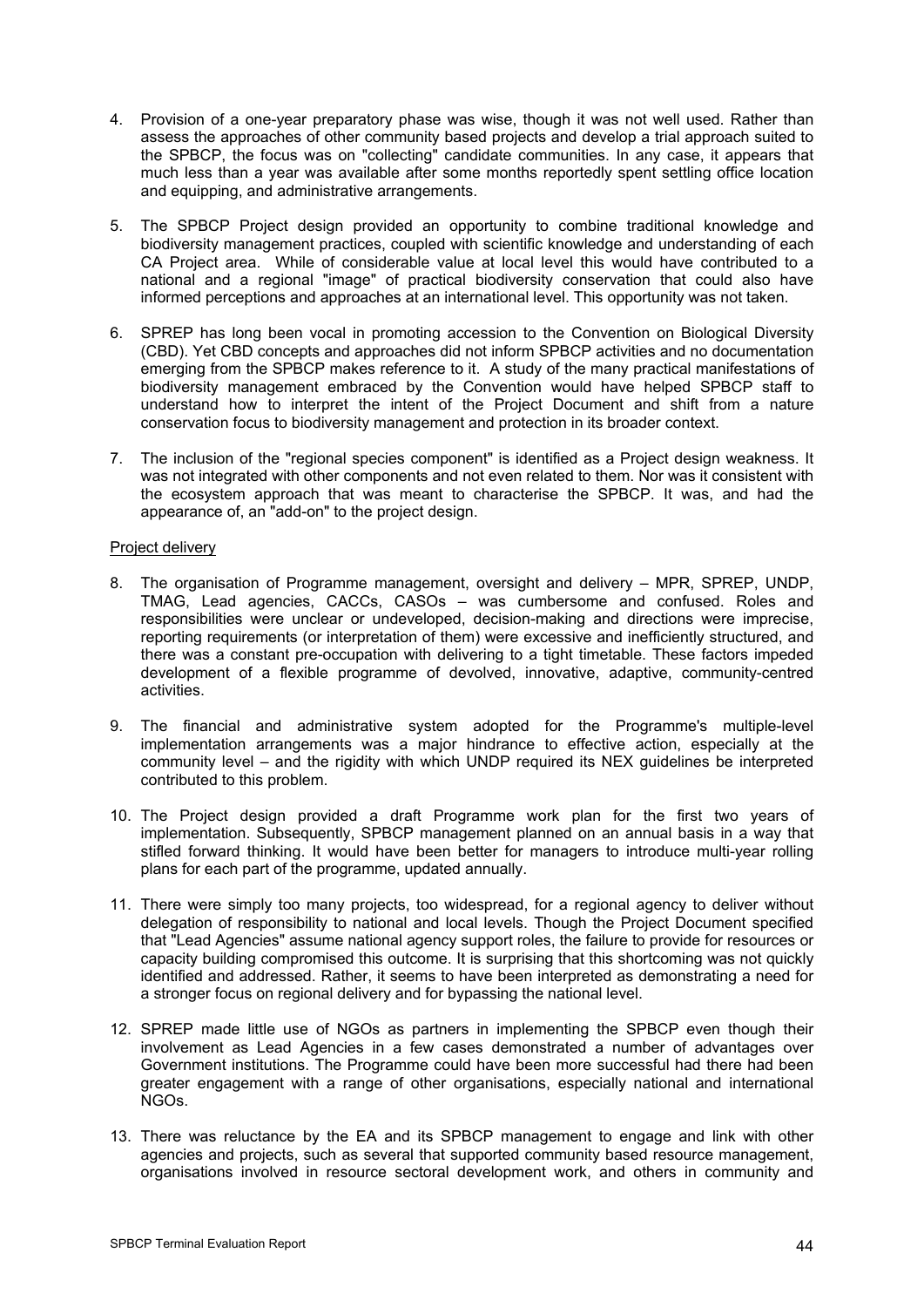social development. Failure to make use of the experiences and resources of others – as was proposed in the Project Document – left the SPBCP in a position of "going it alone".

14. Conservation Area Support Officers were to have a key support role. In the event they became the "lead actors", with the CACCs that were supposed to employ and direct them, by default being relegated to an advisory role. CASOs were the target of much capacity building under the SPBCP. CACCs received little, and Lead Agencies even less. It was a mistake for the management of the regional programme to establish direct working relationships with local conservation project staff. Not only was it quite impractical to do this over such a vast region, but also it had the effect of marginalising and weakening the national and local level institutions and the leadership of participating communities.

#### Conservation Area Projects and Community biodiversity management

- 15. The CA selection process encompassed ecosystems of high conservation significance. Of particular note were tracts of rare lowland tropical rainforest. However, the selection of CAs was based primarily on biodiversity attributes. Inadequate attention was paid to the selection criteria specified in the Project Document regarding commitment from landowners and other stakeholders, their capacity to follow through, and their capacity building needs. Two factors appear to have been in play: a preoccupation with biodiversity over people; and pressure to show quick results.
- 16. Neither Lead Agencies nor CACCs were encouraged or assisted to assume responsibility for CA Projects or the CASOs in their countries. CASOs were seen in nearly all cases to be "SPBCP employees", carrying out the instructions of SPBCP management. This was contrary to the institutional arrangements mapped out in the Project Document and it undermined the role of the CACCs and the Lead Agencies.
- 17. There is no evidence that the biodiversity management systems and practices of the communities involved in the SPBCP were systematically investigated as a basis for conservation initiatives. Biodiversity and conservation needs were assessed according to an outsider perspective. The conservation needs of agricultural biodiversity, so important for rural living, were not addressed and nor was consideration given to a problem category of biodiversity, invasive alien species, until late in the Programme when it was included in benchmark species lists for a few CAs.
- 18. Having become distracted from the "community based" course at the outset, subsequent opportunities to correct and to refocus (as, for instance, following advice emerging from the TMAG) were not recognised. Instead, the SPBCP drifted towards being a loose collection of separate 'half-projects' that were not well conceived or designed.
- 19. There has been much talk of an SPBCP "model" of community-based conservation but apart from defining this as allegedly being "community-based", it is unclear what else it was. Had the SPBCP really been seeking to develop a "model" then a systematic approach would have been used, differing approaches tested, the results monitored from the outset, and a careful analysis of the results undertaken. This could have been a major contribution to conservation and to sustainable development in the Pacific Islands region. The need for carefully explained approaches and "models" is yet to be satisfied.
- 20. A coherent process of community management planning did not materialise. There was an overemphasis on outputs such as PPDs and "management plans" at the expense of establishing and sustaining a process of management planning that would engage the communities and generate local "ownership". The Project Document expectation that CACCs would organise the preparation of plans for CAs was ambitious and really needed much more attention to capacity building than was envisaged. In any case this was overridden by outsider-produced PPDs and socalled "management plans".
- 21. The central concept of the SPBCP was to facilitate local community-based initiatives, yet the opportunity for SPBCP to ensure proper engagement at the outset, to strengthen local institutions and to encourage local decision-making was lost with the imposition of the requirement that a ponderous externally inspired PPD be prepared for each proposed CA Project. The production of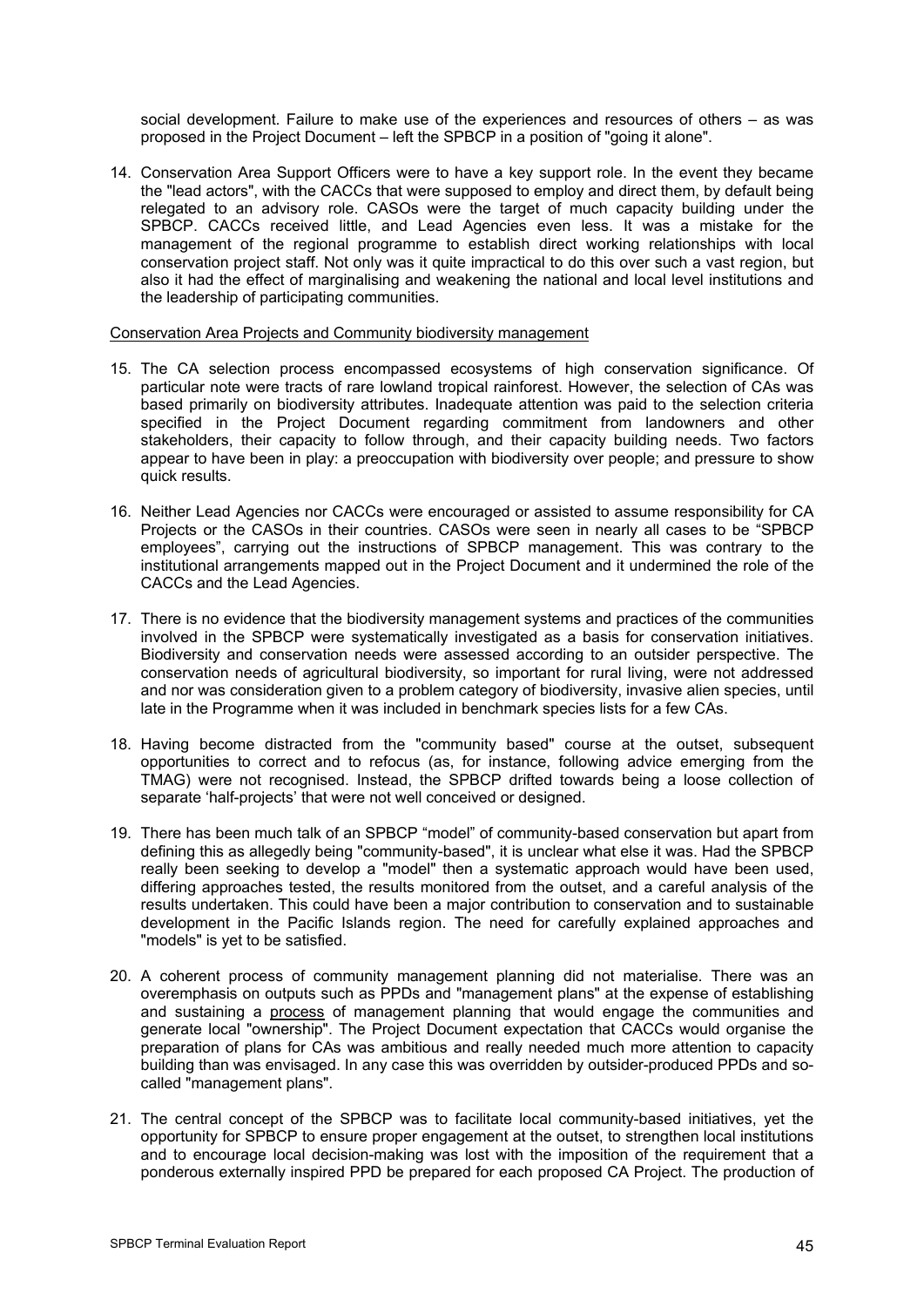Conservation Area planning documents (the PPDs) turned out to be an exercise in disempowerment – not owned or understood by local stakeholders, and building the capacity only of the consultants hired to research and write them.

#### Income generating activities

- 22. Some useful manuals were produced in the course of IGA work and these deserve wide circulation.
- 23. The choice of ecotourism as an economic activity to be considered by some CA Projects was sound. However it was a mistake to define ecotourism potential on biodiversity values with inadequate consideration of the market prospects for each site. An important conclusion from the experience to date with community ecotourism (and other community business) operations in the Pacific Islands region is to involve an experienced and empathetic private sector operator. This was done with good effect in Komarindi CA Project and, with apparent promise, in the Utwe-Walung CA Project.

#### Conservation of biodiversity

- 24. The intended outcome at the end of the SPBCP, that "Knowledge of the state of the biology and environment of the South Pacific region will be improved and knowledge will be more readily accessible than at present", has been partly met. There is still very little in the way of up-to-date accessible information on biodiversity held by SPREP. It is, however, noted that there is potential in the benchmark data generated in a few CAs as a basis for monitoring and that efforts have been made to make this data accessible.
- 25. The add-on "species conservation" component of the Programme was not integrated with the CA Project activities in the project design or in practice. The focus on rare and endangered species conservation restricted scope for presenting conservation in an ecosystem context, as a result of which opportunities to present species protection needs in a context meaningful to Pacific islanders were missed. However, it was designed this way and, as such, was executed successfully by SPREP in accordance with the Project Document.
- 26. No aspect of a community based biodiversity conservation system was consciously tested. None of the key elements of such a system – national information systems, priority selection processes, resource management methods, monitoring techniques, cost and benefit analyses, guidelines for replication, national and regional networking – was developed to any significant extent.

#### Capacities and cooperation

- 27. The Project Document requirement that the SPBCP operate in each country through a nominated Lead Agency was appropriate. Some of these agencies were not in a position to assume additional functions without additional support. Yet their capacity building and other support needs were not even assessed, let alone addressed.
- 28. A considerable number and variety of training exercises was conducted (see annex 8.7, Table 11). Most were relevant but it is of concern that they were not identified and developed on the basis of a training needs assessment and that too few were conducted in the rural context for which the training was intended.
- 29. The SPBCP made a useful contribution to the establishment and working of the Pacific Islands Round Table for Nature Conservation though it was unable to establish the central "guiding" role that was envisaged.
- 30. The opportunity was missed to establish a linkage with the South Pacific Community (SPC) that could have enabled the SPBCP to benefit from that regional organisation's considerable experience in working with local communities in rural development. This "opportunity cost" was magnified by not heeding the Project Document's guidance regarding linkages with UNDP and other UN agency projects addressing sustainable resource management.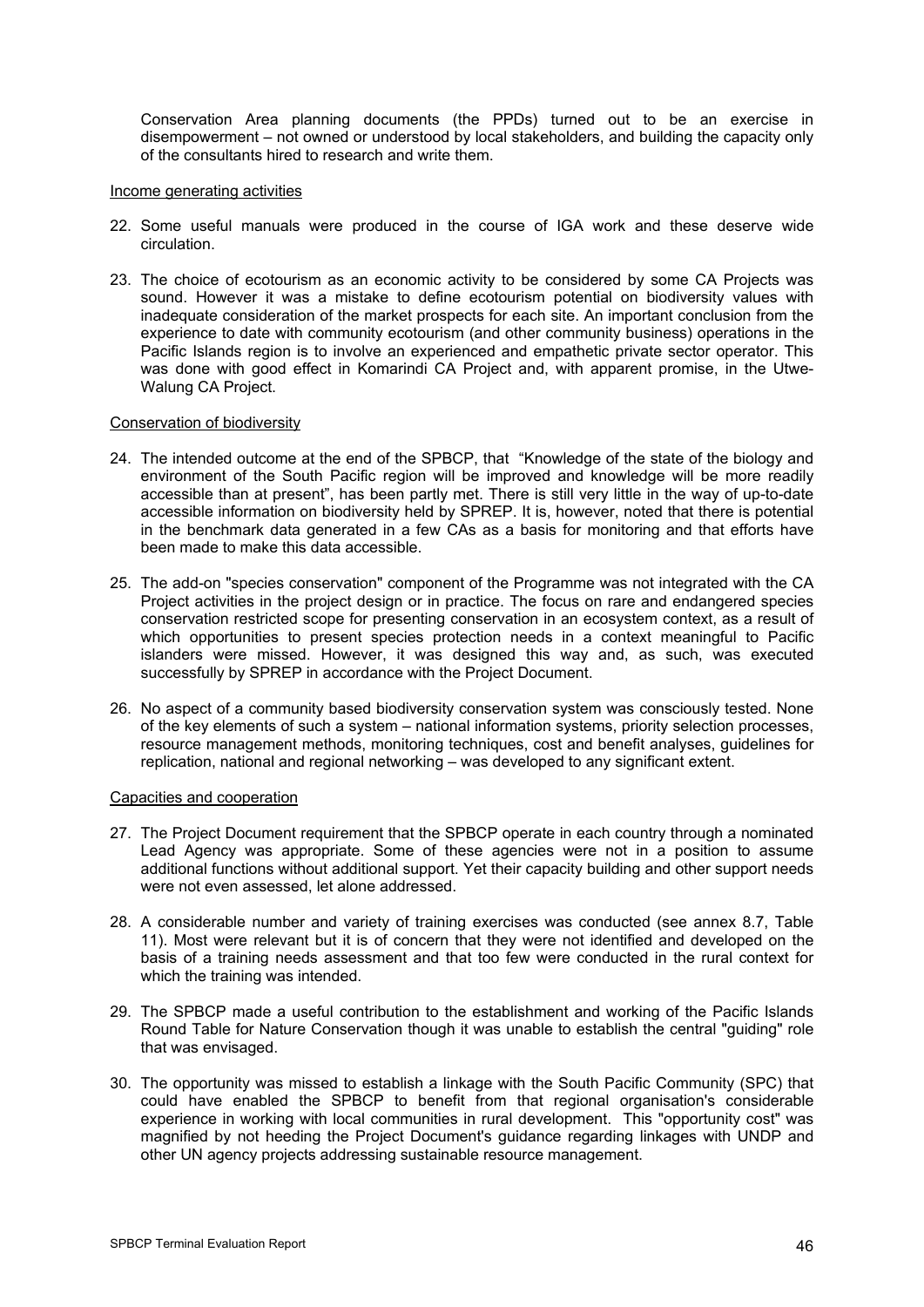31. Opportunities were missed even within SPREP itself. SPBCP did not effectively link with, and nor is there indication that it was informed by, other SPREP activities such as those promoting sustainable development (namely NEMs and NBSAPs). Nor did it tap the experience of the Capacity 21 Project that reached out to the wider development community in the region – as SPBCP was obliged to do if it was to be meaningful and its results sustainable.

### Monitoring

- 32. The SPBCP Project Document made clear that monitoring should be undertaken. Yet the need to obtain and present information in a form that made monitoring possible appears not to have been recognised until very late in the Programme. TMAG's repeated expressions of concern in this respect eventually led to a creditable effort to develop methodology and establish the benchmarks needed for monitoring biodiversity and socio-economic trends in CAs. Despite the quality of the work done, for the Terminal Evaluation it was too little, too late.
- 33. TMAG was established as a monitoring and support group yet, as evidenced in several instances documented in this report its inattention to the Programme between annual meetings substantially reduced its effectiveness. By continuing to adopt a "hands-off" role even when, from the Minutes of its meetings, the TMAG clearly was very concerned about a drift from the approach espoused in the Project Document, the advisory body missed opportunities to be firm with the "Secretariat" in guiding it back to the correct course. Nor was the MPR effective as a "governing body" for the SPBCP.

#### **Sustainability**

- 34. By moving into community based resource management activities without first assessing "best practice" in this field, and by working in isolation from other organisations active in this field, the opportunity was missed to learn from the experience of others. This loss was compounded by the subsequent failure to carefully define and then to test a variety of approaches to community management – for example, in relation to the size of a CA and the complexity of "resource owner" and other stakeholder arrangements, existing local decision-making structures, and the considerable variations in customary land and sea tenure. Lack of attention to these matters resulted in an inadequate foundation for the future of CA projects.
- 35. Of the 17 CA Projects, all have good biodiversity features but none can be considered to be selfsustaining. Though the opportunity to assess individual CA Projects during the Terminal Evaluation was limited, Takitumu, Arnarvon Islands and Uafato have the best prospects. Among others with promise, Vatthe, Komarindi and Utwe-Walung should be considered priorities for further support.
- 36. Exit strategies were not considered until very late. The so-called "Transition Strategies" for CA Projects had the appearance of "wish lists", with the wish for more funding as the first item. They were not based on real issues of sustainability.

# 7.2 Lessons Emerging from the SPBCP

A summary list of lessons emerging from the SPBCP is presented below. A separate "Lessons in Conservation: for People and Projects in the Pacific Islands Region" has been produced as a companion document to this evaluation report.

- The protection of ecosystems and of their native species in the Pacific islands region can be achieved only through an "applied" approach that addresses natural resource management in its widest sense and that adequately encompasses the social basis for resource management.
- The need for proven approaches to community based biodiversity conservation (meaning use and protection of biological resources and of associated biodiversity) remains, and has become more pressing as Pacific islander populations have grown and their natural resources have degraded.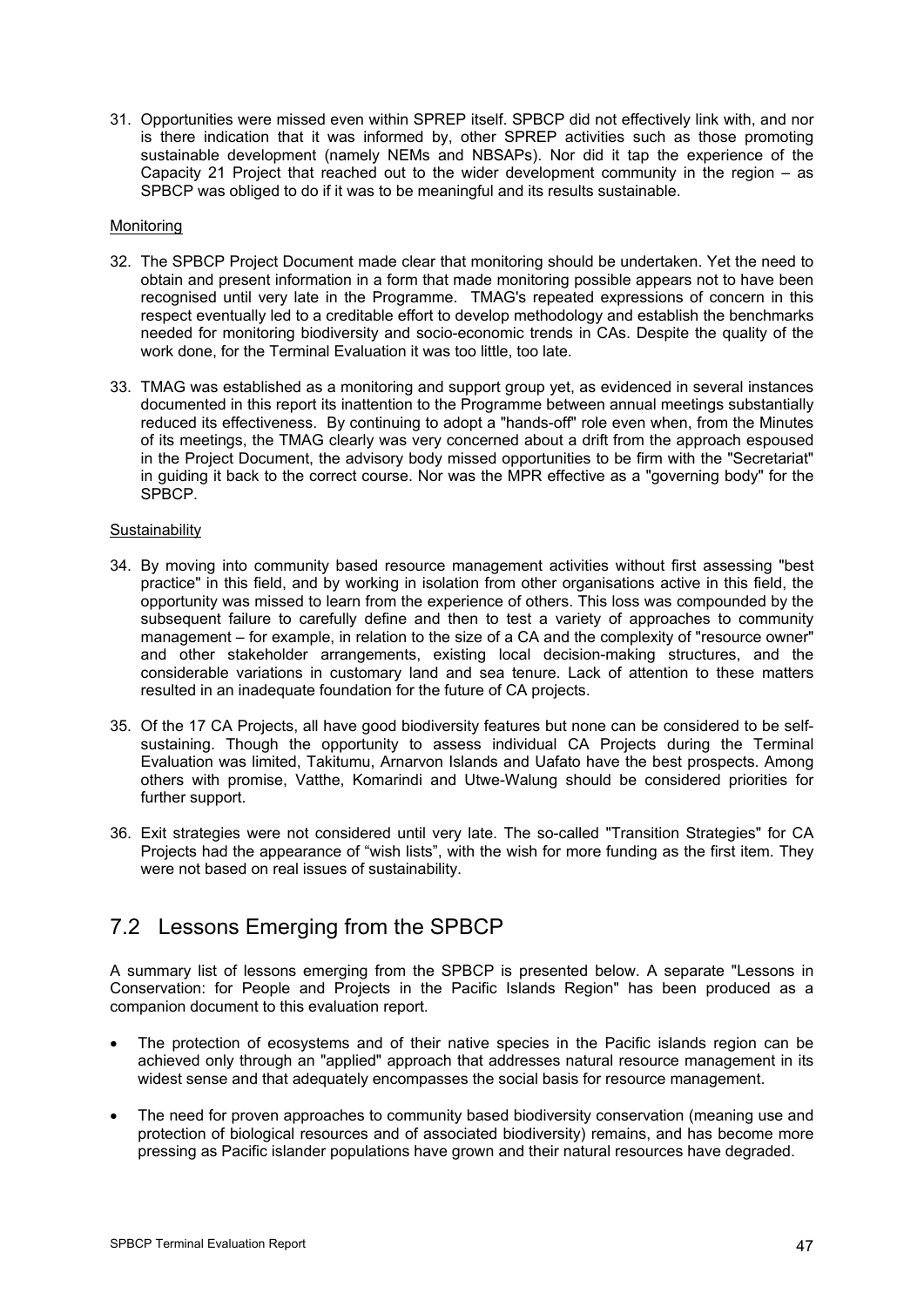- It is vitally important to define what "community" is in any given context. It is not likely to be a simple, homogeneous or harmonious unit, and a "lineage community" may be the unit of resource management rather than the "village community" commonly assumed to be so.
- Project designs for biodiversity conservation at a community level must adequately address community approaches and participation, prescribe realistic social parameters for activities, and provide for some project personnel to have expertise in these areas. Without this emphasis too much is left to "interpretation" and there is a high risk of failure.
- It is difficult to redress the imbalance in "power" between governments, development assistance agencies and NGOs providing support for community based conservation, and the communities themselves. Greater attention is needed in project design and execution to effective transfer of some of that "power", through more meaningful participation, capacity building and management responsibility – and over a lengthy period, not in a final flurry of "hand-over".
- External support should be through a framework approach that provides for the community to design its own project, and in the context that it views as important. Pacific Islander communities do not see a biodiversity context in itself as sufficiently important to engage and sustain their interest.
- A comprehensive analysis of a community's social structure and decision making procedures and the relationship of these to other levels of administration (village, local government, national government) should be an essential pre-requisite to finalisation of a community level project design.
- An appreciation of the importance of biodiversity and of its management requirements cannot be achieved by simplistic biodiversity-focused "awareness raising". Education on these matters must be placed in a "livelihoods" context and, to be truly effective, must be undertaken as a partnership, with outsider experts exchanging knowledge with insider experts.
- Community based conservation initiatives, even where firmly based on recognised customary tenure, cannot be sustained in the absence of supporting national policy and legislation. Projects should make provision for support activities for policy and legislation development where needed, and should also provide for support for communities to engage in the process of gaining legal sanction for their biodiversity management initiatives.
- "Conservation and development" projects at a small community scale cannot be successfully implemented across several levels of government. Regional or sub-regional projects need to be split into a series of devolved projects.
- A preparatory phase, as provided for in the SPBCP Project Document, was good practice, but to make use of this opportunity to fine-tune the approach and the project design the Programme management needed much more specific guidance.
- A training needs assessment is an essential precursor to the identification of training needs, and the nature of the training need must determine the context in which it is provided. On-site training, supported by long-term mentoring is more effective than the regionally aggregated classroom mode of training adopted for some SPBCP training.
- It is critical, at the outset, to establish a system for collecting, recording, analysing, storing and sharing information acquired.
- Collaboration between organisations with shared interests and experience in biodiversity use and protection is essential – to bring the best knowledge to bear on community support interventions, and so that Pacific islanders can get the best results from the institutions set up to serve their needs.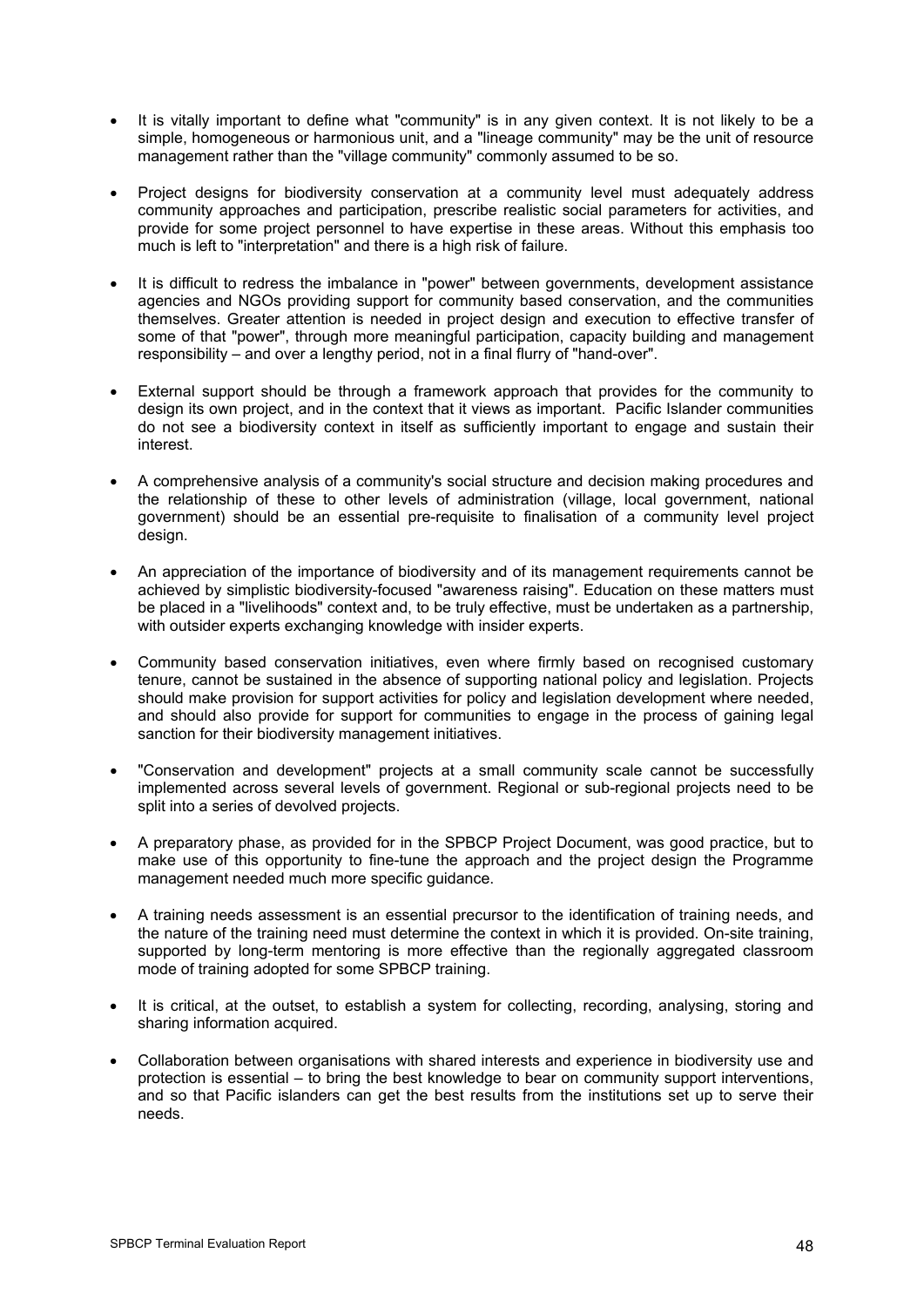# 7.3 Actions To Finalise the SPBCP

### On winding-up the Programme

The SPBCP concluded on 31 December 2001. This was to be followed by administrative wind-up activities by SPREP and UNDP. A SPREP core position, Action Strategy Coordinator in the Division of Conservation of Natural Resources, was established, one of the position's duties being to act as a contact for SPBCP related matters subsequent to Programme completion. An incomplete draft of the terminal evaluation report was available to SPREP at the end of 2001 and this included a number of recommendations for concluding actions. These recommendations, summarised below, were presented at the time with supporting detail.

- The inventory and archiving of SPBCP documentation held by the "Secretariat", and other relevant materials such as photographs and video material, should be completed and handed over to SPREP for storage in a form that can be easily accessed in the future.
- The SPBCP Programme Manager should ask each CA Project Lead Agency to inventory and archive all SPBCP-CA Project information they hold, in a way that safeguards and makes records accessible for the future.
- UNDP and SPREP should apply the lessons emerging from the Terminal Evaluation of SPBCP to the emerging SPREP-executed International Waters Programme.

### An Ex Post Evaluation?

The TOR for the terminal evaluation included a requirement that an Ex Post Evaluation of Conservation Area Projects initiated under the SPBCP be considered. The terminal evaluation concludes that the outputs from the Programme are inadequate to justify an ex-post evaluation.

Nevertheless, the areas targeted in CA Projects do contain biodiversity of significant value, and the concerned communities have to varying degrees begun a process leading towards biodiversity conservation. Experience in community level resource management work in the Pacific Islands region has shown that it is not unusual for a positive response to emerge – not necessarily expressed in the way expected – some time after an intervention is made. With this potential outcome in mind, the evaluation team members feel strongly that the sponsors of the SPBCP, and SPREP, have a moral obligation to provide for the participating communities and country Lead Agencies some follow-up on what they have started, rather than simply close off the SPBCP and move on to other projects with other communities in other locations.

#### Sustaining commitment: low key interventions

Two members of the Evaluation Team (Baines and Hunnam) were required by AusAID to undertake a task separate from the evaluation but closely related to it – an appraisal of a draft proposal from SPREP for further support for conservation activities along the lines of the SPBCP. This evaluation report was submitted in October 2001. It included a series of recommendations for follow-up actions in support of CA Projects. The areas addressed were:

- A Conservation Areas Consolidation and Extension Project based on a set of consultancy services contracts to support selected CAs over a period of 12–36 months.
- Support for networking of community based natural resource management initiatives in the Pacific Islands region.
- A Nature-based Enterprises Resource Handbook and Training Programme.

The Evaluation Team was concerned that, through the SPBCP, communities that had been encouraged to embark on activities geared towards biodiversity conservation are now "left hanging".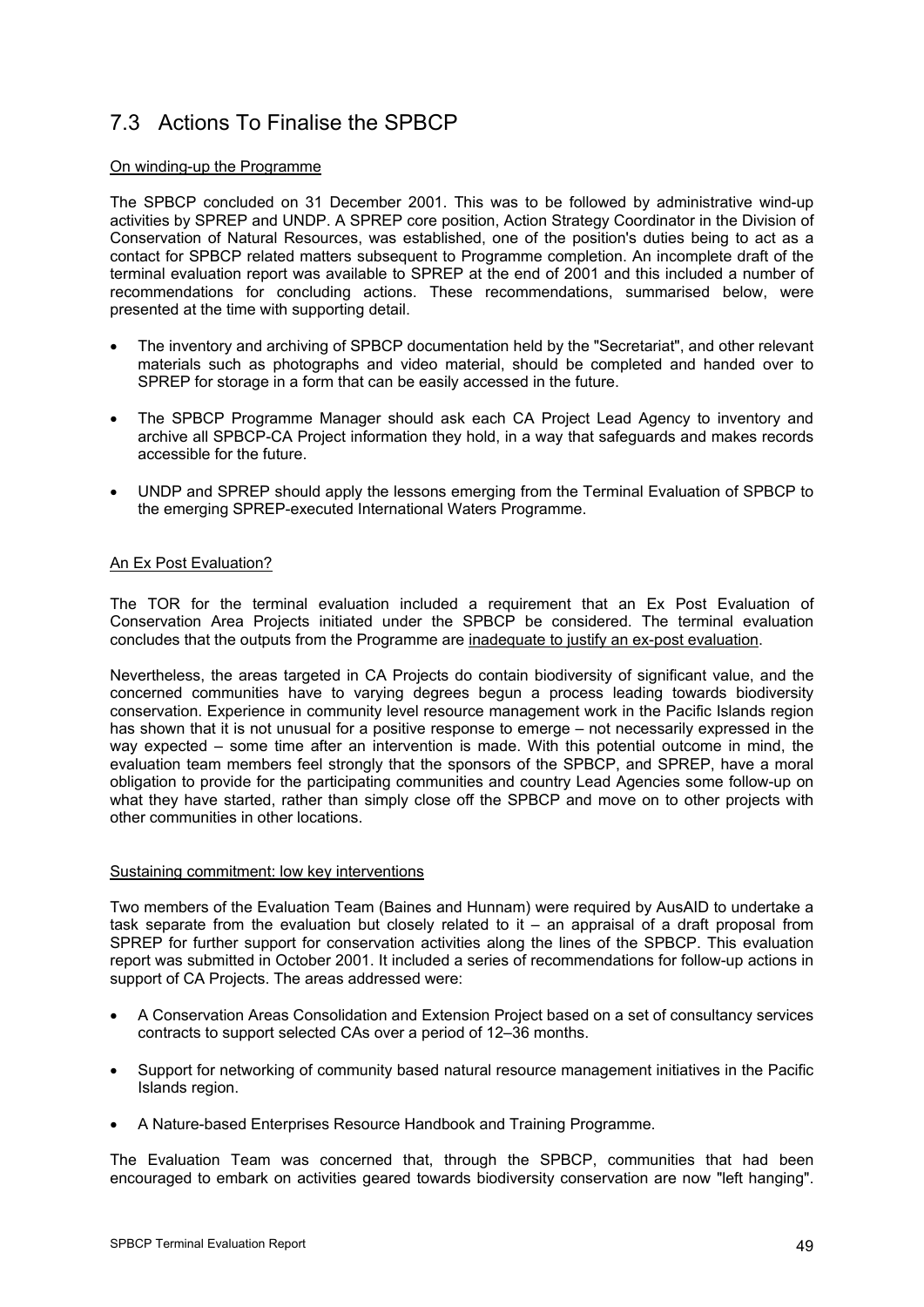The cost of this accrues not only to the communities concerned but also to prospects for further initiatives in community-based conservation in the region. The following (in alphabetical order) are considered to be priorities for guidance through support such as has been recommended under a Conservation Areas Consolidation and Extension Project:

- **Komarindi**: The lowland and upland rainforest ecosystems of this CA Project area are of high biodiversity significance, and community interest has been good. An advanced stage had been reached in the development of a private sector assisted ecotourism venture in this CA prior to its suspension with the advent of civil strife in 1998.<sup>[6](#page-53-0)9</sup> However, though the CACC was in need of reform, other aspects of the project looked promising.
- **North Tarawa**: An impressive initiative in communal fisheries resource management emerged in this CA Project, though it was frustrated by incursions from neighbouring communities. It is understood that moves were being made to ease the incursion problem and to extend the North Tarawa experience to other areas of Tarawa. This is an initiative in sustainable development, with associated biodiversity conservation outcomes, whose progress should be monitored and supported.
- **Sa'anapu-Sataoa**: This CA Project, the first to be initiated, has had a long, expensive and troubled history. Despite this, as the only major tract of mangrove remaining in Samoa it is important and it does have ecotourism potential yet to be effectively developed. Now that the area has been encompassed by a coastal area management project of greater geographic spread it would be useful to re-evaluate overall development.
- **Uafato**: This land-sea CA Project area, difficult of access and, so, less susceptible to economic development pressures has rightly been seen as a situation where sustainable resource management coupled with biodiversity conservation could be established – and not least because the community is responsive and well organised.
- **Utwe-Walung**: A difficult CA Project in that it has not been well founded in communities but established on the basis of individual land ownership.<sup>[70](#page-53-1)</sup> Many stakeholders have been left out of the process. The tract of coastal sea and forest is of high value in terms of ecological processes (fisheries habitat, water exchanges) and biodiversity (the last remaining stands, anywhere, of a forest type dominated by the magnificent Terminalia carolinensis). It deserves a fresh approach to stakeholder organisation. A secure CA in this area could bring significant economic benefits for the State of Kosrae.
- **Vatthe**: Considerable SPBCP inputs were made into this CA Project and, though difficult land ownership dispute problems frustrated progress, the biodiversity values of its lowland rainforest ecosystems and the commitment shown by the participating communities are such that it deserves further support. It is important that the local Provincial administration become a partner in this effort.

Some of the other CA Projects have other means of support (Rock Islands, Palau and Pohnpei watershed project, for example); others do not. Effort should be made to encourage consideration of this latter group for support through relevant community focused projects or programmes envisaged for the region.

<span id="page-53-1"></span><span id="page-53-0"></span> $69$  As of June 2002 the site is secure, though tourism traffic has not resumed.<br><sup>70</sup> This is a situation where customary tenure has been overridden by individual tenure legally sanctioned by the **State**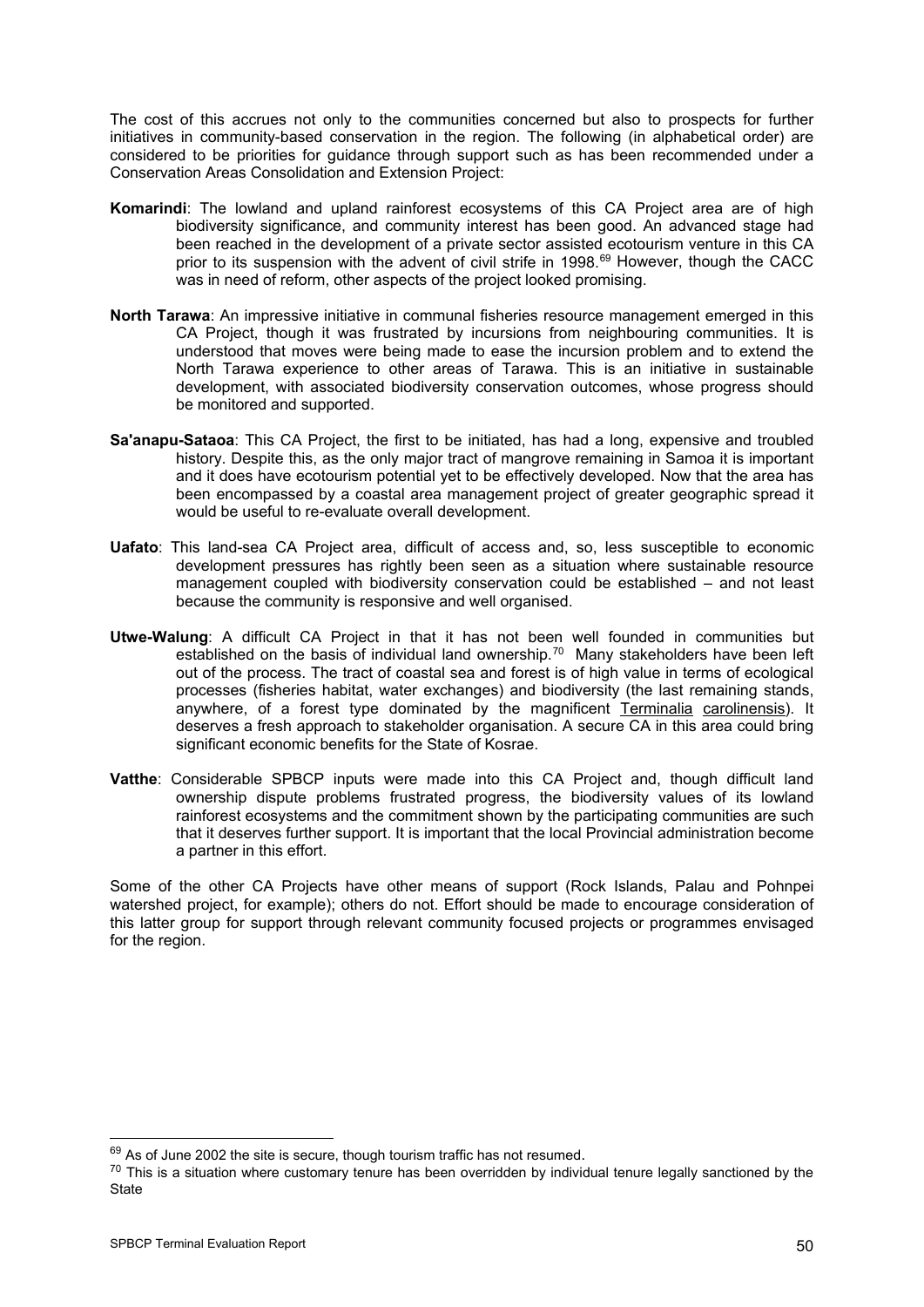# **8 ANNEXES**

## 8.1 Terms of Reference for the Terminal Evaluation

### **Terminal Evaluation of the UNDP-GEF Project of the South Pacific Biodiversity Conservation Programme (SPBCP). RAS/91/G31**

### **I. Introduction**

The objective of the South Pacific Biodiversity Conservation Programme (SPBCP) is to preserve the biological diversity of the Pacific. The people, countries, species, ecosystems and natural environment of the Pacific are the direct target beneficiaries.

Over the past seven years (1993–2000), seventeen community-based Conservation Areas (CAs) have been set up in twelve participating Pacific Islands countries under the Programme. These sub-projects cover an estimated total of 1.5 million hectares of land and marine areas and represent a significant contribution to the conservation of biological diversity in the Pacific Islands region. Since 1998 SPBCP has shifted its focus form establishing the CAs, to making sure that the CA Projects established would be sustainable in the long term, by focusing its emphasis on income-generating activities for the local communities within the CAs and transition strategies that outlines plans for the future beyond SPBCP.

SPBCP has been, for the past eight years, pioneering ground-breaking community-based approaches to conservation in the particular context of customary ownership of Pacific land and marine resources. The SPBCP uses a process-driven, participatory approach that builds effective stakeholder partnerships involving local communities, government agencies, NGOs and others for the establishment of CAs in which there are agreed criteria for development based on long-term ecological sustainability. It prioritises in-country initiatives for the protection of biological diversity using external approaches only for the purpose of complementing in-country measures. It focuses very strongly on the development and use of appropriate tools for the conservation and sustainable use of biodiversity including rapid assessment techniques, targeted awareness campaigns, research, training and databases to meet the information needs of local resource owners and users. It also retains the flexibility to address new issues and options for the conservation and sustainable use of the biological diversity of the participating countries. The SPBCP is implemented by UNDP, executed by the South Pacific Regional Environment Programme (SPREP) and funded by the Global Environment Facility. Total funding is US\$10,067,114, including an AUD\$5m grant from Australia's contribution to the GEF pilot phase through AusAID, the Australian Government Aid Programme.

### **II. Objective and Purpose of the Evaluation**

During the annual Technical and Management Advisory Group (TMAG) and Multipartite Review (MPR) Meetings, held in Wellington, New Zealand in November 2000, the issue of a final evaluation for the programme was discussed extensively, and recommendation were made for a comprehensive final evaluation that would capture the outcomes and lessons learned from the project.

The final evaluation of SPBCP will be carried out in two inter-linked and complementary phases. The first phase is a pre-evaluation exercise, which will be participatory and carried out by the SPBCP project team assisted by a consultant and the Conservation Area Support Officers (CASOs) employed under each CA. This phase is scheduled to be undertaken in April-June 2001 and will document the main outputs of the project, prepare "Stories to Inspire", including success and lessons learned, and clarify financial disbursements. The second phase is the actual final evaluation, which will build on the pre-evaluation and a subsequent workshop where the Evaluation team will have the opportunity to interact with all involved partners. The final evaluation is expected to be carried out by a team of four consultants over a period of three months from July-October 2001.

The final evaluation is intended to provide a comprehensive overall assessment of the project. It provides an opportunity to showcase the successes of SPBCP, as well as critically review the technical and implementation lessons learned. It will be a participatory and forward-looking process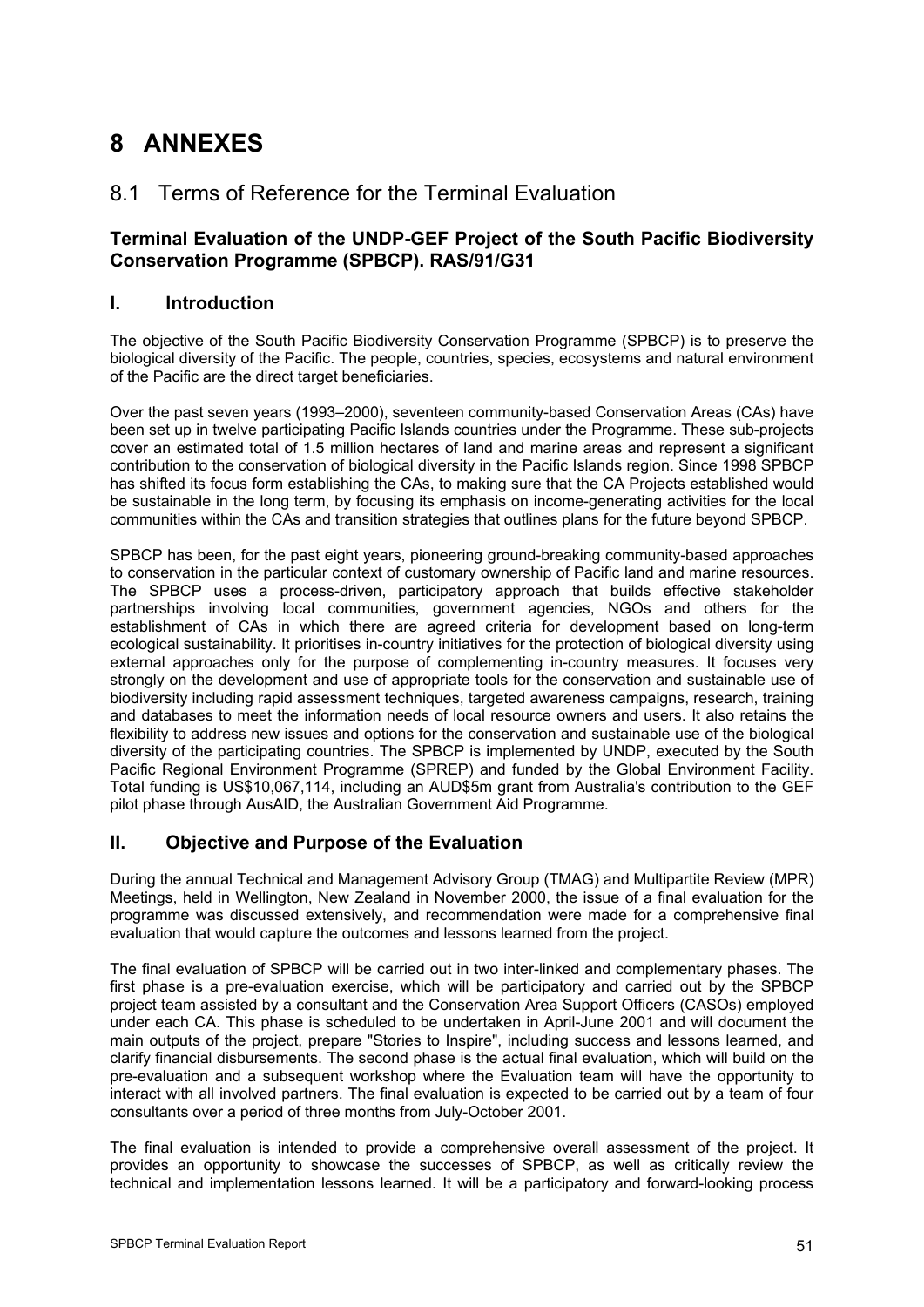that reflects the priorities of stakeholders including multipartite or round table players, the SPBCP "Secretariat", SPREP, the Environment authorities of the countries involved in the programme, national NGOs involved in the Programme as well as those with an interest in environment issues, the CASOs and the local communities), as well as project contributors (AusAID, SPREP, UNDP and GEF). The lessons learned from this evaluation should provide a sound basis for on-going projects and future initiatives in biodiversity conservation in the Pacific Islands.

The purpose of the evaluation is:

- To assess overall performance against the project objectives as set out in the project document
- To assess effectiveness of the project
- To assess sustainability of results achieved by the project
- To identify, document and disseminate widely the successes and lessons learned
- To critically analyse the implementation arrangements of the project and the appropriateness of the regional delivery mechanism
- To assess the need for future GEF and other biodiversity conservation interventions in the Pacific
- To identify options for possible future assistance and provide guidance for any future interventions (including mechanisms, scale, and themes)

The report of the final evaluation will be a stand-alone document that will include all the evaluation's conclusions and recommendations and will be targeted at meeting the evaluation needs of the donors. In addition, the report will be supplemented by a "glossy" publication (along the lines of "Race for the Rainforest", prepared in PNG) documenting lessons learned and intended for wider distribution.

### **III. Final Evaluation**

### **1. Pre-evaluation Phase**

In order to deliver the outcomes and outputs expected of the final evaluation, significant preliminary work is required. A regional workshop, scheduled to take place from 25-29 June 2001 in Apia, Samoa will be used an opportunity for the Evaluation team to interact will all stakeholders, and as a consequences the preliminary work must be finalised before mid-June, at the latest. The workshop will present the results from the pre-evaluation phase to participants from the CAs and the Evaluation team, and will also be used as an opportunity to jointly review/refine the final TOR. Four main components of the pre-evaluation have been identified:

1. Collect and document the main outputs of SPBCP, including;

- Important milestones
- Key decisions (of TMAG, MPR, SPBCP, UNDP etc.)
- Major reports prepared with an indication of how the reports have been useful, including externally prepared case studies of SPBCP
- The systems and criteria for;
	- Identifying CAs
		- Selecting CASOs
		- Building capacity of CASOs, CACCs, and local communities
		- Developing CASO network

#### *Responsibility: SPBCP project team.*

*Action: circulate documents to TMAG, AusAID and UNDP by 15 June for comments.*

2. Document SPBCP's work in promoting a community-based model for the conservation of globally significant biodiversity.

### *Responsibility: SPBCP project team.*

*Action: circulate documents to TMAG, AusAID and UNDP by 15 June for comments.*

3. Prepare "Stories to Inspire" – forward-looking histories of how successful CA management systems were created (one for Melanesia, Micronesia, and Polynesia), which cover: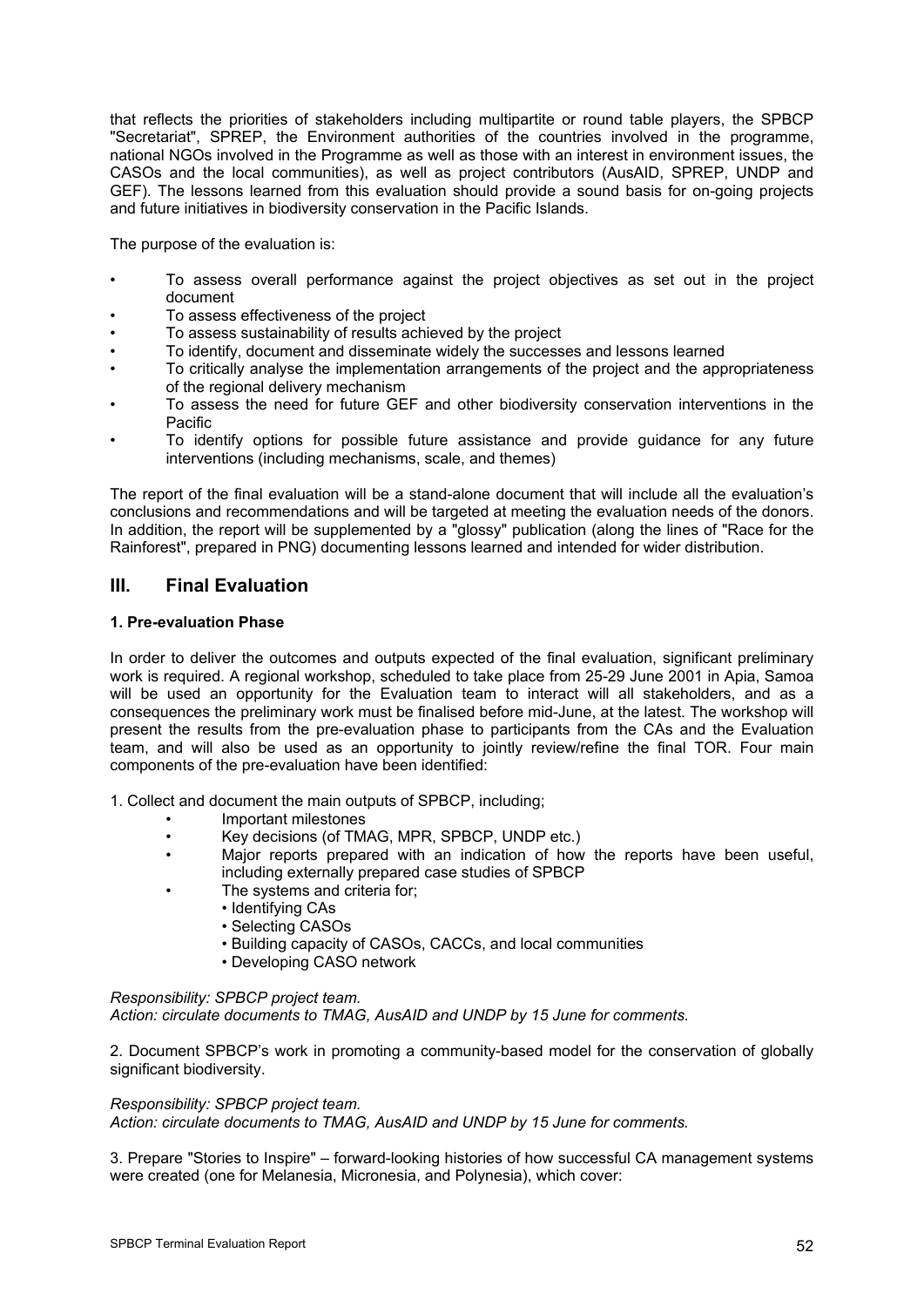- The success factors for setting up a CA
- Key ingredients for a working CA and CACC
- Elements of a successful CASO
- Factors for sustainability
- Community involvement (has the project met the community's needs? Do they want to continue with the CA? What needs to be accomplished in next 3-4 years?)
- Problems faced and how they were overcome
- Things to avoid in setting up and managing a CA
- Bottlenecks and limiting factors faced by SPBCP

*Responsibility: Under the guidance of SPBCP, hired consultant familiar with the project and the CA model*

*Action: circulate documents to TMAG, AusAID and UNDP by 15 June for comments.*

4. Clarify project disbursements. Specifically:

- Provide an overview of actual spending vs. budget expectations
- Provide a breakdown of the ratio of funds spent "directly" in-country (i.e. actually spent in the CA or in-country training, not funds spent on external consultants or regional training) against total funds spent
- Provide a breakdown of the ratio of funds spent "indirectly" in-country (i.e. external consultants and regional training) against total funds spent

*Responsibility: UNDP-Apia and SPREP. Action: circulate documents to TMAG, AusAID and UNDP by 15 June for comments.*

5. Prepare draft itinerary for the Evaluation team:

• Outline a possible itinerary for the Evaluation team, including priority CAs to visit.

*Responsibility: SPBCP project team in consultation with consultant. Action: circulate documents to TMAG, AusAID and UNDP by 15 June for comments.*

### **2. Final Evaluation Phase**

Three components will be evaluated in order to determine performance: Project Delivery, Project Implementation and Project Finances. Each component will be evaluated using three criteria: effectiveness, efficiency and timeliness.

### **Project Delivery**

The evaluation will assess to what extent the project has achieved its immediate objectives? It will also identify what outputs have been produced and how they have enabled the project to achieve its objectives?

The section will address the following six priority areas:

- 1. Progress of the project as a whole in achieving biodiversity conservation
- Efficiency of project activities
- Effectiveness of conservation actions
- Assessment of biodiversity conserved
- Level of threat reduction to island ecosystems and species
- Progress in the achievement of immediate objectives (level of indicator achievements when available)
- Quality of project activities
- 2. Effectiveness of the Conservation Area (CA) model in delivering biodiversity benefits
- Efficiency of model in delivery of outputs
- The relevance of community-based natural resource management models to the region
- Review of the management success of CAs in particular and the CA model in general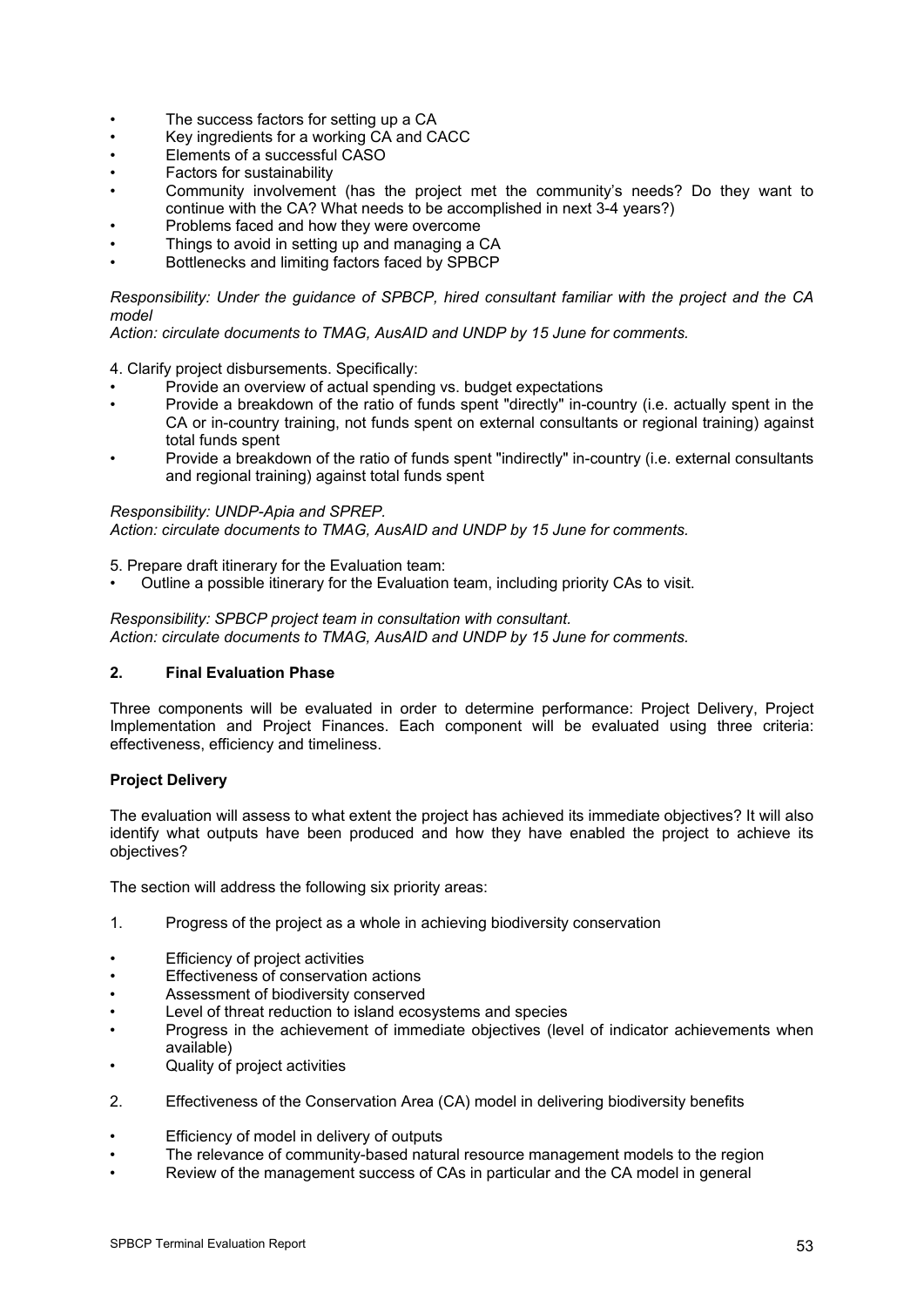- Replication success and potential (both in and outside the Pacific region)
- Comparison between achievements under the CA model versus other country-based<br>protected area approaches (both terrestrial and marine) in similar cultural and area approaches (both terrestrial and marine) in similar cultural and biophysical environments
- What impact has the programme had on conservation activities outside the project conservation areas.
- Identify lessons learnt
- 3. Progress in fostering sustainable development and human development
- Identify actual local community benefits delivered by the project to date

• Assessment of achievements in meeting local communities' needs to bring about a process towards achievement of conservation outcomes, including the ability of the project to adapt to changing needs

- What impact has the Programme had on human development and capacity-building (including but not restricted to conservation issues) in local and regional terms
- Effectiveness of project initiatives to ensure gender equity in distribution of project benefits
- Assessment of capacity-building activities (including but not restricted to conservation issues) at the local and regional levels
- Assessment of ability of CAs to continue without external (out of country or donor) funding
- 4. Evaluate additional components of the project
- Evaluate the effectiveness and efficiency of the marine and avifauna species components of the project
- Critically review the work on biodiversity indicators and evaluate the relevance and value in terms of achieving the project's objectives. The indicators should also be assessed for their applicability for local CA monitoring
- 5. Partnerships
- Assessment of regional collaboration between governments, intergovernmental and nongovernmental organisations and effectiveness of building human capacity
- Assessment of national-level involvement and perceptions
- Assessment of local partnerships between project and communities and effectiveness of building human capacity
- Involvement of other stakeholders
- 6. Ex-post evaluation
- Assess the need, scope and timing for an ex-post evaluation
- Provide guidance for a possible ex-post evaluation

#### **Project Implementation**

The Evaluation team will be provided with an explanation of the implementation structure of the project by UNDP and SPREP. This includes:

Project oversight:

- UNDP and AusAID
- Multipartite Review (MPR) process
- Technical and Management Advisory Group (TMAG)

Project execution:

• SPREP as the Executing Agency (under the UNDP National Execution (NEX) modality)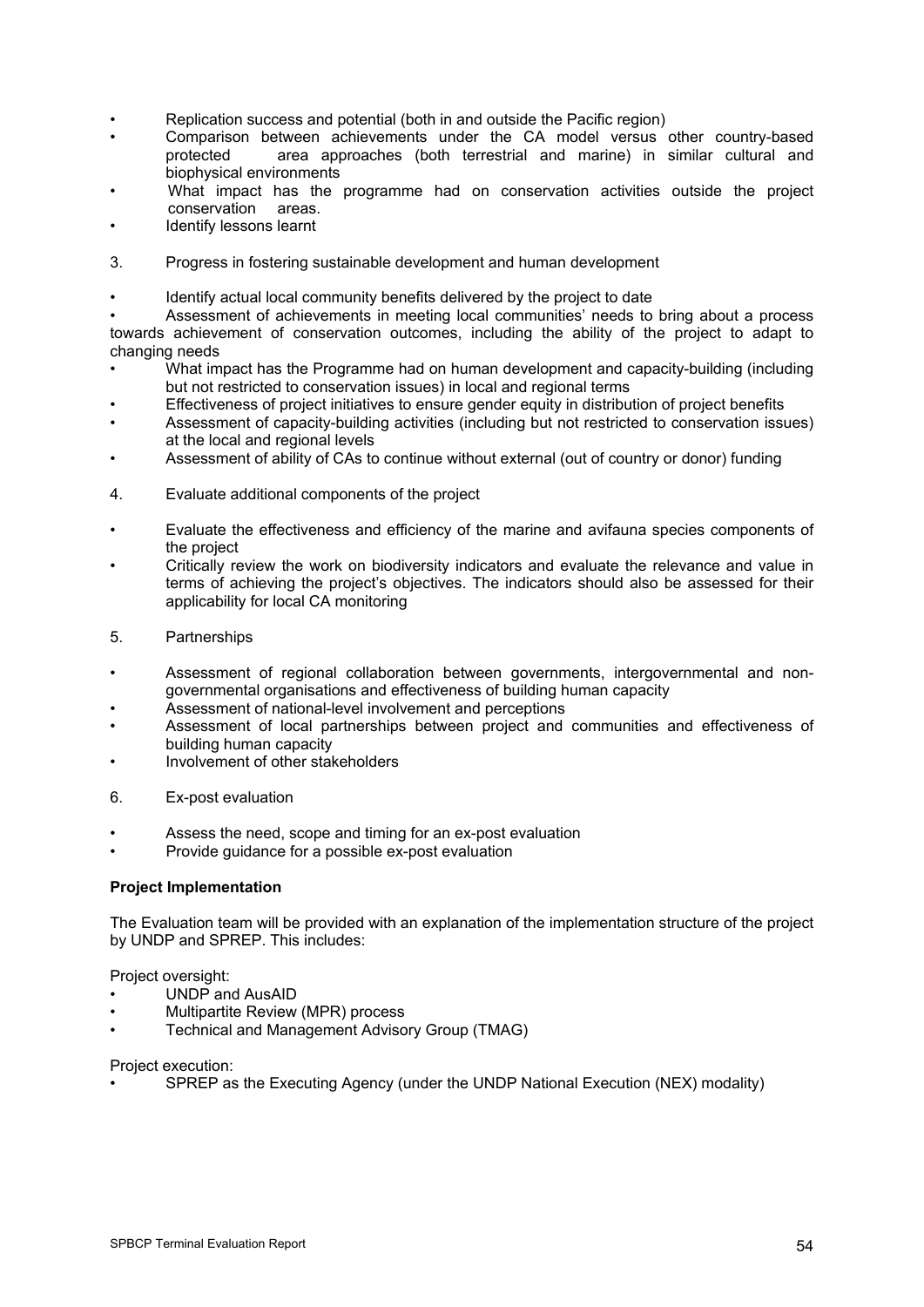Project implementation:

- UNDP as the Implementing Agency
- "Secretariat" for the SPBCP Project Team
- SPBCP Project Team
- Conservation Area Coordinating Committee (CACC) and Conservation Area Support Officer (CASO) structure

Monitoring and evaluation:

- Has there been a monitoring and evaluation framework for the project?
- Is the reporting framework effective/appropriate?
- Has the TMAG provided effective monitoring and evaluation?
- Is this framework suitable for replication/ continuation for any future project support?

Risk Management:

- Identify problems/ constraints which impacted on the successful delivery of the project
- Were problems / constraints identified in risk management framework?
- Were they appropriately dealt with?
- Are they likely to be repeated in possible next phase?
- Review the project management structure and implementation arrangements at all levels, in order to provide an opinion on its efficiency and cost-effectiveness.
- Compare the project's overview (UNDP/AusAID, MPR and TMAG), execution (SPREP) and implementation (Project Team, CACC and CASO) elements of the project with similar regional natural resource management projects in the Pacific and elsewhere. Provide an opinion on the appropriateness and relevance of the structure and recommend alternatives (if required) for future consideration.

### **Project Finances**

How well and cost-effective have the financial arrangements of the project worked? This section will focus on the following three priority areas:

- 1. Budget procedures
- Did the project document provide enough guidance on how to allocate the budget?
- Review of audits and any issues raised in audits; and subsequent adjustments to accommodate audit recommendations;
- Review the changes to fund allocations as a result of budget revisions and provide an opinion on the appropriateness and relevance of such revisions, taking into account the increased duration of project delivery
- 2. Disbursement
- Evaluate appropriateness and efficiency of actual spending, in terms of achieving conservation of globally significant biodiversity
- Review CAs (lack of) ability to absorb funds
- 3. Effectiveness of funding mechanism
- Evaluate the financial effectiveness of the SPBCP as a regional approach in support of incountry community-based biodiversity conservation in the Pacific
- Consider the success of SPBCP in leveraging new and additional resources to the region and in attracting donors to the community-based model of biodiversity conservation in the Pacific
- Does the project represent the most effective means of achieving biodiversity conservation and sustainable development objectives?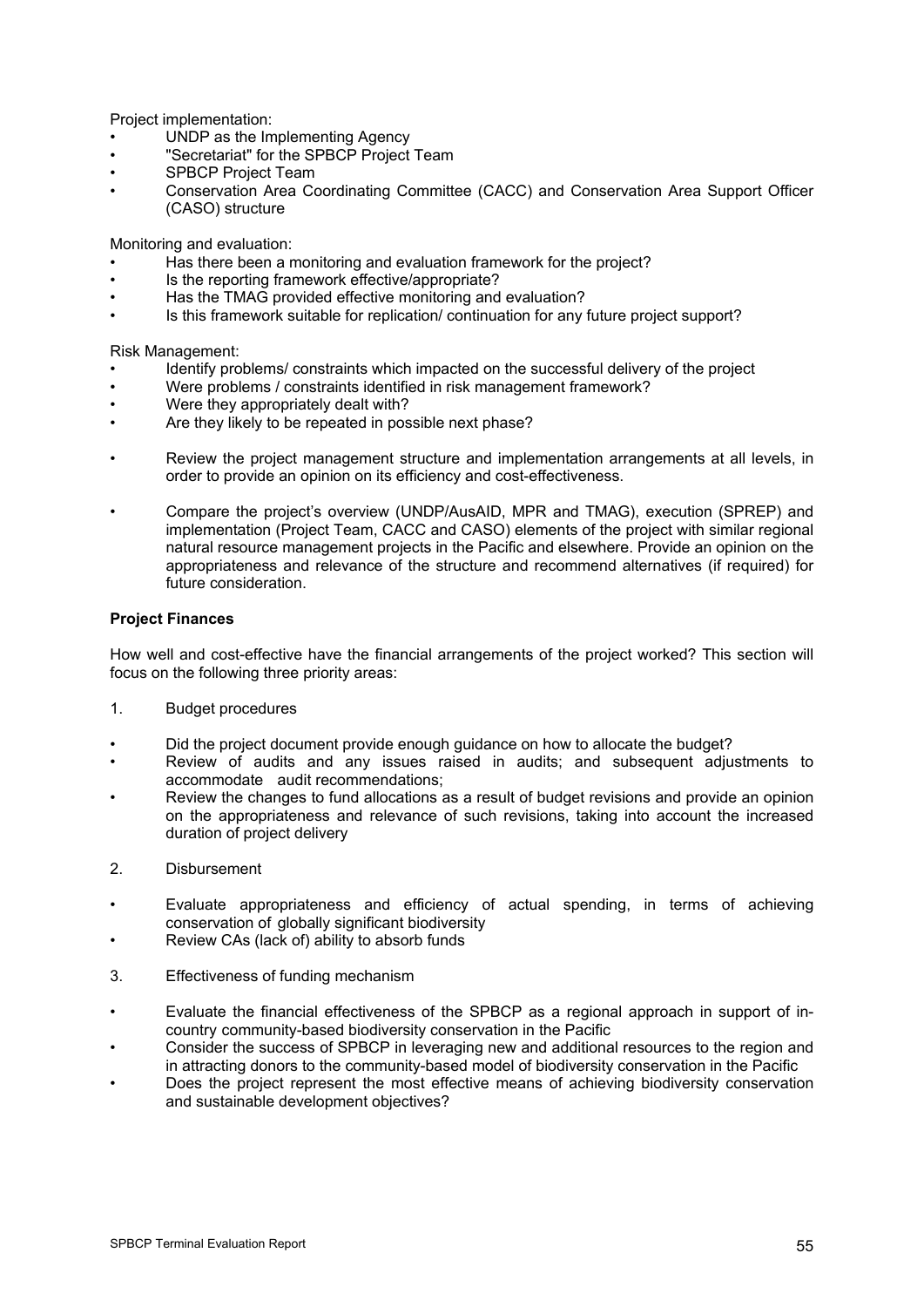### **IV. Methodology**

The evaluation will be done through a participatory process – full consultation and the opportunity to comment on both process and outcomes - involving all stakeholders, including (but not restricted to): UNDP (Apia, Suva, and GEF) AusAID, SPREP, NZAid (formerly NZODA), Governments, National NGOs, Conservation Area Coordinating Committees (CACCs), Conservation Area Support Officers (CASOs), land owners, communities, resource users and local governments.

The methodology for the study is envisaged to cover the following areas:

- Regional workshop in Apia in June
- Review of all relevant project documentation
- Project site visits
- Consultation with all relevant stakeholders (as defined above)

### **V. Products**

The main products of the final evaluation will be:

- Final evaluation report based on agreed format
- Draft publication on "lessons learned" based on agreed format

#### **Final Evaluation Report:**

The final evaluation report will include: i) findings and conclusions in relation to the issues to be addressed identified under section III of this TORs; ii) assessment of gaps and/or additional measures needed that might justify future GEF investment in the Pacific; and iii) guidance for future investments (mechanisms, scale, themes, location, etc).

The team leader will be responsible for preparing the first draft of the report by 1 October 2001, based on his/her own findings on inputs provided by the team members. Based on feedback received from stakeholders, a second draft will be prepared by 15 October 2001 for final review by 30 October. The final report and draft publication will be submitted in time for, and be presented at, the terminal Multipartite Review (MPR) meeting scheduled to take place in November in Apia, Samoa. The final report will consist of no less than 30 pages plus appendices, including, inter-alia, a list of all interviewees and data sources.

#### **Draft Publication on Lessons in Conservation:**

The format of the publication will be defined at a later stage.

### **VI. Evaluation team**

Number of evaluators and areas of expertise:

- One consultant for the pre-evaluation, this consultant will also be part of the final Evaluation team and act as a resource person (8 weeks)
- Four consultants, including the resource person from the pre-evaluation  $(4 \times 8 \text{ weeks})$
- One short-term consultant to edit and finalise the publication (2 weeks)

### **Team Leader**

The Team Leader should have extensive experience in nature conservation projects in developing countries and strong evaluation experience. The Team Leader should also have expertise in terrestrial biodiversity/ecosystem conservation. Furthermore, the Team Leader must have knowledge of UNDP procedures in the context of GEF projects, as well as experience in UNDP-GEF evaluations. The Team leader will be responsible for the preparation of the draft and final reports as well as the presentation of these reports.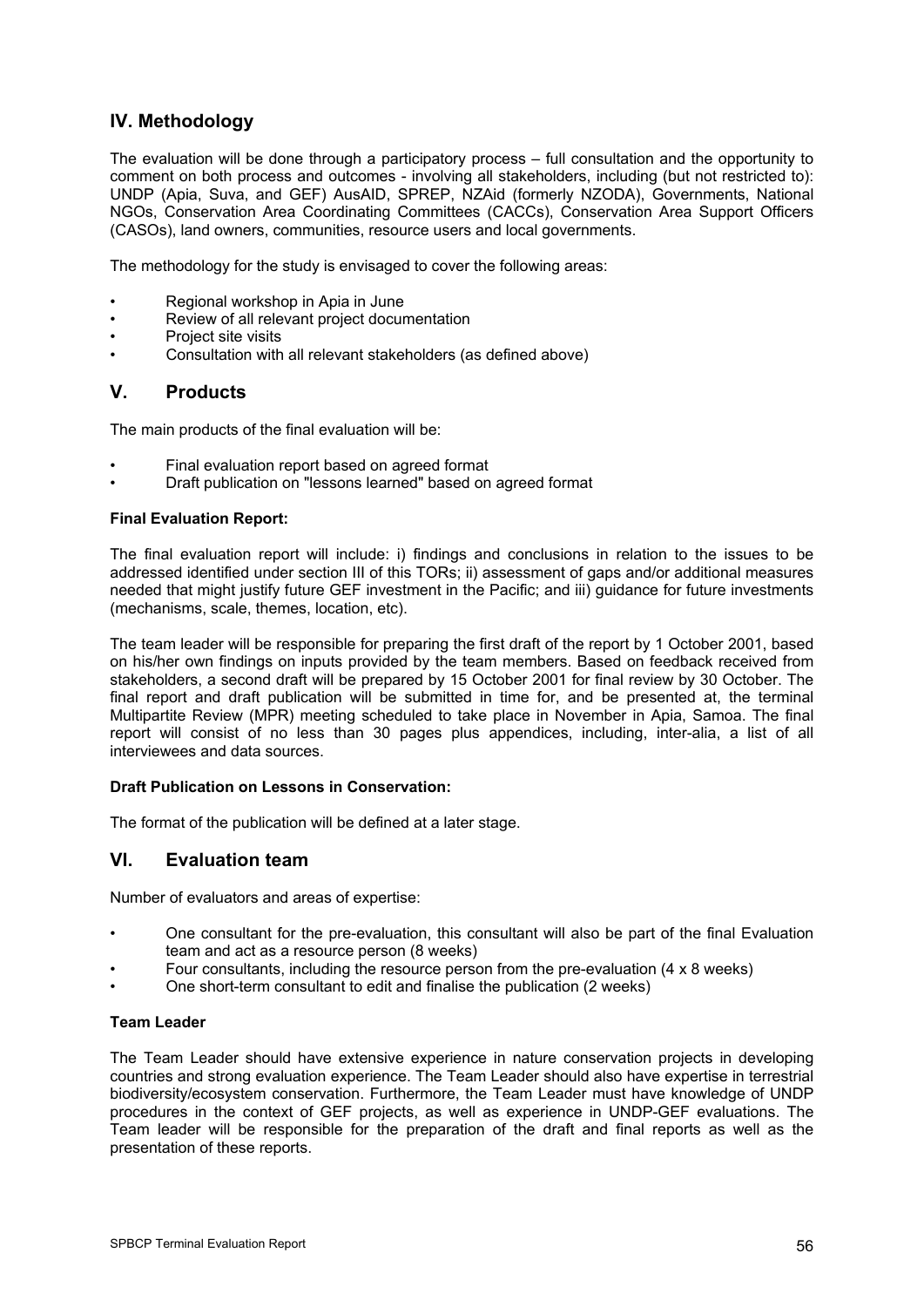### **Team Member 1 – Biodiversity Expert**

The Team Member should have significant working experience in biodiversity conservation and its sustainable use, with specific attention to tropical coastal and marine ecosystems, particularly in small islands and strong evaluation experience. The Team Member should, furthermore, understand the participatory approaches and practices to development generally and in conservation specifically; be able to engage with all stakeholders including programme staff, donor representatives and TMAG, and integrate their views into the overall assessment; be able to go beyond narrow programme performance assessment to consider the strategic importance of SPBCP for the region and; be able to capture and evaluate both the short and long-term conservation outcomes. Finally it is desirable that the Team Member is familiar with Pacific communities and circumstances.

### **Team Member 2 - Social Issues Expert**

The team member should have experience in working with natural resource management with focus on capacity development, participation and socio-economic issues including income generation and strong evaluation experience. The Team Member should, furthermore, understand the participatory approaches and practices to development generally and in conservation specifically; be able to engage with all stakeholders including programme staff, donor representatives and TMAG, and integrate their views into the overall assessment; be able to go beyond narrow programme performance assessment to consider the strategic importance of SPBCP for the region and; be able to capture and evaluate both the short and long-term community development outcomes. Finally it is desirable that the Team Member is familiar with Pacific communities and circumstances.

### **Team member 3 - Resource Person and Pre-evaluation Consultant**

The resource person should have good knowledge of the project or have been involved in the past and have strong evaluation experience. The Team Member should, furthermore, understand the participatory approaches and practices to development generally and in conservation specifically; be able to engage with all stakeholders including programme staff, donor representatives and TMAG, and integrate their views into the overall assessment; be able to go beyond narrow programme performance assessment to consider the strategic importance of SPBCP for the region; and be able to capture and evaluate both the short and long-term community development and conservation outcomes. Finally he/she should have intimate knowledge of the Pacific context.

### **Editor**

An editor will be needed to finalise the "lessons learned" publication.

### **VII. Schedule**

The pre-evaluation phase will commence in April 2001 and be finalised in time for the regional workshop in June. This workshop will take place in Apia, Samoa. It is envisaged that the consultant contracted during the pre-evaluation phase will be involved in the final evaluation as well, and both act as a resource person for the team as well as being a member. The Evaluation team will assemble in Apia in June and consult widely with all stakeholders, including the CASOs. The final evaluation will be carried out between July-October, and the team will submit the final report and draft publication in time for the terminal Multipartite Review (MPR) meeting in November 2001.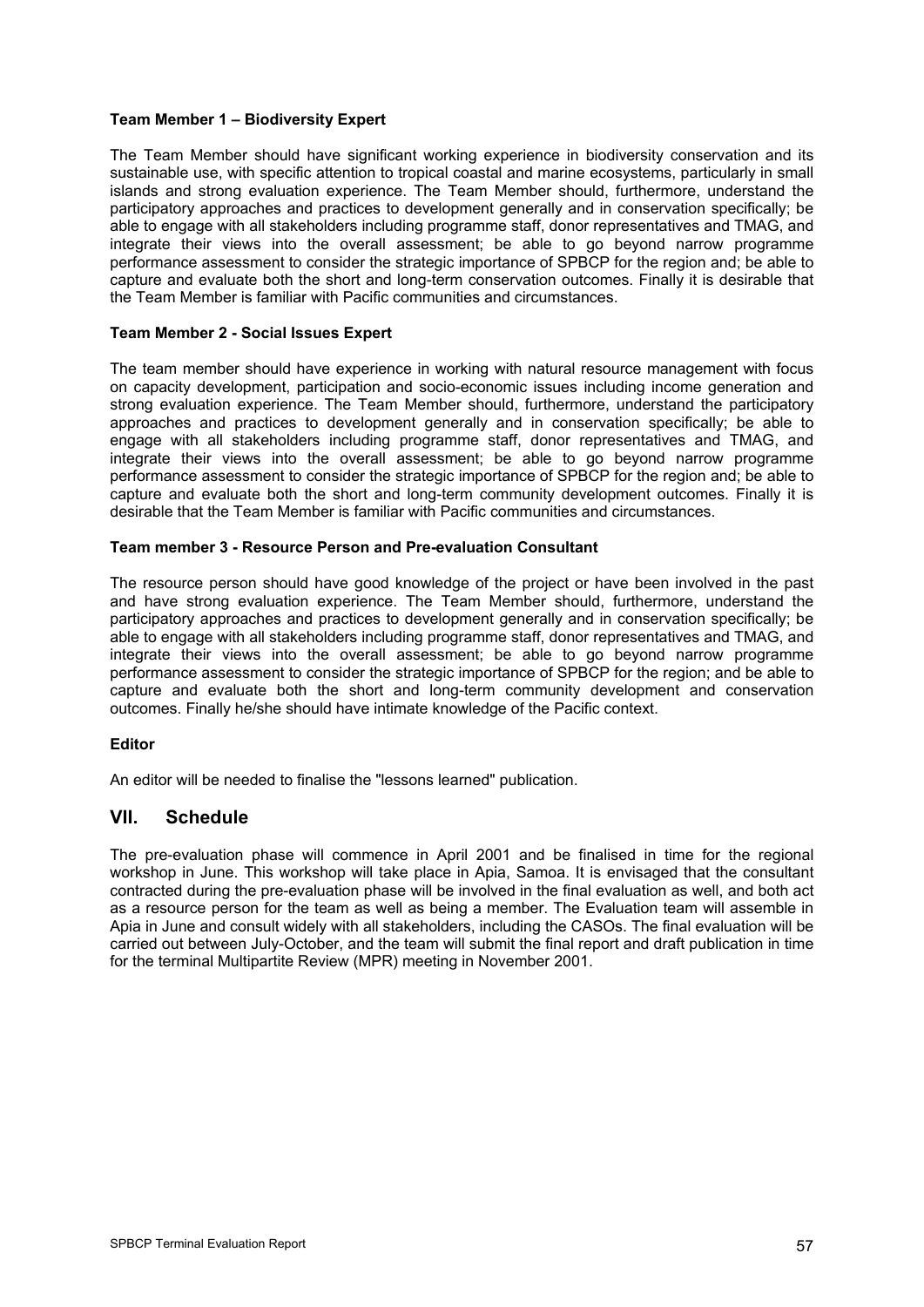# 8.2 Itinerary

| <b>MONTH</b> | <b>WEEK</b> | <b>SPBCP</b>                                 | <b>HUNNAM</b>                                                          | <b>WATSON</b>                            | <b>BAINES</b>                                                          | <b>RIVERS</b>                                   |
|--------------|-------------|----------------------------------------------|------------------------------------------------------------------------|------------------------------------------|------------------------------------------------------------------------|-------------------------------------------------|
|              | OF          | <b>EVALUATION</b>                            |                                                                        |                                          |                                                                        |                                                 |
| June         | 25-30       | IS<br>Workshop,<br><b>Team Meeting</b>       | Samoa                                                                  | Samoa                                    | Samoa                                                                  | Samoa                                           |
| July         | 02-07       |                                              | Samoa                                                                  | Samoa                                    | Samoa                                                                  | Samoa                                           |
|              | 09-14       |                                              | Home Base                                                              | Home Base                                | Home Base                                                              | Home Base                                       |
|              | $16 - 21$   |                                              | Home Base                                                              |                                          | $21 - 24$<br>Solomon<br>Islands                                        | Home Base                                       |
|              | 23-28       | <b>Team Meeting</b>                          | 24-03 Fiji                                                             | 24-30 Fiji                               | 25-30 Fiji                                                             | 25-30 Fiji                                      |
|              | 30-04       |                                              | 24-03 Fiji                                                             |                                          | Home Base                                                              | Home Base                                       |
| August       | $06-11$     | Drafting                                     |                                                                        |                                          |                                                                        |                                                 |
|              | $13 - 18$   |                                              | $14 - 17$<br>Manila                                                    | 14-17 Palau                              | 14-17 Palau                                                            |                                                 |
|              | 20-25       |                                              | 18-26 FSM<br>Pohnpei<br>&<br>Kosrae                                    | 19-26 FSM<br>Pohnpei<br>&<br>Kosrae      | 19-26 FSM<br>Pohnpei<br>&<br>Kosrae                                    |                                                 |
|              | $27-01$     |                                              |                                                                        | $27-01$<br>Rarotonga                     |                                                                        | $27 - 01$<br>Rarotonga                          |
| Sept         | 03-08       |                                              |                                                                        |                                          |                                                                        |                                                 |
|              | $10 - 15$   |                                              |                                                                        |                                          |                                                                        |                                                 |
|              | $17 - 22$   |                                              |                                                                        |                                          |                                                                        |                                                 |
|              | 24-29       |                                              |                                                                        |                                          |                                                                        | 24-28<br>Tonga                                  |
| October      | $01 - 06$   |                                              | $2 - 3$<br><b>Brisbane</b><br>sub<br>team<br>meeting<br>4/10<br>AusAID | 1-4 Wellington<br>sub<br>team<br>meeting | $2 - 3$<br><b>Brisbane</b><br>sub<br>team<br>meeting<br>4/10<br>AusAID | $1 - 4$<br>Wellington<br>sub<br>team<br>meeting |
|              | 08-13       | Final drafting                               |                                                                        |                                          |                                                                        |                                                 |
|              | 15-20       | Final drafting                               |                                                                        |                                          |                                                                        |                                                 |
|              | 22-27       | 22/10 delivery of<br>draft to MPR            |                                                                        |                                          |                                                                        |                                                 |
|              | 29-03       |                                              | $3-9$ Samoa                                                            | $3-9$ Samoa                              |                                                                        |                                                 |
| Nov          | $05-10$     | MPR presentation<br><b>Finalising Report</b> | 3-9 Samoa                                                              | 3-9 Samoa                                |                                                                        |                                                 |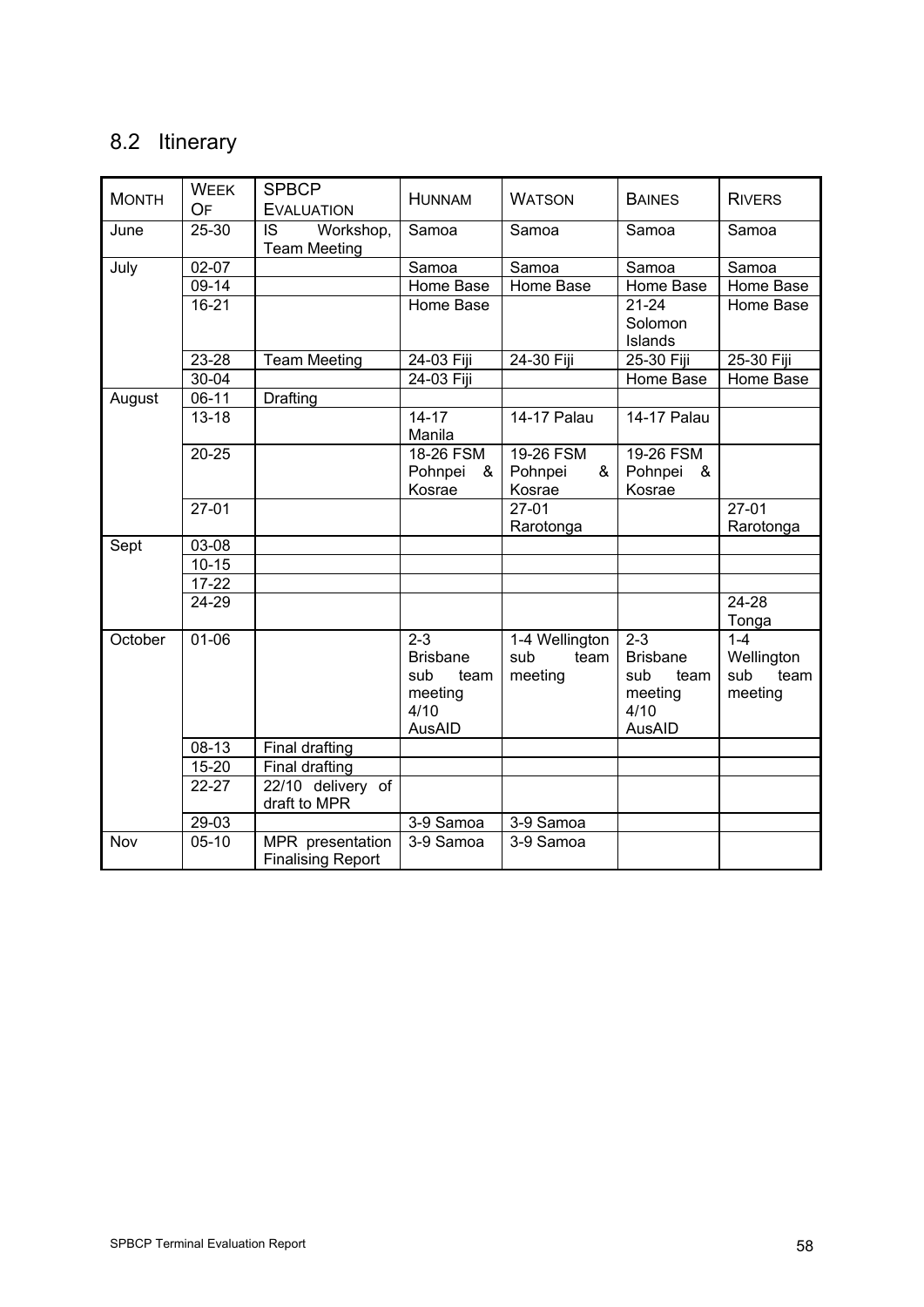# 8.3 Organizations and Individuals Consulted

|           | <b>Fisheries Unit</b>              |                               |                                                                         |
|-----------|------------------------------------|-------------------------------|-------------------------------------------------------------------------|
|           | <b>Tourism Unit</b>                |                               |                                                                         |
|           | <b>Agricultural Unit</b>           |                               |                                                                         |
|           | Sustainable<br>Development         |                               |                                                                         |
| Unit      |                                    |                               |                                                                         |
| $\bullet$ | Department of Justice              |                               |                                                                         |
| $\bullet$ | Department<br>Foreign<br>of        |                               |                                                                         |
|           | Affairs                            |                               |                                                                         |
|           | AusAID Micronesia                  | Dana Russo                    | Senior Programme Officer                                                |
|           | <b>Pohnpei State</b>               |                               |                                                                         |
| $\bullet$ | <b>State Department of Natural</b> | Herson Anson                  | <b>Director</b>                                                         |
|           | Resources (Forestry)               | Ethan Brown                   | Peace Corp Volunteer                                                    |
|           | Conservation<br>Society<br>of      | Willy Kostka                  |                                                                         |
|           | Pohnpei                            | Valentine Santiago            | CASO-Pohnpei Watershed Management<br>Project                            |
|           |                                    |                               |                                                                         |
|           |                                    | <b>Harry Saul</b>             | <b>Assistant CASO</b>                                                   |
|           |                                    | Mayoriko?                     |                                                                         |
| $\bullet$ | The Nature Conservancy             | <b>Bill Raynor</b>            | Director, FSM Country Programme                                         |
|           |                                    | Nigel?                        | Pacific<br>Programme,<br>Forestry<br>Asia                               |
|           |                                    |                               | Region?                                                                 |
| $\bullet$ | Madolenihmw Municipality           | Section<br>$1 - 8$            | <b>Community Conservation Officers</b>                                  |
|           |                                    | Chairmen                      |                                                                         |
|           | <b>Kosrae State</b>                |                               |                                                                         |
|           | <b>State Government</b>            | Rensley<br>Governor           | Governor, Kosrae State                                                  |
|           |                                    | Sigrah                        |                                                                         |
| $\bullet$ | Department of Commerce             | Singkitchy<br>Ρ.              | Director (Lead Agency Utwe-Walung CA)                                   |
|           | and Industry                       | George<br><b>Madison Nena</b> |                                                                         |
|           |                                    | Simpson<br>Κ.                 | <b>CASO- Utwe-Walung Marine Park</b><br>Manager,<br>Programme<br>Kosrae |
|           |                                    | Abraham                       | <b>Development Review Commission</b>                                    |
|           |                                    | Robert Jackson                | <b>Environmental Educator</b>                                           |
|           |                                    | Andy George                   | Project Inspection                                                      |
|           |                                    | Larsen Livae                  | <b>Administration Officer</b>                                           |
| $\bullet$ | Department of Agriculture,         | Nena Nena                     | Director & CACC Utwe-Walung Marine                                      |
|           | Lands & Fisheries                  |                               | Park                                                                    |
|           |                                    |                               |                                                                         |
|           | Kosrae<br>Conservation<br>&        | Katrina Adams                 | <b>Board Member</b>                                                     |
|           | Safety Organisation                |                               |                                                                         |
| $\bullet$ | Kato Tours                         | <b>Tadao Wakuk</b>            | Tour Operator, Utwe-Walung MP                                           |
|           |                                    | Willa Benjamin                | CACC                                                                    |
|           | Fiji Islands                       |                               |                                                                         |
| $\bullet$ | National Trust of Fiji             | Viane Amato                   | <b>Acting Manager</b>                                                   |
| $\bullet$ | University<br>of the<br>South      | <b>Bill Aalbersberg</b>       |                                                                         |
|           | Pacific                            | Alefereti                     |                                                                         |
| $\bullet$ |                                    | Marika Tuiawa                 |                                                                         |
| $\bullet$ |                                    |                               | Curator, SP Regional Herbarium                                          |
| $\bullet$ |                                    | Joeli                         |                                                                         |
| $\bullet$ |                                    |                               |                                                                         |
| $\bullet$ | AusAID                             | <b>Andrew Pope</b>            |                                                                         |
|           |                                    | Emele Duituturaga             |                                                                         |
| $\bullet$ | <b>Native Lands Trust Board</b>    | Semi Tabakanalagi             | Regional Director, South West. Project<br>Manager                       |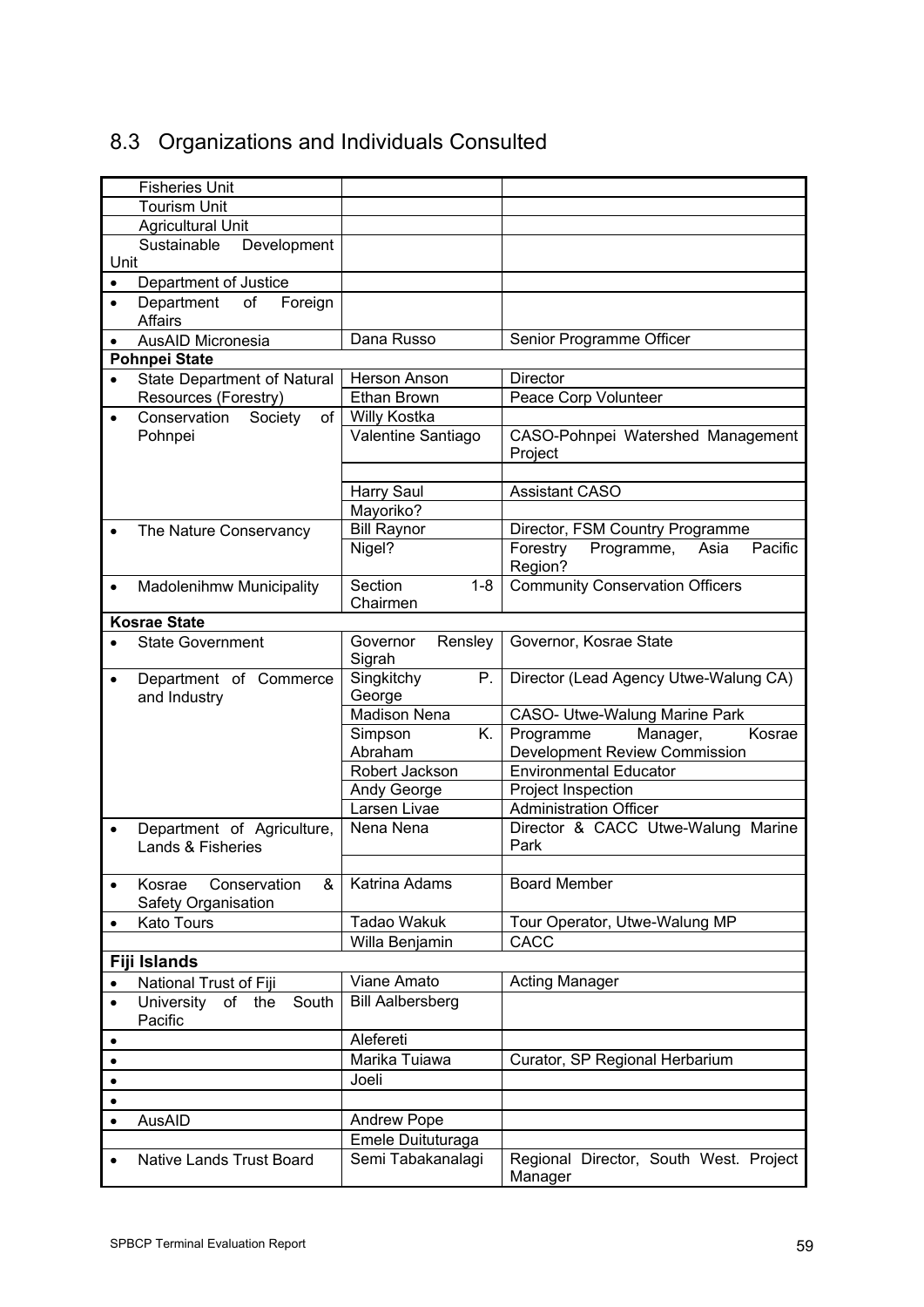|           |                                                   | Unaisi Tawake                   | CASO-Koroyanitu National Heritage Park    |
|-----------|---------------------------------------------------|---------------------------------|-------------------------------------------|
|           |                                                   |                                 | (CA)                                      |
|           | Ecotourism<br>Abaca                               | Livai Tuimereke                 | Abaca Project Manager                     |
|           | Cooperative                                       | Joe Naika                       | Chairman/Chief Guide                      |
|           |                                                   | Kalesi Bose                     | Receptionist/Secretary                    |
|           |                                                   | Vijendra Kumar                  | Transport Contractor, Abaca               |
| $\bullet$ | Ecotourism<br><b>Navilawa</b>                     | Ilami Maya                      | Turaga ni Koro                            |
|           | Cooperative                                       | Ananaiasa Maya                  | <b>Head Guide</b>                         |
|           |                                                   | Kaliova                         | <b>Head Guide</b>                         |
|           |                                                   | 20<br>community                 |                                           |
|           |                                                   | members                         |                                           |
|           | Koroyanitu<br>Development                         | &<br>Landowner                  |                                           |
|           | Trust                                             | Ministry members &              |                                           |
|           |                                                   | representatives                 |                                           |
| $\bullet$ | <b>NZAid</b><br>(formerly<br>NZODA)/TRC           | <b>Mandy Richards</b>           | Batilamu Trek Adviser, Koroyanitu NHP     |
|           | <b>Nations</b><br>United<br>Development Programme | Bryant-<br>Jenny<br>Tokalau     | Head of GEF Unit, Apia                    |
|           |                                                   | Peter Devereux                  |                                           |
|           |                                                   | Asenaca Ravuvu                  | Programme Officer, Suva                   |
|           |                                                   | Tamsin Vueti Lovoni             |                                           |
|           |                                                   | Verisila Raitamata              |                                           |
|           |                                                   | Yuki Yoshida ?                  | Programme Manager                         |
|           | Department of Environment                         | Epeli Nasome                    | <b>Director</b>                           |
|           |                                                   | Manasa Sovaki                   | <b>Principal Environment Officer</b>      |
|           |                                                   | Luke Qiritabu                   |                                           |
|           | WWF World Wide Fund for                           | David Hulse                     | Representative                            |
|           | Nature                                            | Kesaia                          | Fiji Programme Coordinator                |
|           |                                                   | Tabunakawai<br>Elisabeth Mealey | <b>Communications Manager</b>             |
|           |                                                   | Cedric Schuster                 | <b>Biodiversity Officer</b>               |
|           |                                                   | Etika Rupeni                    | Fiji Programme Officer                    |
| $\bullet$ | <b>Public Rental Board</b>                        | Sevanaia Tabua                  | CEO.<br>Previously<br>Project<br>Manager- |
|           |                                                   |                                 | Koroyanitu NHP                            |
|           | <b>National Planning Office</b>                   | Kevesoni<br>Baledrokadroka      | <b>Chief Economic Planner</b>             |
|           | <b>SPACHEE</b>                                    | Leba Mataitini                  |                                           |
|           |                                                   | Evisaki Ravuvu                  |                                           |
|           | European Union                                    | Guido Carrero                   | Natural Resources Advisor                 |
|           | <b>New Zealand</b>                                |                                 |                                           |
|           | Ministry of Foreign Affairs                       | Peter Adams                     | <b>Director</b>                           |
|           | and Trade, Development                            | Keneti Faulalo                  | Programme Manager. Pacific Regional &     |
|           | <b>Cooperation Division</b>                       |                                 | <b>Multilateral Environment</b>           |
|           |                                                   | <b>Stuart Prior</b>             | Deputy Director Evaluation Analysis &     |
|           |                                                   |                                 | Programme Support (DEAP)                  |
|           |                                                   | Sarah Craig                     | Deputy Director                           |
|           |                                                   | Roger Cornforth                 | Environmental Specialist (DEAP)           |
|           | The Nature Conservancy                            | Peter Thomas                    | Regional Manager                          |
|           | EcoLogic<br>Conservation<br>Consultants           | Wren Green                      | <b>Director</b>                           |
|           | <b>Other</b>                                      |                                 |                                           |
|           |                                                   | Michael McGrath                 | ex Programme Officer                      |
|           | Palau                                             |                                 |                                           |
| $\bullet$ | <b>National Government</b>                        | Hon. Fritz Koshiba              | Ministry of Resources and Development     |
| $\bullet$ | <b>Bureau of Foreign Affairs</b>                  | Ramon Rechebei                  | Chief, Technical Assistance Division      |
| $\bullet$ | <b>Bureau</b><br>of<br>Natural                    | Herman Francisco                | Director. Project Manager                 |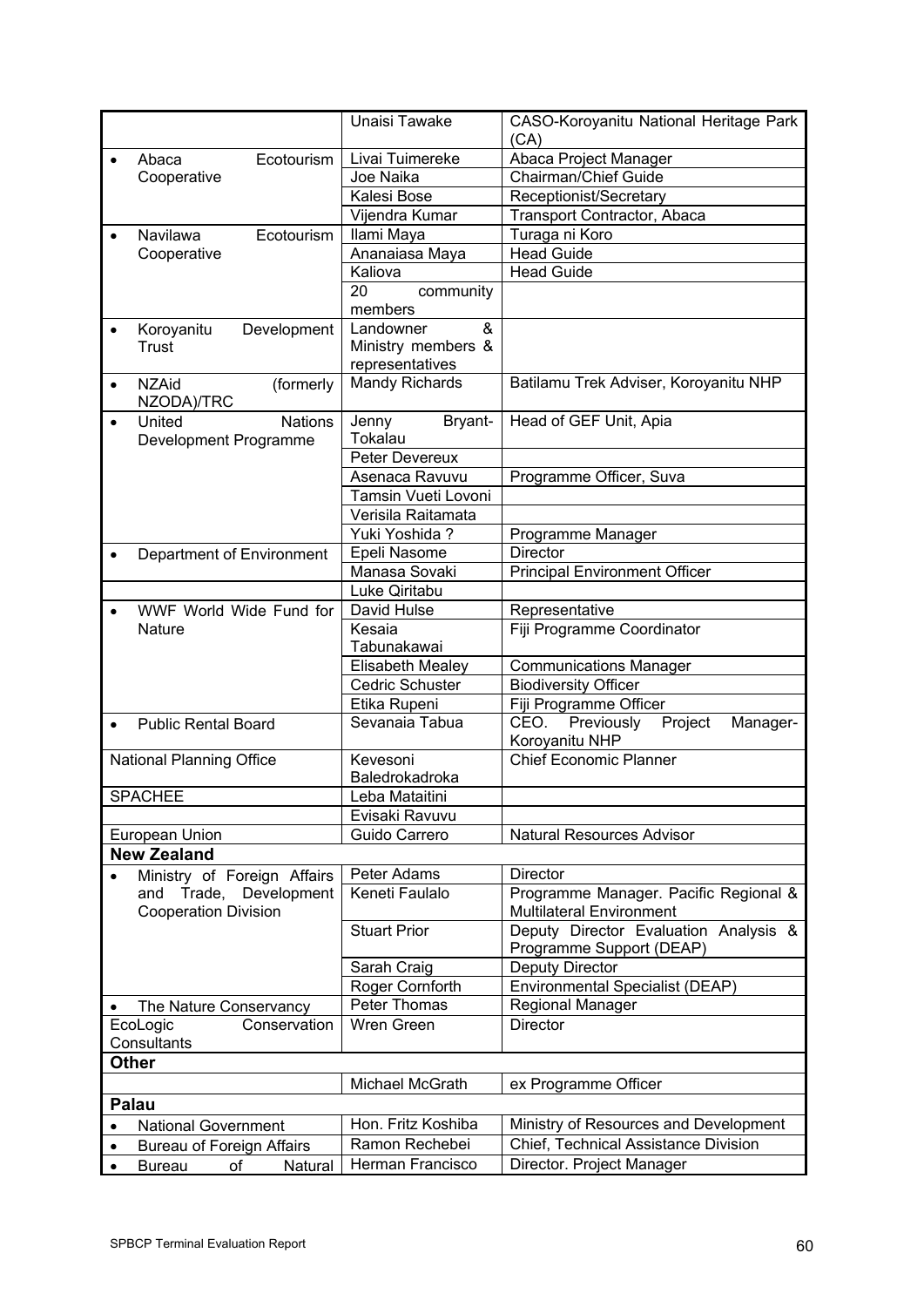|           | Resources<br>and<br>Development                    | Alma Ridep-Morris                | <b>CASO-Ngaremeduu Conservation Area</b>                                                    |
|-----------|----------------------------------------------------|----------------------------------|---------------------------------------------------------------------------------------------|
| $\bullet$ | Senate                                             | Senator<br>Surangel<br>Whipps    |                                                                                             |
| $\bullet$ | Ngaremeduu Conservation<br>Area                    | <b>Erchar Franz</b>              | Chairman, CACC and member of State<br>Congress                                              |
|           |                                                    | Yolsau Ais                       | Vice-Chairperson, CACC                                                                      |
|           |                                                    | Abia Madelkut                    | CACC member, and member of State<br>Congress                                                |
| $\bullet$ | Palau Conservation Society                         | Judy Otto                        | Director. Project Manager?                                                                  |
|           |                                                    | <b>Ilebrang Olkeriil</b>         | <b>CASO-Rock Islands Conservation Area</b>                                                  |
| $\bullet$ | Koror State Rangers                                | <b>Adalbert Eledui</b>           | <b>Director</b>                                                                             |
| $\bullet$ | The Nature Conservancy                             | <b>Andrew Smith</b>              | Director, Pacific Division Coastal Marine<br>Programme & Palau Country Programme<br>Manager |
| $\bullet$ | Secretariat of the Pacific<br>Community            | Konrad Engleberger               | Coordinator, Plant Protection Micronesia                                                    |
|           |                                                    |                                  |                                                                                             |
|           | Samoa                                              |                                  |                                                                                             |
| $\bullet$ | <b>UNDP</b>                                        | Serge Ducasse                    | <b>Resident Representative</b>                                                              |
|           | <b>UNDP Environment Unit</b>                       | Tom Twining-Ward                 | <b>Environment Advisor</b>                                                                  |
|           |                                                    | Ane Faasoo                       | Programme Associate                                                                         |
|           |                                                    | Easter Galuvao                   | Programme Officer (Environment)                                                             |
| $\bullet$ | NZAid (formerly NZODA)                             | Craig Hawke                      | <b>First Secretary ODA</b>                                                                  |
| $\bullet$ |                                                    | Nikki Reid                       | Second Secretary (Aid)                                                                      |
| $\bullet$ | AusAID                                             | <b>Ed Peek</b>                   | <b>First Secretary</b>                                                                      |
|           |                                                    | <b>Allan Stowers</b>             |                                                                                             |
|           |                                                    | Pati Gagau<br>Tu'u'u<br>letitaia | Projects Manager<br><b>Director</b>                                                         |
| $\bullet$ | Department<br>of<br>Lands,<br>Survey & Environment | Taule'alo                        |                                                                                             |
|           |                                                    | Sailimalo Pati Liu               | <b>Assistant Director</b>                                                                   |
| $\bullet$ | Ministry of Lands, Survey                          | Minister<br>Donald               | Minister                                                                                    |
|           | and Environment                                    | Kerslake                         |                                                                                             |
| $\bullet$ | O Le Siosiomaga Society                            | <b>Clark Peteru</b>              | <b>Director</b>                                                                             |
|           | Inc                                                | Ioane Etuale                     | <b>CASO-Uafato Conservation Area</b>                                                        |
|           | <b>SPREP</b>                                       | Tamari'i Tutangata               | Director                                                                                    |
|           |                                                    | Pisaina Leilua Lei<br>Sam        | Executive Officer, Management                                                               |
|           |                                                    | losefatu (Joe) Reti              | <b>SPBCP Programme Manager</b>                                                              |
|           |                                                    | <b>Francois Martel</b>           | <b>SPBCP</b><br>(Socio-<br>Programme<br>Officer<br>Economics)                               |
|           |                                                    | Joanna Axford                    | SPBCP, Technical Assistant, Australian<br>Youth Ambassador (volunteer)                      |
|           |                                                    | Ruta Tupua-Couper                | <b>SPBCP</b><br>Secretary<br>Programme<br>to<br>Manager                                     |
|           |                                                    | Selesitina Puleaga               | <b>SPBCP Executive Officer</b>                                                              |
|           |                                                    | Sam Sesega                       | Action Strategy Coordinator (Previously<br>Programme Officer SPBCP)                         |
|           |                                                    | Drew Wright                      | Programme<br>International<br>Manager,<br><b>Waters Programme</b>                           |
|           |                                                    | Michelle Lam                     | Community<br>Relations<br>Specialist,<br><b>International Waters</b>                        |
|           |                                                    | <b>Greg Sherley</b>              | Avifauna & Invasive Species                                                                 |
|           |                                                    | Mary Power                       | Marine and Coastal Officer                                                                  |
|           |                                                    | <b>Gerald Miles</b>              | Head, Environmental Management &<br>Planning                                                |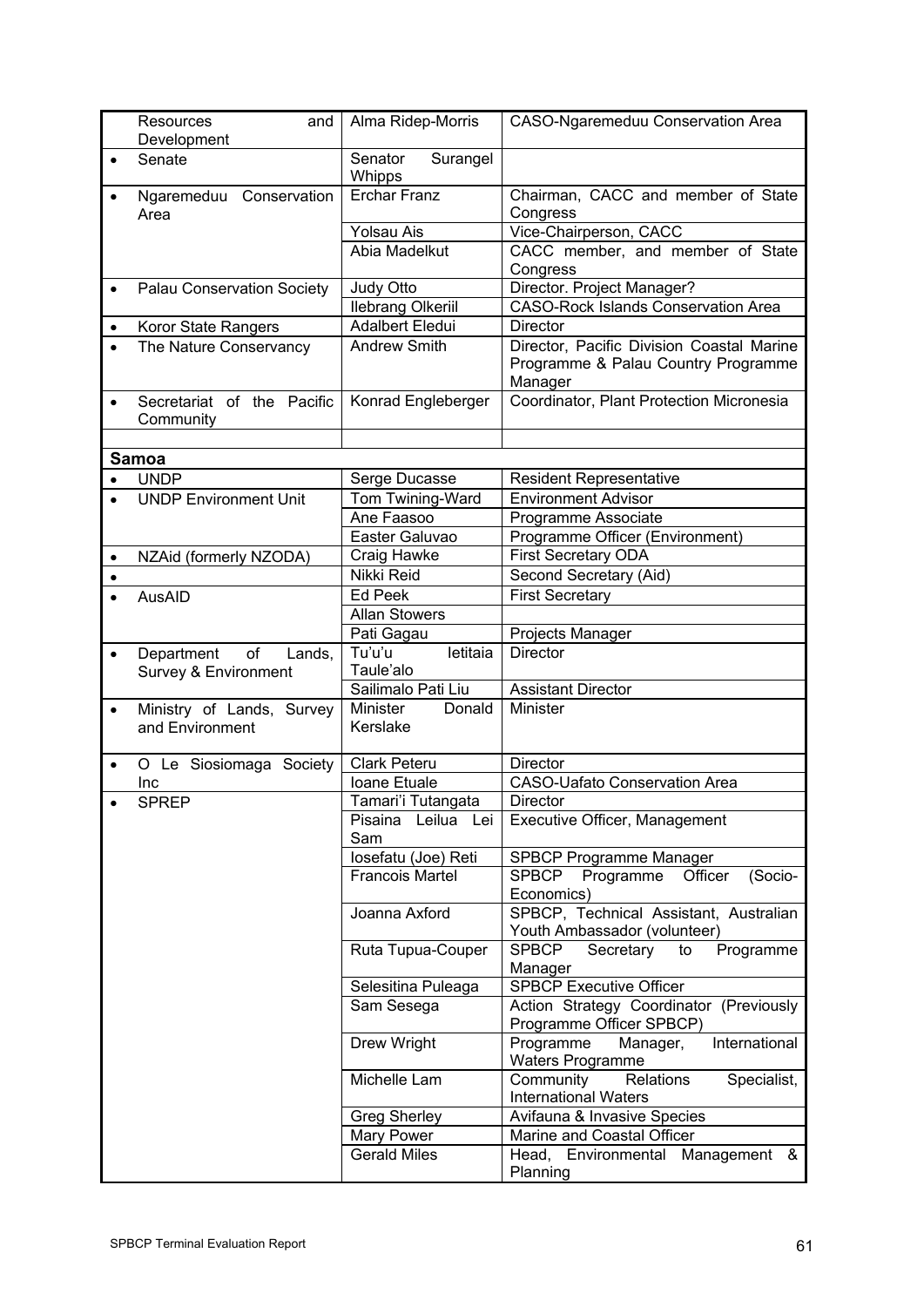|           |                                                       | Anna                   |                                             |
|-----------|-------------------------------------------------------|------------------------|---------------------------------------------|
|           |                                                       | Neva Wendt             | Head, Education, Information & Capacity-    |
|           |                                                       |                        | building                                    |
|           | GEF/World Bank/IUCN/DEC                               | Sue Miller             | Manager (previously Programme Officer-      |
|           | Protected Areas<br>Marine                             |                        | Species, SPREP)                             |
|           | Project                                               |                        |                                             |
| $\bullet$ | Department<br>$\circ$ of<br>Lands,                    | Iteli Tiatia           | CASO - Sa'anapu/Sataoa Conservation         |
|           | Survey & Environment                                  |                        | Area                                        |
| $\bullet$ | Satoa<br>Sa'anapu<br>$\sim$                           | Lalotoa Taisi          | Sataoa village, and CACC member             |
|           | <b>Conservation Area</b>                              | Numia Nifo             | Sataoa village, and CACC member             |
| $\bullet$ | <b>UNESCO</b>                                         | Elspeth Wingham        |                                             |
|           | <b>Solomon Islands</b>                                |                        |                                             |
|           | <b>National Government</b>                            | Nathaniel Waena        | Minister for Provincial Government &        |
|           |                                                       |                        | <b>Rural Dvp</b>                            |
|           |                                                       | Michael Maina          | Minister for Development & Planning         |
| $\bullet$ | <b>Guadalcanal Province</b>                           | <b>Ezekiel Alebua</b>  | Premier                                     |
| $\bullet$ | Komarindi CACC                                        | Peter Chachi           | Komarindi CACC & CACC<br>Tourism            |
|           |                                                       |                        | Manager                                     |
| $\bullet$ | Ministry<br>of<br>Forestry,                           | Moses Biliki           | Director<br>of<br>Environment<br>and        |
|           | Environment<br>and                                    |                        | Conservation                                |
|           | Conservation                                          |                        |                                             |
| $\bullet$ | Environment<br>&                                      | Nathaniel da Wheya     | Environment Officer, Komarindi CASO         |
|           | <b>Conservation Division</b>                          |                        |                                             |
| $\bullet$ | Provincial<br>Ministry<br>of                          | John Tuhaika           | Permanent Secretary,                        |
|           | Government<br>&<br>Rural                              | Joe Rausi              | Director, Rural Development Unit            |
|           | Development                                           | <b>Nestor Pestelos</b> | CTA, SIDAPP Project                         |
| $\bullet$ | The Nature Conservancy                                | George Myers           | Solomon Islands Country Manager             |
|           | <b>Fisheries Division</b>                             | Edwin Oreihaka         | <b>Chief Fisheries Officer</b>              |
|           |                                                       | Nelson Kile            | Former participant in marine resource       |
|           |                                                       |                        | surveys, Arnavons CA                        |
| $\bullet$ | Secretariat of the Pacific                            | Konrad Engleberger     | Coordinator, Plant Protection Micronesia    |
|           | Community                                             |                        |                                             |
|           |                                                       |                        |                                             |
|           | <b>Technical and Management Advisory Group (TMAG)</b> |                        |                                             |
|           |                                                       | Dr Arthur Dahl         | Chairman                                    |
| $\bullet$ | Members                                               | Peter Hunnam           |                                             |
|           |                                                       | Fanaura Kingstone      |                                             |
|           |                                                       | Peter Thomas           |                                             |
|           |                                                       | <b>Graham Hunter</b>   |                                             |
|           |                                                       | <b>Trevor Ward</b>     |                                             |
| $\bullet$ | <b>NZAid</b><br>(formerly NZODA)<br>Observer          | Roger Cornforth        |                                             |
| $\bullet$ | <b>Country Representatives</b>                        | Ernest Bani            |                                             |
|           |                                                       | Pati Liu               |                                             |
| $\bullet$ | <b>UNDP Representatives</b>                           | Tom Twining-Ward       |                                             |
|           |                                                       | <b>Tim Clairs</b>      |                                             |
|           | <b>AusAID Representatives</b>                         | <b>Cliff Brock</b>     |                                             |
|           |                                                       | Janet Donnelly         |                                             |
|           |                                                       | <b>Grahame Hunter</b>  |                                             |
|           |                                                       |                        |                                             |
|           | <b>Tonga</b>                                          |                        |                                             |
|           | <b>National Government</b>                            | Hon. Fielakepa         | Minister for Lands, Survey and Natural      |
|           |                                                       |                        | Resources (& previous chair of CACC)        |
|           | Department of Environment                             | Uilou Samani           | <b>Director</b>                             |
|           |                                                       | Netatua Prescott       | Director<br>and former<br>Project<br>Deputy |
|           |                                                       |                        | Manager-Ha'apia Conservation Area           |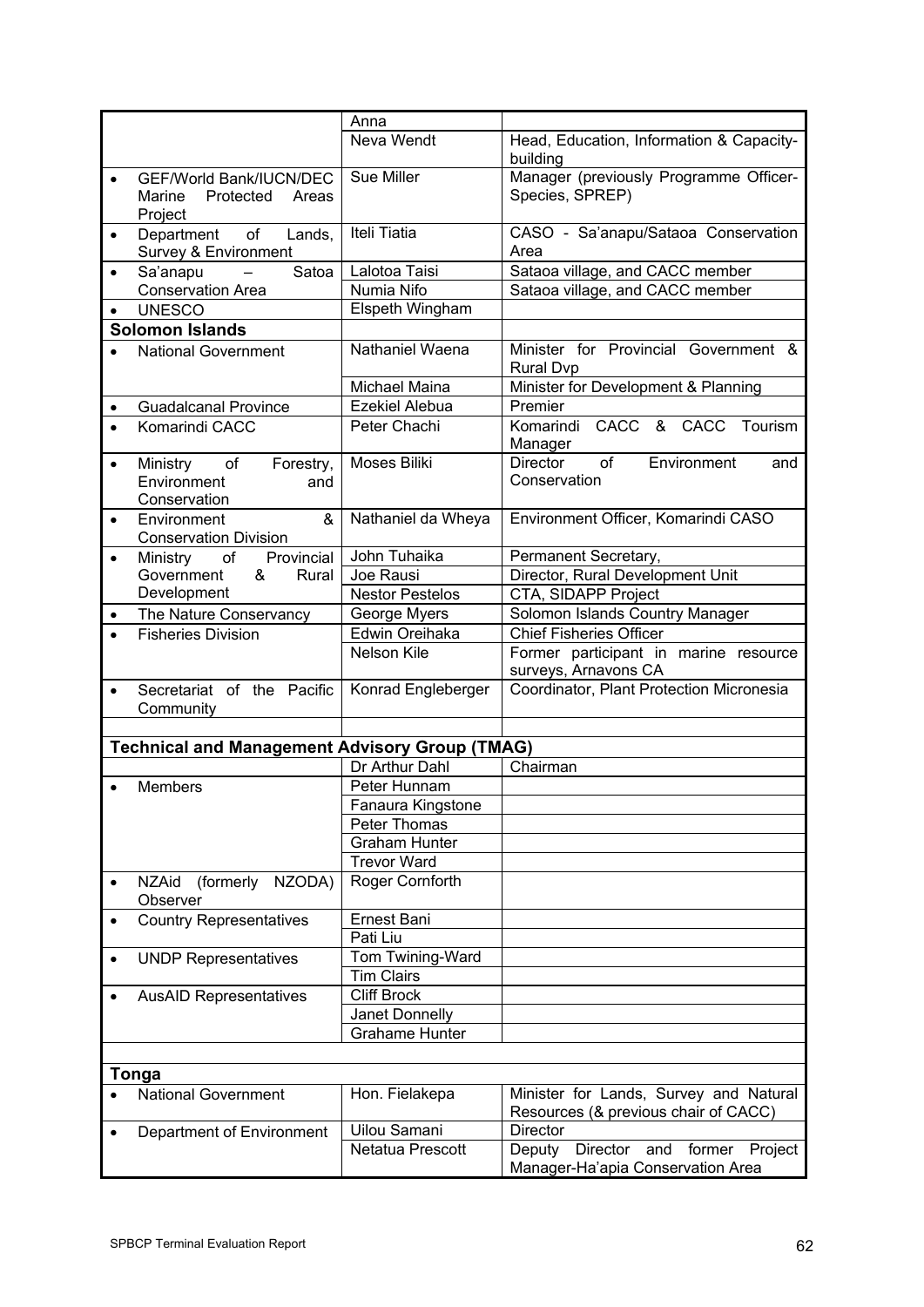| $\bullet$  | Ministry of Agriculture                                       | Vaea 'Anitoni                                   | O.I.C., Ha'apai                                                                       |
|------------|---------------------------------------------------------------|-------------------------------------------------|---------------------------------------------------------------------------------------|
| $\bullet$  | Ministry of Fisheries                                         | Tala'ofa Loto'ahea                              | O.I.C., Ha'apai                                                                       |
| $\bullet$  | <b>Foa District</b>                                           | Vosa Taka                                       | Foa District officer                                                                  |
| $\bullet$  | Women<br>Ha'apai<br>in<br>Development                         | Langilangi Vi                                   |                                                                                       |
| $\bullet$  | Ha'apai Conservation Area                                     | Sione Faka'osi                                  | CASO-Ha'apai Conservation Area                                                        |
|            |                                                               | &<br>William<br><b>Birge</b><br>Deanna Thonnard | <b>US Peace Corp Volunteer</b>                                                        |
| $\bullet$  | School<br>Catholic<br>environment/tree<br>planting<br>project | Sister Justina                                  | Teacher                                                                               |
| $\bullet$  | Ha'apai Tourist Association                                   | <b>Finau Walter</b>                             | President                                                                             |
|            | <b>UNDP New York</b>                                          |                                                 |                                                                                       |
|            |                                                               | Miguel<br>Perez<br>Torralba                     | Monitoring<br>and Evaluation<br>Specialist.<br>Global Environment Facility. New York. |
|            |                                                               |                                                 |                                                                                       |
| <b>GEF</b> |                                                               | John Fargher                                    | Team Member, 2 <sup>nd</sup> Study of GEF Overall<br>Performance                      |
|            |                                                               | Jameson Seyani                                  |                                                                                       |
|            | Vanuatu                                                       |                                                 |                                                                                       |
|            | Ministry of Lands & Natural<br>Resources                      | Ernest Bani                                     | Environment<br>Officer,<br>Principal<br><b>Environment Unit</b>                       |
|            |                                                               | <b>Charles Vatu</b>                             | <b>CASO-Vatthe Conservation Area</b>                                                  |
|            |                                                               | Nelson Timothy                                  | CO Vatthe CA Project                                                                  |
|            |                                                               | Calisto Cevoir                                  | SANMA Province Assistant Secretary<br>General                                         |
|            |                                                               | <b>Arnold Prasad</b>                            | <b>Landowner from Matantas</b>                                                        |
|            |                                                               | Purity                                          |                                                                                       |
|            |                                                               | Chief Solomon                                   |                                                                                       |
|            |                                                               | <b>Chief Moses</b>                              |                                                                                       |
|            |                                                               |                                                 |                                                                                       |
|            |                                                               |                                                 |                                                                                       |
|            | European Union                                                | <b>Stephen Rogers</b>                           | Delegate, Samoa                                                                       |
|            | Forum Secretariat                                             | John Low                                        | <b>Resources Advisor</b>                                                              |

| <b>COUNTRY AND ORGANISATION</b> |                                            | <b>INDIVIDUAL</b>          | <b>POSITION</b>                                            |
|---------------------------------|--------------------------------------------|----------------------------|------------------------------------------------------------|
|                                 | <b>Australia</b>                           |                            |                                                            |
|                                 |                                            | Roslyn Sharp               | Stories editor                                             |
|                                 | <b>Environment Australia</b>               | Jonathan Miller            |                                                            |
| ٠                               | AusAID                                     | Geoff Miller               | Director, Pacific Regional Section                         |
|                                 |                                            | Deborah Fulton             | Program Manager                                            |
|                                 |                                            | Sue Erbacher               | Program Manager                                            |
|                                 |                                            | Yvonne Green               | Pacific Regional Section                                   |
|                                 |                                            | Tim Eldridge               | Infrastructure and Environment Group                       |
|                                 |                                            | Judith                     | <b>GEF</b>                                                 |
|                                 |                                            | Marjorie Sullivan          | <b>Environment Advisor</b>                                 |
|                                 |                                            | <b>Robert Ferraris</b>     | Natural Resources Advisor                                  |
|                                 | <b>Cook Islands</b>                        |                            |                                                            |
|                                 | of<br>Cook<br>Government<br><b>Islands</b> | Hon.<br>Terepai<br>Maoate  | Prime<br>Minister<br>Minister<br>for<br>and<br>Environment |
|                                 |                                            | Peri<br>Hon.<br>Vaevaepare | Minister for Natural Heritage                              |
|                                 |                                            | Patricia Tuara             | Senior Policy Officer, Prime Minister's<br>Department      |
| $\bullet$                       | Takitumu<br>Conservation                   | Philomena Williams         | Chair CACC                                                 |
|                                 | Area                                       | Papa Kapu                  | CACC                                                       |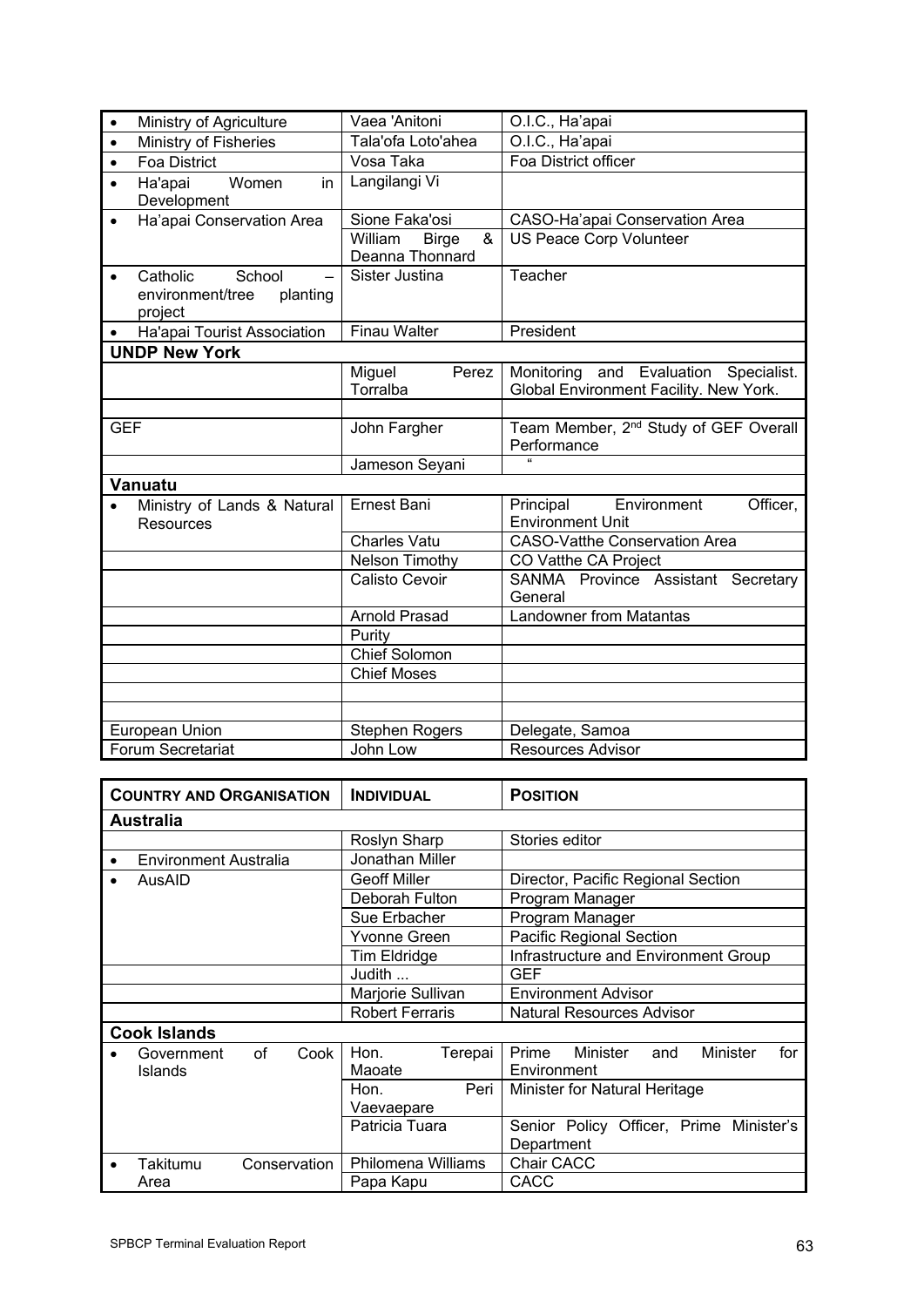| <b>COUNTRY AND ORGANISATION</b>                             | <b>INDIVIDUAL</b>           | <b>POSITION</b>                                       |
|-------------------------------------------------------------|-----------------------------|-------------------------------------------------------|
|                                                             | <b>Tangi Tere</b>           | CACC                                                  |
|                                                             | Ian Karika Wilmot           | <b>CASO-Takitumu Conservation Area</b>                |
|                                                             | Anna<br>Tiraa-<br>Passfield | former CASO                                           |
|                                                             | Ed Saul                     | Technical Advisor, Kakerori Recovery<br>Programme     |
|                                                             | Hugh Robertson              | Scientist, NZ DOC Seconded to KRP                     |
| <b>Environment Council</b>                                  | Meleaoni Tumii              |                                                       |
|                                                             | <b>Terry Lambert</b>        |                                                       |
|                                                             | Joe Ngatae                  |                                                       |
| <b>Environment Service</b><br>$\bullet$                     | Vaitoti Tupa                | <b>Director</b>                                       |
|                                                             | l'o Tuakeu-Lindsay          | <b>International Environment Advisor</b>              |
|                                                             | Taumaki Raea                | Senior Environmental Officer-Compliance<br>& Projects |
|                                                             | Tukatara Tangi              | Senior Environmental Officer-Education &<br>Media     |
|                                                             | <b>Antoine Nia</b>          | <b>Environment Officer-EIA</b>                        |
|                                                             | Vavia Vavia                 | Officer-Compliance<br>Environment<br>and<br>Projects  |
|                                                             | Tania Temata                |                                                       |
| <b>WWF</b><br>$\bullet$                                     | Ms Mona Matepi              | <b>Acting Coordinator</b>                             |
| Natural Heritage Project<br>$\bullet$                       | <b>Gerald McCormack</b>     | <b>Director</b>                                       |
| <b>Federated States of Micronesia</b>                       |                             |                                                       |
| <b>National Government</b><br>$\bullet$                     | Osaia Santos                |                                                       |
| $\bullet$                                                   | <b>Edgar Santos</b>         |                                                       |
| $\bullet$                                                   | M J Mace                    |                                                       |
| Foreign Affairs                                             | <b>Matt Maradol</b>         | <b>Deputy Assistant Secretary</b>                     |
| Department<br>of<br>Economic<br>$\bullet$<br><b>Affairs</b> | Sebastian Anefal?           | Secretary                                             |
|                                                             | John Mooteb                 | <b>Deputy Assistant Secretary</b>                     |
|                                                             | <b>Okean Ehmes</b>          |                                                       |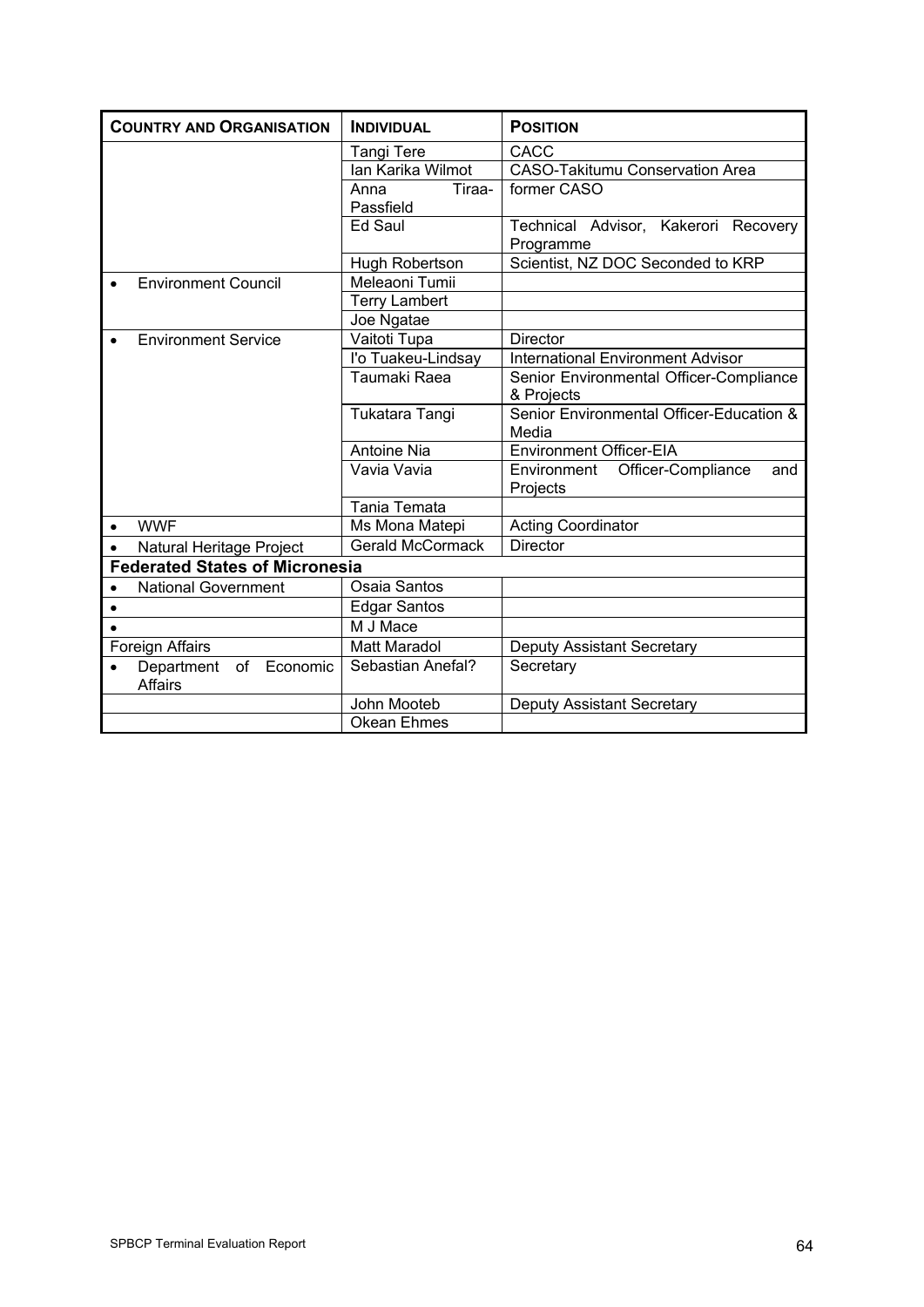# 8.4 Documentary Sources

Immediately prior to the first meeting of the Evaluation team the SPBCP "Secretariat" inventoried and reorganised their holdings of project documents into accessible box files. This collection is listed as "Inventory of SPBCP Documentation, June 2001, SPBCP." A package of hard copies including the Project Document, the PPDs and the Transition Plans, was provided for each team member. Most of the key documents were also available as e-copies $71$ , readily available to the team on request. The Inventory includes mainly Programme level documents. Studies, inventories and other CA documents are more fully listed in a CA Database on CD, along with basic information on each CA.

This annex summarises the main categories of documents consulted:

- Programme Plans. The Project Document, User Guidelines, Annual work Plans, Programmes and Budgets.
- Key Programme Reports. Mission Report, Quarterly Reports, (annual) Project Implementation Reports (PIRs), Annual Programme Reports, Technical & Management Advisory Group Reports (TMAG Reports), Project Performance Evaluation Reports (PPER), Multi-Partite (& earlier Tri-Partite) Review Meeting Reports (MPR Reports), Independent Mid-Term Evaluation Report and comments on this by TMAG and SPBCP, Performance Monitoring and Evaluation Reports, Guidelines for Conservation Area Project Review and Evaluation, and the Draft Transitional Strategy for SPBCP and SPREP.
- Financial Reports. Annual Financial Reports and Summaries, Financial Summary of Accounts.
- Training Reports. For most regional training workshops: Handout notes, Training evaluation reports.
- SPBCP Monitoring Documents and Related Material. Various guidelines, indicator reports, including CDs of material for terrestrial and marine monitoring workshops.
- Trust Fund Documents. Reports developing the ideas of Pacific Biodiversity Conservation Trust Fund.
- SPBCP Video Documentary. Conserving Pacific Heritage The role of the South Pacific Biodiversity Conservation Programme.
- SPBCP Newsletters. CASO Link and Call.
- Conference and Roundtables on Nature Conservation & Protected Areas in the Pacific Islands. Proceedings of Four Yearly Conferences and resulting Action Strategies for Nature Conservation. Pacific Islands Round Table for Nature Conservation Meeting Reports.
- SPBCP Articles, Papers, Case-studies & Presentations.
- Conservation Area Project Reports. CA Project Preparatory Documents, Annual and Quarterly Work Plans, Budgets and Reports (for CAPs visited by Team), CAP Transition Studies and Plans (all CAPs), Participatory Rural Appraisal Reports (where available for CAPs visited by Team), site Management Plans, Resource Inventories, and Income Generating Activities Assessments and Studies.
- Conservation Areas Database. Conservation Area Database. Microsoft (MS) Access'97© version. Held at SPREP with SPBCP and archives.

<span id="page-68-0"></span><sup>71</sup> Preparatory phase documents and early project documents were in some cases available in hard copy only.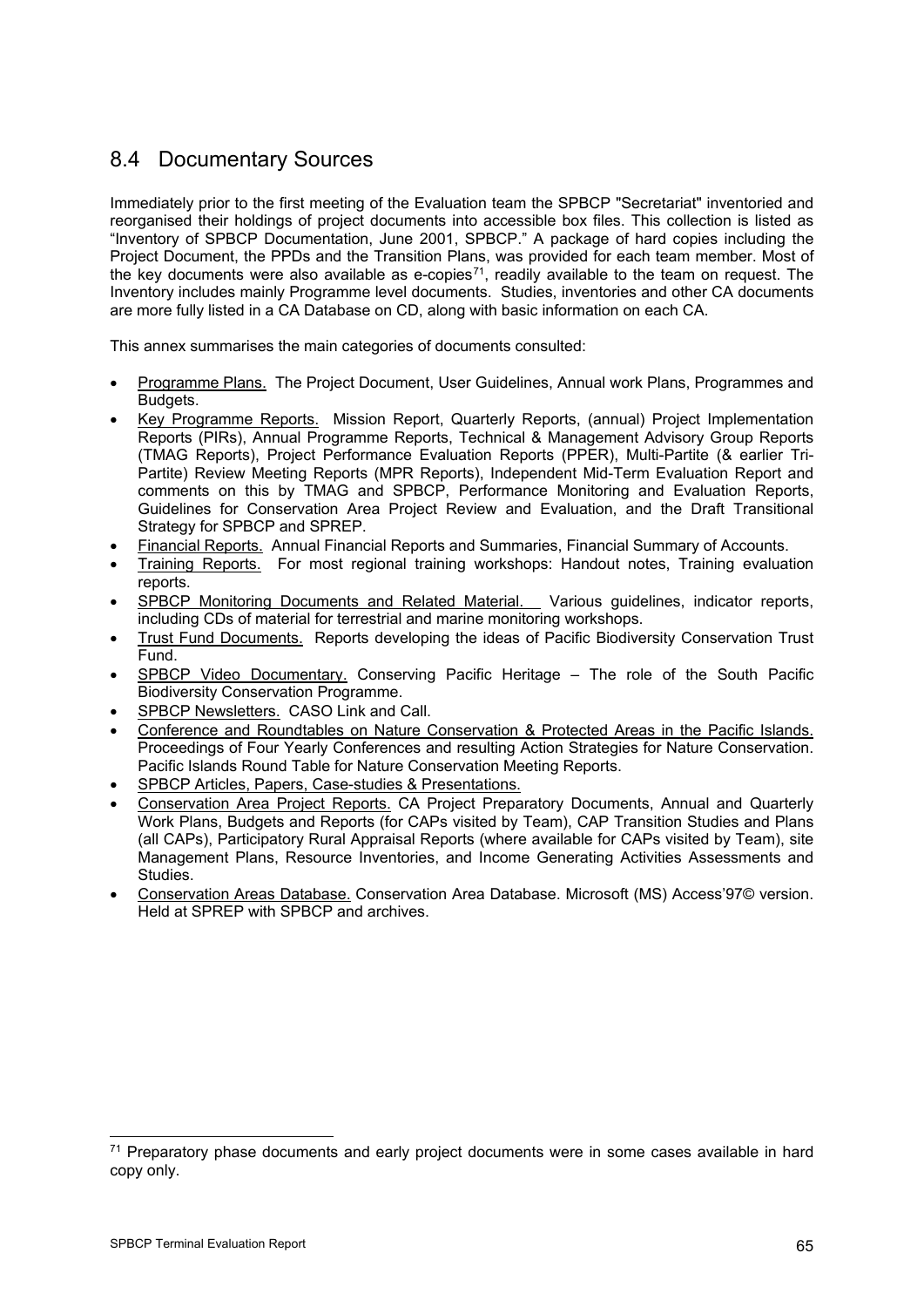# 8.5 Summary Assessment of the Status of Programme Activities as at October, 2001

| Code                 | Short form description                                                  | <b>Status</b>                                                             | Comment                                                                                                                                                                                                                                                    |
|----------------------|-------------------------------------------------------------------------|---------------------------------------------------------------------------|------------------------------------------------------------------------------------------------------------------------------------------------------------------------------------------------------------------------------------------------------------|
|                      |                                                                         |                                                                           |                                                                                                                                                                                                                                                            |
|                      | Immediate Objective 1:                                                  |                                                                           |                                                                                                                                                                                                                                                            |
| <b>Establish CAs</b> |                                                                         |                                                                           |                                                                                                                                                                                                                                                            |
|                      |                                                                         |                                                                           |                                                                                                                                                                                                                                                            |
| 1.1                  | <b>CA Projects</b>                                                      |                                                                           |                                                                                                                                                                                                                                                            |
|                      |                                                                         |                                                                           |                                                                                                                                                                                                                                                            |
| 1.1.1                | CA concepts prepared                                                    | 17 CA concepts prepared, in the form of<br>Project Preparation Documents. | The output intended was a concept document. However, the PPD format used was for a<br>project design. This forced a task of such complexity and magnitude that outsiders had to<br>prepare them and real community participation was impossible.           |
|                      |                                                                         |                                                                           |                                                                                                                                                                                                                                                            |
| 1.1.2                | CA concepts evaluated                                                   |                                                                           | Though a paper on legal and institutional aspects of community based resource<br>management was produced none of the community based conservation efforts underway<br>at the time of Project inception was evaluated.                                      |
|                      |                                                                         |                                                                           |                                                                                                                                                                                                                                                            |
| 1.1.3                | Assistance<br>with<br>project<br>design and<br>community<br>development | AIDAB (now AusAID) assistance provided                                    | "User Guidelines", produced in 1994 were useful.                                                                                                                                                                                                           |
|                      |                                                                         |                                                                           |                                                                                                                                                                                                                                                            |
| 1.1.4                | Establishment of CAs                                                    | Seventeen CAs initiated or supported.                                     | PD specified a target of 15 CAs. Seventeen were initiated or supported but none<br>established to the point of sustainability. Some were SPBCP initiatives; others had been<br>initiated by other agencies but were strengthened with SPBCP interventions. |
|                      |                                                                         |                                                                           |                                                                                                                                                                                                                                                            |
| 1.1.5                | 0f<br>Approval<br>CA<br>management-development<br>plans                 | Resource management plans prepared for<br>three CAs.                      | Three "management plans" produced but these are not plans for management. For other<br>CAs, PPDs seem to have been treated as de facto management plans though they did<br>not emerge from a community planning process as intended.                       |
| 1.1.6                | Assistance for CAs                                                      | A range of assistance was provided.                                       | Most assistance was in the matter of income generating ideas and measures, particularly<br>ecotourism. However, the release of funds was not done as specified in the PD, "as<br>agreed milestones are reached".                                           |
|                      |                                                                         |                                                                           |                                                                                                                                                                                                                                                            |
| 1.1.7                | Regular<br>monitoring<br>and<br>reporting                               | Reporting was undertaken.                                                 | Reporting proved a distracting burden for CASOs who were required to report on a<br>quarterly basis rather than the 4-6 months specified in the PD.                                                                                                        |
|                      |                                                                         |                                                                           |                                                                                                                                                                                                                                                            |
| 1.2                  | <b>CA Management Tools</b>                                              |                                                                           |                                                                                                                                                                                                                                                            |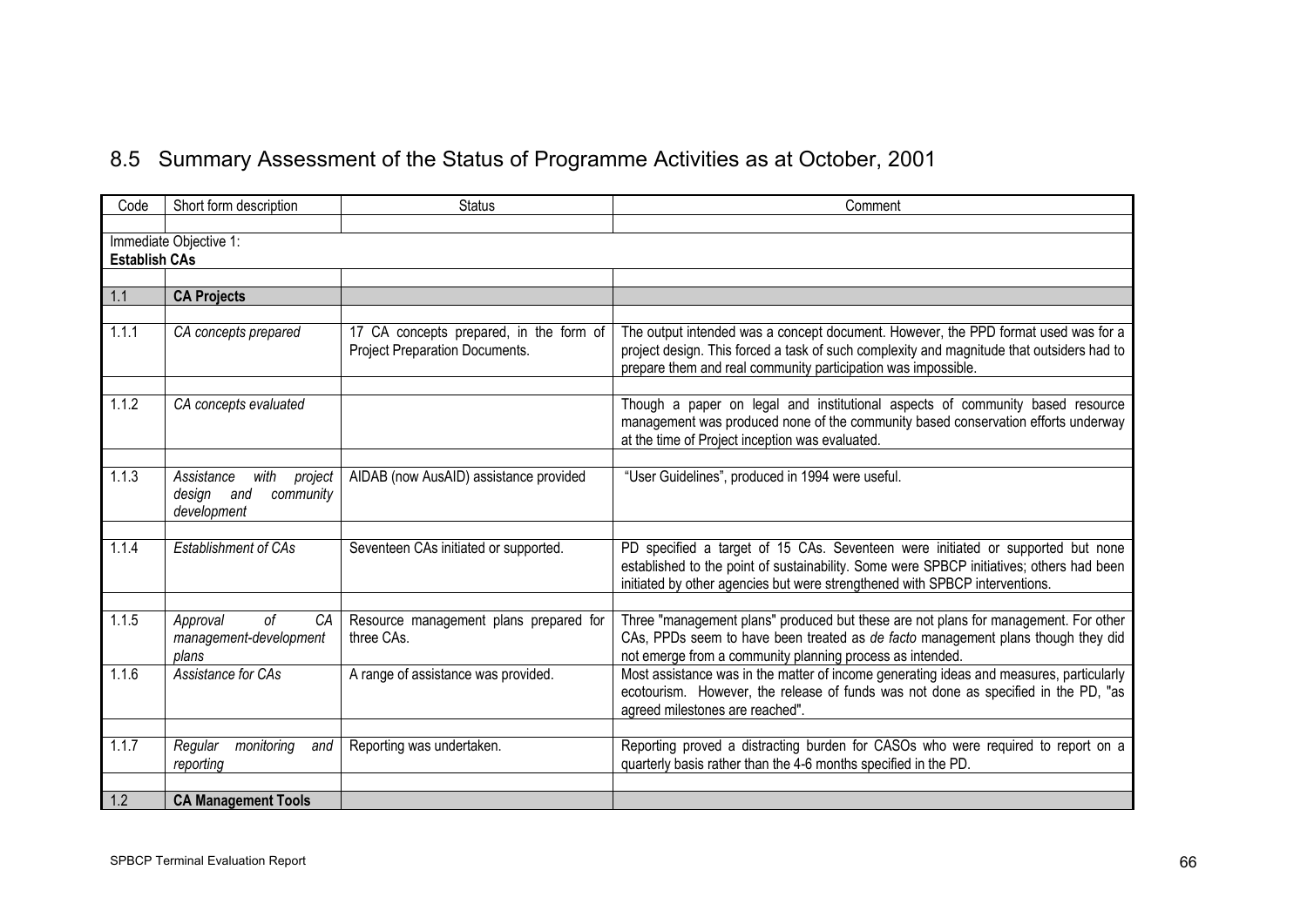| $\overline{1.2.1}$ | Guidelines and case studies<br>for CAs                                 | Some guidelines and case studies produced.                    | Described in the PD as "important  to make most use of the  initial CA Projects as<br>pilot schemes and demonstrations." Some of the experience was used in material on<br>which CASO training was based (as in 1997 and 1998 community based ecotourism<br>workshops for CAs). A series of products on the collection and use of baseline data in<br>CAs was produced, and ecotourism & IGA case studies. No publications capturing the<br>CA experience in planning, participation, development administration, or legal aspects<br>(subjects specified in the PD) emerged. |
|--------------------|------------------------------------------------------------------------|---------------------------------------------------------------|-------------------------------------------------------------------------------------------------------------------------------------------------------------------------------------------------------------------------------------------------------------------------------------------------------------------------------------------------------------------------------------------------------------------------------------------------------------------------------------------------------------------------------------------------------------------------------|
|                    |                                                                        |                                                               |                                                                                                                                                                                                                                                                                                                                                                                                                                                                                                                                                                               |
| 1.2.2              | institutional<br>and<br>Legal<br>options for CAs                       | A report produced (SPREP Series No.79).                       |                                                                                                                                                                                                                                                                                                                                                                                                                                                                                                                                                                               |
|                    |                                                                        |                                                               |                                                                                                                                                                                                                                                                                                                                                                                                                                                                                                                                                                               |
| 1.3                | <b>Coordination Groups</b>                                             |                                                               |                                                                                                                                                                                                                                                                                                                                                                                                                                                                                                                                                                               |
|                    |                                                                        |                                                               |                                                                                                                                                                                                                                                                                                                                                                                                                                                                                                                                                                               |
| 1.3.1              | effective<br>Form<br>an<br>coordination group for each<br>СA           | Coordination groups formed for all but two<br>CA <sub>s</sub> | Understandably, the form of these co-ordination groups varied according to local<br>circumstances. Closer consideration of social structures and local decision making as a<br>basis for the formation of CACCs would have improved their prospects. Their<br>effectiveness was weakened by inadequate capacity building and by the strong CASO<br>role that developed and which tended to undermine CACC authority.                                                                                                                                                          |
|                    |                                                                        |                                                               |                                                                                                                                                                                                                                                                                                                                                                                                                                                                                                                                                                               |
| 1.4                | <b>CA Management Planning</b>                                          |                                                               |                                                                                                                                                                                                                                                                                                                                                                                                                                                                                                                                                                               |
|                    |                                                                        |                                                               |                                                                                                                                                                                                                                                                                                                                                                                                                                                                                                                                                                               |
| 1.4.1              | Support coordinating group<br>in surveys and participatory<br>planning | Support provided.                                             | SPBCP supported some CAs by hiring consultants to undertake survey work,<br>participatory studies and planning. But this was not "participatory<br>planning".                                                                                                                                                                                                                                                                                                                                                                                                                 |
|                    |                                                                        |                                                               |                                                                                                                                                                                                                                                                                                                                                                                                                                                                                                                                                                               |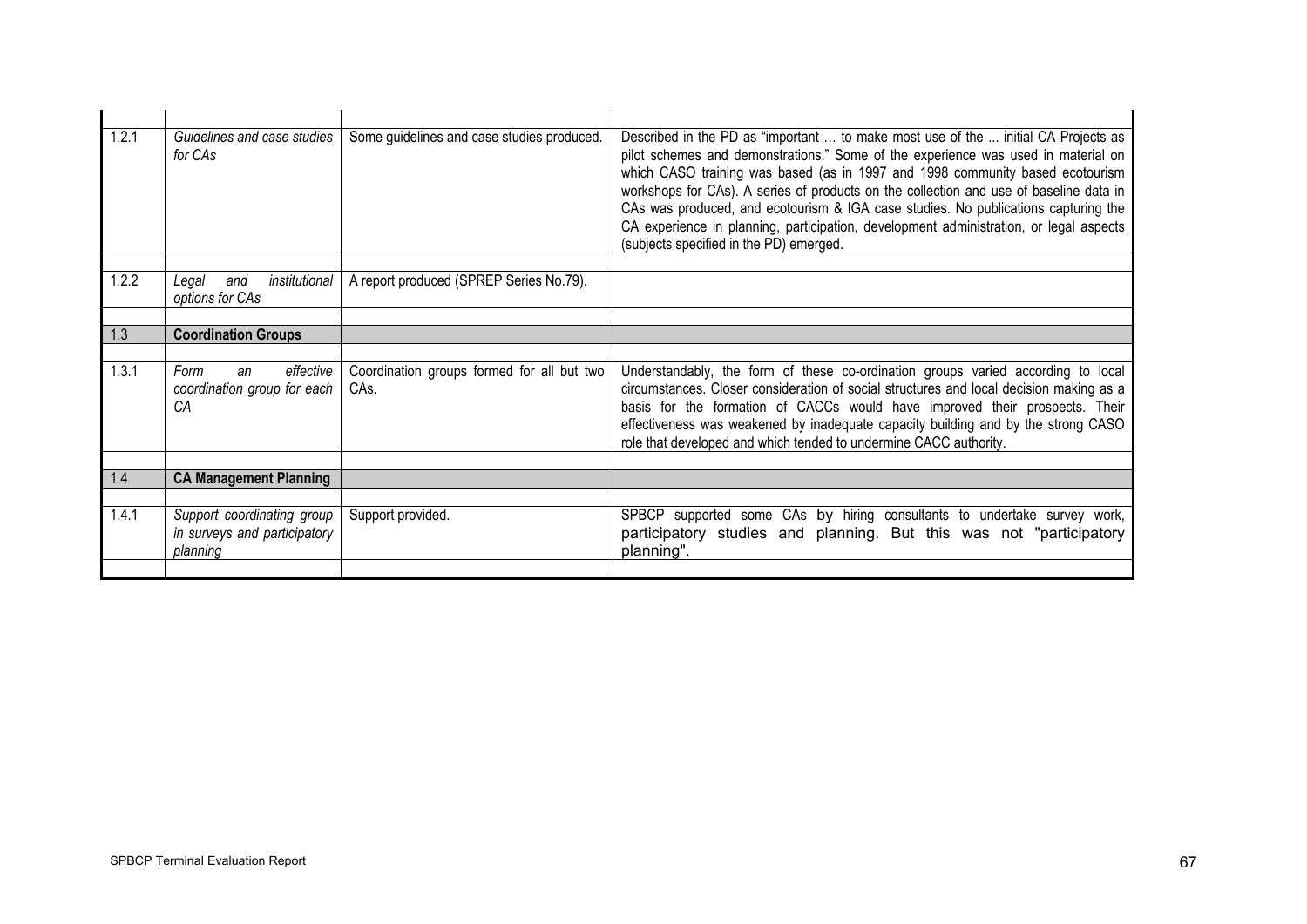| 1.4.2                                                          | Facilitate development and<br>endorsement of CA plans                                        | A form of planning was facilitated.     | This item addressed by the PPDs referred to above at 1.1.1.                                                                                                                                                                                                                                   |
|----------------------------------------------------------------|----------------------------------------------------------------------------------------------|-----------------------------------------|-----------------------------------------------------------------------------------------------------------------------------------------------------------------------------------------------------------------------------------------------------------------------------------------------|
| 1.4.3                                                          | Assist endorsement<br>and<br>CA<br>ratification<br>οf<br>management plans                    | Partially implemented.                  | CA Project development did not in any case reach the stage where the PD expectation of<br>"recognition of the CA plan in local and national environment and development<br>strategies" could be addressed.                                                                                    |
| 1.4.4                                                          | Facilitate CA planning and<br>decision-making<br>by<br>coordinating group                    | Some progress.                          | Most CACCs were not sufficiently well based, and nor were they adequately resourced to<br>be effective. The "participatory process" envisaged by the PD was not in place.                                                                                                                     |
| 1.5                                                            | Ecologically<br><b>Sustainable</b><br><b>Development</b>                                     |                                         |                                                                                                                                                                                                                                                                                               |
| 1.5.1                                                          | Support<br>assessment<br>- of<br>resource uses and income<br>generation in and around<br>CAs | This activity carried out for most CAs. | Relatively little attention to "social" aspects and the focus of attention was on existing<br>resource uses in the CA rather than "in and around" as specified in the PD. IGA and<br>potential IGA activity received most attention, at the cost of assisting with subsistence<br>activities. |
|                                                                |                                                                                              |                                         |                                                                                                                                                                                                                                                                                               |
| 1.5.2                                                          | Provide<br>technical<br>capital<br>assistance,<br>and<br>seed funding for ESD                | This was done in about half of the CAs. | The emphasis was appropriately on capacity building and technical assistance, as<br>specified in the PD. Enterprise proposals prepared with help from SPBCP were in some<br>cases successful in leveraging funding for capital inputs.                                                        |
|                                                                |                                                                                              |                                         |                                                                                                                                                                                                                                                                                               |
| Immediate Objective 2:<br><b>Regional Species Conservation</b> |                                                                                              |                                         |                                                                                                                                                                                                                                                                                               |
|                                                                |                                                                                              |                                         |                                                                                                                                                                                                                                                                                               |
| 2.1                                                            | <b>Species Protection</b>                                                                    |                                         |                                                                                                                                                                                                                                                                                               |
| 2.1.1                                                          | Part-funding of Programme<br><b>Officer (Species Protection)</b>                             | Implemented.                            | 50% funding provided for the duration of the SPBCP as provided for in the PD.                                                                                                                                                                                                                 |
| 2.1.2                                                          | Initial funding for regional<br>conservation<br>species<br>strategies                        | Implemented.                            | Funds were made available as planned, and leveraged from other sources, for species<br>conservation strategies for marine mammals, marine turtles, and birds. Additional funds<br>(not from SPBCP) enabled SPREP to prepare an invasive alien species strategy.                               |
| Immediate Objective 3:                                         |                                                                                              |                                         |                                                                                                                                                                                                                                                                                               |
| <b>Identification of CAs</b>                                   |                                                                                              |                                         |                                                                                                                                                                                                                                                                                               |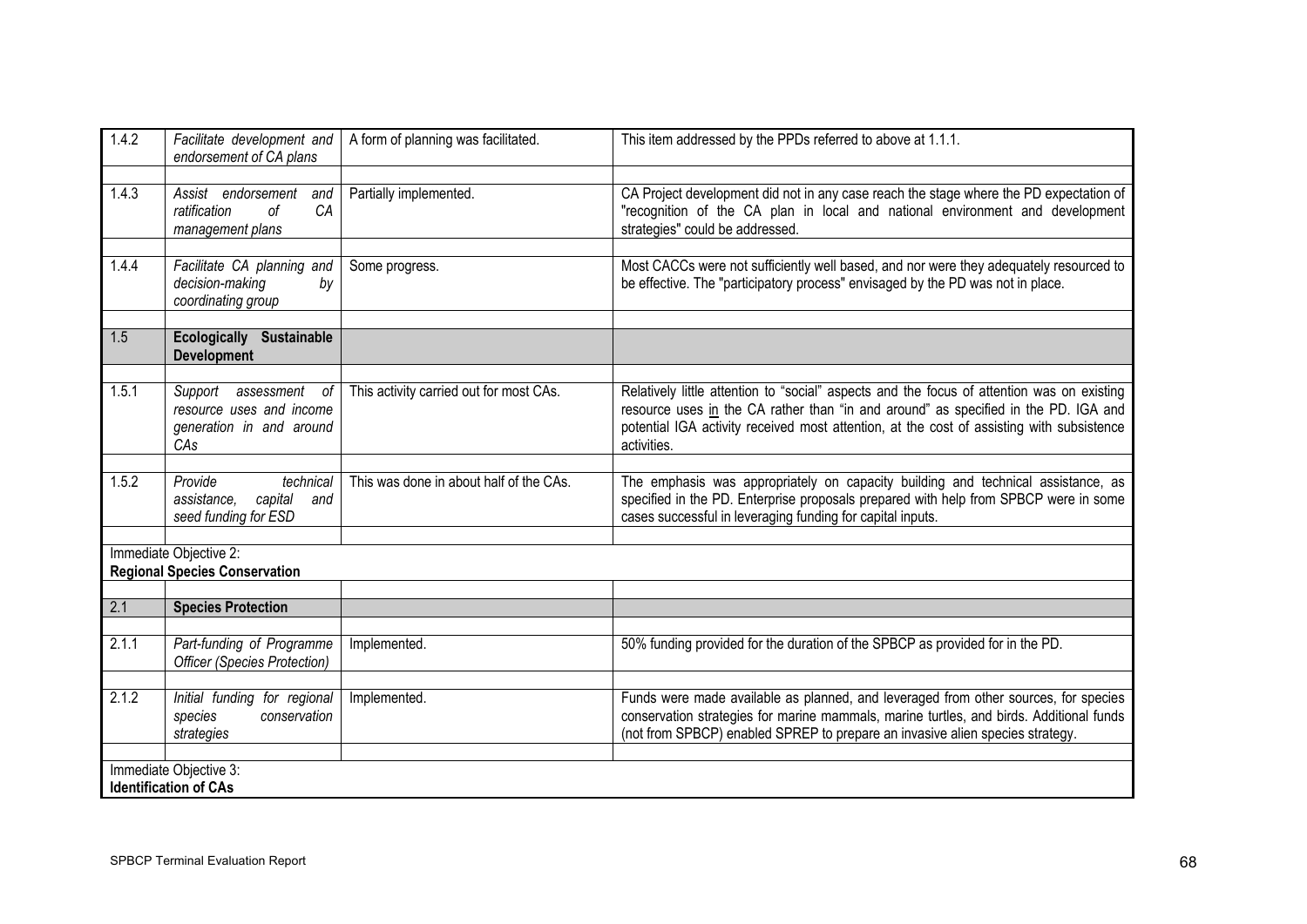| 3.1   | <b>Information</b>                                                                                                                          |                                                                                                                              |                                                                                                                                                                                                                                                                                                                                                                                                                                                               |
|-------|---------------------------------------------------------------------------------------------------------------------------------------------|------------------------------------------------------------------------------------------------------------------------------|---------------------------------------------------------------------------------------------------------------------------------------------------------------------------------------------------------------------------------------------------------------------------------------------------------------------------------------------------------------------------------------------------------------------------------------------------------------|
|       |                                                                                                                                             |                                                                                                                              |                                                                                                                                                                                                                                                                                                                                                                                                                                                               |
| 3.1.1 | Overviews of regional and<br>national biodiversity                                                                                          | Regional overviews of terrestrial and of<br>marine biodiversity produced. Some national<br>overviews may have been produced. | Regional terrestrial and marine overviews prepared. The former offered some useful<br>information and good advice, thought the treatment of biodiversity in the marine overview<br>was not relevant to the SPBCP. Some national overviews said to have been prepared but<br>these could not be found during the Terminal Evaluation. Data derived from this activity<br>were an inadequate basis for the "resource library and database" envisaged in the PD. |
| 3.1.2 | Recording<br><sub>of</sub><br>issues,<br>constraints,<br>options<br>regarding<br>biodiversity<br>conservation in participating<br>countries | Uncertain result.                                                                                                            | Difficult to identify a success indicator for this Activity. These matters were documented<br>on a CA Project basis (in PPDs) but no country-based or sub-regional treatment of this<br>subject matter was sighted during the Terminal Evaluation.                                                                                                                                                                                                            |
| 3.1.3 | Review results of<br>other<br>biodiversity studies                                                                                          | Undertaken for CA Projects as part of PPDs.                                                                                  |                                                                                                                                                                                                                                                                                                                                                                                                                                                               |
| 3.2   | Identification<br>CA<br>and<br><b>Evaluation</b>                                                                                            |                                                                                                                              |                                                                                                                                                                                                                                                                                                                                                                                                                                                               |
|       |                                                                                                                                             |                                                                                                                              |                                                                                                                                                                                                                                                                                                                                                                                                                                                               |
| 3.2.1 | Assist<br>review<br>0f<br>CA<br>proposals                                                                                                   | This activity undertaken.                                                                                                    |                                                                                                                                                                                                                                                                                                                                                                                                                                                               |
|       |                                                                                                                                             |                                                                                                                              |                                                                                                                                                                                                                                                                                                                                                                                                                                                               |
| 3.2.2 | Develop clear criteria to<br>evaluate and select CAs                                                                                        | No clear system/process recognisable.                                                                                        | Criteria not developed beyond those used in the PA phase. Proposals presented in<br>various forms to TMAG for sanction, but TMAG and MPRs roles in this unclear. No<br>"specific milestones" as a basis for internal "evaluation" as specified in the PD.                                                                                                                                                                                                     |
|       |                                                                                                                                             |                                                                                                                              |                                                                                                                                                                                                                                                                                                                                                                                                                                                               |
| 3.2.3 | Evaluate<br>CA<br>proposals<br>against criteria                                                                                             | Undertaken by SPBCP<br>management in<br>conjunction with countries.                                                          |                                                                                                                                                                                                                                                                                                                                                                                                                                                               |
| 3.2.4 | Select<br>CAs<br>for                                                                                                                        | 17 CAs selected out of 29 proposals.                                                                                         | CAs selected to give widespread regional representation, and to include a wide range of                                                                                                                                                                                                                                                                                                                                                                       |
|       | implementation                                                                                                                              |                                                                                                                              | ecosystems and biodiversity-people interactions.                                                                                                                                                                                                                                                                                                                                                                                                              |
|       | Immediate Objective 4:                                                                                                                      |                                                                                                                              |                                                                                                                                                                                                                                                                                                                                                                                                                                                               |
|       | Improved awareness of biodiversity and its conservation                                                                                     |                                                                                                                              |                                                                                                                                                                                                                                                                                                                                                                                                                                                               |
| 4.1   | <b>CA and SPBCP Publicity</b>                                                                                                               |                                                                                                                              |                                                                                                                                                                                                                                                                                                                                                                                                                                                               |
|       |                                                                                                                                             |                                                                                                                              |                                                                                                                                                                                                                                                                                                                                                                                                                                                               |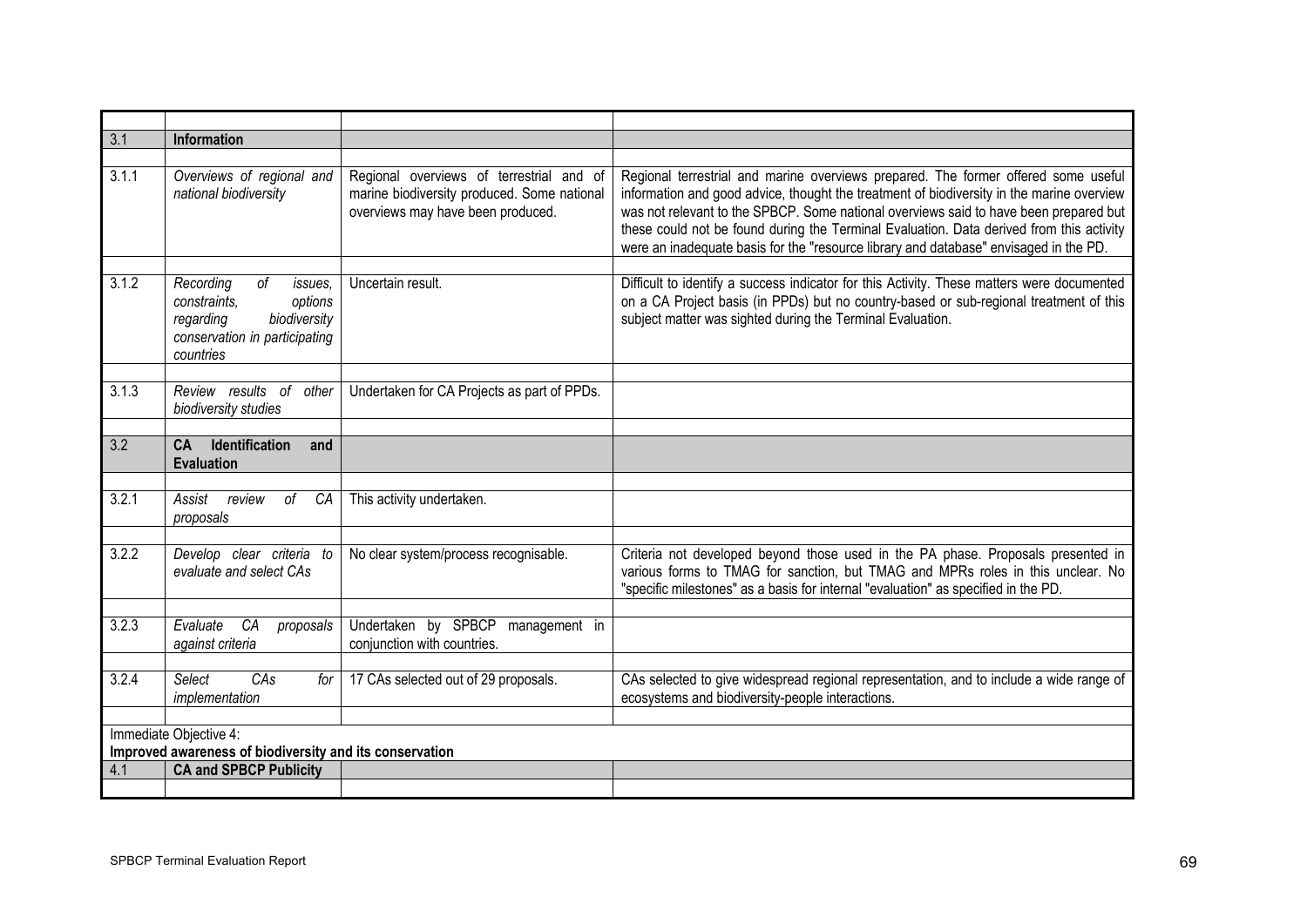| 4.1.1 | Publicise CA concept so as<br>to elicit public support              | The SPBCP was promoted among agencies<br>addressing biodiversity conservation.     | To be truly effective the SPBCP concept needed to be brought to the attention of<br>audiences outside the "nature conservation" circle.                                                                                                                                   |
|-------|---------------------------------------------------------------------|------------------------------------------------------------------------------------|---------------------------------------------------------------------------------------------------------------------------------------------------------------------------------------------------------------------------------------------------------------------------|
|       |                                                                     |                                                                                    |                                                                                                                                                                                                                                                                           |
| 4.2   | CA<br><b>Information</b><br>for<br><b>Projects</b>                  |                                                                                    |                                                                                                                                                                                                                                                                           |
|       |                                                                     |                                                                                    |                                                                                                                                                                                                                                                                           |
| 4.2.1 | Support preparation and<br>dissemination of materials<br>in each CA | Most CAs well publicised locally.                                                  | CASOs were active in transferring information to local communities (and, in some<br>instances, schools). SPBCP/SPREP produced good standard of support material. All<br>documentation was in English. Results would have been enhanced through use of local<br>languages. |
|       |                                                                     |                                                                                    |                                                                                                                                                                                                                                                                           |
|       | Immediate Objective 5:                                              | Improved Capacities and Cooperation for Conservation of South Pacific Biodiversity |                                                                                                                                                                                                                                                                           |
|       |                                                                     |                                                                                    |                                                                                                                                                                                                                                                                           |
| 5.1   | <b>Training and Institutional</b><br><b>Strengthening</b>           |                                                                                    |                                                                                                                                                                                                                                                                           |
|       |                                                                     |                                                                                    |                                                                                                                                                                                                                                                                           |
| 5.1.1 | training:<br>In-country<br>biodiversity<br>conservation<br>and CAs  | Training undertaken.                                                               | Training activities conducted are listed in the Terminal Evaluation report at Table 11.<br>Focus on in-country training was not achieved, as regional workshops were the norm.<br>This weakened the effectiveness of the training.                                        |
|       |                                                                     |                                                                                    |                                                                                                                                                                                                                                                                           |
| 5.1.2 | СA<br>Project<br>personnel<br>training                              | Training undertaken.                                                               | See comment on 5.1.1.                                                                                                                                                                                                                                                     |
|       |                                                                     |                                                                                    |                                                                                                                                                                                                                                                                           |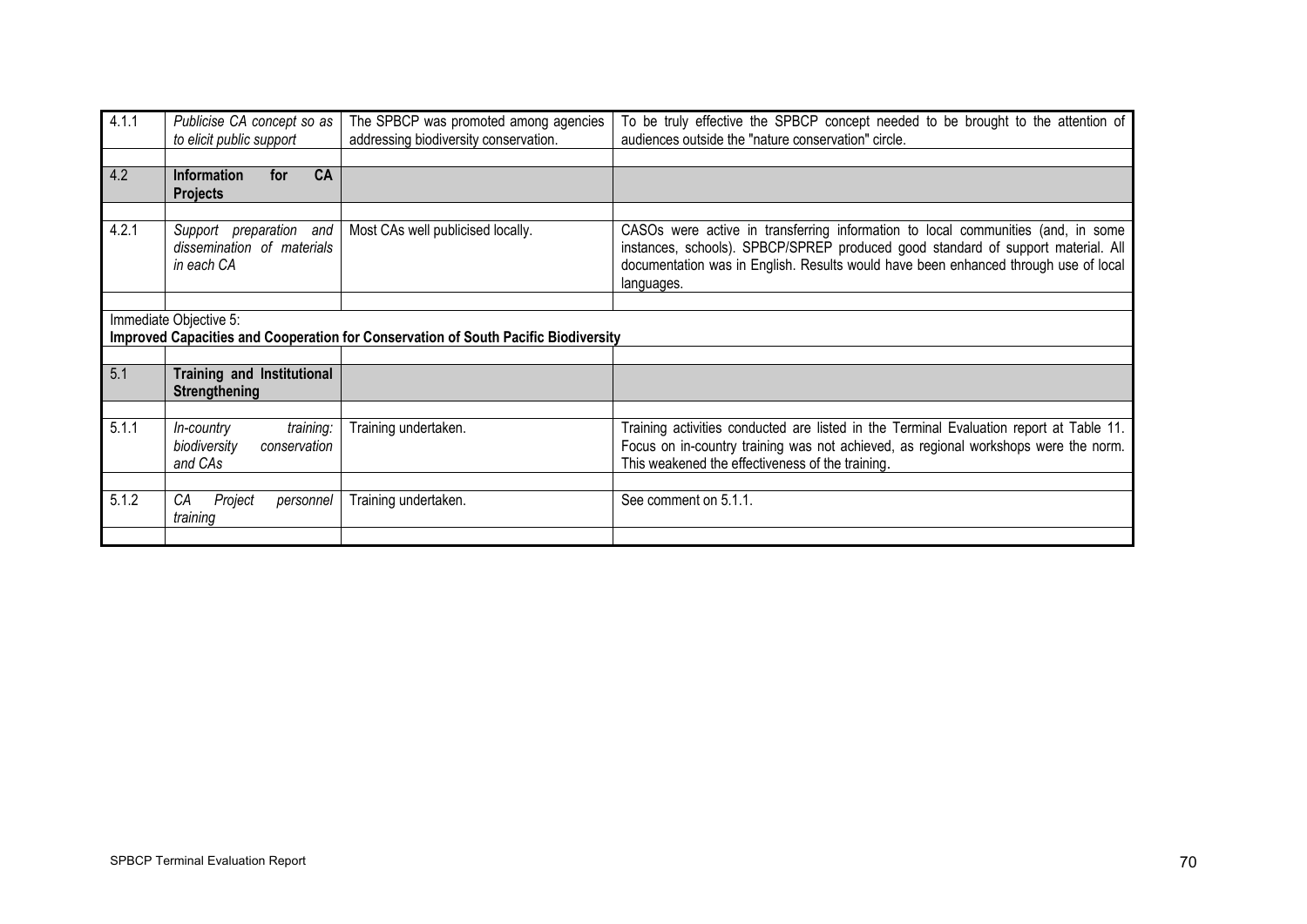| 5.1.3 | Courses, study tours re<br>conservation & sustainable<br>use of renewable resources       | Study<br>and<br>tours<br>resource<br>management/ecotourism<br>courses<br>undertaken.             | Study tours for CASOs and for some CACC members were welcomed by participants<br>and appear to have been productive.                                                                                                                                                                                           |
|-------|-------------------------------------------------------------------------------------------|--------------------------------------------------------------------------------------------------|----------------------------------------------------------------------------------------------------------------------------------------------------------------------------------------------------------------------------------------------------------------------------------------------------------------|
| 5.1.4 | Guidelines to assess NGO<br>capacity                                                      | Not undertaken.                                                                                  | SPREP not enthusiastic about engaging NGOs in the SPBCP.                                                                                                                                                                                                                                                       |
| 5.2   | <b>Practical</b><br><b>Biodiversity Policies</b>                                          |                                                                                                  |                                                                                                                                                                                                                                                                                                                |
| 5.2.1 | policy-oriented<br>Assist<br>studies<br>biodiversity<br>оf<br>conservation                | Appears not to have been undertaken.                                                             |                                                                                                                                                                                                                                                                                                                |
| 5.2.2 | Reports on technical and<br>policy aspects of<br>the<br><b>SPBCP</b>                      | Partially done?                                                                                  | PD required a report each year, including an important final project year (1996, as<br>originally planned) "analysis of SPBCP lessons, resulting in well-evaluated and guided<br>options for establishing and managing CAs." This important report was not produced.                                           |
| 5.3   | <b>Accessible Information</b>                                                             |                                                                                                  |                                                                                                                                                                                                                                                                                                                |
|       |                                                                                           |                                                                                                  |                                                                                                                                                                                                                                                                                                                |
|       |                                                                                           |                                                                                                  |                                                                                                                                                                                                                                                                                                                |
| 5.3.1 | Databanks at CA, national<br>regional<br>levels<br>and<br>supporting management of<br>CAs | Undertaken, though not consolidated.                                                             | PD specified "information on CAs, sustainable development." PPDs include much useful<br>information. Database CD recently produced. Information on individual CA Projects held<br>in Apia and countries/CAs needs inventorying and archiving. CASOLink/CALL<br>newsletters a useful repository of information. |
| 5.3.2 | interpretation,<br>Assist<br>analysis and use of data for<br>"environmental matters"      | Some late progress.                                                                              | Late exercise in developing and trialling a community based monitoring and evaluation<br>system represents an achievement. However there was no progress in respect of the<br>PD-stipulated "Government, NGO, and regional organisations capacities strengthened".                                             |
| 5.4   | Conservation<br><b>Regional</b><br><b>Network</b>                                         |                                                                                                  |                                                                                                                                                                                                                                                                                                                |
|       |                                                                                           |                                                                                                  |                                                                                                                                                                                                                                                                                                                |
| 5.4.1 | Consult/collaborate<br>with<br>biodiversity<br>conservation<br>organisations              | <b>SPBCP</b><br>played<br>important<br>role<br>in<br>establishment and operation of Round Table. | Roundtable involvement at the level of "project manager". Desirable to have higher<br>profile in line with SPREP's core role here.                                                                                                                                                                             |
|       |                                                                                           |                                                                                                  |                                                                                                                                                                                                                                                                                                                |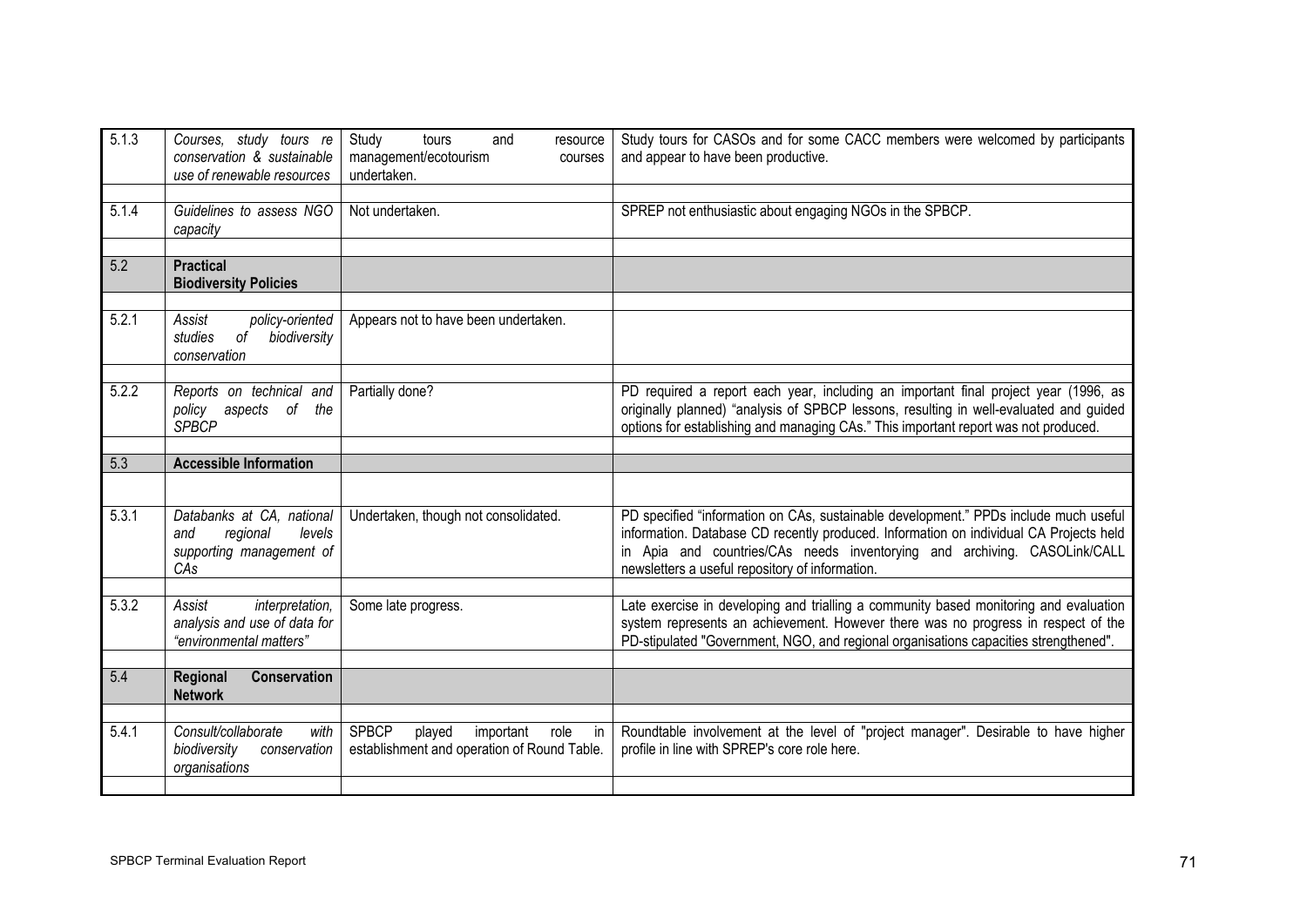| 5.4.2 | Support<br>biodiversity<br>conterences | regional<br>conservation | Activity undertaken as per PD expectations. | Support provided to Regional Conferences on Nature Conservation in the Pacific and<br>participation by SPBCP staff and CA Projects staff in some other regional activities. |
|-------|----------------------------------------|--------------------------|---------------------------------------------|-----------------------------------------------------------------------------------------------------------------------------------------------------------------------------|
|       |                                        |                          |                                             |                                                                                                                                                                             |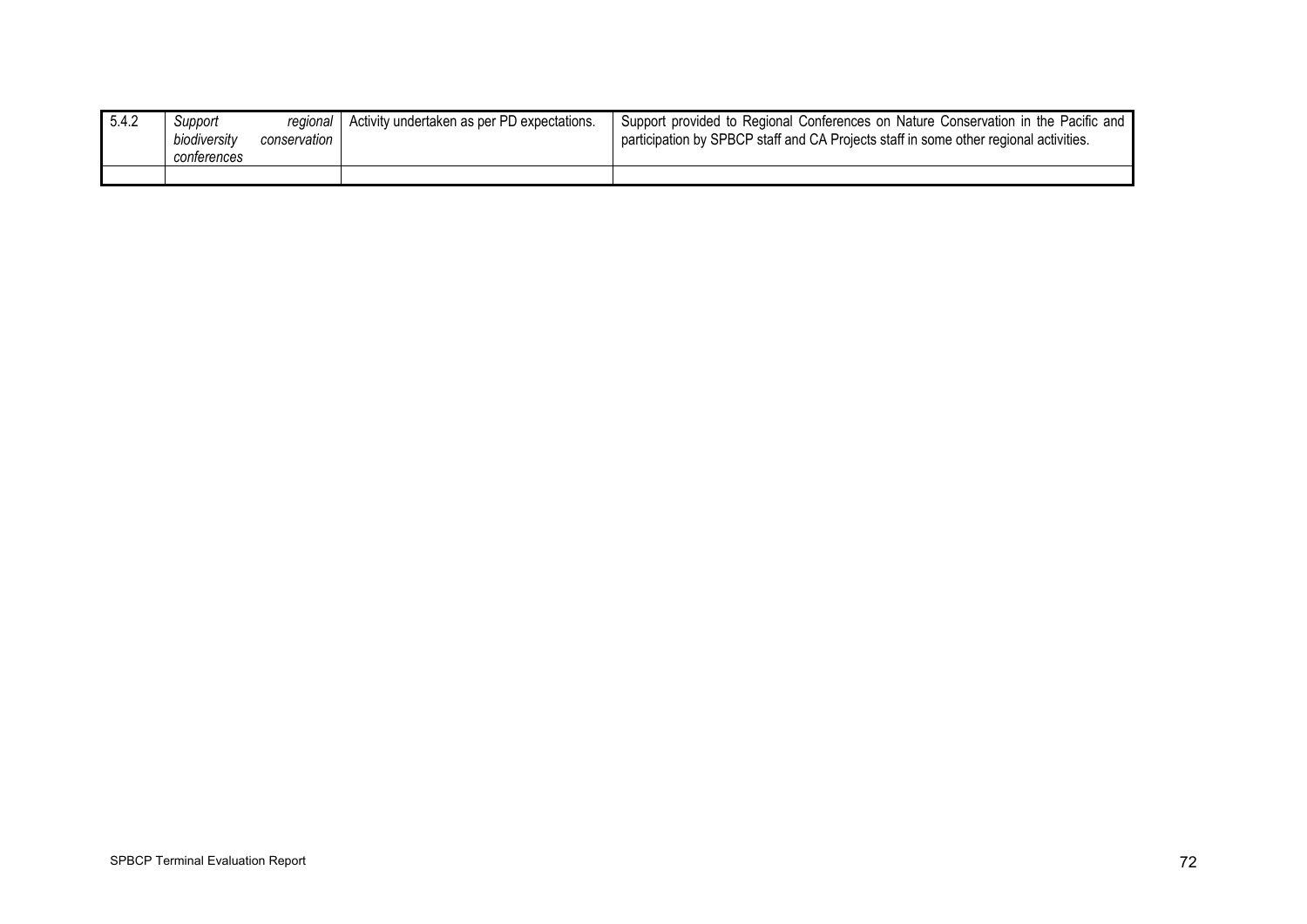## 8.6 Conservation Areas in Relation to "Key Concept Elements"

#### Key Concept Element 1 – Area-based conservation

In a number of cases, the actual geographic area being considered within a CA is not clear. In some, the area and its boundaries seem to be accepted locally but have not been formally described, surveyed or marked on the ground. In more serious cases, the project has not yet managed to specify and secure agreement from relevant stakeholders on the exact extent or boundaries of the area to be included within the CA.

The requirement for CAs to be sufficiently large to "maintain ecological integrity... be ecologically viable" (Project Document) does not appear to be have been assessed with any rigour during the selection, designation or development of any CA. Intuitively, this essential criterion is probably met by 10 of the 17 CAs (Pohnpei, Utwe-Walung, Koroyanitu, North Tarawa, Jaluit Atoll, Rock Islands, Uafato, Komarindi, Ha'apai, Vatthe), although this is based on unresolved ideas of the location of the boundaries of some areas. The other seven CAs require closer assessment before it can be determined whether or not they meet this criterion.

The size of proposed CAs was discussed as an issue by the TMAG on only two occasions: in 1994 (TMAG2), when the proposal to support establishment of a CA over the 59 (62) islands of the Ha'apai Island Group in Tonga was endorsed, although the question was raised by one member whether it might be better to start with a smaller area. Also in 1994 (TMAG2) the initial proposal to conserve the Folaha mangrove forest was considered to cover too small an area to meet the SPBCP criterion. TMAG suggested the concept be expanded to include the adjacent lagoon and land areas, but this area was dropped in favour of Ha'apai.

Evaluation of the SPBCP performance in relation to this and other CA site selection and project design criteria is made difficult by the uncertain procedure applied to the site identification, proposal and selection process and to subsequent documentation. Proposals received by SPBCP do not seem to have been systematically assessed against the concept selection criteria and no clear record kept of the appraisal or provided to the country agency that had submitted the proposal.

It would have been valuable for SPBCP management and TMAG, and to provide clear feedback to each proponent, to have had a simple assessment table completed for each proposal, recording its appraisal against each criterion and the subsequent decision on whether to adopt the proposal or refer it back for further development. If the proposal was revised, the assessment table could have been simply updated to provide a permanent record.

The area characteristics of the CAs are summarised here.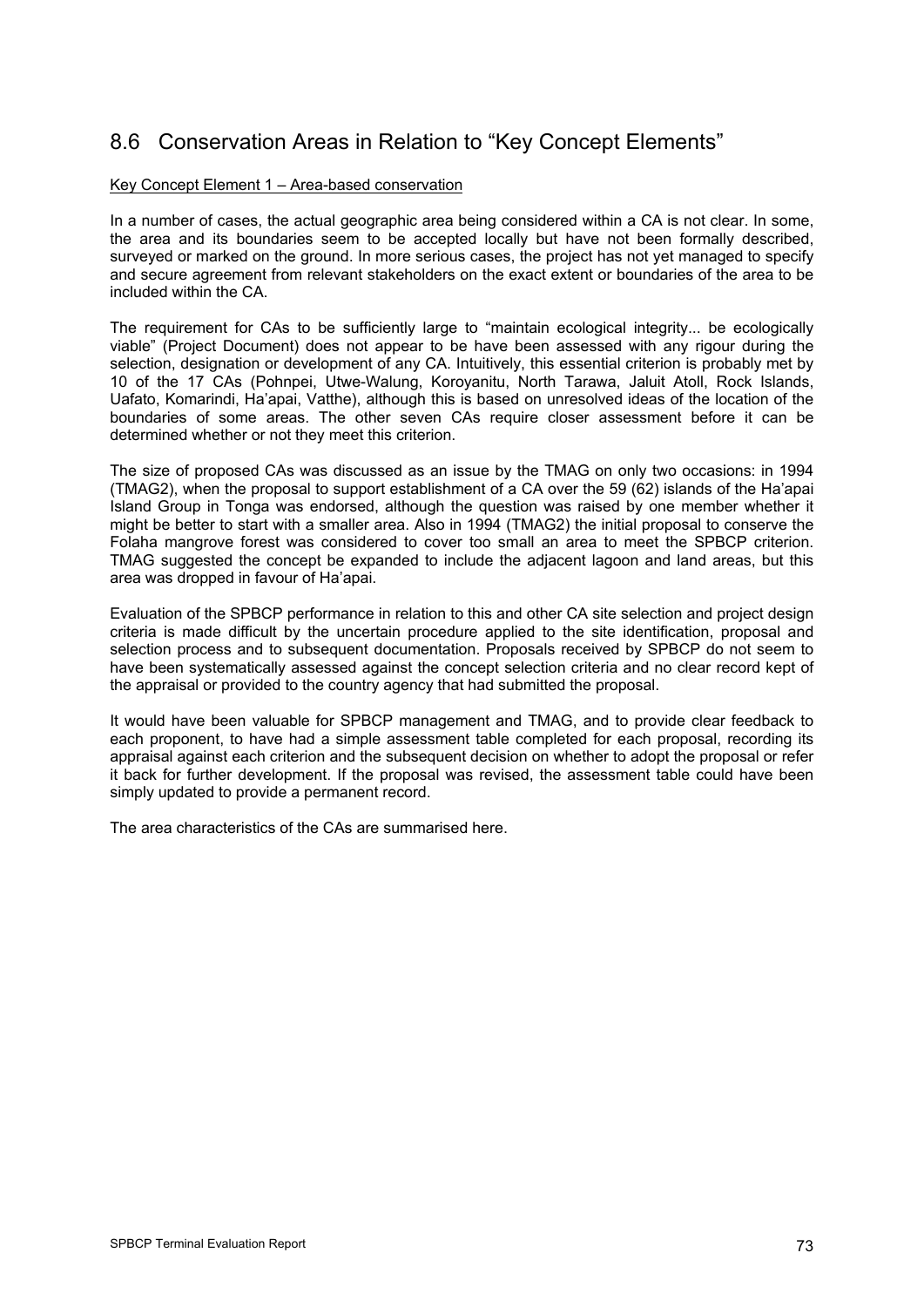|                | <b>CA Project</b> | Specific natural area | Surveyed and marked                                                          | Coherent<br>ecological |
|----------------|-------------------|-----------------------|------------------------------------------------------------------------------|------------------------|
|                |                   |                       | boundary and size                                                            | whole                  |
| 1              | Takitumu          | ves                   |                                                                              |                        |
| $\overline{2}$ | Pohnpei           |                       | area designated, survey<br>underway                                          | ves                    |
| $\overline{3}$ | Utwe-Walung       | ves                   | no                                                                           | ves                    |
| 4              | Koroyanitu        | yes                   |                                                                              | yes                    |
| $\sqrt{5}$     | Kiritimati        | ves                   |                                                                              |                        |
| $\,6\,$        | North Tarawa      | ves                   |                                                                              |                        |
| $\overline{7}$ | Jaluit Atoll      | ves                   |                                                                              |                        |
| 8              | Huvalu Forest     | yes                   |                                                                              |                        |
| 9              | Ngaremeduu        | yes                   | area designated but not<br>surveyed                                          | yes                    |
|                |                   |                       | designated<br>and<br>area<br>surveyed but not yet<br>marked. Survey<br>still | yes                    |
| 10             | Rock Islands      | ves                   | needs to be verified                                                         |                        |
| 11             | Sa'anapu-Sataoa   | ves                   |                                                                              |                        |
| 12             | Uafato            | yes                   |                                                                              |                        |
| 13             | Arnavon Islands   | yes                   |                                                                              |                        |
| 14             | Komarindi         | yes                   |                                                                              |                        |
| 15             | Ha'apai           | yes                   |                                                                              |                        |
| 16             | Funafuti          | yes                   |                                                                              |                        |
| 17             | Vatthe            | yes                   | no                                                                           | ves                    |

### Table 5: Area Characteristics of SPBCP-supported Conservation Areas

#### Key Concept Element 2 – Important Biological Diversity

The project design required the proposed areas to encompass "nationally or regionally significant examples of one or more ecosystems of global conservation concern" (Category I Criterion). Clearly the aim here was to give priority to sites encompassing each country's "richest" or "most valued" examples of coral reef, mangrove, rainforest or comparable ecosystems. In addition, optional site selection criteria included containing "high levels of biological diversity and ecological complexity" and importance "for survival of endemic, rare or threatened species".

These characteristics for each SPBCP-supported CA are summarised below, in a way that demonstrates that all 17 CA sites meet the criterion of important biological diversity. Some of the sites are exceptional.

### Table 6: CAs in Relation to Selection Criteria Specified in the Project Document (maximum score 3).

| <b>Conservation Area</b>    | <b>Contains</b><br>significant<br>ecology and is<br>large enough | Wide range of<br>people-<br>resources<br>interactions | High levels of<br>diversity<br>and<br>complexity | Important<br>for<br>survival<br>οf<br>certain species | under<br>Area<br>threat |
|-----------------------------|------------------------------------------------------------------|-------------------------------------------------------|--------------------------------------------------|-------------------------------------------------------|-------------------------|
|                             |                                                                  |                                                       |                                                  |                                                       |                         |
| Takitumu                    | $\star$                                                          | $\star$                                               | $\star$                                          | $***$                                                 | $\star$                 |
| Utwe-Walung                 | $***$                                                            | $***$                                                 | $***$                                            | $***$                                                 | $**$                    |
| Pohnpei<br>Watershed        | $***$                                                            | $***$                                                 | $***$                                            | $**$                                                  | $***$                   |
| Management<br>and           |                                                                  |                                                       |                                                  |                                                       |                         |
| <b>Environment Project</b>  |                                                                  |                                                       |                                                  |                                                       |                         |
| Koroyanitu Natural Heritage | $***$                                                            | $***$                                                 | $***$                                            | $**$                                                  | $***$                   |
| Park                        |                                                                  |                                                       |                                                  |                                                       |                         |
| North Tarawa                | $**$                                                             | $***$                                                 | $**$                                             | າ                                                     | $**$                    |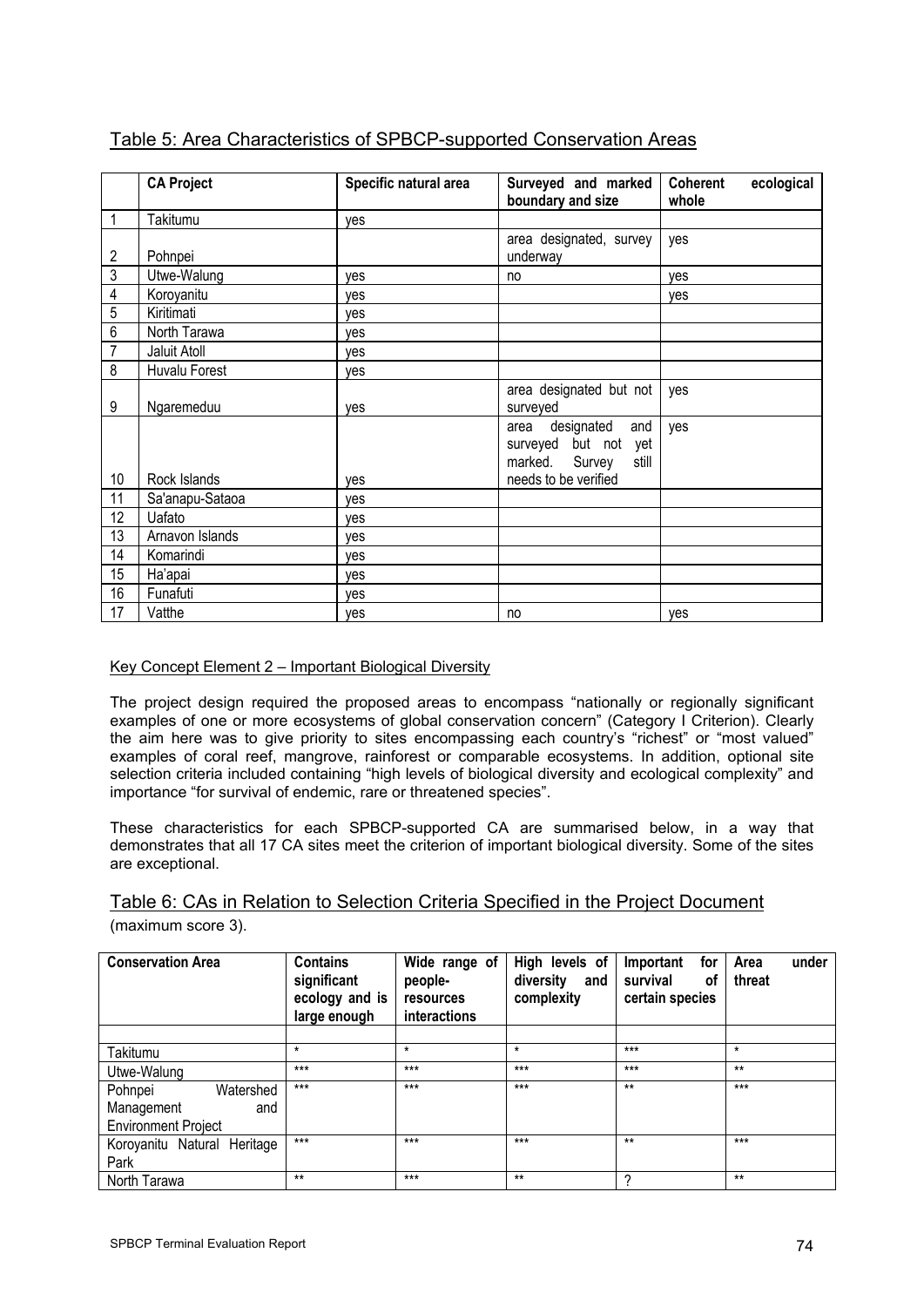| <b>Conservation Area</b> | <b>Contains</b><br>significant<br>ecology and is<br>large enough | Wide range of<br>people-<br>resources<br>interactions | High levels of<br>diversity<br>and<br>complexity | for<br>Important<br>survival<br>0f<br>certain species | under<br>Area<br>threat |
|--------------------------|------------------------------------------------------------------|-------------------------------------------------------|--------------------------------------------------|-------------------------------------------------------|-------------------------|
|                          | $***$                                                            |                                                       | $**$                                             | $***$                                                 | $**$                    |
| Kiritimati               |                                                                  | ?                                                     |                                                  |                                                       |                         |
| Jaluit Atoll             | $***$                                                            | $***$                                                 | $**$                                             | $**$                                                  | $***$                   |
| Huvalu Forest            | $**$                                                             | $**$                                                  | $**$                                             | $***$                                                 | $\star$                 |
| Rock Islands             | $***$                                                            | $***$                                                 | $***$                                            | $***$                                                 | $**$                    |
| Ngaremeduu               | $***$                                                            | $**$                                                  | $***$                                            | $***$                                                 | $**$                    |
| Sa'anapu-Sataoa          | $**$                                                             | $**$                                                  | $**$                                             | $***$                                                 | $**$                    |
| Uafato                   | $***$                                                            | $***$                                                 | $***$                                            | $***$                                                 | $^\star$                |
| Komarindi                | $***$                                                            | $**$                                                  | $***$                                            | $**$                                                  | $\star$                 |
| Arnarvon Islands         | $***$                                                            | $**$                                                  | $**$                                             | $***$                                                 | $***$                   |
| Ha'apai Islands          | $***$                                                            | $***$                                                 | $***$                                            | $**$                                                  | $**$                    |
| Funafuti                 | $***$                                                            | $\star$                                               | $**$                                             | $**$                                                  | $^\star$                |
| Vatthe                   | $***$                                                            | $***$                                                 | $***$                                            | $***$                                                 | $***$                   |

### Table 7: Ecosystem Types Encompassed by the Conservation Areas.

Scores (maximum 3) are indicative of the condition and significance of the contained ecosystems and do not reflect management measures taken.

| <b>Conservation Area</b>            | <b>Mountain</b> | Lowland | Freshwater | Coastal   | Coral reefs | of<br><b>Species</b> |
|-------------------------------------|-----------------|---------|------------|-----------|-------------|----------------------|
|                                     | forest          | forest  |            | swamps    | and         | particular           |
|                                     |                 |         |            | and/or    | lagoons     | note                 |
|                                     |                 |         |            | mangroves |             |                      |
|                                     | $**$            |         |            |           |             |                      |
| Takitumu                            |                 | $***$   | $***$      | $***$     | $***$       | flycatcher           |
| Utwe-Walung                         | $***$           | $**$    | $**$       | $***$     |             | mangroves            |
| Pohnpei<br>Watershed                |                 |         |            |           |             |                      |
| Management<br>and                   |                 |         |            |           |             |                      |
| <b>Environment Project</b>          | $***$           |         | $\star$    |           |             |                      |
| Koroyanitu Natural Heritage<br>Park |                 |         |            |           |             |                      |
|                                     |                 |         |            | $**$      | $***$       |                      |
| North Tarawa                        |                 | $***$   |            | $***$     | $***$       | bonefish             |
| Kiritimati                          |                 |         |            |           |             | bird<br>sea          |
|                                     |                 | $***$   |            | $***$     | $***$       | rookeries            |
| Jaluit Atoll                        |                 | $***$   |            |           |             |                      |
| Huvalu Forest                       |                 | $***$   | $***$      | $***$     | $***$       | coconut crabs        |
| Rock Islands                        |                 |         |            |           |             | hawksbill turtle     |
|                                     |                 |         |            |           |             | nesting area;        |
|                                     |                 |         |            |           |             | megapode and         |
|                                     |                 |         |            |           |             | other endemic        |
|                                     |                 |         |            |           |             | birds, bats &        |
|                                     |                 |         |            |           |             | jellyfish;           |
|                                     |                 |         |            |           |             | dugong,              |
|                                     |                 |         |            |           |             | crocodile.           |
|                                     |                 | $\star$ | $**$       | $***$     | $***$       |                      |
| Ngaremeduu                          |                 |         |            |           |             | dugong,              |
|                                     |                 |         |            |           |             | crocodile,           |
|                                     |                 |         |            | $***$     | $*$         | mangroves            |
| Sa'anapu-Sataoa                     |                 | $***$   | $**$       | $***$     | $***$       | mangroves            |
| Uafato                              |                 |         |            |           |             | Intsia<br>tree,      |
|                                     | $***$           | $***$   | $***$      |           |             | bijuga (ifelele)     |
| Komarindi                           |                 |         |            | $**$      | $***$       |                      |
| Arnavon Islands                     |                 | $***$   |            |           |             | marine turtles       |
| Ha'apai Islands                     |                 | $\star$ |            | $**$      | $***$       |                      |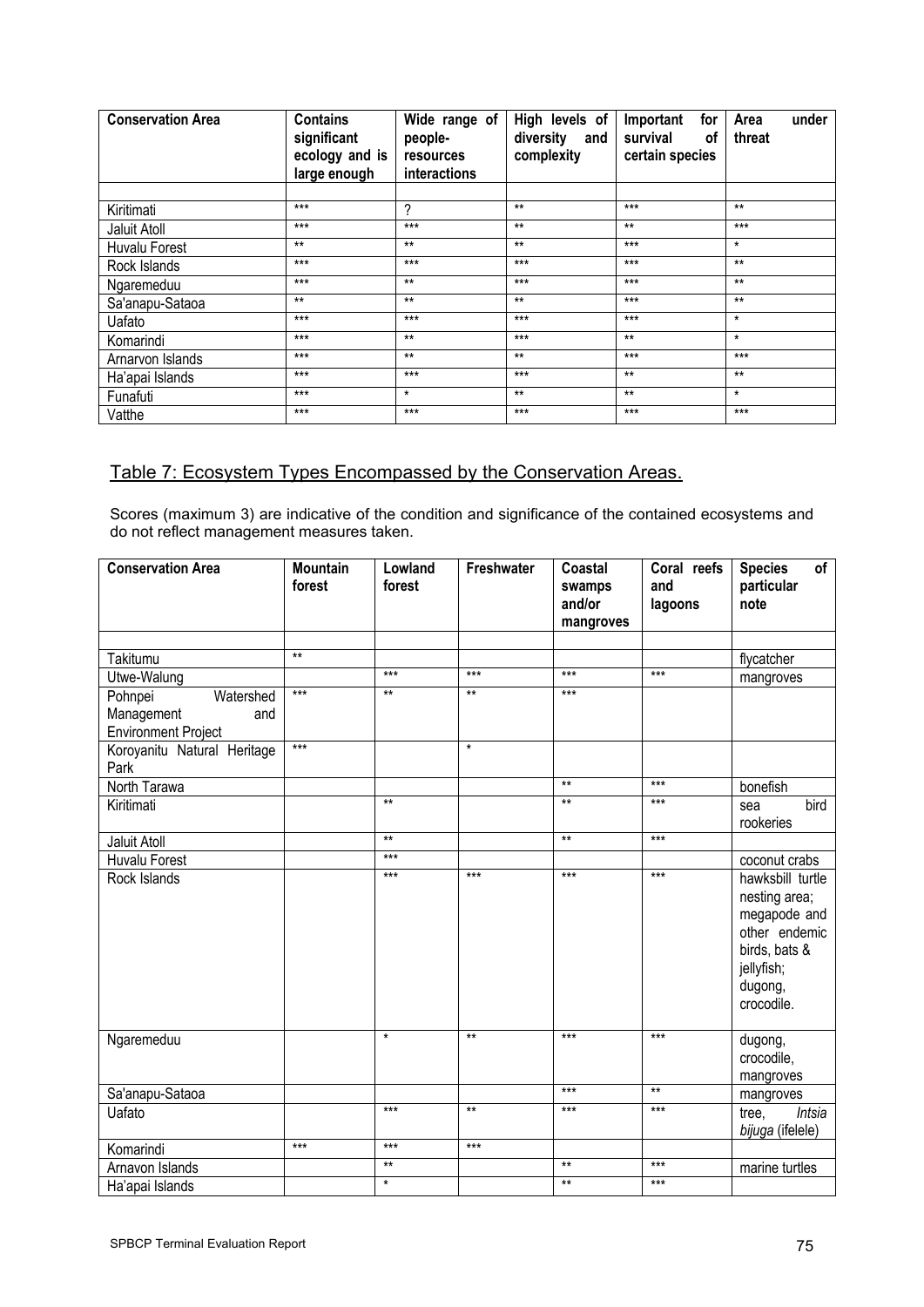| <b>Conservation Area</b> | <b>Mountain</b><br>forest | Lowland<br>forest | Freshwater | Coastal<br>swamps<br>and/or<br>mangroves | Coral reefs<br>and<br>lagoons | <b>Species</b><br>particular<br>note | οf |
|--------------------------|---------------------------|-------------------|------------|------------------------------------------|-------------------------------|--------------------------------------|----|
|                          |                           |                   |            |                                          |                               |                                      |    |
| Funafuti                 |                           | $***$             |            |                                          | $***$                         |                                      |    |
| Vatthe                   |                           | $***$             | $***$      |                                          |                               | megapodes                            |    |

#### Key Concept Element 3 – Addressing Threats

In selecting potential conservation areas, some priority was to be given to sites whose integrity was under some threat from human activities. This was specified as a Category II Criterion, that is, optional: "may be threatened by destruction, degradation or conversion". The Project Document (section 5.1) suggests also that "areas showing environmental stress would be particularly appropriate".

This criterion is an important element of the SPBCP CA concept, distinguishing the Programme from more conventional projects establishing protected areas. The SPBCP was intended to deliberately tackle the issues or threats that Pacific Islands countries are facing in attempting to conserve their natural areas and biodiversity. Though listed as a secondary priority the "reading" of the Project Document was that, in selecting potential CAs, high value areas under threat were to be given priority over high value sites under no threat. The challenge for the SPBCP was to find solutions to threats rather than try to avoid them.

The "threat" characteristics of each "CA" at the time of selection are summarised in Table 8. The question of whether the CA managed subsequently to address the threats is considered in sections 3.5 and 4.1.2.

|                | <b>CA Project</b> | Level of threat         | <b>Nature of threat</b>                                                 |  |  |
|----------------|-------------------|-------------------------|-------------------------------------------------------------------------|--|--|
| 1              | Takitumu          |                         | Introduced rats, goats.                                                 |  |  |
|                |                   |                         | Forest destruction, mostly for upland plantings of a commercial         |  |  |
| $\overline{2}$ | Pohnpei           | $\mathsf{I}$            | crop.                                                                   |  |  |
|                |                   |                         | Road construction blocking water exchange in lowland forests and        |  |  |
| 3              | Utwe-Walung       | $\mathbf{III}$          | mangroves, uncontrolled development on private land.                    |  |  |
|                |                   |                         | Commercial logging interests, fire, mining interests, over-grazing,     |  |  |
| 4              | Koroyanitu        | II                      | small scale cropping.                                                   |  |  |
| 5              | Kiritimati        | Ш                       | Habitat destruction from major development projects                     |  |  |
| $\overline{6}$ | North Tarawa      | $\overline{\mathsf{I}}$ | Poaching of marine resources by fishers from South Tarawa               |  |  |
| $\overline{7}$ | Jaluit Atoll      | $\mathsf{I}$            | Over-harvesting of marine resources; lagoon eutrophication              |  |  |
| 8              | Huvalu Forest     |                         | Selective logging, taro cropping.                                       |  |  |
|                |                   |                         | Proposal for resort tourism, Compact road construction,                 |  |  |
| 9              | Ngaremeduu        |                         | development increase in Babeldaob.                                      |  |  |
|                |                   |                         | Tourism is reasonably well controlled, as is fishing in some areas.     |  |  |
| 10             | Rock Islands      |                         | In others there is commercial and subsistence over- fishing.            |  |  |
|                |                   |                         | Negative impacts of agricultural expansion in the catchment             |  |  |
|                |                   |                         | downstream of which the CA Project is located. Mangrove                 |  |  |
| 11             | Sa'anapu-Sataoa   | II                      | clearing.                                                               |  |  |
|                |                   |                         | Harvesting pressure on the tree <i>ifilele</i> , whose wood is used for |  |  |
| 12             | Uafato            |                         | carving.                                                                |  |  |
|                |                   |                         | Poaching of marine resources by "rogue elements" of one of the          |  |  |
| 13             | Arnarvon Islands  | II                      | community groups participating in the CA Project.                       |  |  |
|                |                   |                         | Though all forest areas in the SI are potentially under threat from     |  |  |
| 14             | Komarindi         |                         | logging interests this has not presented a problem for Komarindi.       |  |  |
|                |                   |                         | Deforestation, free ranging livestock, overexploitation of marine       |  |  |
| 15             | Ha'apai           | $\parallel$             | resources, increasing use of agricultural chemicals.                    |  |  |
| 16             | Funafuti          |                         | Occasional poaching, overfishing.                                       |  |  |
| 17             | Vatthe            | II                      | Logging, forest clearing,                                               |  |  |

### Table 8: Major Threats to SPBCP-supported Conservation Areas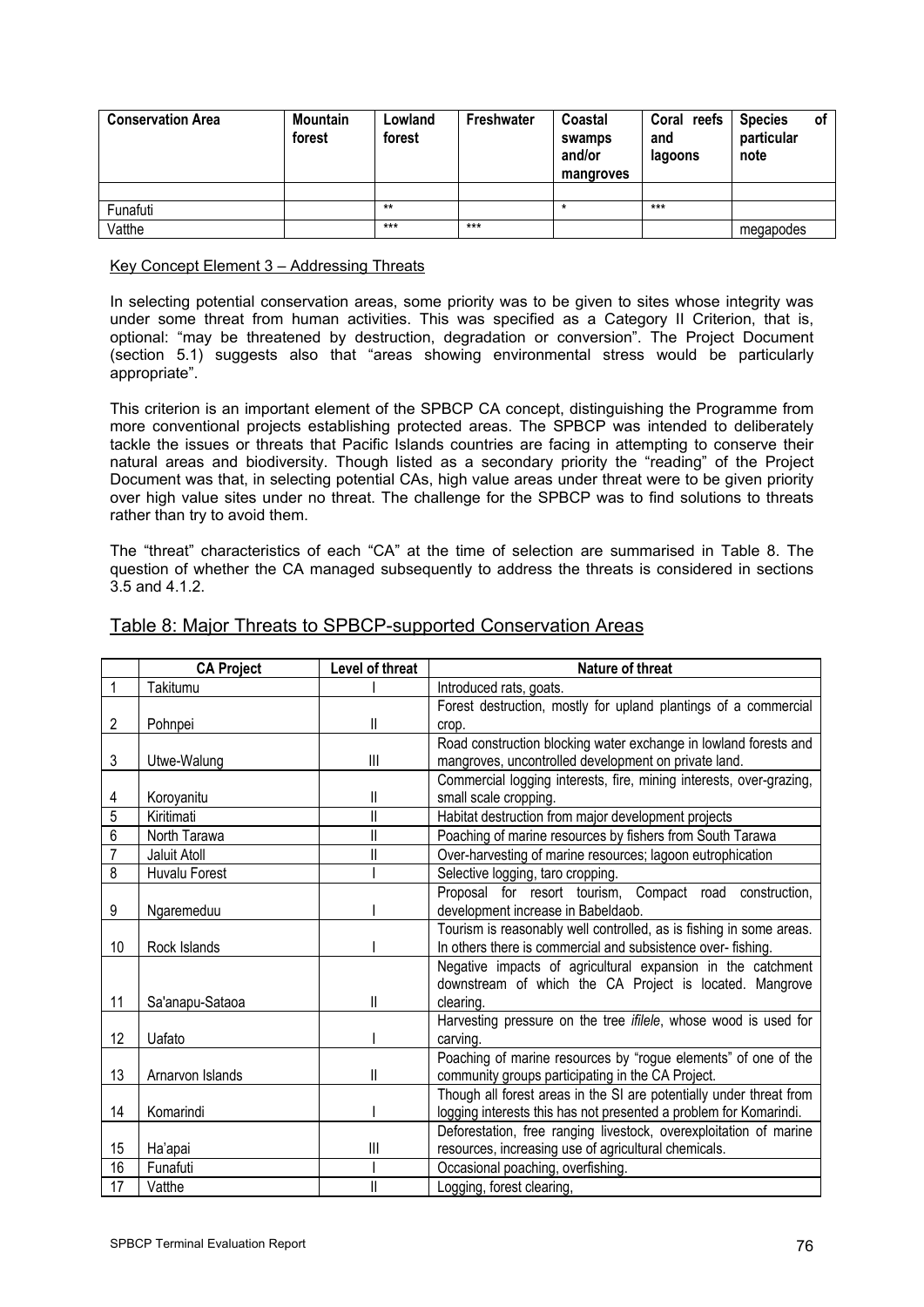#### Key Concept Element 4 – Local Community Owned and Managed

At the heart of the SPBCP CA concept is a vision of local communities throughout the Pacific Islands managing their own natural resources in ways that balance their conservation and development needs. The SPBCP was given scope to address this key concept in various ways. Clearly, the aim was to build on traditional resource management arrangements and practices, to encourage "customary management systems which are understood and effective at the local level" (Project Document). However, the project design recognised the wide range of resource use and management systems that apply across the region now, including the fact that customary resource tenure systems have been dismantled in some countries or states, and that the role and the capacities of governments in conservation vary widely.

The Project Document implies that "community-based" means the local people who "own", or at least have some form of customary rights in the area, and use its resources for their needs. However, it does not preclude CAs based on a broader concept of a "community" of all stakeholders. In other words the Project Document pointed proponents towards the goal of "community-based conservation", but did not attempt to prescribe how this was to be achieved. The Category I Criterion for CA site selection is that "landowners, residents, resource users and other potential partners (must have) a high degree of commitment" to the CA Project. This required a broad consensus that a CA Project is realistic, valid and achievable, and based on widespread consultation to evaluate community support. It was expected that proposals and plans would be generated by the local community and resource owners, that CAs would be "locally managed", and that they would be self-managing in the long term. A key purpose of SPBCP was to provide for "the transition of CA Projects to self-managing entities" (Project Document p.19).

The characteristics of each CA with respect to its local community base are summarised below.

|    | <b>CA Project</b> | <b>Criterion</b><br>Met <sup>72</sup> | <b>Community Involvement</b>                                  |
|----|-------------------|---------------------------------------|---------------------------------------------------------------|
|    |                   |                                       |                                                               |
|    | Takitumu          | yes                                   | traditional owners own and manage the CA                      |
| 2  | Pohnpei           | yes                                   | combination of State, local government and traditional owners |
|    |                   |                                       | no customary ownership; combination of government, private    |
| 3  | Utwe-Walung       | yes?                                  | landholders and broader community                             |
| 4  | Koroyanitu        | yes                                   | traditional owners own the CA and are involved in management  |
| 5  | Kiritimati        | ?                                     | area is owned and managed by government                       |
| 6  | North Tarawa      | ?                                     | traditional owners own and manage the CA                      |
|    | Jaluit Atoll      | yes?                                  | 2                                                             |
| 8  | Huvalu Forest     | ?                                     | traditional owners own and manage the CA                      |
|    |                   |                                       | combination of Federal and State governments and traditional  |
| 9  | Ngaremeduu        | ?                                     | owners                                                        |
|    |                   |                                       | combination of State Government (which includes traditional   |
| 10 | Rock Islands      | ves                                   | owner membership) & NGO                                       |
| 11 | Sa'anapu-Sataoa   | yes?                                  | traditional owners own and manage the CA?                     |
| 12 | Uafato            | ves                                   | traditional owners own and manage the CA                      |
| 13 | Arnarvon Islands  | yes?                                  | traditional owners own and manage CA                          |
| 14 | Komarindi         | yes                                   | traditional owners own and manage the CA                      |
| 15 | Ha'apai           | ?                                     | area is owned and managed by the crown                        |
| 16 | Funafuti          | ?                                     | traditional owners own and manage CA                          |
| 17 | Vatthe            | yes                                   | traditional owners own and manage the CA                      |

### Table 9: Nature of the Community Base of SPBCP Supported CAs

Key Concept Element 5 – Integrating Conservation and Development

<span id="page-80-0"></span><sup>-</sup><sup>72</sup> Insufficient information was available for evaluation to finalise conclusions for all projects.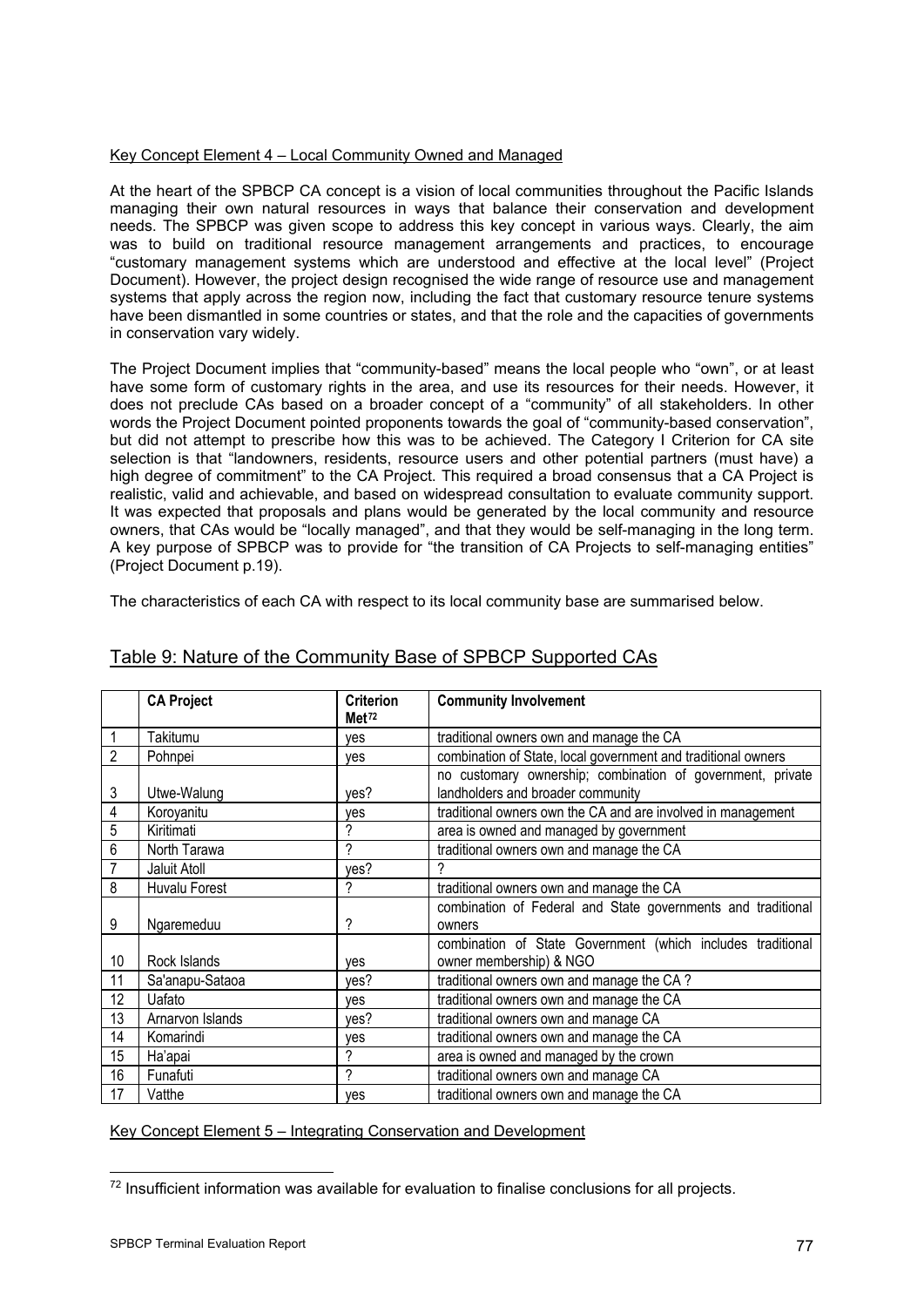The central purpose of the SPBCP was to support the conservation of biodiversity, natural resources and the environment at the same time as helping communities to pursue economic and social development, recognising that most development activities are based on the use of local natural resources. The Project Document states this as: "while the primary goal is conservation of biodiversity, a major focus will be improvement of the economic and social well-being of local communities through sustainable development".

The integration of conservation and development strategies was to be achieved by the SPBCP focussing on areas that "encompass a wide range of the interactions between people and natural resources prevailing in the country". This Category I Criterion was a critical indication of the type of potential CA site being sought in each country. In order to suit the objective of deliberately addressing the issues governing conservation and development outcomes, areas selected had to be good examples of the human-resource interactions that were important in the country. The CAs were expected to contribute to "national sustainable development and biodiversity goals" (Project Document 5.1). In this form they would have been ideal models for incorporation in national biodiversity strategies and action plans.

The characteristics of each CA with respect to human-resource interactions are summarised below.

#### Table 10: Human-resource Interactions in SPBCP Supported Conservation Areas.

|    | <b>CA Project</b> | Main human - resource interactions                                                 |
|----|-------------------|------------------------------------------------------------------------------------|
|    | Takitumu          | invasive alien species, native habitat destruction and restoration, tourism        |
| 2  | Pohnpei           | native habitat destruction and restoration, water supply, agriculture              |
| 3  | Utwe-Walung       | subsistence and artisanal marine products, tourism, coastal development            |
| 4  | Koroyanitu        | native habitat destruction and restoration, tourism                                |
| 5  | Kiritimati        | seabird nesting habitat destruction                                                |
| 6  | North Tarawa      | subsistence and artisanal marine products, waste disposal                          |
|    | Jaluit Atoll      | subsistence and artisanal marine products, habitat protection, tourism             |
| 8  | Huvalu Forest     | native habitat destruction and restoration, coconut oil production                 |
| 9  | Ngaremeduu        | subsistence fishing, tourism, recreation, mangrove crab harvest, road construction |
|    |                   | marine tourism, research, education subsistence and commercial, and protected      |
| 10 | Rock Islands      | areas with restrictions with in the CA                                             |
| 11 | Sa'anapu-Sataoa   | tourism, recreation, fishing                                                       |
| 12 | Uafato            | natural product handcrafts, gardening, pig grazing, fishing, bee keeping           |
| 13 | Arnarvon Islands  | artisanal and commercial fisheries, turtle nesting habitat protection              |
| 14 | Komarindi         | forest products, gardening                                                         |
| 15 | Ha'apai           | pig grazing, grazing                                                               |
| 16 | Funafuti          | subsistence and artisanal marine products                                          |
| 17 | Vatthe            | native habitat destruction, gardening, water supply, tourism                       |

With the resources to develop a series of 10 to 20 reasonably discrete CA Projects there was an opportunity to embrace all of the significant uses of natural resources in the region – fisheries, water supply, forestry, tourism, transport, trade (and quarantine), waste disposal, mining, subsistence harvest of foods, medicines and building materials, recreation, education, research, and others. However, to meet the human-resources interaction criterion in its selection of CA sites, there was a need first to develop an understanding of this "range of interactions... prevailing in (each) country", and of the effects of these interactions on biodiversity. Such an analysis would have made it possible to select CA sites so as to form a most useful series covering a range of biodiversity conservation needs and uses, and one from which lessons of wide application could be learned.

However, the analysis does not seem to have been done in a systematic manner. There is no indication that CA sites were selected on the basis of their potential as "integrated conservation and development" areas.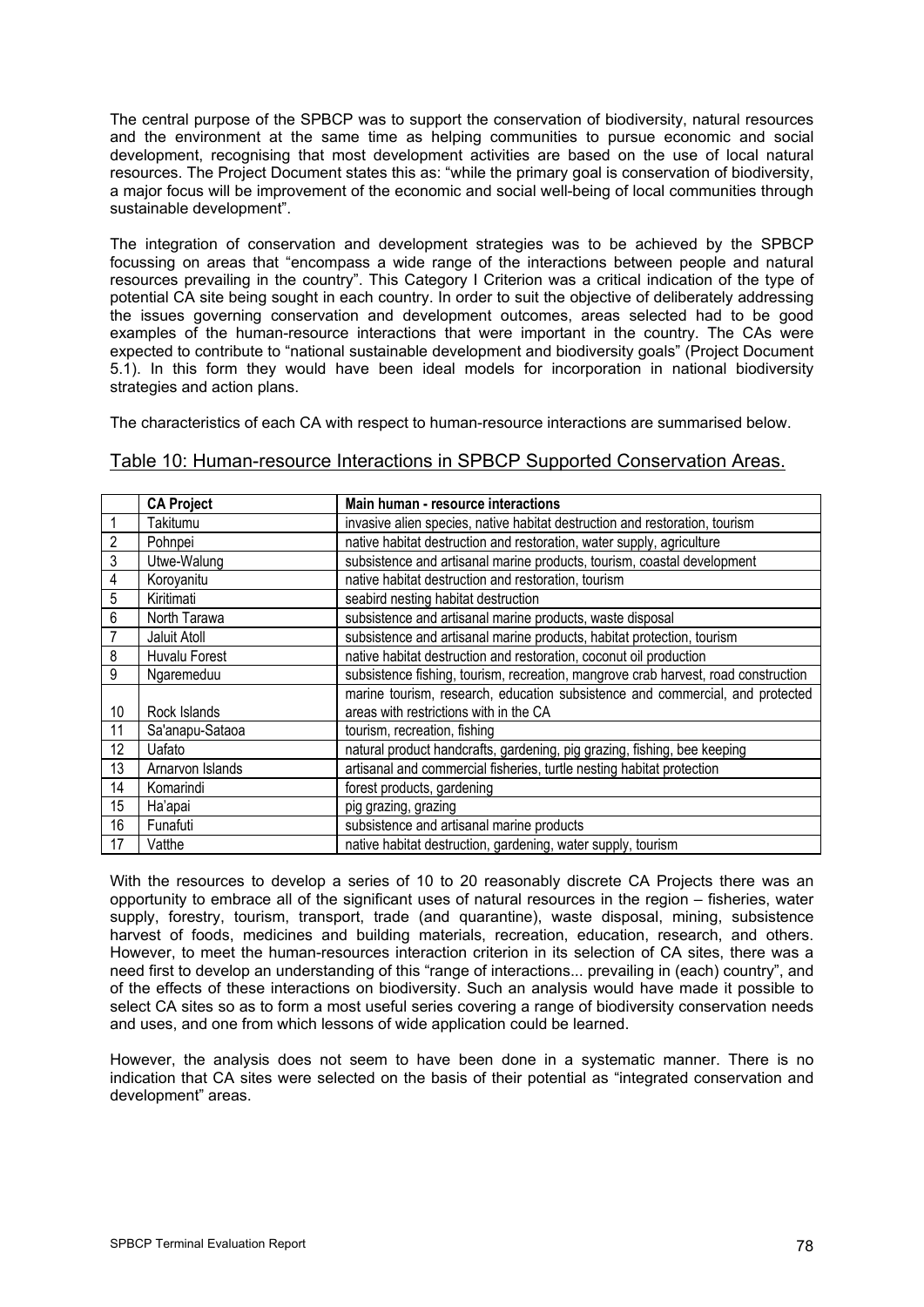# 8.7 Tabulation of Capacity-building Activities

| Workshop | CASOs                                                                   | 1994,<br>October       | Fiji                          | CA establishment and<br>management                                                   | To initiate CASO training including Field<br>Koroyanitu<br>Visit<br>to<br>СA<br>Project,<br>Participatory Planning and Implementation,<br>Project<br>Management<br>and<br>income-<br>generating projects.                                                                                                     |
|----------|-------------------------------------------------------------------------|------------------------|-------------------------------|--------------------------------------------------------------------------------------|---------------------------------------------------------------------------------------------------------------------------------------------------------------------------------------------------------------------------------------------------------------------------------------------------------------|
| Workshop | CASOs                                                                   | 1995,<br>Sept          | Vanuatu                       | Project and resource<br>management                                                   |                                                                                                                                                                                                                                                                                                               |
| Workshop | CASO <sub>s</sub> ,<br>CA stake-<br>holders,<br>small tour<br>operators | 1997,<br>July          | Kosrae,<br><b>FSM</b>         | Ecotourism<br>planning<br>and management                                             | Community-based Ecotourism Planning<br>and Management Workshop - Phase I<br>prepared by Terra Firma Associates and<br>Tourism Resource Consultants.                                                                                                                                                           |
| Workshop | CASO <sub>s</sub> ,<br>small tour<br>operators                          | 1998,<br>July          | Samoa                         | Income<br>generating<br>activities                                                   | Phase I held 13-24 July 1998, jointly by the<br>Small Business Enterprise Centre (SBEC)<br>and SPBCP.                                                                                                                                                                                                         |
| Workshop | CASOs                                                                   | 1996,<br>Dec           | Apia,<br>Samoa                | Participatory<br>monitoring<br>and<br>evaluation                                     | Basic<br>principles,<br>participatory<br>socio-<br>monitoring<br>and<br>evaluation,<br>economic<br>participatory biophysical monitoring and<br>evaluation, monitoring of coral reefs,<br>Hawksbill turtle conservation, Arnarvon<br>Marine CA; participatory monitoring and<br>evaluation. SPREP publication. |
| Workshop | CASOs &<br>CA stake-<br>holders                                         | 1998,<br>Novembe       | Vanuatu                       | Community-based<br>resource management<br>planning                                   | Melanesia sub-regional workshop for<br>CASOs and CA stakeholders, held at<br>Espiritu Santo.                                                                                                                                                                                                                  |
| Workshop |                                                                         | 1998,<br>Novembe<br>r  | Espiritu<br>Santo,<br>Vanuatu | Ecotourism<br>planning<br>and management                                             | Community-based ecotourism; a skills<br>development programme and workshop -<br>Phase II. - joint initiative with SPREP's<br>programme on coral reefs.                                                                                                                                                        |
| Workshop | CASO/<br>CACC                                                           | 1999,<br>May           | Nadi, Fiji                    | CA<br>Project<br>management;<br>income<br>generating<br>activities; ecotourism       | CASOs, CACC members and key CA<br>stakeholders training workshop held in<br>Nadi Fiji, 17-28 May 1999; two weeks.                                                                                                                                                                                             |
| Workshop | CASOs<br>- &<br>CA stake-<br>holders                                    | 1999,<br>July          | Nadi, Fiji                    | Community-based<br>resource management<br>planning                                   | Polynesia and Micronesia sub-regional<br>workshop.                                                                                                                                                                                                                                                            |
| Workshop | <b>CASOs</b><br>CA<br>and<br>stake-<br>holders                          | 1999,<br>Septemb<br>er | Apia,<br>Samoa                | Conservation<br>enterprises<br>and<br>generating<br>income<br>activities; ecotourism | Phase II held 10 Sept - 1 October 1999.<br>Prepared by SPBCP and SBEC.                                                                                                                                                                                                                                        |
| Workshop | CASOs                                                                   | 2000,<br>August        | Apia,<br>Samoa                | Marine<br>indicators<br>monitoring                                                   | For CASOs of marine/coastal conservation<br>areas and key marine CA stakeholders.                                                                                                                                                                                                                             |
| Course   | CASOs                                                                   | 2001,<br>Feb<br>March  | Suva, Fiji                    | community-based<br>PI<br>conservation                                                | Training workshop - Phase I held at the<br>University of the Pacific, Suva, Fiji 12 Feb-<br>9 Mar 2001, based on manual developed<br>by the International Centre for Protected<br>Landscapes, in consultation with USP and<br>SPREP. For CASOs, protected area and<br>community leaders                       |

## Table 11: List of SPBCP Workshops and Other Training Exercises<sup>[73](#page-82-0)</sup>

-

<span id="page-82-0"></span> $73$  Taken from the SPBCP Document Inventory, 2001, with some updating as a result of information received in submission stage.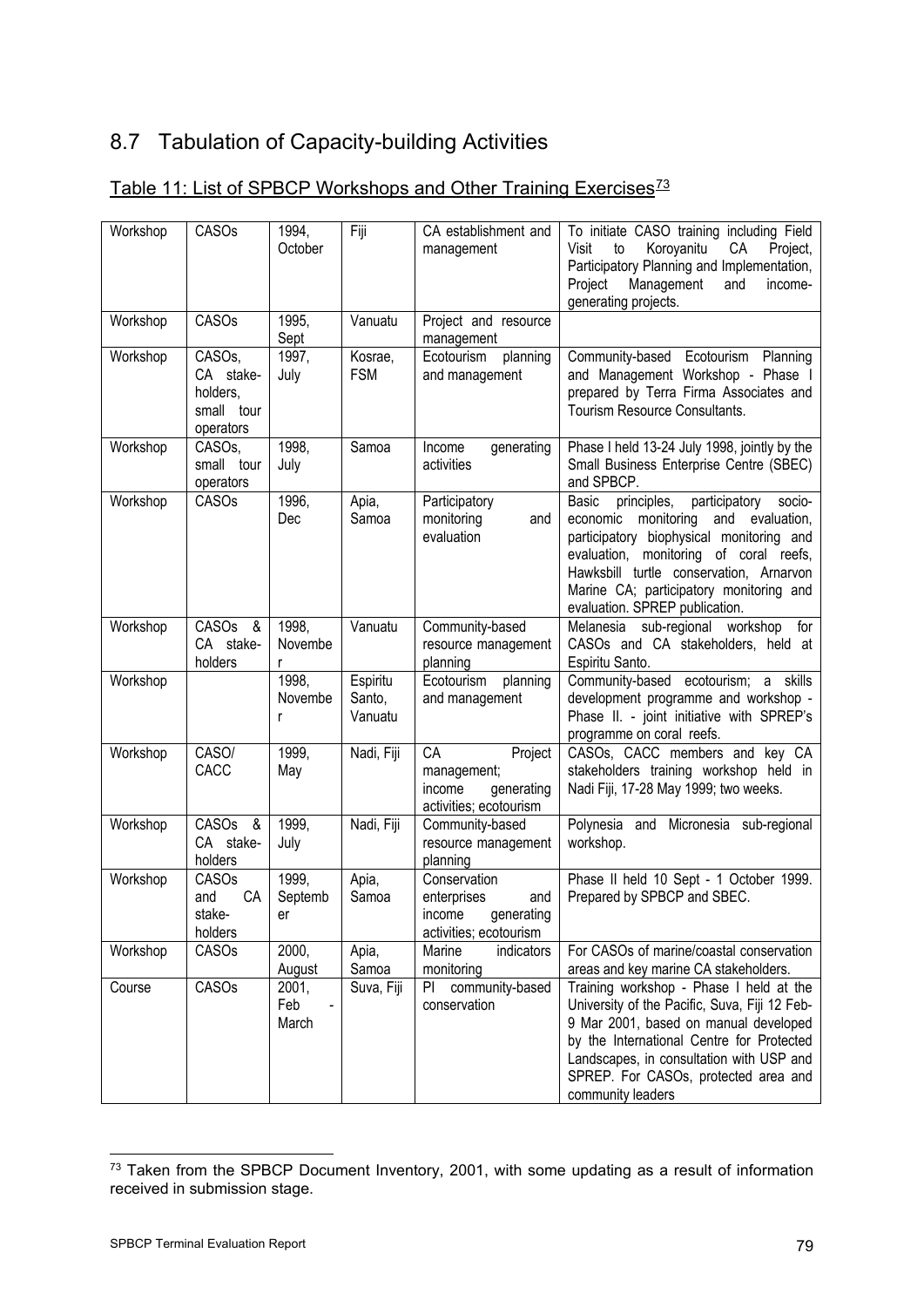| Country               | CA                   | <b>CASO</b><br>Only | <b>CACC</b> | CO                                     | Comm<br>-unity | <b>Combined</b><br>(Community<br>& CASO/CO) | <b>Community Capacity</b>                                                                                                                                                                      |
|-----------------------|----------------------|---------------------|-------------|----------------------------------------|----------------|---------------------------------------------|------------------------------------------------------------------------------------------------------------------------------------------------------------------------------------------------|
| Cook<br>Islands       | Takitumu             | 7                   |             | 5<br>(2)<br>CASO<br>& CO)              |                | 6                                           | Strong community support, skills<br>beyond those of CASO needed,<br>greater collaboration with other<br>agencies/partners useful to<br>develop.                                                |
| <b>FSM</b><br>Kosrae  | Utwe-Walung          | No info             |             |                                        |                |                                             | Lack of activity in Utwe-Walung<br>with associated lack of<br>community support; CACC<br>needs strengthening and<br>changed membership                                                         |
| <b>FSM</b><br>Pohnpei | Pohnpei              | $\overline{2}$      |             | $\mathbf{1}$                           | $\mathbf{1}$   | 3                                           | Good support from 30 of 44<br>communities; only 1 municipality<br>of 5 represented, community<br>capacity needs strengthening                                                                  |
| Fiji                  | Koroyanitu           | 3                   | 1 Trust     | $\overline{2}$                         | $\overline{7}$ | 1                                           | Involvement limited to 2 villages,<br>participatory planning in others<br>started, strong community<br>support, low community<br>conservation capacity where not<br>associated with ecotourism |
| Kiribati              | North Tarawa         | 6                   |             |                                        | $\overline{2}$ |                                             | Community commitment<br>requires strengthening, strong<br>conservation ethic among<br>communities, external threats,<br>limited community participation<br>in CA management                    |
| Kiribati              | Kiritimati           |                     |             |                                        |                |                                             |                                                                                                                                                                                                |
| Marshall<br>Islands   | Jaluit Atoll         |                     |             |                                        |                |                                             |                                                                                                                                                                                                |
| Niue                  | <b>Huvalu Forest</b> | $\overline{2}$      |             | $\overline{4}$<br>(1)<br>CASO<br>& CO) |                | 6                                           | Uncertain status of reformed<br>CACC, previous CACC mainly<br>govt depts; lack of commitment<br>& reporting to village; low<br>involvement, ownership &<br>community responsibility            |
| Palau                 | Rock Islands         | No info             |             |                                        |                |                                             | Strong community and<br>stakeholder support, requires<br>consolidation                                                                                                                         |

# Table 12: Training for Community Capacity<sup>[74](#page-83-0)</sup>

-

<span id="page-83-0"></span> $74$  Taken from Transition Strategies with some updating as a result of information received in submission stage.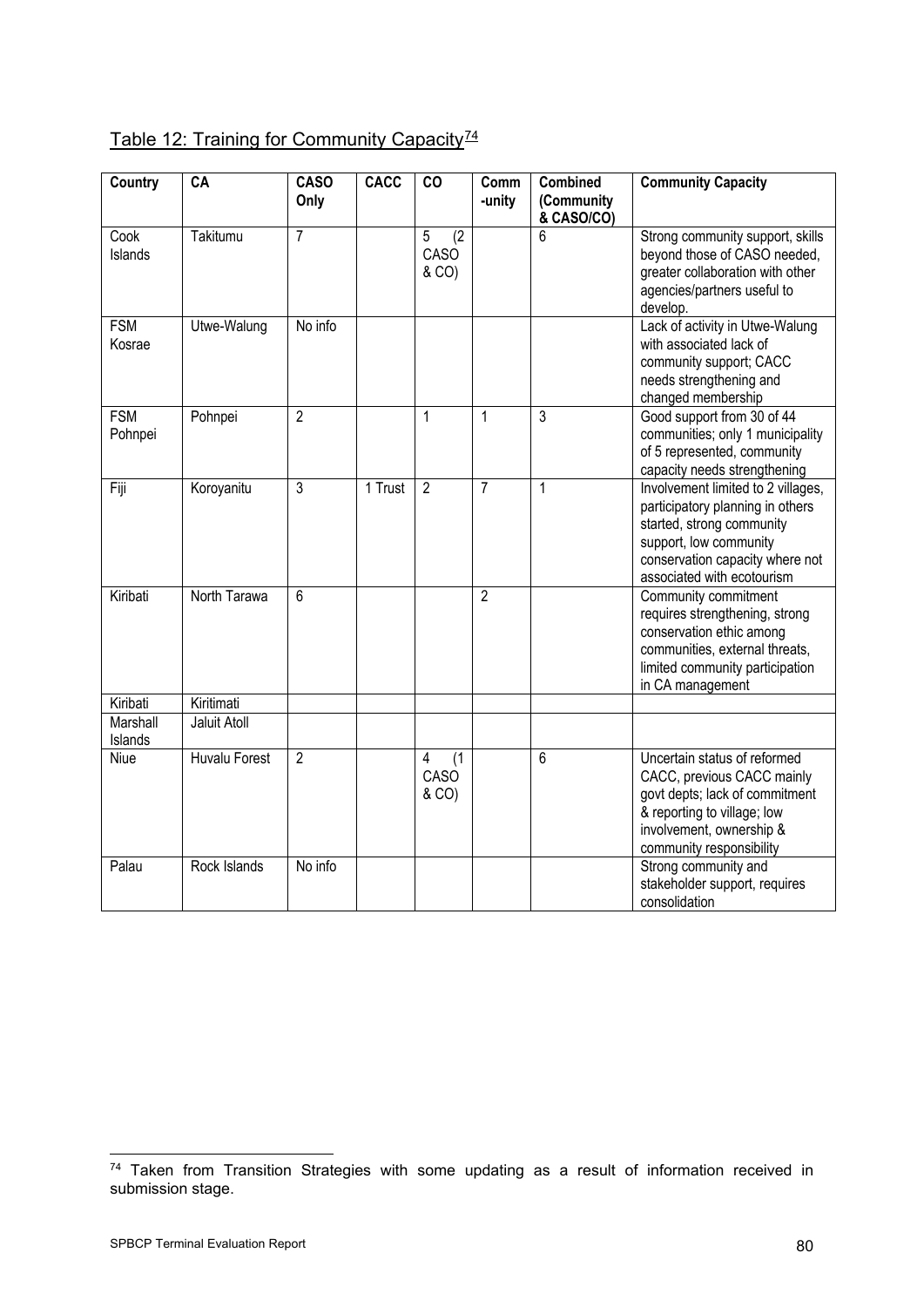| Country            | CA                                | <b>CASO</b><br>Only | CACC | CO                                              | Comm-<br>unity | <b>Combined</b><br>(Community                             | <b>Community Capacity</b>                                                                                                                                                                                    |  |
|--------------------|-----------------------------------|---------------------|------|-------------------------------------------------|----------------|-----------------------------------------------------------|--------------------------------------------------------------------------------------------------------------------------------------------------------------------------------------------------------------|--|
|                    |                                   |                     |      |                                                 |                | & CASO/CO)                                                |                                                                                                                                                                                                              |  |
| Palau              | Ngaremeduu                        | 9                   |      |                                                 |                | 3 (1 CASO & 2<br>CACC <sup>75</sup> )                     | CACC, traditional leader and<br>state support strong, others<br>feel threatened will remove<br>development options.<br>Community capacity-building<br>strongly required                                      |  |
| Samoa              | Sa'anapu-<br>Sataoa <sup>76</sup> | $\overline{7}$      |      |                                                 | 3<br>&<br>CASO | <b>CASO</b><br>3<br>&<br>CACC                             | Expressed but not<br>demonstrated community<br>support; some strengthening<br>of CACC but more required;<br>supported also by IUCN MPA<br>project in same area                                               |  |
| Samoa              | Uafato                            | 12                  |      |                                                 |                | CASO<br>&<br>1<br>CACC                                    | CACC is essentially village<br>council; committed to CA;<br>existing community capacity<br>needs further strengthening<br>although interest from young<br>people in IGA activities                           |  |
| Solomon<br>Islands | Komarindi                         |                     |      |                                                 |                |                                                           |                                                                                                                                                                                                              |  |
| Solomon<br>Islands | Arnarvon<br>Islands               | 8                   |      | $\overline{2}$                                  |                | CASO<br>1<br>&<br>CACC, 1 TNC,<br>MFEC & Mgmt<br>Com      | Community capacity needs<br>further strengthening at CACC<br>level; good partnership<br>arrangements with fisheries,<br>TNC, MFEC                                                                            |  |
| Tonga              | Ha'apai Islands                   | $\overline{4}$      |      |                                                 | $\overline{2}$ | CASO<br>3<br>&<br>CACC,<br>1<br>CASO &<br>18<br>residents | Despite CA staff efforts, lack<br>of awareness in community;<br>CACC members have little<br>time for involvement<br>(employed in govt) and do not<br>feel ownership. Largely seen<br>as a government project |  |
| Tuvalu             | Funafuti                          | 6                   |      | <b>CASO</b><br>4<br>& CO, 5<br>project<br>staff | $\mathbf{1}$   |                                                           | Support from Funafuti<br>community but not from other<br>communities; inadequate<br>support from stakeholders;<br>capacity mainly in CASO &<br>public service                                                |  |
| Vanuatu            | Vatthe                            | $\overline{2}$      |      |                                                 | 9              |                                                           | Community<br>support<br>expressed, but communities<br>are split and always have<br>been with some unsupportive<br>of CA; onus of conservation<br>management of CASO                                          |  |

-

<span id="page-84-0"></span> $75$  This combined training is common among CAs and is generally to do with the SPBCP CA Management Workshop held in Fiji in 1999.

<span id="page-84-1"></span><sup>76</sup> One course on Participatory Monitoring and Evaluation involving staff of a Lead Agency. Division of Environment and Conservation, Samoa.